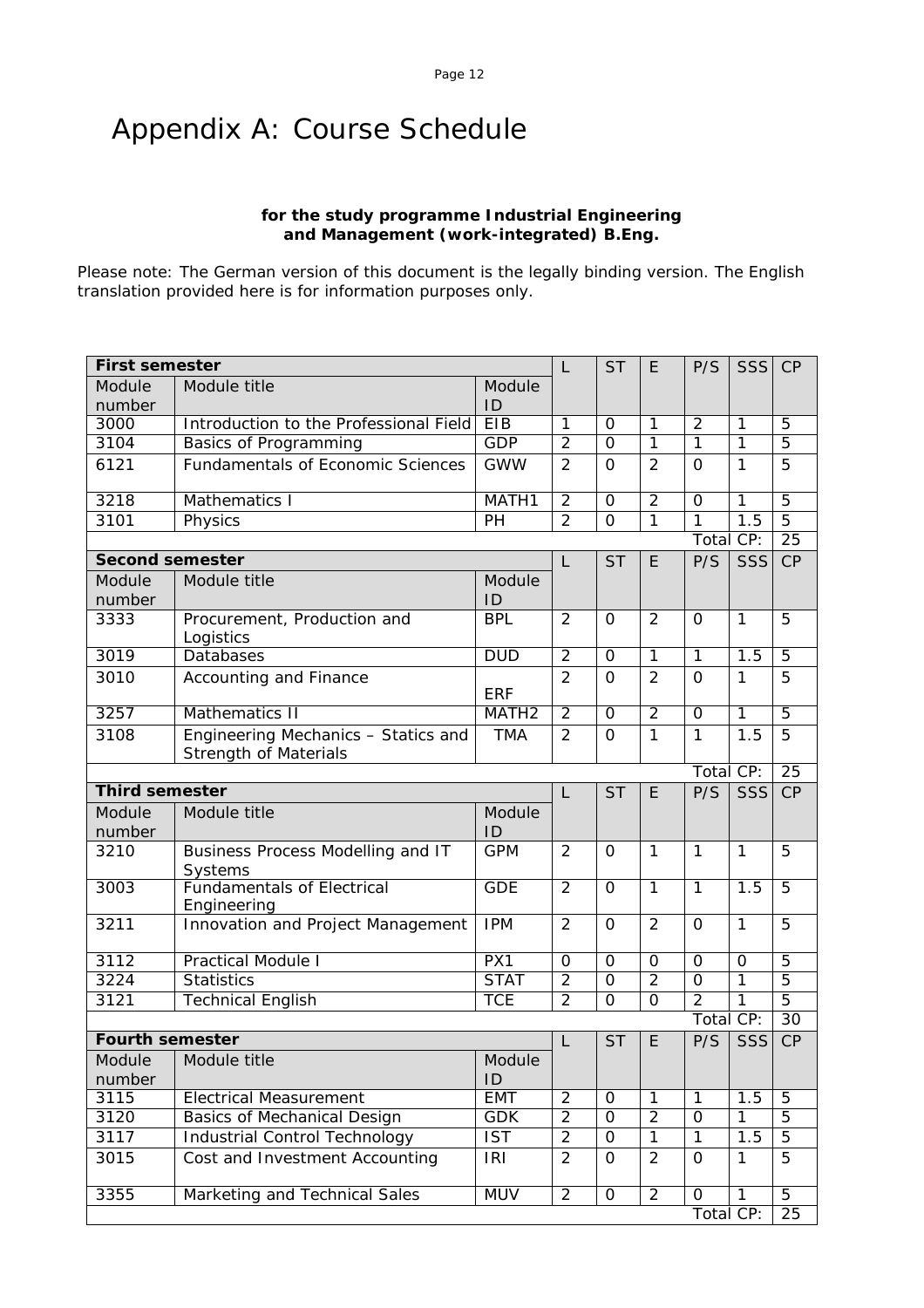| <b>Fifth semester</b>   |                                                  |                  | L              | <b>ST</b>      | E.             | P/S            | SSS            | CP              |
|-------------------------|--------------------------------------------------|------------------|----------------|----------------|----------------|----------------|----------------|-----------------|
| Module                  | Module title                                     | Module           |                |                |                |                |                |                 |
| number                  |                                                  | ID               |                |                |                |                |                |                 |
| 3017                    | Controlling                                      | $\overline{PUC}$ | $\overline{2}$ | $\Omega$       | $\overline{2}$ | $\Omega$       | 1              | $\overline{5}$  |
| 3122                    | <b>Practical Module II</b>                       | PX2              | $\overline{0}$ | $\overline{0}$ | $\overline{0}$ | $\overline{0}$ | $\overline{0}$ | $\overline{5}$  |
| 3125                    | Feedback Control Engineering                     | RTK              | $\overline{2}$ | $\Omega$       | 1              | 1              | 1.5            | $\overline{5}$  |
| 9009                    | Elective Module Industrial                       | <b>WM</b>        |                |                |                | $\overline{O}$ |                | 5               |
|                         | Engineering and Management (work-                |                  |                |                |                |                |                |                 |
|                         | integrated)<br>Elective Module Industrial        |                  |                |                |                |                |                |                 |
| 9009                    |                                                  | <b>WM</b>        |                |                |                | $\Omega$       |                | 5               |
|                         | Engineering and Management (work-<br>integrated) |                  |                |                |                |                |                |                 |
|                         |                                                  |                  |                |                |                | Total CP:      |                | $\overline{25}$ |
| <b>Sixth semester</b>   |                                                  |                  | L              | <b>ST</b>      | E              | P/S            | SSS            | CP              |
| Module                  | Module title                                     | Module           |                |                |                |                |                |                 |
| number                  |                                                  | ID               |                |                |                |                |                |                 |
| 3215                    | Lean Production                                  | <b>LPM</b>       | $\overline{2}$ | $\Omega$       | 2              | $\Omega$       | 1              | 5               |
| 3201                    | <b>Quality Management</b>                        | <b>QMG</b>       | $\overline{2}$ | $\Omega$       | $\overline{2}$ | $\Omega$       | $\mathbf{1}$   | 5               |
| 3129                    | <b>Practical Module III</b>                      | $\overline{PX3}$ | $\overline{0}$ | $\Omega$       | $\Omega$       | $\Omega$       | $\overline{O}$ | $\overline{5}$  |
| 9009                    | Elective Module Industrial                       | <b>WM</b>        |                |                |                | $\Omega$       |                | 5               |
|                         | Engineering and Management (work-                |                  |                |                |                |                |                |                 |
|                         | integrated)                                      |                  |                |                |                |                |                |                 |
| 9009                    | Elective Module Industrial                       | <b>WM</b>        |                |                |                | $\Omega$       |                | 5               |
|                         | Engineering and Management (work-                |                  |                |                |                |                |                |                 |
|                         | integrated)                                      |                  |                |                |                |                |                |                 |
|                         |                                                  |                  |                |                |                | Total CP:      |                | $\overline{25}$ |
| <b>Seventh semester</b> |                                                  |                  | L              | <b>ST</b>      | E              | P/S            | SSS            | <b>CP</b>       |
| Module                  | Module title                                     | Module           |                |                |                |                |                |                 |
| number                  |                                                  | ID               |                |                |                |                |                |                 |
| 3133                    | <b>Bachelor Thesis</b>                           | <b>BA</b>        | $\Omega$       | $\Omega$       | $\Omega$       | $\Omega$       | $\Omega$       | $\overline{12}$ |
| 3134                    | Colloquium                                       | KOL              | $\overline{0}$ | $\overline{O}$ | $\mathbf 0$    | $\overline{0}$ | $\overline{O}$ | 3               |
| 3011                    | Personnel and Organisation                       | <b>PUO</b>       | $\overline{2}$ | $\Omega$       | $\overline{2}$ | $\overline{O}$ | 1              | $\overline{5}$  |
| 3026                    | Business Law                                     | <b>WR</b>        | $\overline{2}$ | $\Omega$       | $\overline{2}$ | $\Omega$       | 1              | 5               |
|                         |                                                  |                  |                |                |                | Total CP:      |                | $\overline{25}$ |

Abbreviations of the teaching forms:  $L =$  lecture,  $ST =$  tuition in seminars,  $E =$  exercise, S = seminar, P = practical, SSS = supervised self-study (all data in semester credit hours);  $CP = \text{credit points}$ 

W/S = winter/summer semester

|                  | <b>Elective Modules Industrial Engineering and Management</b> |              |         |                |                |               |          |            |                |
|------------------|---------------------------------------------------------------|--------------|---------|----------------|----------------|---------------|----------|------------|----------------|
| Module<br>number | Module title                                                  | Module<br>ID | W/<br>S | L              | <b>ST</b>      | F             | P/S      | <b>SSS</b> | CP             |
| 3362             | Digital B2B Marketing                                         | <b>DBM</b>   | S       | 2              | $\Omega$       | $\mathcal{P}$ | $\Omega$ | 1          | $\overline{5}$ |
| 3119             | Digital Technology                                            | <b>DGT</b>   | S       | 1              | $\Omega$       | 3             | $\Omega$ | 1.5        | 5              |
| 3126             | Documentation of Mechatronic<br>Systems                       | <b>DMS</b>   | S       | 1              | $\Omega$       | 3             | $\Omega$ | 1          | 5              |
| 3124             | <b>Electrical Machines</b>                                    | <b>EM</b>    | W       | $\overline{2}$ | $\overline{0}$ |               | 1        | 1.5        | 5              |
| 3361             | <b>Entrepreneurial Marketing</b>                              | <b>EMA</b>   | W       | 2              | $\Omega$       | 2             | $\Omega$ | 1          | 5              |
| 3352             | <b>Production Engineering</b>                                 | <b>FET</b>   | S       | $\overline{2}$ | $\Omega$       |               |          | 1.5        | 5              |
| 3255             | Semiconductor Devices and Circuits                            | <b>HBS</b>   | W       | 2              | $\Omega$       | 1             | 1        | 1.5        | 5              |
| 3127             | Industrial Communication                                      | IKK.         | W       | 2              | $\Omega$       | 1             | 1        | 1.5        | 5              |
| 3123             | <b>Power Electronics</b>                                      | LE           | W       | 2              | $\Omega$       |               | 1        | 1.5        | 5              |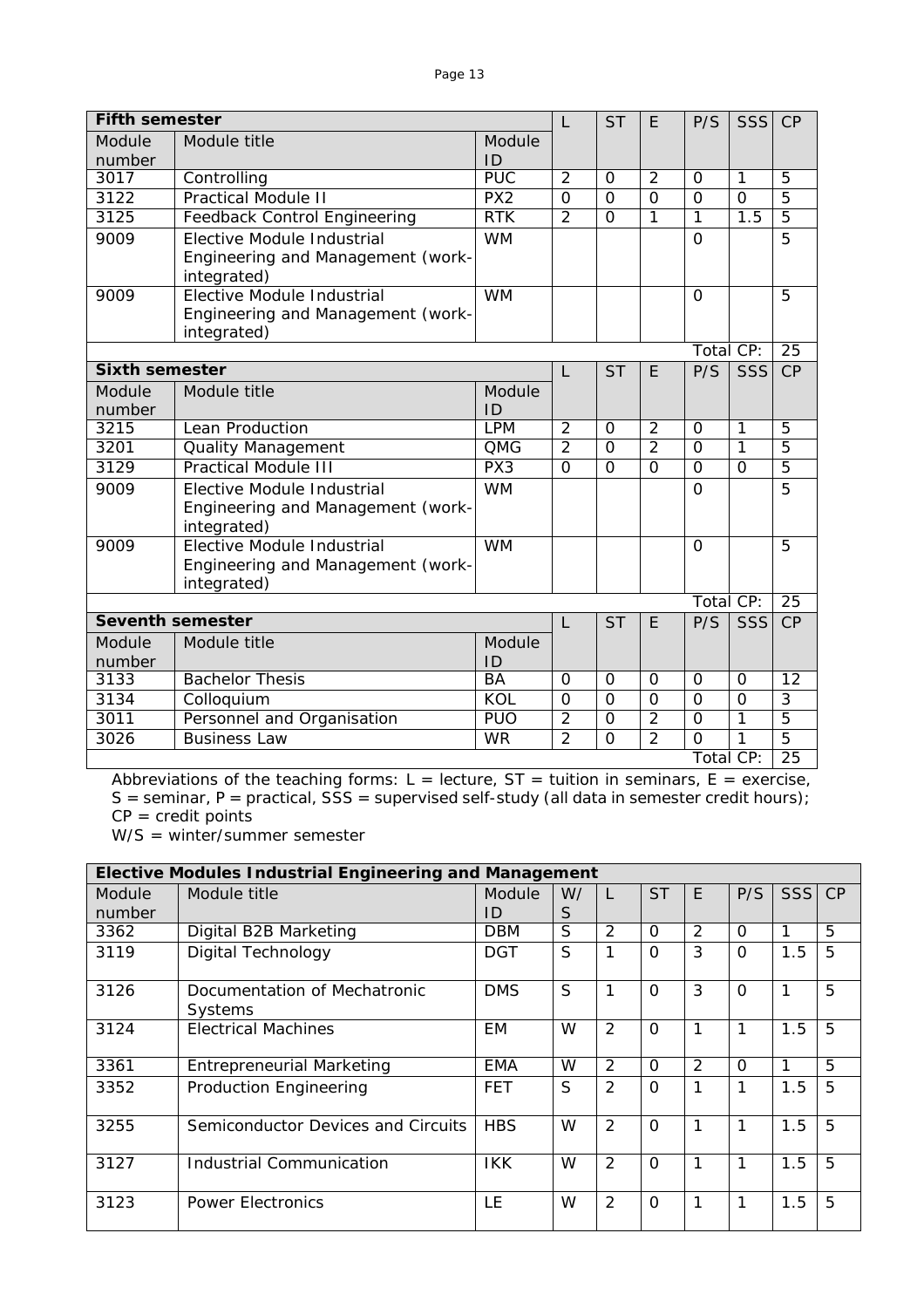| 3128 | Measuring Systems and Sensors | <b>MUS</b>       | S | $\overline{2}$ | $\Omega$ |          | 1.5 | 5 |
|------|-------------------------------|------------------|---|----------------|----------|----------|-----|---|
| 3354 | Methodical Design and CAD     | <b>MKC</b>       | W | 2              | 0        |          | . 5 | 5 |
| 3220 | Microcontroller Programming   | <b>MCP</b>       | S | $\overline{2}$ | 0        |          | 1.5 | 5 |
| 3013 | Process Engineering           | VET              | S | 2              | 0        | $\Omega$ |     | 5 |
| 3007 | Materials Engineering         | WT<br><b>WIG</b> | W | 2              | $\Omega$ |          |     | 5 |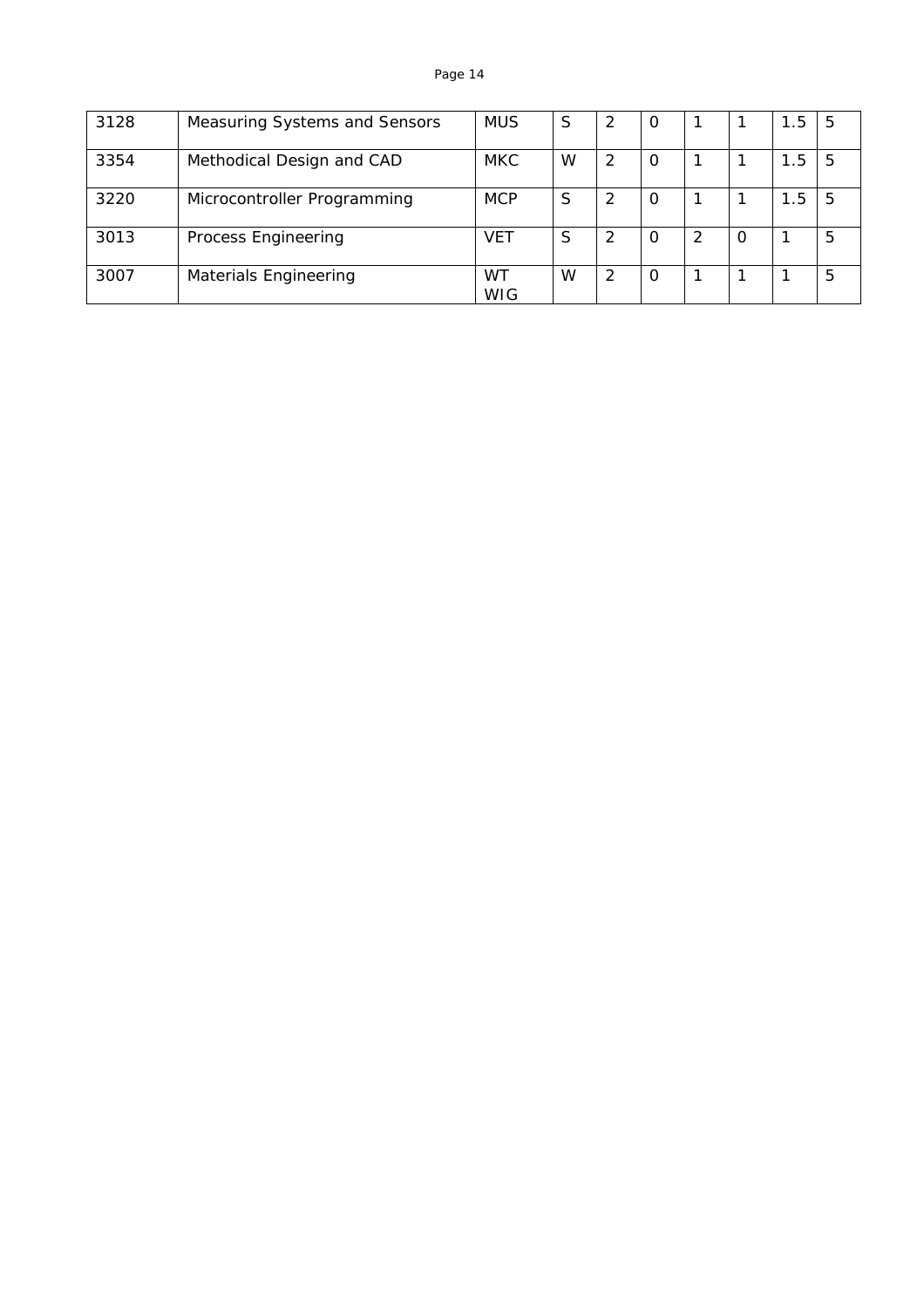# Appendix B: Module catalogue

for the study programme Industrial Engineering and Management (work-integrated) B.Eng.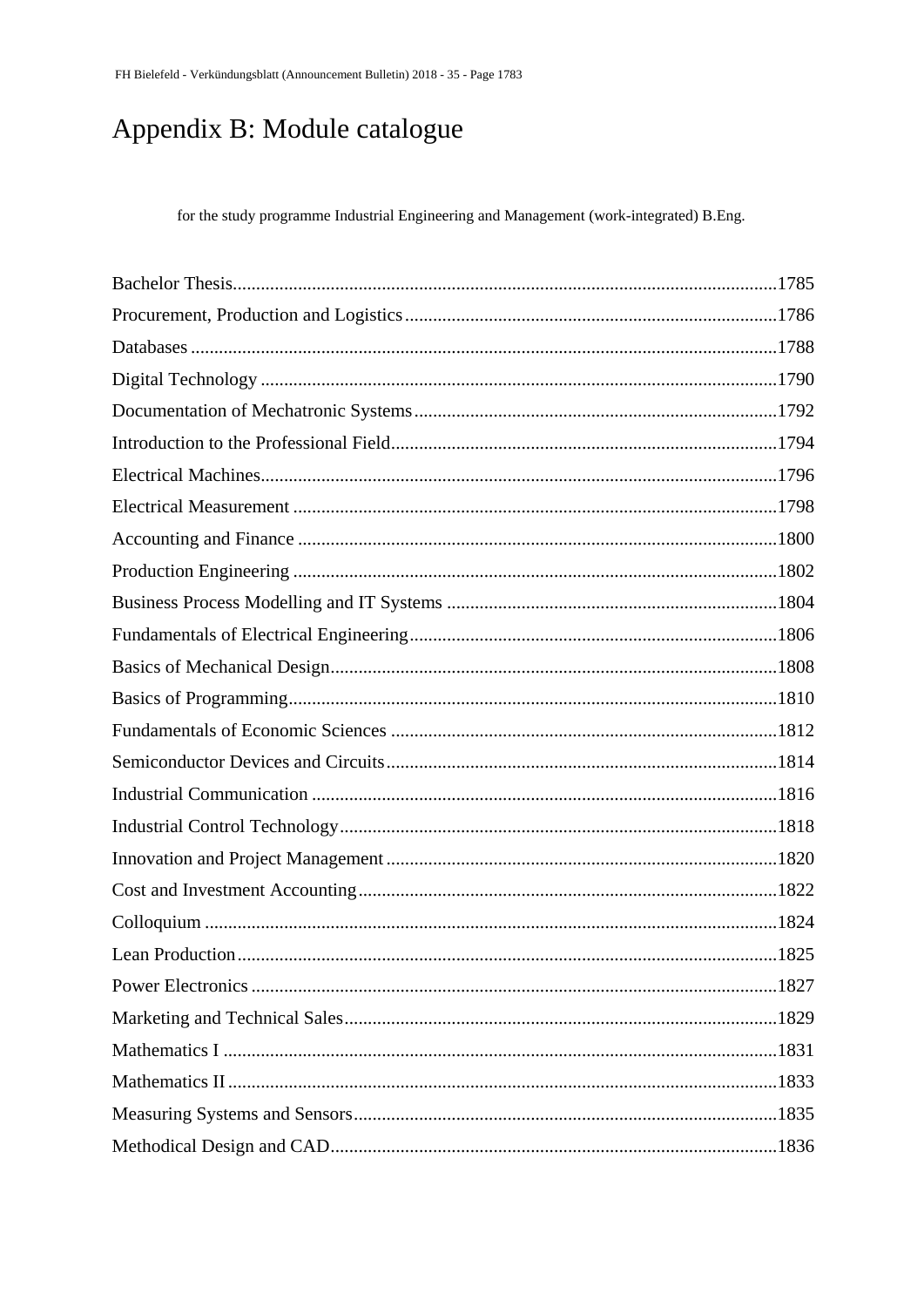| Elective Module Industrial Engineering and Management (work-integrated)1861 |  |
|-----------------------------------------------------------------------------|--|
|                                                                             |  |
|                                                                             |  |

Please note: The German version of this document is the legally binding version. The English translation provided here is for information purposes only.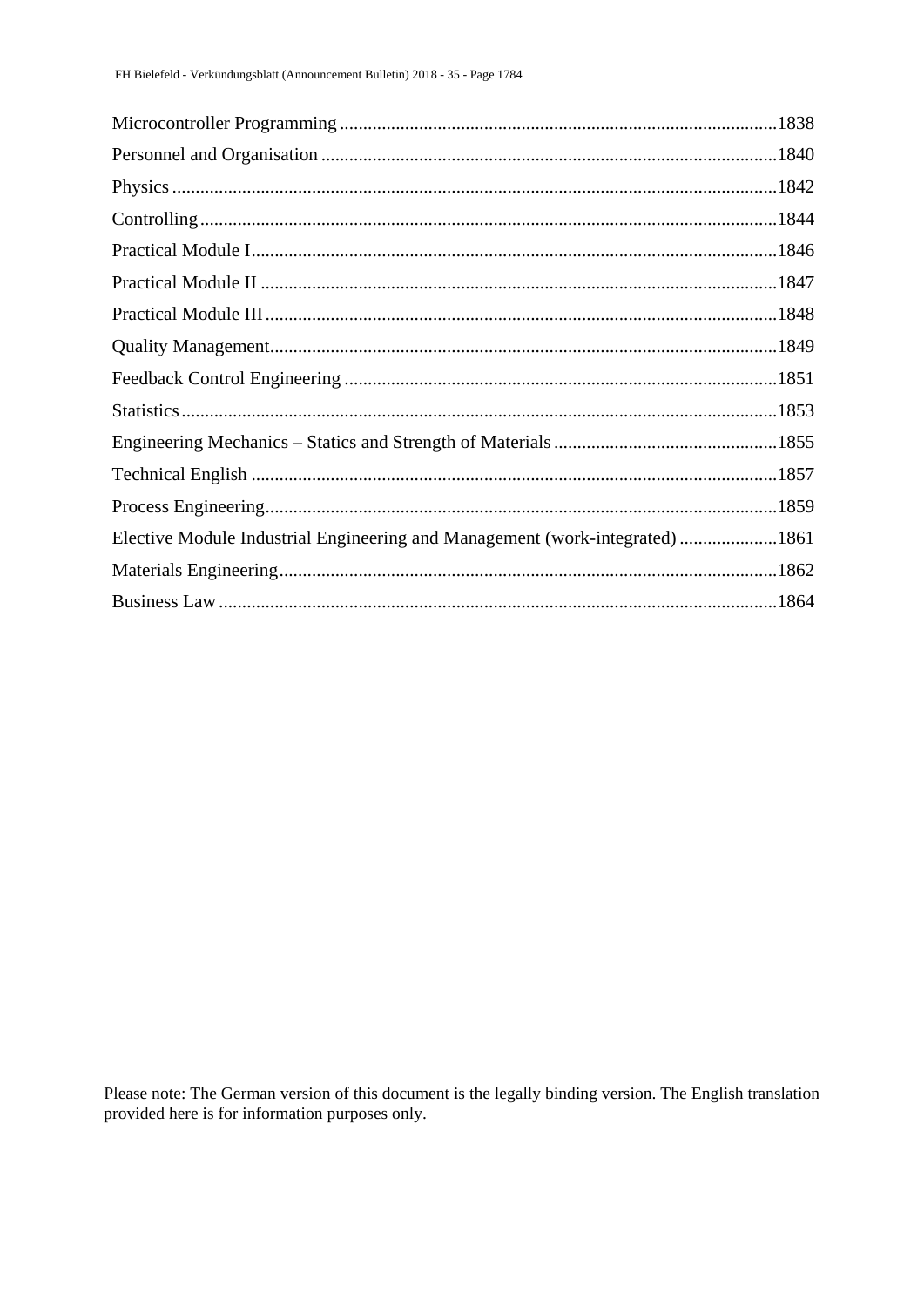|                | <b>Bachelor Thesis</b> |                                                               |                                                                                                                                                                                                                                                                                                                                                                                                                                                                                     |          |                 |            |                           |                     | <b>BA</b>  |   |
|----------------|------------------------|---------------------------------------------------------------|-------------------------------------------------------------------------------------------------------------------------------------------------------------------------------------------------------------------------------------------------------------------------------------------------------------------------------------------------------------------------------------------------------------------------------------------------------------------------------------|----------|-----------------|------------|---------------------------|---------------------|------------|---|
| number:        | Identification         | Workload:                                                     | Credits:                                                                                                                                                                                                                                                                                                                                                                                                                                                                            |          | Study semester: |            | Frequency of the<br>offer |                     | Duration:  |   |
| 3133           |                        | 360h                                                          | 12                                                                                                                                                                                                                                                                                                                                                                                                                                                                                  | 7th sem. |                 |            | Annual<br>(Summer)        |                     | 1 semester |   |
| $\mathbf{1}$   | Course:                |                                                               | Planned group sizes                                                                                                                                                                                                                                                                                                                                                                                                                                                                 |          | Scope           |            | / classroom<br>teaching   | Actual contact time | Self-study |   |
|                | Lecture                |                                                               | 60 students                                                                                                                                                                                                                                                                                                                                                                                                                                                                         |          | $\overline{0}$  | <b>SCH</b> | $\overline{0}$            | h                   | 360        | h |
|                | Tuition in seminars    |                                                               | 30 students                                                                                                                                                                                                                                                                                                                                                                                                                                                                         |          | $\Omega$        | <b>SCH</b> | $\Omega$                  | h                   | $\Omega$   | h |
|                | Exercise               |                                                               | 20 students                                                                                                                                                                                                                                                                                                                                                                                                                                                                         |          | $\Omega$        | <b>SCH</b> | $\Omega$                  | h                   | $\Omega$   | h |
|                |                        | Practical or seminar<br>15 students<br>60 students            |                                                                                                                                                                                                                                                                                                                                                                                                                                                                                     |          |                 | <b>SCH</b> | $\Omega$                  | h                   | $\Omega$   | h |
|                | Supervised self-study  |                                                               | $\Omega$                                                                                                                                                                                                                                                                                                                                                                                                                                                                            | SCH      | $\Omega$        | h          | $\Omega$                  | h                   |            |   |
| 2              |                        | Learning outcomes/competences:                                | After successfully completing the bachelor thesis, students are able to independently work on and<br>appropriately present a practice-oriented task from their special subject area, both in the subject-specific<br>details and in the interdisciplinary contexts, using scientific methods within a specified period of time.                                                                                                                                                     |          |                 |            |                           |                     |            |   |
| 3              | Contents:              |                                                               |                                                                                                                                                                                                                                                                                                                                                                                                                                                                                     |          |                 |            |                           |                     |            |   |
|                |                        |                                                               | The bachelor thesis is an independent scientific work from the subject area of the respective study<br>programme with a description and explanation of its solution. It can be derived from current research<br>projects at the university or from operational problems with an engineering character. It can also be<br>determined by an empirical investigation or by conceptual or design tasks or by an evaluation of<br>existing sources. The different forms can be combined. |          |                 |            |                           |                     |            |   |
| $\overline{4}$ | Forms of teaching:     |                                                               | Written composition with faculty tutoring                                                                                                                                                                                                                                                                                                                                                                                                                                           |          |                 |            |                           |                     |            |   |
| 5              |                        | Participation requirements:                                   |                                                                                                                                                                                                                                                                                                                                                                                                                                                                                     |          |                 |            |                           |                     |            |   |
|                | Formal:                | $\sim$                                                        |                                                                                                                                                                                                                                                                                                                                                                                                                                                                                     |          |                 |            |                           |                     |            |   |
|                | Content:               |                                                               | Coordinated topic from the student's special subject area                                                                                                                                                                                                                                                                                                                                                                                                                           |          |                 |            |                           |                     |            |   |
| 6              |                        | Forms of assessment:                                          |                                                                                                                                                                                                                                                                                                                                                                                                                                                                                     |          |                 |            |                           |                     |            |   |
| $\overline{7}$ |                        |                                                               | Prerequisite for the award of credit points:                                                                                                                                                                                                                                                                                                                                                                                                                                        |          |                 |            |                           |                     |            |   |
| $\,8\,$        |                        | B.Eng. and Industrial Engineering<br>(work-integrated) B.Eng. | Application of the module (in the following study programmes)<br>Digital Logistics (work-integrated) B.Eng., Digital Technologies (work-integrated) B.Eng.,<br>Mechatronics/Automation (work-integrated) B.Eng., Product-Service Engineering (work-integrated)                                                                                                                                                                                                                      |          |                 |            |                           |                     |            |   |
| 9              |                        |                                                               | Importance of the grade for the final grade:                                                                                                                                                                                                                                                                                                                                                                                                                                        |          |                 |            |                           |                     |            |   |
|                |                        | according to BRPO                                             |                                                                                                                                                                                                                                                                                                                                                                                                                                                                                     |          |                 |            |                           |                     |            |   |
| 10             |                        | Module coordinator:                                           |                                                                                                                                                                                                                                                                                                                                                                                                                                                                                     |          |                 |            |                           |                     |            |   |
|                | N. N.                  |                                                               |                                                                                                                                                                                                                                                                                                                                                                                                                                                                                     |          |                 |            |                           |                     |            |   |
| 11             | Other information:     |                                                               |                                                                                                                                                                                                                                                                                                                                                                                                                                                                                     |          |                 |            |                           |                     |            |   |
| 12             | Language:<br>German    |                                                               |                                                                                                                                                                                                                                                                                                                                                                                                                                                                                     |          |                 |            |                           |                     |            |   |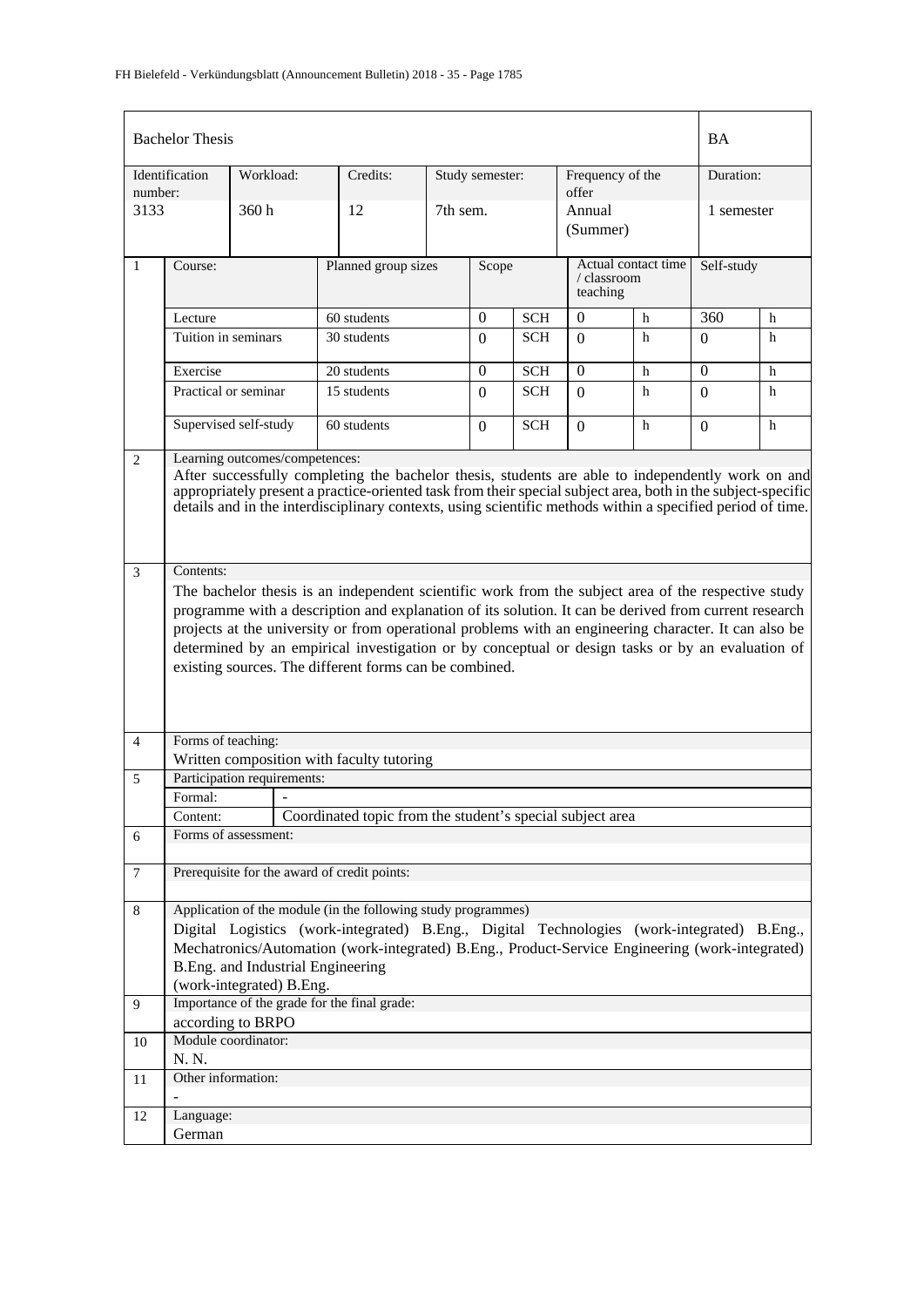|              |                                                                       | Procurement, Production and Logistics                       |                                                                                                                                                                                                                                                                                                                                                                                                                                                                                                                                                                                                                                                                                                                                                                                                                                                                                                                                                                                                                                                                                                                                                                                                                                                                                             |            |                 |            |                                           |   | <b>BPL</b>      |   |
|--------------|-----------------------------------------------------------------------|-------------------------------------------------------------|---------------------------------------------------------------------------------------------------------------------------------------------------------------------------------------------------------------------------------------------------------------------------------------------------------------------------------------------------------------------------------------------------------------------------------------------------------------------------------------------------------------------------------------------------------------------------------------------------------------------------------------------------------------------------------------------------------------------------------------------------------------------------------------------------------------------------------------------------------------------------------------------------------------------------------------------------------------------------------------------------------------------------------------------------------------------------------------------------------------------------------------------------------------------------------------------------------------------------------------------------------------------------------------------|------------|-----------------|------------|-------------------------------------------|---|-----------------|---|
| number:      | Identification                                                        | Workload:                                                   | Credits:                                                                                                                                                                                                                                                                                                                                                                                                                                                                                                                                                                                                                                                                                                                                                                                                                                                                                                                                                                                                                                                                                                                                                                                                                                                                                    |            | Study semester: |            | Frequency of the<br>offer                 |   | Duration:       |   |
| 3333         |                                                                       | 150 <sub>h</sub>                                            | 5                                                                                                                                                                                                                                                                                                                                                                                                                                                                                                                                                                                                                                                                                                                                                                                                                                                                                                                                                                                                                                                                                                                                                                                                                                                                                           | 2nd sem.   |                 |            | Annual<br>(Summer)                        |   | 1 semester      |   |
| $\mathbf{1}$ | Course:                                                               |                                                             | Planned group sizes                                                                                                                                                                                                                                                                                                                                                                                                                                                                                                                                                                                                                                                                                                                                                                                                                                                                                                                                                                                                                                                                                                                                                                                                                                                                         |            | Scope           |            | Actual contact time<br>classroom teaching |   | Self-study      |   |
|              | Lecture                                                               |                                                             | 60 students                                                                                                                                                                                                                                                                                                                                                                                                                                                                                                                                                                                                                                                                                                                                                                                                                                                                                                                                                                                                                                                                                                                                                                                                                                                                                 |            | $\overline{2}$  | <b>SCH</b> | $\theta$                                  | h | 56              | h |
|              | Tuition in seminars                                                   |                                                             | 30 students                                                                                                                                                                                                                                                                                                                                                                                                                                                                                                                                                                                                                                                                                                                                                                                                                                                                                                                                                                                                                                                                                                                                                                                                                                                                                 |            | $\Omega$        | <b>SCH</b> | $\Omega$                                  | h | $\Omega$        | h |
|              | Exercise                                                              |                                                             | 20 students                                                                                                                                                                                                                                                                                                                                                                                                                                                                                                                                                                                                                                                                                                                                                                                                                                                                                                                                                                                                                                                                                                                                                                                                                                                                                 |            | $\overline{2}$  | <b>SCH</b> | 16                                        | h | $\overline{62}$ | h |
|              | 15 students<br>Practical or seminar<br>Supervised self<br>60 students |                                                             | $\Omega$                                                                                                                                                                                                                                                                                                                                                                                                                                                                                                                                                                                                                                                                                                                                                                                                                                                                                                                                                                                                                                                                                                                                                                                                                                                                                    | <b>SCH</b> | $\Omega$        | h          | $\overline{0}$                            | h |                 |   |
|              | study                                                                 |                                                             |                                                                                                                                                                                                                                                                                                                                                                                                                                                                                                                                                                                                                                                                                                                                                                                                                                                                                                                                                                                                                                                                                                                                                                                                                                                                                             |            | $\mathbf{1}$    | <b>SCH</b> | 16                                        | h | $\overline{0}$  | h |
| 2            |                                                                       | Learning outcomes/competences:                              | Students can explain the functions of "procurement", "production" and "logistics" in a differentiated<br>way and understand their interrelationships as well as the weaknesses of these functions. With the help<br>of the selected contents and methods, they can recognise and properly assess real economic tasks and<br>problem areas in particular and independently develop approaches to solutions.<br>Students will be able to carry out a sound supplier evaluation and selection and, based on production<br>planning, investigate suitable sourcing concepts and decide which scientific method is appropriate for<br>sourcing and demand calculation. They can systematically analyse procurement markets to increase<br>their transparency and recognise developments relevant to procurement.<br>Students learn about basic production systems and can evaluate their applicability for specific<br>industries. They can independently calculate bottleneck-oriented production programmes and transfer<br>the results to operational production planning and control.<br>In the field of logistics, students understand practice-relevant objects from intralogistics, transport<br>logistics and supply chain management. They can also analyse complex logistical systems. |            |                 |            |                                           |   |                 |   |
| 3            | Contents:<br>٠<br>٠<br>$\bullet$<br>٠                                 | assessment)<br>Logistics planning<br>Distribution logistics | Procurement market research (objects and processes)<br>Procurement planning (principles, routes, deadlines and quantities), procurement<br>implementation (supplier selection, request for proposal, testing, cost and process control),<br>procurement controlling (cost and process control)<br>Demand assessment (programme-oriented, consumption-oriented and heuristic demand<br>Inventory planning (inventory types, strategies, management and monitoring)<br>Planning of logistics and production processes<br>Systematisation of production factors<br>Planning and control of production<br>Logistics systems (intralogistics, transport logistics and storage systems)                                                                                                                                                                                                                                                                                                                                                                                                                                                                                                                                                                                                           |            |                 |            |                                           |   |                 |   |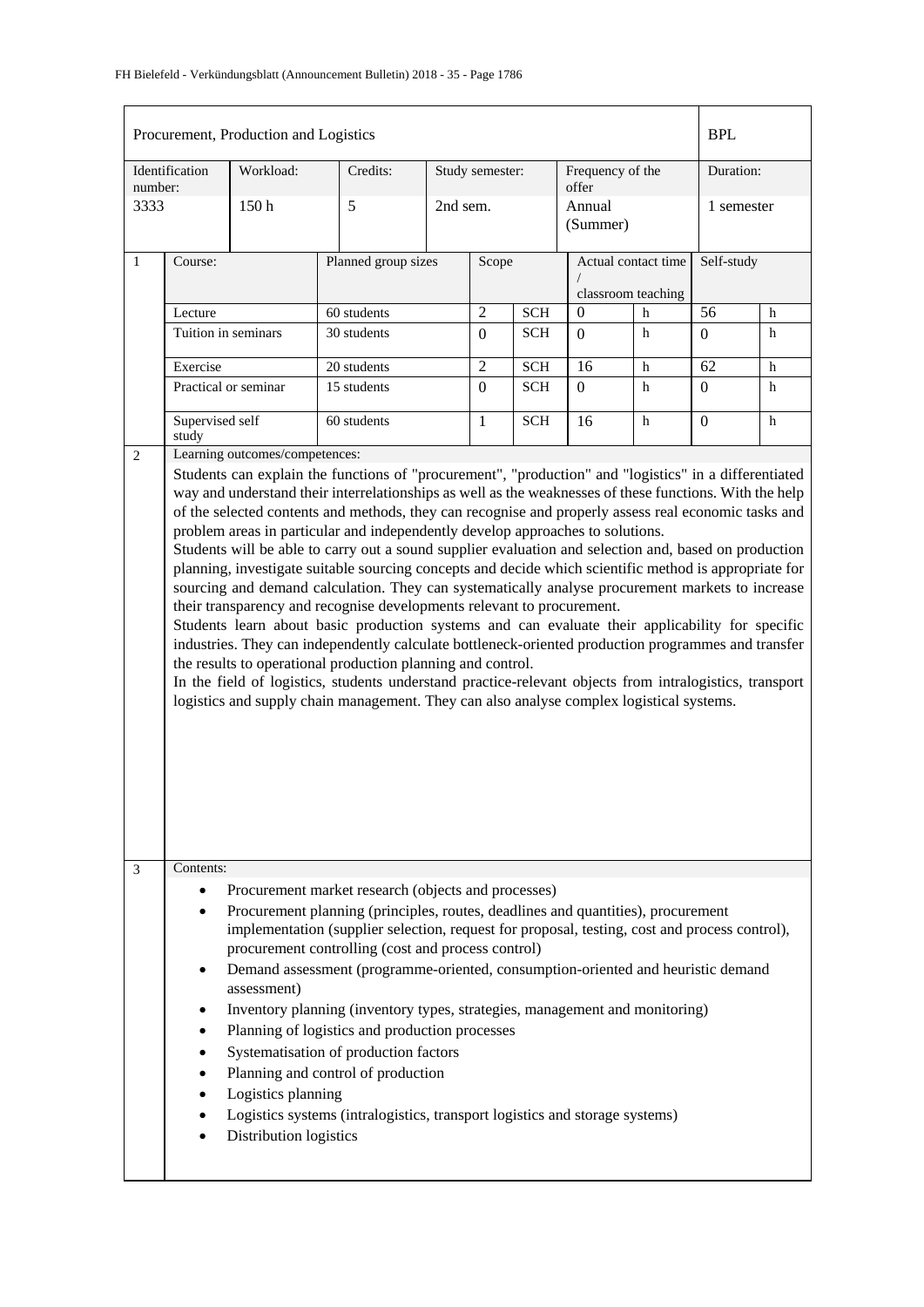| $\overline{4}$ | Forms of teaching:          |                                                                                             |
|----------------|-----------------------------|---------------------------------------------------------------------------------------------|
|                |                             | Learning materials for self-study, classroom events in the form of exercises                |
|                |                             |                                                                                             |
| 5              | Participation requirements: |                                                                                             |
|                | Formal:                     |                                                                                             |
|                | Content:                    |                                                                                             |
| 6              | Forms of assessment:        |                                                                                             |
|                |                             | Term paper or written examination                                                           |
| $\overline{7}$ |                             | Prerequisite for the award of credit points:                                                |
|                | Module examination pass     |                                                                                             |
| 8              |                             | Application of the module (in the following study programmes)                               |
|                |                             | Digital Logistics (work-integrated) B.Eng. and Industrial Engineering and Management (work- |
|                | integrated) B.Eng.          |                                                                                             |
| 9              |                             | Importance of the grade for the final grade:                                                |
|                | according to BRPO           |                                                                                             |
| 10             | Module coordinator:         |                                                                                             |
|                |                             | Prof. Dr. rer. oec. Pascal Reusch                                                           |
| 11             | Other information:          |                                                                                             |
|                |                             |                                                                                             |
| 12             | Language:                   |                                                                                             |
|                | German                      |                                                                                             |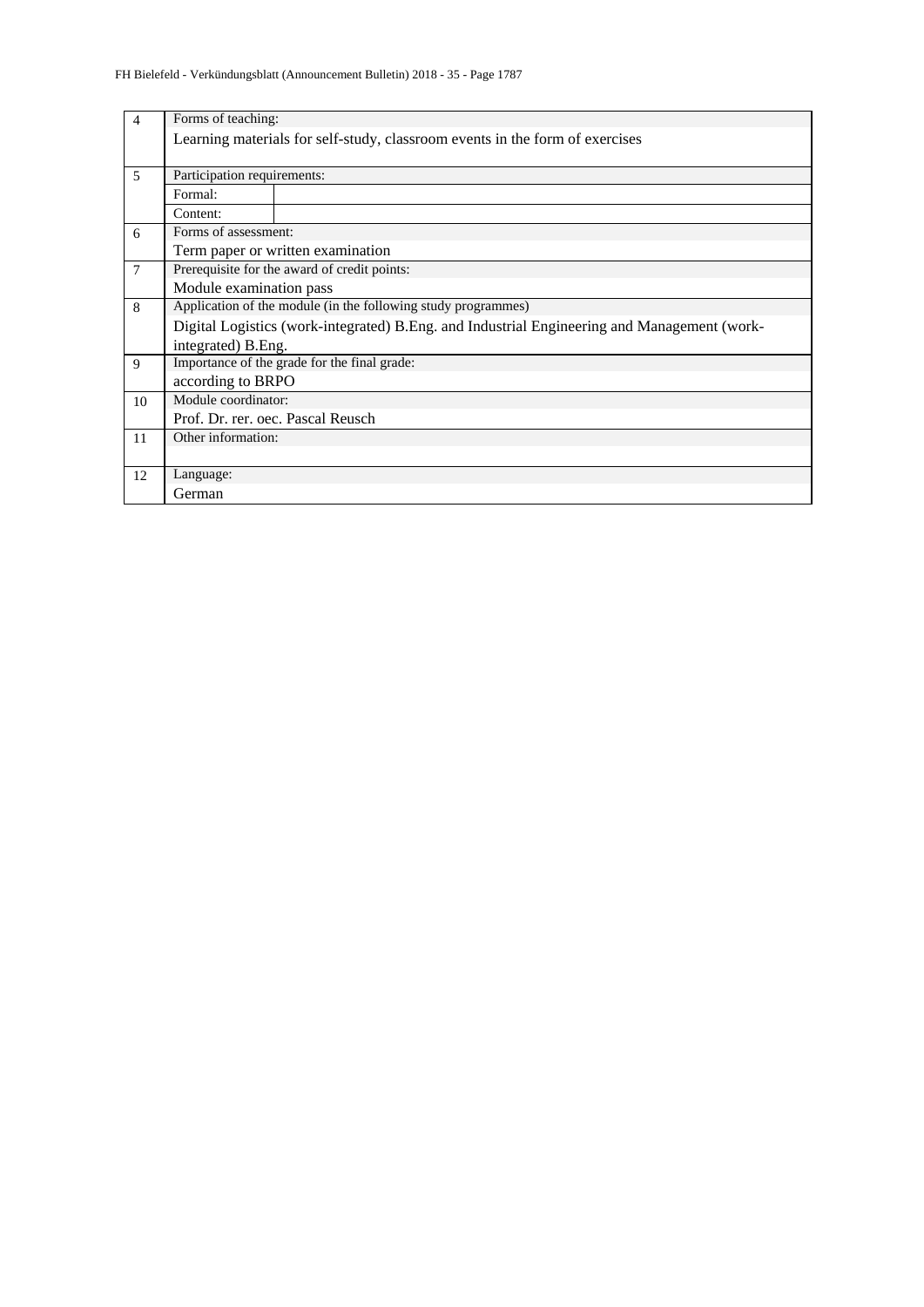| Databases      |                                                                    |                                |                                                                                                                                                                                                                                                                                                                                                                                                                                                                                                                                                                                                                                               |          |                 |            |                           |                     | <b>DUD</b>     |   |
|----------------|--------------------------------------------------------------------|--------------------------------|-----------------------------------------------------------------------------------------------------------------------------------------------------------------------------------------------------------------------------------------------------------------------------------------------------------------------------------------------------------------------------------------------------------------------------------------------------------------------------------------------------------------------------------------------------------------------------------------------------------------------------------------------|----------|-----------------|------------|---------------------------|---------------------|----------------|---|
| number:        | Identification                                                     | Workload:                      | Credits:                                                                                                                                                                                                                                                                                                                                                                                                                                                                                                                                                                                                                                      |          | Study semester: |            | Frequency of the<br>offer |                     | Duration:      |   |
| 3019           |                                                                    | 150h                           | 5                                                                                                                                                                                                                                                                                                                                                                                                                                                                                                                                                                                                                                             | 2nd sem. |                 |            | Annual<br>(Summer)        |                     | 1 semester     |   |
| $\mathbf{1}$   | Course:                                                            |                                | Planned group sizes                                                                                                                                                                                                                                                                                                                                                                                                                                                                                                                                                                                                                           |          | Scope           |            |                           | Actual contact time | Self-study     |   |
|                |                                                                    |                                |                                                                                                                                                                                                                                                                                                                                                                                                                                                                                                                                                                                                                                               |          |                 |            |                           | classroom teaching  |                |   |
|                | Lecture                                                            |                                | 60 students                                                                                                                                                                                                                                                                                                                                                                                                                                                                                                                                                                                                                                   |          | $\overline{2}$  | <b>SCH</b> | $\theta$                  | h                   | 68             | h |
|                | Tuition in seminars                                                |                                | 30 students                                                                                                                                                                                                                                                                                                                                                                                                                                                                                                                                                                                                                                   |          | $\Omega$        | <b>SCH</b> | $\Omega$                  | h                   | $\overline{0}$ | h |
|                | Exercise                                                           |                                | 20 students                                                                                                                                                                                                                                                                                                                                                                                                                                                                                                                                                                                                                                   |          | $\mathbf{1}$    | <b>SCH</b> | 8                         | $\mathbf h$         | 34             | h |
|                |                                                                    | Practical or seminar           | 15 students                                                                                                                                                                                                                                                                                                                                                                                                                                                                                                                                                                                                                                   |          | $\mathbf{1}$    | <b>SCH</b> | 16                        | h                   | $\overline{0}$ | h |
|                |                                                                    | Supervised self-study          | 60 students                                                                                                                                                                                                                                                                                                                                                                                                                                                                                                                                                                                                                                   |          | 1.5             | <b>SCH</b> | 24                        | h                   | $\mathbf{0}$   | h |
| $\overline{2}$ |                                                                    | Learning outcomes/competences: |                                                                                                                                                                                                                                                                                                                                                                                                                                                                                                                                                                                                                                               |          |                 |            |                           |                     |                |   |
| $\mathfrak{Z}$ | Students:<br>$\bullet$<br>$\bullet$<br>$\bullet$<br>٠<br>Contents: | as change operations.          | acquire basic knowledge about the architecture, functioning and use of database systems and<br>know the principles of the organisation of a database system<br>acquire knowledge about modern (object-oriented) and classical data modelling including the<br>meaning of normalisation rules<br>are able to perform a complete relational database design, starting from a requirements<br>specification are proficient in standard SQL to perform simple and complex queries, as well<br>gain the ability to evaluate and select database technologies<br>can plan and implement database projects and develop a modern database application |          |                 |            |                           |                     |                |   |
|                | $\bullet$<br>٠<br>$\bullet$                                        | Authorisation concepts         | Introduction to database concepts and database technologies (data modelling, normalisation<br>theory, database language SQL)<br>Basics of database systems (database design, database definitions, database queries)<br>Data Manipulation Language (DML, German "Datenverarbeitungssprache"), Data Definition<br>Language (DDL, German "Datenbeschreibungssprache"), Data Control Language (DCL,<br>German "Datenaufsichtsprache")<br>Efficiency of SQL queries, index structures                                                                                                                                                             |          |                 |            |                           |                     |                |   |
| $\overline{4}$ | Forms of teaching:                                                 |                                | Learning materials for self-study, classroom events in the form of exercises                                                                                                                                                                                                                                                                                                                                                                                                                                                                                                                                                                  |          |                 |            |                           |                     |                |   |
| 5              |                                                                    | Participation requirements:    |                                                                                                                                                                                                                                                                                                                                                                                                                                                                                                                                                                                                                                               |          |                 |            |                           |                     |                |   |
|                | Formal:                                                            |                                |                                                                                                                                                                                                                                                                                                                                                                                                                                                                                                                                                                                                                                               |          |                 |            |                           |                     |                |   |
|                | Content:                                                           |                                |                                                                                                                                                                                                                                                                                                                                                                                                                                                                                                                                                                                                                                               |          |                 |            |                           |                     |                |   |
| 6              |                                                                    | Forms of assessment:           |                                                                                                                                                                                                                                                                                                                                                                                                                                                                                                                                                                                                                                               |          |                 |            |                           |                     |                |   |
|                |                                                                    |                                | Term paper, written examination, combined examination, project work, oral examination or                                                                                                                                                                                                                                                                                                                                                                                                                                                                                                                                                      |          |                 |            |                           |                     |                |   |
|                |                                                                    |                                | examination accompanying the course<br>Prerequisite for the award of credit points:                                                                                                                                                                                                                                                                                                                                                                                                                                                                                                                                                           |          |                 |            |                           |                     |                |   |
| 7              |                                                                    |                                | module examination pass and course assessment                                                                                                                                                                                                                                                                                                                                                                                                                                                                                                                                                                                                 |          |                 |            |                           |                     |                |   |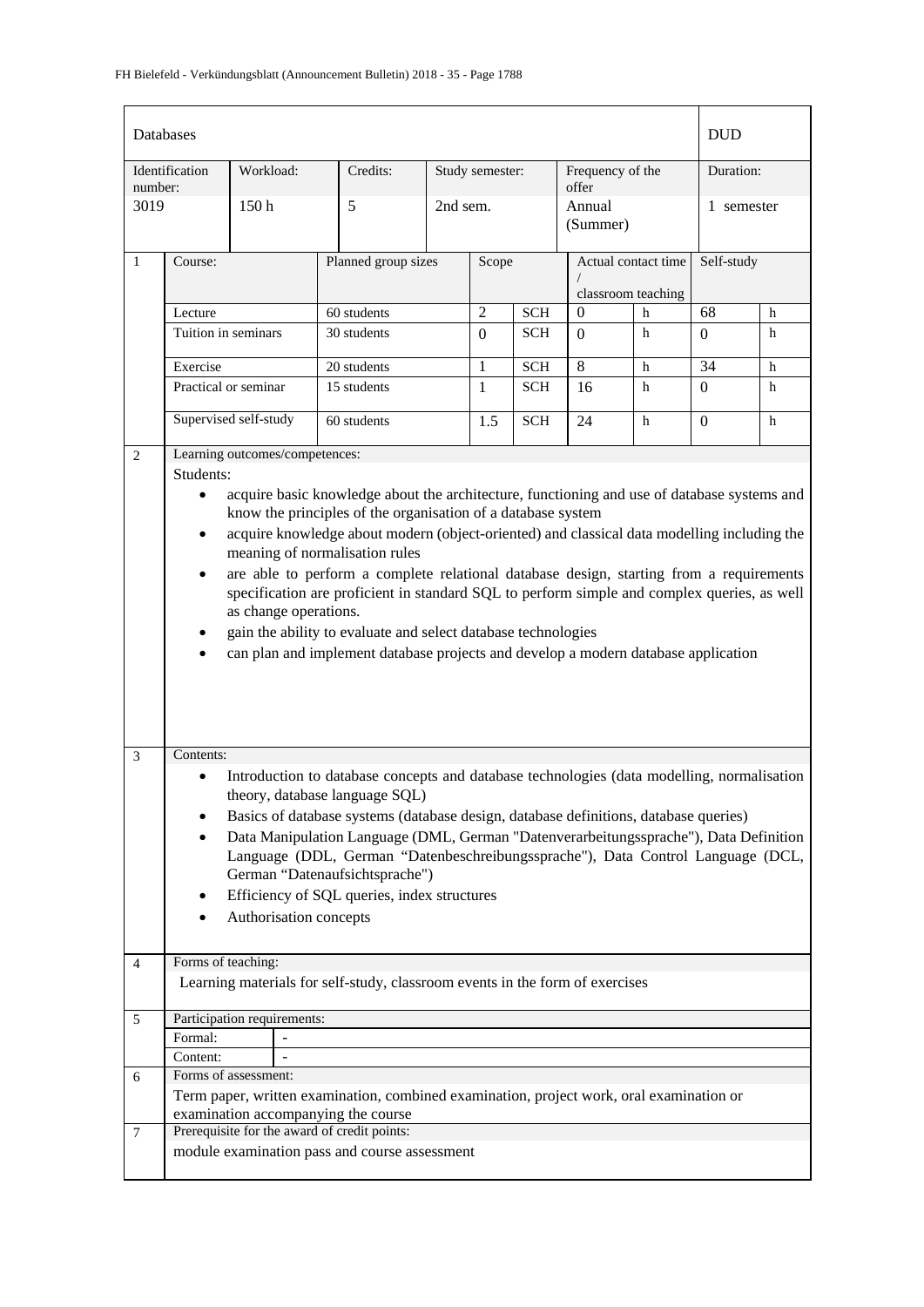| 8  | Application of the module (in the following study programmes)                                       |
|----|-----------------------------------------------------------------------------------------------------|
|    | Digital Logistics (work-integrated) B.Eng., Digital Technologies (work-integrated) B.Eng., Product- |
|    | Service Engineering (work-integrated) B.Eng. and Industrial Engineering and Management (work-       |
|    | integrated) B. Eng.                                                                                 |
| 9  | Importance of the grade for the final grade:                                                        |
|    | according to BRPO                                                                                   |
| 10 | Module coordinator:                                                                                 |
|    | Dr. rer. nat. Sabrina Proß                                                                          |
| 11 | Other information:                                                                                  |
|    |                                                                                                     |
| 12 | Language:                                                                                           |
|    | German                                                                                              |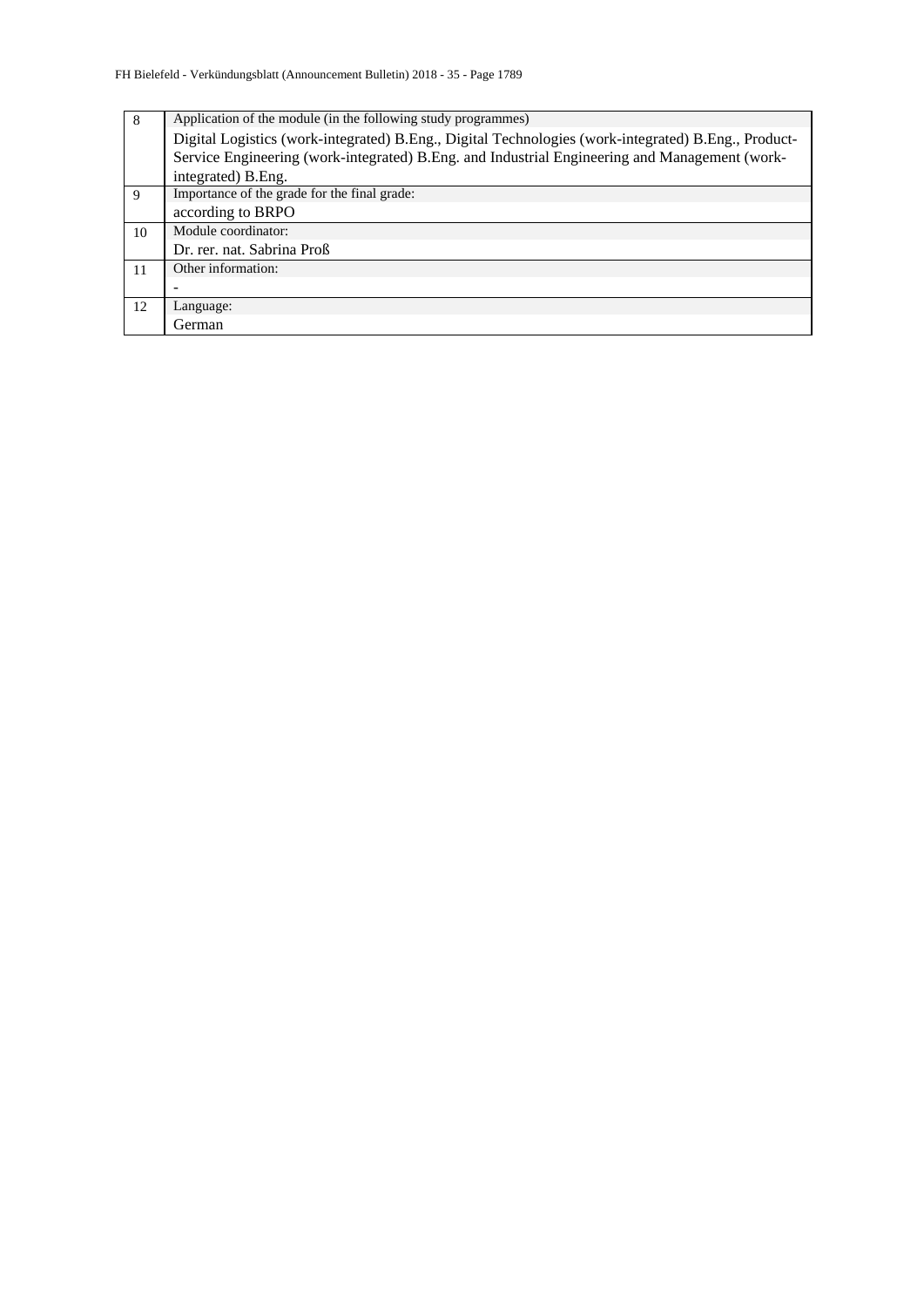### FH Bielefeld - Verkündungsblatt (Announcement Bulletin) 2018 - 35 - Page 1790

|              | Digital Technology |                       |                                                                                                                                                                                                                                                           |                 |                  |            |                                                |   | <b>DGT</b>      |   |
|--------------|--------------------|-----------------------|-----------------------------------------------------------------------------------------------------------------------------------------------------------------------------------------------------------------------------------------------------------|-----------------|------------------|------------|------------------------------------------------|---|-----------------|---|
| number:      | Identification     | Workload:             | Credits:                                                                                                                                                                                                                                                  |                 | Study semester:  |            | Frequency of the<br>offer                      |   | Duration:       |   |
| 3119         |                    | 150 <sub>h</sub>      | 5                                                                                                                                                                                                                                                         | 2nd<br>semester | <sub>or</sub>    | 6th        | Annual<br>(Summer)                             |   | 1 semester      |   |
| $\mathbf{1}$ | Course:            |                       | Planned group sizes                                                                                                                                                                                                                                       |                 | Scope            |            | Actual contact time<br>/ classroom<br>teaching |   | Self-study      |   |
|              | Lecture            |                       | 60 students                                                                                                                                                                                                                                               |                 | 1                | <b>SCH</b> | 0                                              | h | 32              | h |
|              |                    | Tuition in seminars   | 30 students                                                                                                                                                                                                                                               |                 | $\boldsymbol{0}$ | <b>SCH</b> | $\Omega$                                       | h |                 | h |
|              | Exercise           |                       | 20 students                                                                                                                                                                                                                                               |                 | $\overline{3}$   | <b>SCH</b> | 24                                             | h | $\overline{70}$ | h |
|              |                    | Practical or seminar  | 15 students                                                                                                                                                                                                                                               |                 | $\boldsymbol{0}$ | <b>SCH</b> | $\Omega$                                       | h | $\overline{0}$  | h |
|              |                    | Supervised self-study | 60 students                                                                                                                                                                                                                                               |                 | 1.5              | <b>SCH</b> | 24                                             | h | $\Omega$        | h |
|              |                    |                       | Furthermore, they can justify and defend their solution to a given digital technology problem. The<br>students know the basics of programmable logic circuits and FPGAs and their text-based description<br>with selected hardware description languages. |                 |                  |            |                                                |   |                 |   |
|              |                    |                       |                                                                                                                                                                                                                                                           |                 |                  |            |                                                |   |                 |   |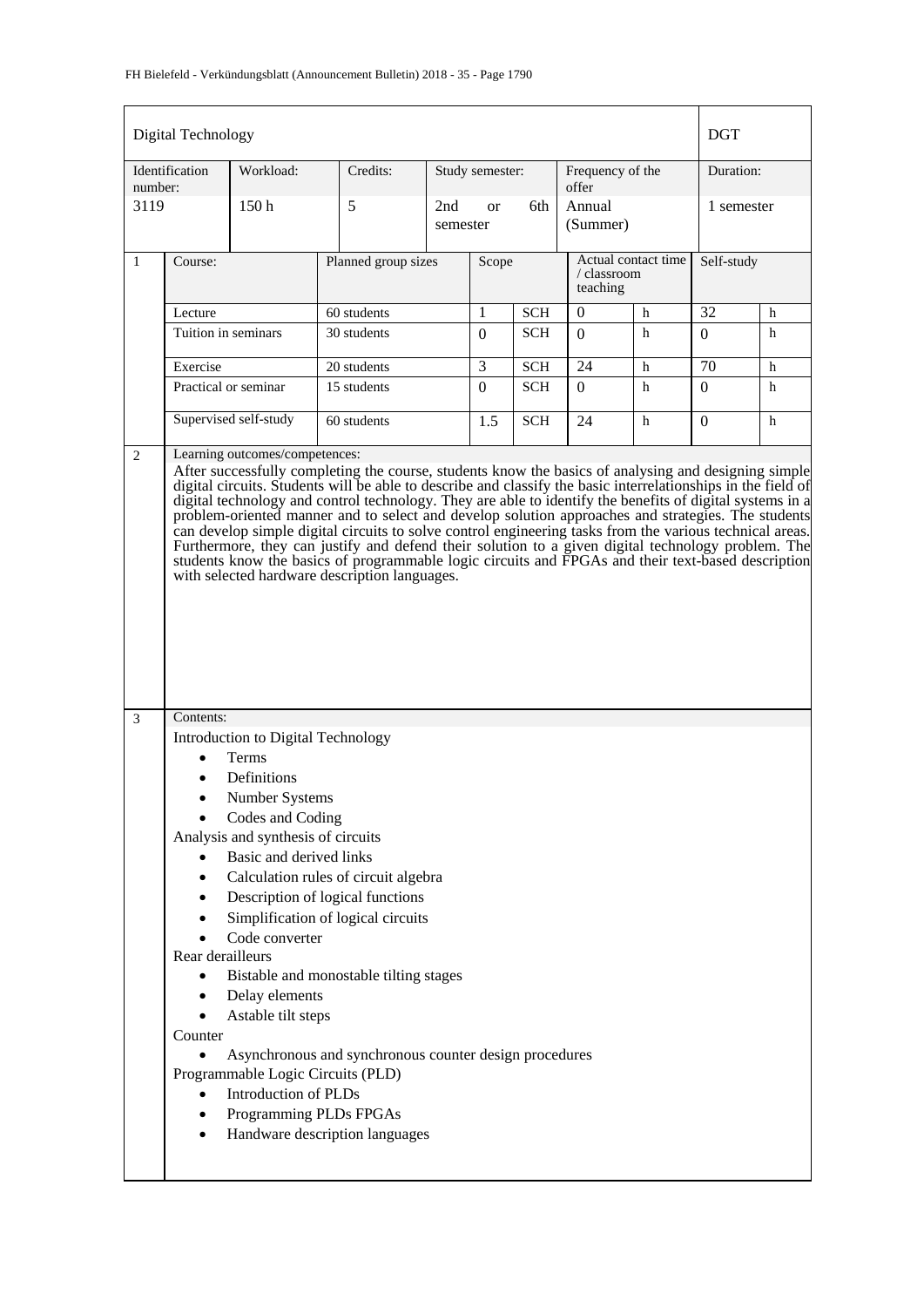| $\overline{4}$ | Forms of teaching:               |                                                                                            |  |  |  |  |  |  |  |
|----------------|----------------------------------|--------------------------------------------------------------------------------------------|--|--|--|--|--|--|--|
|                |                                  | Learning materials for self-study, classroom sessions in the form of exercises.            |  |  |  |  |  |  |  |
|                |                                  |                                                                                            |  |  |  |  |  |  |  |
|                |                                  |                                                                                            |  |  |  |  |  |  |  |
| 5              | Participation requirements:      |                                                                                            |  |  |  |  |  |  |  |
|                | None<br>Formal:                  |                                                                                            |  |  |  |  |  |  |  |
|                | Content:                         |                                                                                            |  |  |  |  |  |  |  |
| 6              | Forms of assessment:             |                                                                                            |  |  |  |  |  |  |  |
|                |                                  | Term paper, written examination, combination examination, performance exam or oral exam    |  |  |  |  |  |  |  |
|                |                                  |                                                                                            |  |  |  |  |  |  |  |
| $\tau$         |                                  | Prerequisite for the award of credit points:                                               |  |  |  |  |  |  |  |
|                | Module examination pass          |                                                                                            |  |  |  |  |  |  |  |
| 8              |                                  | Application of the module (in the following study programmes)                              |  |  |  |  |  |  |  |
|                |                                  | Mechatronics/Automation (work-integrated) B.Eng. and Industrial Engineering and Management |  |  |  |  |  |  |  |
|                | (work-integrated) B.Eng.         |                                                                                            |  |  |  |  |  |  |  |
| 9              |                                  | Importance of the grade for the final grade:                                               |  |  |  |  |  |  |  |
|                | according to BRPO                |                                                                                            |  |  |  |  |  |  |  |
| 10             | Module coordinator:              |                                                                                            |  |  |  |  |  |  |  |
|                | Prof. Dr.-Ing. Christian Stöcker |                                                                                            |  |  |  |  |  |  |  |
| 11             | Other information:               |                                                                                            |  |  |  |  |  |  |  |
|                |                                  | Supplementary literature will be announced at the beginning of the course.                 |  |  |  |  |  |  |  |
| 12             | Language:                        |                                                                                            |  |  |  |  |  |  |  |
|                | German                           |                                                                                            |  |  |  |  |  |  |  |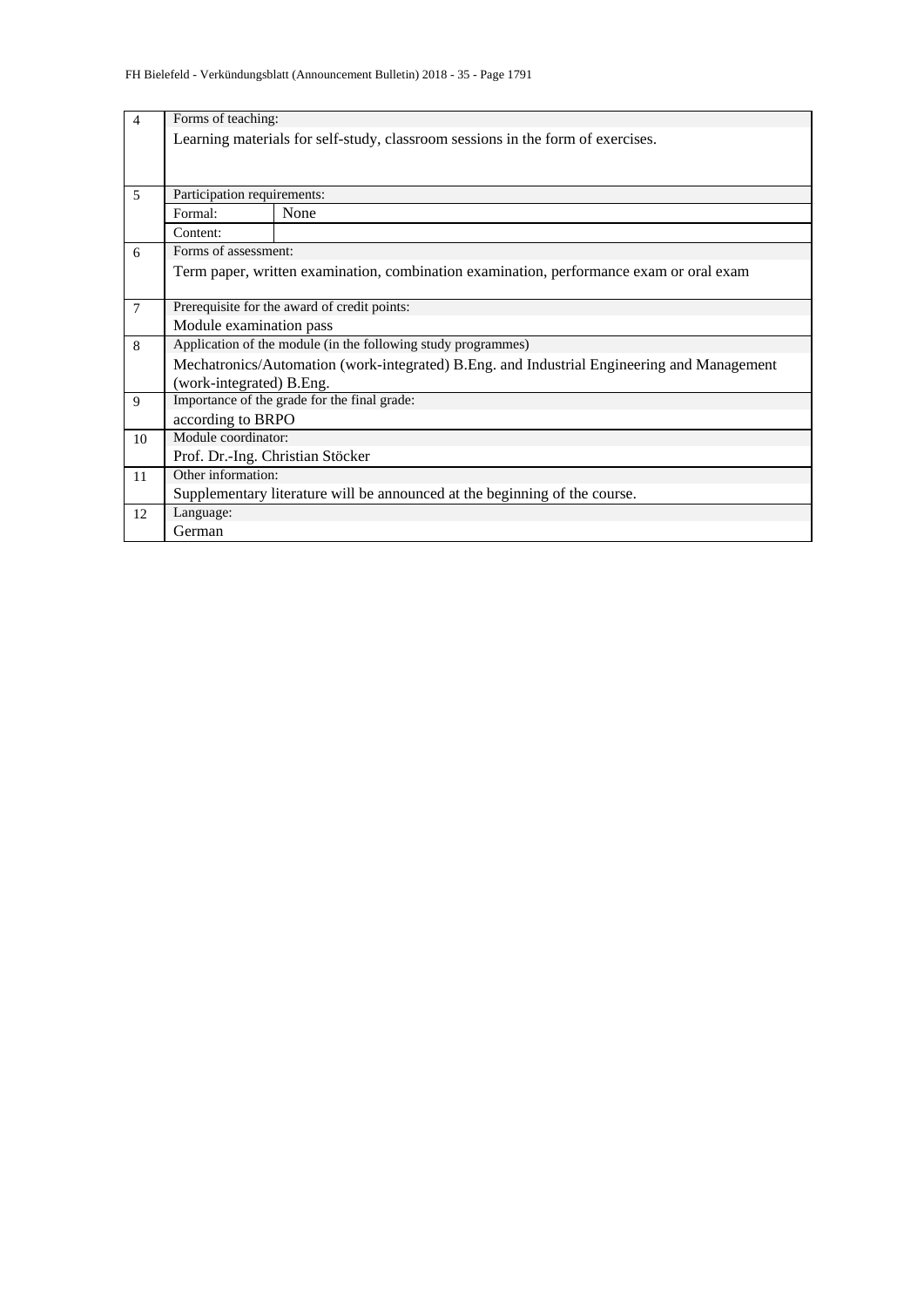|              | Documentation of Mechatronic Systems<br><b>DMS</b>                                                                                                                                                                                                                                                                                                                                                                                                                                                                                                                                                                                                                                              |                            |                                                                                            |  |                 |            |                                           |   |            |   |
|--------------|-------------------------------------------------------------------------------------------------------------------------------------------------------------------------------------------------------------------------------------------------------------------------------------------------------------------------------------------------------------------------------------------------------------------------------------------------------------------------------------------------------------------------------------------------------------------------------------------------------------------------------------------------------------------------------------------------|----------------------------|--------------------------------------------------------------------------------------------|--|-----------------|------------|-------------------------------------------|---|------------|---|
| number:      | Identification                                                                                                                                                                                                                                                                                                                                                                                                                                                                                                                                                                                                                                                                                  | Workload:                  | Credits:                                                                                   |  | Study semester: |            | Frequency of the<br>offer                 |   | Duration:  |   |
| 3126         |                                                                                                                                                                                                                                                                                                                                                                                                                                                                                                                                                                                                                                                                                                 | 150 <sub>h</sub>           | 5                                                                                          |  | 6th sem.        |            | Annual<br>(Summer)                        |   | 1 sem.     |   |
| $\mathbf{1}$ | Course:                                                                                                                                                                                                                                                                                                                                                                                                                                                                                                                                                                                                                                                                                         |                            | Planned group sizes                                                                        |  | Scope           |            | Actual contact time<br>classroom teaching |   | Self-study |   |
|              | Lecture                                                                                                                                                                                                                                                                                                                                                                                                                                                                                                                                                                                                                                                                                         |                            | 60 students                                                                                |  | 1               | <b>SCH</b> | $\overline{0}$<br>h                       |   | 56         | h |
|              | Tuition in seminars                                                                                                                                                                                                                                                                                                                                                                                                                                                                                                                                                                                                                                                                             |                            | 30 students                                                                                |  | $\Omega$        | <b>SCH</b> | $\Omega$                                  | h | $\Omega$   | h |
|              | Exercise                                                                                                                                                                                                                                                                                                                                                                                                                                                                                                                                                                                                                                                                                        |                            | 20 students                                                                                |  | 3               | <b>SCH</b> | 24                                        | h | 54         | h |
|              |                                                                                                                                                                                                                                                                                                                                                                                                                                                                                                                                                                                                                                                                                                 | Practical or seminar       | 15 students                                                                                |  | $\Omega$        | <b>SCH</b> | $\Omega$                                  | h | $\Omega$   | h |
|              | Supervised self-study                                                                                                                                                                                                                                                                                                                                                                                                                                                                                                                                                                                                                                                                           |                            | 60 students                                                                                |  | 1               | <b>SCH</b> | 16                                        | h | $\Omega$   | h |
|              | Learning outcomes/competences:<br>2<br>The students know the high requirements for technical documentation and are able to create such<br>documents. They know the legal framework of a CE marking and can create the requirements for<br>awarding a CE mark.<br>They can prepare a legally sound hazard analysis of production processes and have knowledge of hazard<br>prevention. They know the most important principles of the currently valid Machinery Directive as well<br>as important safety standards and the Low Voltage Directive. They can draw up a specification sheet<br>and, derived from it, a requirements specification and know the basic elements of product liability. |                            |                                                                                            |  |                 |            |                                           |   |            |   |
| 3            | Contents:                                                                                                                                                                                                                                                                                                                                                                                                                                                                                                                                                                                                                                                                                       |                            |                                                                                            |  |                 |            |                                           |   |            |   |
|              |                                                                                                                                                                                                                                                                                                                                                                                                                                                                                                                                                                                                                                                                                                 |                            | Fundamentals of machinery safety                                                           |  |                 |            |                                           |   |            |   |
|              |                                                                                                                                                                                                                                                                                                                                                                                                                                                                                                                                                                                                                                                                                                 |                            | Harmonised European standards                                                              |  |                 |            |                                           |   |            |   |
|              | $\bullet$                                                                                                                                                                                                                                                                                                                                                                                                                                                                                                                                                                                                                                                                                       |                            | Conformity and presumption of conformity                                                   |  |                 |            |                                           |   |            |   |
|              |                                                                                                                                                                                                                                                                                                                                                                                                                                                                                                                                                                                                                                                                                                 | <b>Machinery Directive</b> |                                                                                            |  |                 |            |                                           |   |            |   |
|              |                                                                                                                                                                                                                                                                                                                                                                                                                                                                                                                                                                                                                                                                                                 |                            | Low Voltage Directive; Product Safety; EMC Directive<br><b>Basics of Product Liability</b> |  |                 |            |                                           |   |            |   |
|              |                                                                                                                                                                                                                                                                                                                                                                                                                                                                                                                                                                                                                                                                                                 |                            | ISO 12100 "Safety of machinery"                                                            |  |                 |            |                                           |   |            |   |
|              |                                                                                                                                                                                                                                                                                                                                                                                                                                                                                                                                                                                                                                                                                                 |                            | Protective devices: separating, non-separating, technical implementation                   |  |                 |            |                                           |   |            |   |
|              |                                                                                                                                                                                                                                                                                                                                                                                                                                                                                                                                                                                                                                                                                                 | Protective distances       |                                                                                            |  |                 |            |                                           |   |            |   |
|              |                                                                                                                                                                                                                                                                                                                                                                                                                                                                                                                                                                                                                                                                                                 |                            | Basics of technical documentation:                                                         |  |                 |            |                                           |   |            |   |
|              |                                                                                                                                                                                                                                                                                                                                                                                                                                                                                                                                                                                                                                                                                                 |                            |                                                                                            |  |                 |            |                                           |   |            |   |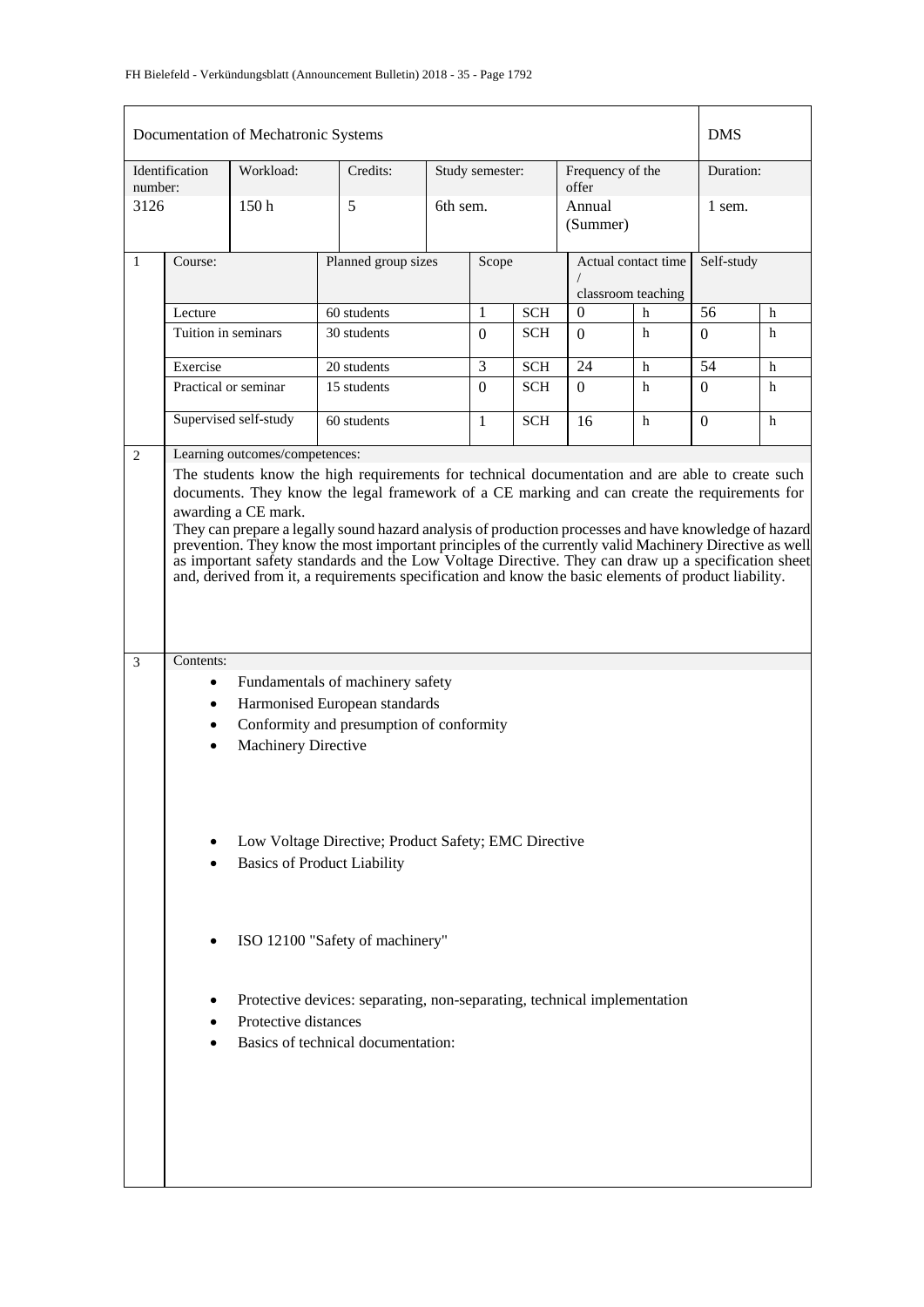|                |                              | Specifications                                                                             |  |  |  |  |  |  |  |
|----------------|------------------------------|--------------------------------------------------------------------------------------------|--|--|--|--|--|--|--|
| $\overline{4}$ | Forms of teaching:           |                                                                                            |  |  |  |  |  |  |  |
|                |                              | Learning units for self-study, classroom sessions in the form of exercises                 |  |  |  |  |  |  |  |
|                |                              |                                                                                            |  |  |  |  |  |  |  |
| 5              |                              | Participation requirements:                                                                |  |  |  |  |  |  |  |
|                | Formal:                      |                                                                                            |  |  |  |  |  |  |  |
|                | Content:                     |                                                                                            |  |  |  |  |  |  |  |
| 6              | Forms of assessment:         |                                                                                            |  |  |  |  |  |  |  |
|                |                              | Term paper, written exam, combination exam, project work or oral exam                      |  |  |  |  |  |  |  |
| $\overline{7}$ |                              | Prerequisite for the award of credit points:                                               |  |  |  |  |  |  |  |
|                | Module examination pass      |                                                                                            |  |  |  |  |  |  |  |
| 8              |                              | Application of the module (in the following study programmes)                              |  |  |  |  |  |  |  |
|                |                              | Mechatronics/Automation (work-integrated) B.Eng. and Industrial Engineering and Management |  |  |  |  |  |  |  |
|                | (work-integrated) B.Eng.     |                                                                                            |  |  |  |  |  |  |  |
| 9              |                              | Importance of the grade for the final grade:                                               |  |  |  |  |  |  |  |
|                | according to BRPO            |                                                                                            |  |  |  |  |  |  |  |
| 10             | Module coordinator:          |                                                                                            |  |  |  |  |  |  |  |
|                | Prof. Dr.-Ing. Thomas Freund |                                                                                            |  |  |  |  |  |  |  |
| 11             | Other information:           |                                                                                            |  |  |  |  |  |  |  |
|                |                              | Necessary supplementary literature will be announced at the beginning of the course.       |  |  |  |  |  |  |  |
| 12             | Language:                    |                                                                                            |  |  |  |  |  |  |  |
|                | German                       |                                                                                            |  |  |  |  |  |  |  |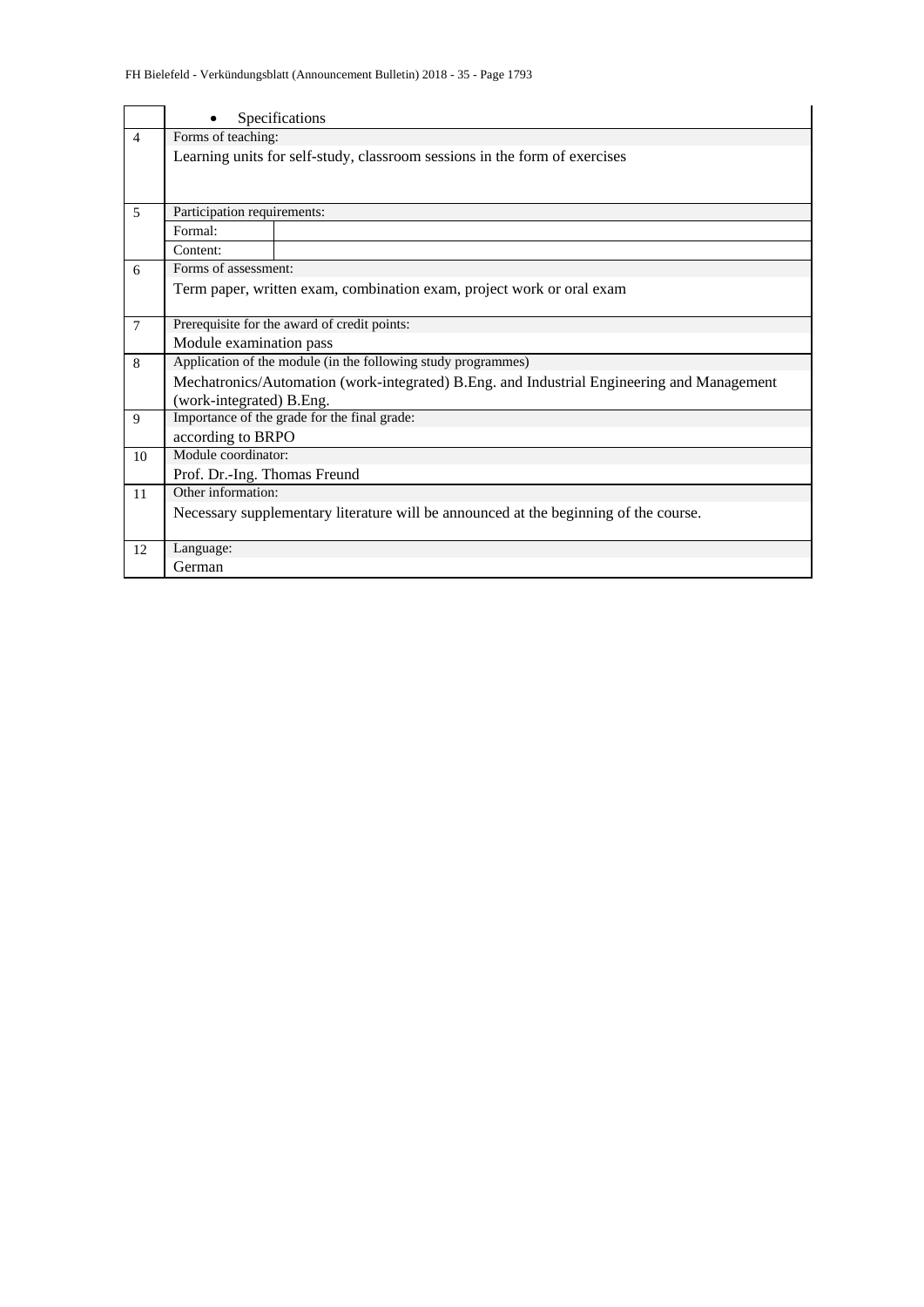|                | Introduction to the Professional Field                                                                                                                                                                                                                                                                                                                                                                                                                                                                                                                                                                                                                                                                                                                                                                                                                                                                                                                                                                                                                                                                                                                                                                                                                                                                                                                                                                                                                            |                                    |                                                                                              |                 |                |            |                           |                     | EIB              |           |  |
|----------------|-------------------------------------------------------------------------------------------------------------------------------------------------------------------------------------------------------------------------------------------------------------------------------------------------------------------------------------------------------------------------------------------------------------------------------------------------------------------------------------------------------------------------------------------------------------------------------------------------------------------------------------------------------------------------------------------------------------------------------------------------------------------------------------------------------------------------------------------------------------------------------------------------------------------------------------------------------------------------------------------------------------------------------------------------------------------------------------------------------------------------------------------------------------------------------------------------------------------------------------------------------------------------------------------------------------------------------------------------------------------------------------------------------------------------------------------------------------------|------------------------------------|----------------------------------------------------------------------------------------------|-----------------|----------------|------------|---------------------------|---------------------|------------------|-----------|--|
| number:        | Identification                                                                                                                                                                                                                                                                                                                                                                                                                                                                                                                                                                                                                                                                                                                                                                                                                                                                                                                                                                                                                                                                                                                                                                                                                                                                                                                                                                                                                                                    | Workload:                          | Credits:                                                                                     | Study semester: |                |            | Frequency of the<br>offer |                     |                  | Duration: |  |
| 3000           |                                                                                                                                                                                                                                                                                                                                                                                                                                                                                                                                                                                                                                                                                                                                                                                                                                                                                                                                                                                                                                                                                                                                                                                                                                                                                                                                                                                                                                                                   | 150 <sub>h</sub>                   | 5                                                                                            |                 | 1st sem.       |            | Annual<br>(Winter)        |                     | 1 sem.           |           |  |
| $\mathbf{1}$   | Course:                                                                                                                                                                                                                                                                                                                                                                                                                                                                                                                                                                                                                                                                                                                                                                                                                                                                                                                                                                                                                                                                                                                                                                                                                                                                                                                                                                                                                                                           |                                    | Planned group sizes                                                                          |                 | Scope          |            |                           | Actual contact time | Self-study       |           |  |
|                |                                                                                                                                                                                                                                                                                                                                                                                                                                                                                                                                                                                                                                                                                                                                                                                                                                                                                                                                                                                                                                                                                                                                                                                                                                                                                                                                                                                                                                                                   |                                    |                                                                                              |                 |                |            | classroom teaching        |                     |                  |           |  |
|                | Lecture                                                                                                                                                                                                                                                                                                                                                                                                                                                                                                                                                                                                                                                                                                                                                                                                                                                                                                                                                                                                                                                                                                                                                                                                                                                                                                                                                                                                                                                           |                                    | 60 students                                                                                  |                 | 1              | <b>SCH</b> | $\overline{0}$            | h                   | 35               | h         |  |
|                |                                                                                                                                                                                                                                                                                                                                                                                                                                                                                                                                                                                                                                                                                                                                                                                                                                                                                                                                                                                                                                                                                                                                                                                                                                                                                                                                                                                                                                                                   | Tuition in seminars<br>30 students |                                                                                              | $\Omega$        | <b>SCH</b>     | $\Omega$   | h                         | $\Omega$            | h                |           |  |
|                | Exercise                                                                                                                                                                                                                                                                                                                                                                                                                                                                                                                                                                                                                                                                                                                                                                                                                                                                                                                                                                                                                                                                                                                                                                                                                                                                                                                                                                                                                                                          |                                    | 20 students                                                                                  |                 | 1              | <b>SCH</b> | 8                         | h                   | 46               | h         |  |
|                | Practical or seminar                                                                                                                                                                                                                                                                                                                                                                                                                                                                                                                                                                                                                                                                                                                                                                                                                                                                                                                                                                                                                                                                                                                                                                                                                                                                                                                                                                                                                                              |                                    | 15 students                                                                                  |                 | $\overline{2}$ | <b>SCH</b> | 32                        | h                   | 13               | h         |  |
|                |                                                                                                                                                                                                                                                                                                                                                                                                                                                                                                                                                                                                                                                                                                                                                                                                                                                                                                                                                                                                                                                                                                                                                                                                                                                                                                                                                                                                                                                                   | Supervised self-study              | 60 students                                                                                  |                 | 1              | <b>SCH</b> | 16                        | h                   | $\boldsymbol{0}$ | h         |  |
| 3              | Learning outcomes/competences:<br>$\overline{2}$<br>The students learn about the origin and development of the job description as well as the fields of<br>application of industrial engineers. To this end, they gain an insight into a wide range of business areas<br>relevant to industrial engineers and their professional tasks. They know the basic economic framework<br>conditions of German companies at home and abroad and important company functions. In addition to<br>this basic knowledge, students learn the necessary professional and social skills of engineers in the field<br>of industrial engineering and management and gain a holistic picture of the professional field.<br>Contents:<br>Occupational profile, fields of work and development prospects for engineers in the field of<br>industrial engineering and management:<br>Basics of industrial enterprises (objectives, structure, types of enterprises, corporate<br>$\bullet$<br>functions)<br>Tasks of industrial engineers in industrial companies<br>$\bullet$<br>Basics for analysing relevant industries and markets<br>Knowledge of project-related working methods<br>Communication in the company<br>٠<br>Management soft skills<br>٠<br>Scientific work (presentation, scientific writing)<br>٠<br>Excursions to companies with a focus on company processes and areas of activity that are<br>٠<br>relevant for industrial engineering and management engineers |                                    |                                                                                              |                 |                |            |                           |                     |                  |           |  |
| $\overline{4}$ | Forms of teaching:                                                                                                                                                                                                                                                                                                                                                                                                                                                                                                                                                                                                                                                                                                                                                                                                                                                                                                                                                                                                                                                                                                                                                                                                                                                                                                                                                                                                                                                |                                    | Teaching materials for self-study, classroom events in the form of exercises and practicals. |                 |                |            |                           |                     |                  |           |  |
|                |                                                                                                                                                                                                                                                                                                                                                                                                                                                                                                                                                                                                                                                                                                                                                                                                                                                                                                                                                                                                                                                                                                                                                                                                                                                                                                                                                                                                                                                                   |                                    |                                                                                              |                 |                |            |                           |                     |                  |           |  |
| $\sqrt{5}$     |                                                                                                                                                                                                                                                                                                                                                                                                                                                                                                                                                                                                                                                                                                                                                                                                                                                                                                                                                                                                                                                                                                                                                                                                                                                                                                                                                                                                                                                                   | Participation requirements:        |                                                                                              |                 |                |            |                           |                     |                  |           |  |
|                | Formal:                                                                                                                                                                                                                                                                                                                                                                                                                                                                                                                                                                                                                                                                                                                                                                                                                                                                                                                                                                                                                                                                                                                                                                                                                                                                                                                                                                                                                                                           | None                               |                                                                                              |                 |                |            |                           |                     |                  |           |  |
|                | Content:                                                                                                                                                                                                                                                                                                                                                                                                                                                                                                                                                                                                                                                                                                                                                                                                                                                                                                                                                                                                                                                                                                                                                                                                                                                                                                                                                                                                                                                          | None                               |                                                                                              |                 |                |            |                           |                     |                  |           |  |
| 6              |                                                                                                                                                                                                                                                                                                                                                                                                                                                                                                                                                                                                                                                                                                                                                                                                                                                                                                                                                                                                                                                                                                                                                                                                                                                                                                                                                                                                                                                                   | Forms of assessment:               |                                                                                              |                 |                |            |                           |                     |                  |           |  |
|                |                                                                                                                                                                                                                                                                                                                                                                                                                                                                                                                                                                                                                                                                                                                                                                                                                                                                                                                                                                                                                                                                                                                                                                                                                                                                                                                                                                                                                                                                   |                                    | Term paper, written examination, project work or oral examination                            |                 |                |            |                           |                     |                  |           |  |
| $\tau$         |                                                                                                                                                                                                                                                                                                                                                                                                                                                                                                                                                                                                                                                                                                                                                                                                                                                                                                                                                                                                                                                                                                                                                                                                                                                                                                                                                                                                                                                                   |                                    | Prerequisite for the award of credit points:                                                 |                 |                |            |                           |                     |                  |           |  |
|                |                                                                                                                                                                                                                                                                                                                                                                                                                                                                                                                                                                                                                                                                                                                                                                                                                                                                                                                                                                                                                                                                                                                                                                                                                                                                                                                                                                                                                                                                   | Module examination pass            |                                                                                              |                 |                |            |                           |                     |                  |           |  |
| 8              |                                                                                                                                                                                                                                                                                                                                                                                                                                                                                                                                                                                                                                                                                                                                                                                                                                                                                                                                                                                                                                                                                                                                                                                                                                                                                                                                                                                                                                                                   |                                    | Application of the module (in the following study programmes)                                |                 |                |            |                           |                     |                  |           |  |
|                |                                                                                                                                                                                                                                                                                                                                                                                                                                                                                                                                                                                                                                                                                                                                                                                                                                                                                                                                                                                                                                                                                                                                                                                                                                                                                                                                                                                                                                                                   |                                    | Industrial Engineering and Management (work-integrated) B.Eng.                               |                 |                |            |                           |                     |                  |           |  |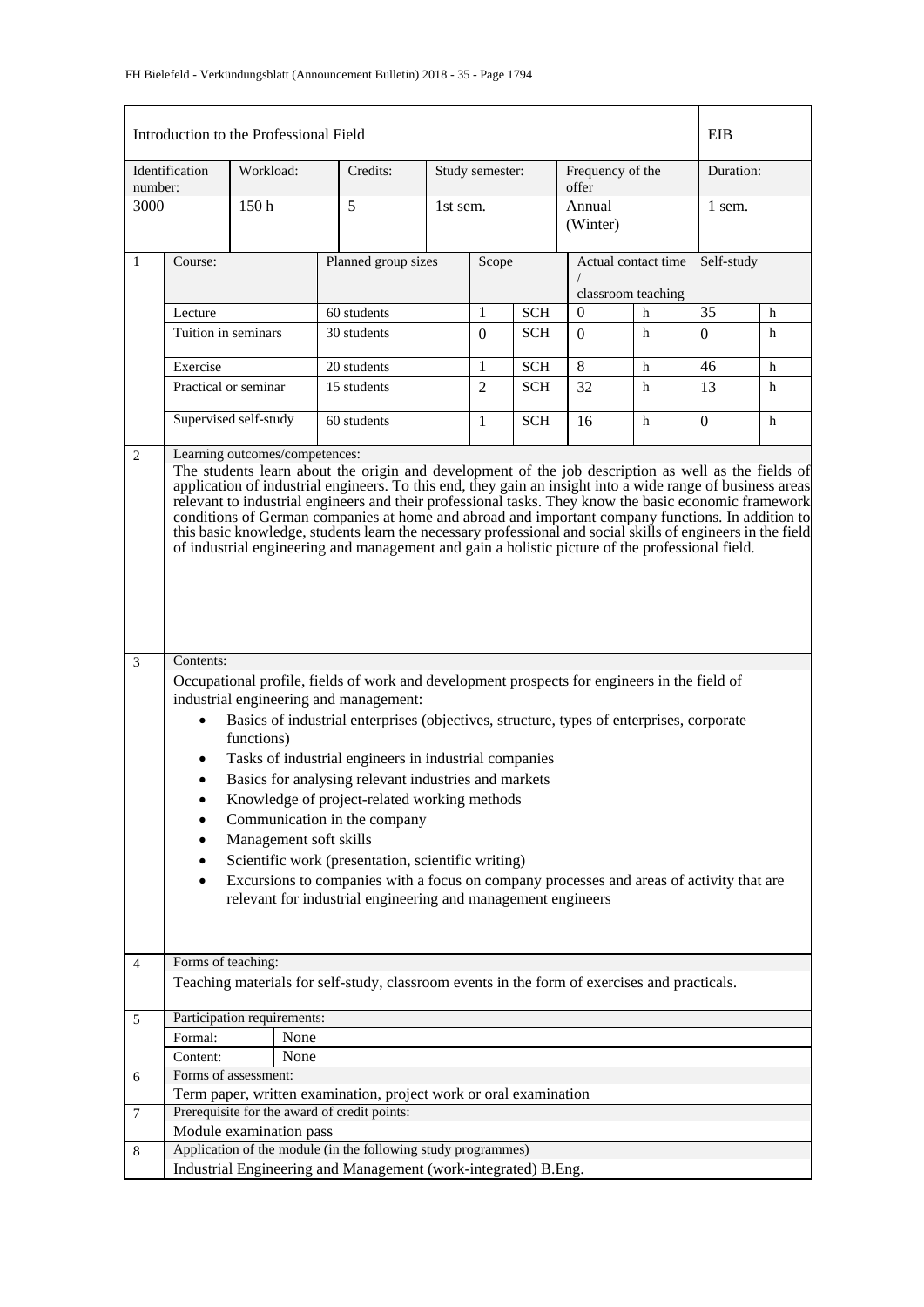| 9  | Importance of the grade for the final grade:                               |
|----|----------------------------------------------------------------------------|
|    | according to BRPO                                                          |
| 10 | Module coordinator:                                                        |
|    | Prof. Dr.-Ing. Andrea Kaimann                                              |
|    | Other information:                                                         |
|    | Supplementary literature will be announced at the beginning of the course. |
| 12 | Language:                                                                  |
|    | German                                                                     |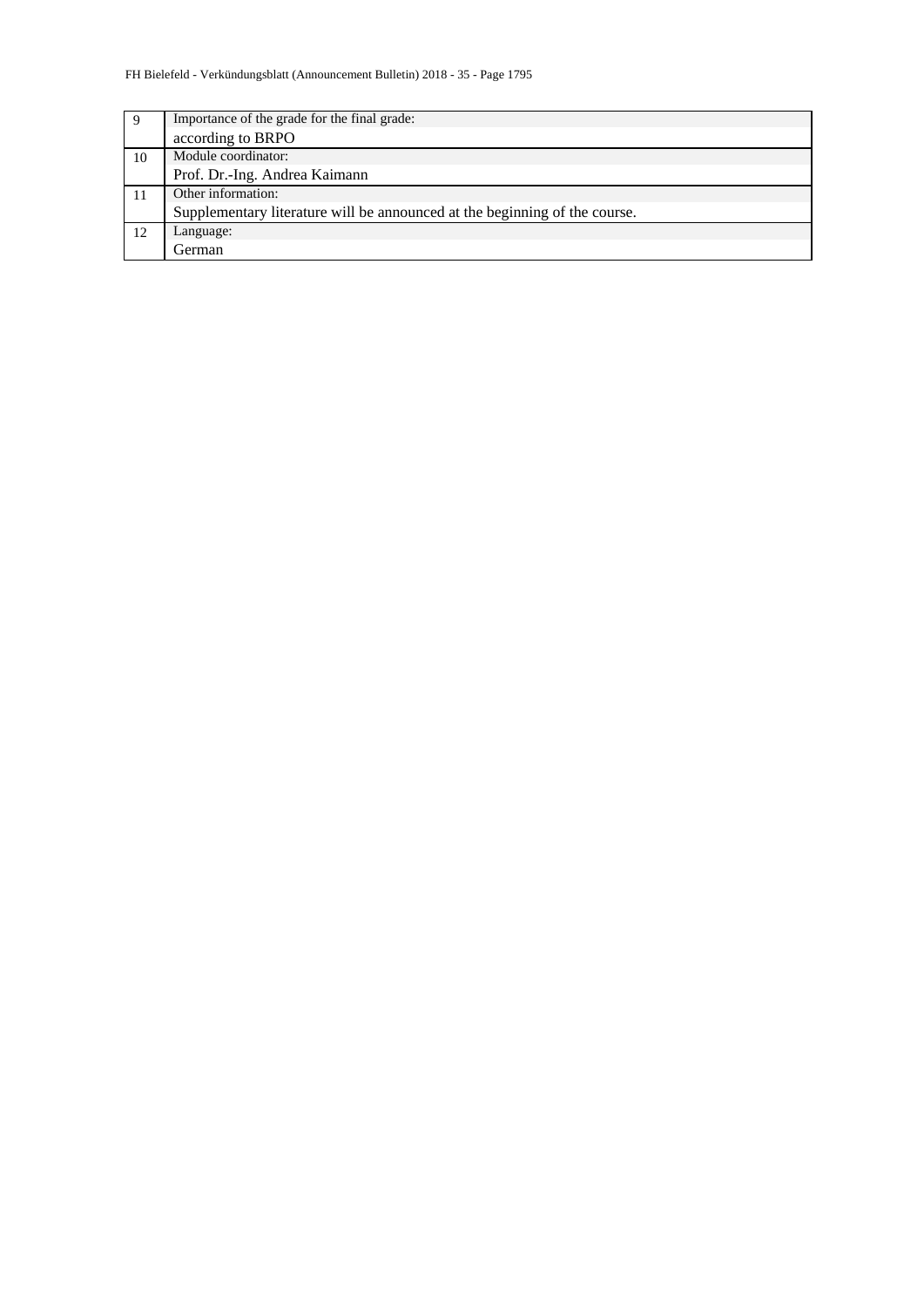| <b>Electrical Machines</b>                                                                                                                                                                                                                                                                                                                                                                                                                                                                                                                                                                                                                                                                                                                                                                                                                                                                                                                                                                                                                                                                                                                                                                                                                                                                                                                                                                                                                                                                                                                                                                                        |                      |                                                 |                                    |          |                                              |            |                                           |   | EM             |   |  |
|-------------------------------------------------------------------------------------------------------------------------------------------------------------------------------------------------------------------------------------------------------------------------------------------------------------------------------------------------------------------------------------------------------------------------------------------------------------------------------------------------------------------------------------------------------------------------------------------------------------------------------------------------------------------------------------------------------------------------------------------------------------------------------------------------------------------------------------------------------------------------------------------------------------------------------------------------------------------------------------------------------------------------------------------------------------------------------------------------------------------------------------------------------------------------------------------------------------------------------------------------------------------------------------------------------------------------------------------------------------------------------------------------------------------------------------------------------------------------------------------------------------------------------------------------------------------------------------------------------------------|----------------------|-------------------------------------------------|------------------------------------|----------|----------------------------------------------|------------|-------------------------------------------|---|----------------|---|--|
| number:                                                                                                                                                                                                                                                                                                                                                                                                                                                                                                                                                                                                                                                                                                                                                                                                                                                                                                                                                                                                                                                                                                                                                                                                                                                                                                                                                                                                                                                                                                                                                                                                           | Identification       | Workload:                                       | Credits:                           |          | Study semester:<br>Frequency of the<br>offer |            |                                           |   | Duration:      |   |  |
| 3124                                                                                                                                                                                                                                                                                                                                                                                                                                                                                                                                                                                                                                                                                                                                                                                                                                                                                                                                                                                                                                                                                                                                                                                                                                                                                                                                                                                                                                                                                                                                                                                                              |                      | 5<br>150h                                       |                                    | 5th sem. |                                              |            | Annual<br>(Winter)                        |   | 1 sem.         |   |  |
| $\mathbf{1}$                                                                                                                                                                                                                                                                                                                                                                                                                                                                                                                                                                                                                                                                                                                                                                                                                                                                                                                                                                                                                                                                                                                                                                                                                                                                                                                                                                                                                                                                                                                                                                                                      | Course:              |                                                 | Planned group sizes                |          | Scope                                        |            | Actual contact time<br>classroom teaching |   | Self-study     |   |  |
|                                                                                                                                                                                                                                                                                                                                                                                                                                                                                                                                                                                                                                                                                                                                                                                                                                                                                                                                                                                                                                                                                                                                                                                                                                                                                                                                                                                                                                                                                                                                                                                                                   | Lecture              |                                                 | 60 students                        |          | $\overline{2}$                               | <b>SCH</b> | $\overline{0}$                            | h | 56             | h |  |
|                                                                                                                                                                                                                                                                                                                                                                                                                                                                                                                                                                                                                                                                                                                                                                                                                                                                                                                                                                                                                                                                                                                                                                                                                                                                                                                                                                                                                                                                                                                                                                                                                   | Tuition in seminars  |                                                 | 30 students                        |          | $\Omega$                                     | <b>SCH</b> | $\Omega$                                  | h | $\Omega$       | h |  |
|                                                                                                                                                                                                                                                                                                                                                                                                                                                                                                                                                                                                                                                                                                                                                                                                                                                                                                                                                                                                                                                                                                                                                                                                                                                                                                                                                                                                                                                                                                                                                                                                                   | Exercise             |                                                 | 20 students                        |          | 1                                            | <b>SCH</b> | 8                                         | h | 46             | h |  |
|                                                                                                                                                                                                                                                                                                                                                                                                                                                                                                                                                                                                                                                                                                                                                                                                                                                                                                                                                                                                                                                                                                                                                                                                                                                                                                                                                                                                                                                                                                                                                                                                                   | Practical or seminar |                                                 | 15 students                        |          | $\mathbf{1}$                                 | <b>SCH</b> | 16                                        | h | $\overline{0}$ | h |  |
|                                                                                                                                                                                                                                                                                                                                                                                                                                                                                                                                                                                                                                                                                                                                                                                                                                                                                                                                                                                                                                                                                                                                                                                                                                                                                                                                                                                                                                                                                                                                                                                                                   |                      |                                                 |                                    |          | 1.5                                          | <b>SCH</b> | 24                                        | h | $\Omega$       | h |  |
| 2                                                                                                                                                                                                                                                                                                                                                                                                                                                                                                                                                                                                                                                                                                                                                                                                                                                                                                                                                                                                                                                                                                                                                                                                                                                                                                                                                                                                                                                                                                                                                                                                                 |                      |                                                 |                                    |          |                                              |            |                                           |   |                |   |  |
| Supervised self-study<br>60 students<br>Learning outcomes/competences:<br>After successful completion of the course, the students have understood the functional principle of the<br>DC motor, the three-phase synchronous motor and the three-phase asynchronous motor. The students<br>can describe the function of the respective motor types in a few words and describe the steady-state<br>operating behaviour using the steady-state motor equations they have worked out. In addition, the<br>students can select suitable operating points for controlling the motor.<br>The students practically tested and evaluated the operating behaviour of a DC motor in small groups.<br>In addition, the students worked in small groups to understand the functional principle of an inverter<br>for controlling a three-phase motor and to create the control programme of a three-phase inverter in a<br>common programming environment and tested and evaluated it on a three-phase motor.<br>Contents:<br>3<br>Introduction to drive technology<br>Tasks of drive technology<br>Basic structure of an electric drive<br>Materials for building electric motors<br>Cooling of electrical drives<br>Losses in electrical drives<br>Basic electrotechnical laws<br>Flow law<br>Induction law<br>Force action law<br>DC motor<br>Structure and functional principle<br>$\bullet$<br>Modelling<br>Stationary operating behaviour<br>Operation on a buck converter<br>Three-phase inverter<br>Inverter cirquit<br>Pulse width modulation<br>Synchronous motor<br>Structure and functional principle<br>Modelling |                      |                                                 |                                    |          |                                              |            |                                           |   |                |   |  |
|                                                                                                                                                                                                                                                                                                                                                                                                                                                                                                                                                                                                                                                                                                                                                                                                                                                                                                                                                                                                                                                                                                                                                                                                                                                                                                                                                                                                                                                                                                                                                                                                                   |                      | operating point selection<br>Asynchronous motor | Stationary operating behaviour and |          |                                              |            |                                           |   |                |   |  |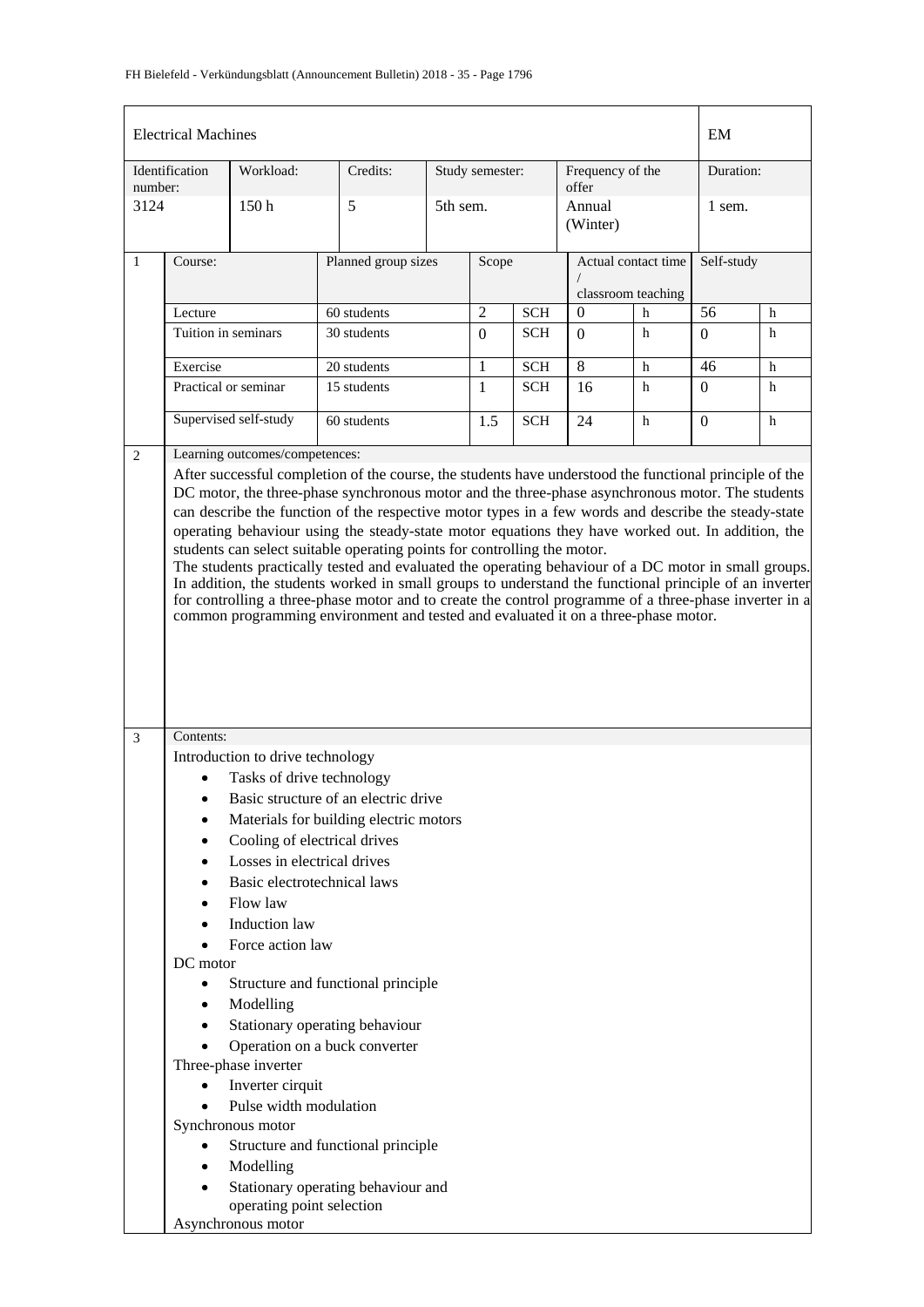|                 |                              | Structure and functional principle                                                         |  |  |  |  |  |  |  |
|-----------------|------------------------------|--------------------------------------------------------------------------------------------|--|--|--|--|--|--|--|
|                 | Modelling                    |                                                                                            |  |  |  |  |  |  |  |
|                 |                              | Operating behaviour                                                                        |  |  |  |  |  |  |  |
| $\overline{4}$  |                              | Forms of teaching:                                                                         |  |  |  |  |  |  |  |
|                 |                              | Learning units for self-study, classroom events in the form of exercises and practicals.   |  |  |  |  |  |  |  |
|                 |                              |                                                                                            |  |  |  |  |  |  |  |
|                 |                              |                                                                                            |  |  |  |  |  |  |  |
| 5               | Participation requirements:  |                                                                                            |  |  |  |  |  |  |  |
|                 | Formal:                      |                                                                                            |  |  |  |  |  |  |  |
|                 | Content:                     | None                                                                                       |  |  |  |  |  |  |  |
| 6               | Forms of assessment:         |                                                                                            |  |  |  |  |  |  |  |
|                 |                              | Term paper, written examination, project work or oral examination                          |  |  |  |  |  |  |  |
| $7\phantom{.0}$ |                              | Prerequisite for the award of credit points:                                               |  |  |  |  |  |  |  |
|                 |                              | Module examination pass and course assessment                                              |  |  |  |  |  |  |  |
| 8               |                              | Application of the module (in the following study programmes)                              |  |  |  |  |  |  |  |
|                 |                              | Mechatronics/Automation (work-integrated) B.Eng. and Industrial Engineering and Management |  |  |  |  |  |  |  |
|                 | (work-integrated) B.Eng.     |                                                                                            |  |  |  |  |  |  |  |
| 9               |                              | Importance of the grade for the final grade:                                               |  |  |  |  |  |  |  |
|                 | according to BRPO            |                                                                                            |  |  |  |  |  |  |  |
| 10              | Module coordinator:          |                                                                                            |  |  |  |  |  |  |  |
|                 | Prof. Dr.-Ing. Michael Leuer |                                                                                            |  |  |  |  |  |  |  |
| 11              | Other information:           |                                                                                            |  |  |  |  |  |  |  |
|                 |                              | Supplementary literature will be announced at the beginning of the course.                 |  |  |  |  |  |  |  |
| 12              | Language:                    |                                                                                            |  |  |  |  |  |  |  |
|                 | German                       |                                                                                            |  |  |  |  |  |  |  |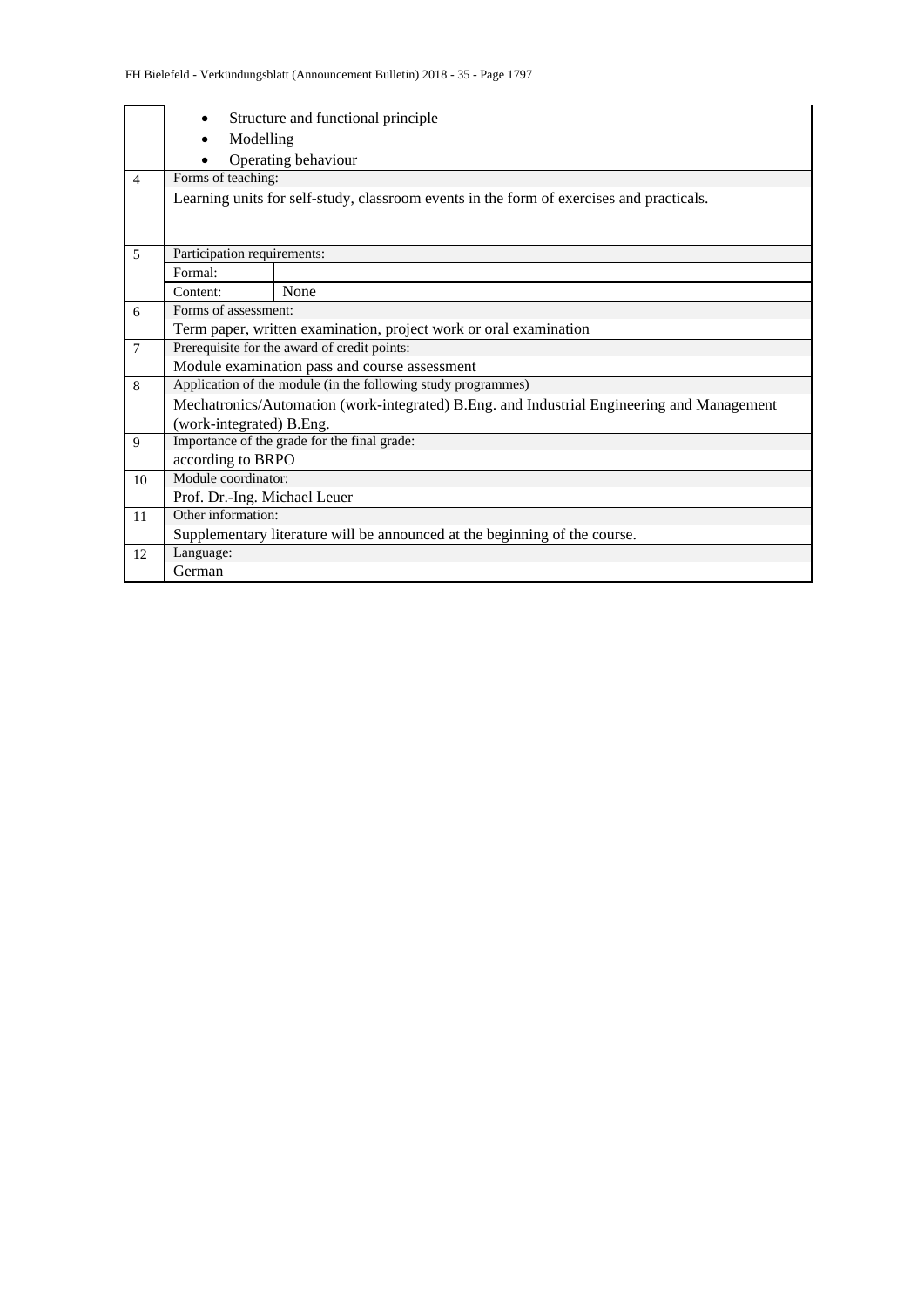|                                         | <b>Electrical Measurement</b> |                                  |                                                                                                         |  |                 |            |                                                |   | <b>EMT</b>   |   |  |
|-----------------------------------------|-------------------------------|----------------------------------|---------------------------------------------------------------------------------------------------------|--|-----------------|------------|------------------------------------------------|---|--------------|---|--|
| number:                                 | Identification                | Workload:                        | Credits:                                                                                                |  | Study semester: |            | Frequency of the<br>offer                      |   | Duration:    |   |  |
| 3115                                    |                               | 150h                             | 5                                                                                                       |  | 3rd or 4th sem. |            | each semester                                  |   | 1 sem.       |   |  |
| $\mathbf{1}$                            | Course:                       |                                  | Planned group sizes                                                                                     |  | Scope           |            | Actual contact time<br>/ classroom<br>teaching |   | Self-study   |   |  |
|                                         | Lecture                       |                                  | 60 students                                                                                             |  | $\overline{2}$  | <b>SCH</b> | $\overline{0}$                                 | h | 56           | h |  |
|                                         | Tuition in seminars           |                                  | 30 students                                                                                             |  | $\Omega$        | SCH        | $\theta$                                       | h | $\Omega$     | h |  |
|                                         | Exercise                      |                                  | 20 students                                                                                             |  | 1               | <b>SCH</b> | 8                                              | h | 46           | h |  |
|                                         | Practical or seminar          |                                  | 15 students                                                                                             |  | $\mathbf{1}$    | <b>SCH</b> | 16                                             | h | $\Omega$     | h |  |
|                                         |                               |                                  |                                                                                                         |  |                 |            |                                                |   |              |   |  |
|                                         |                               | Supervised self-study            | 60 students                                                                                             |  | 1.5             | <b>SCH</b> | 24                                             | h | $\mathbf{0}$ | h |  |
| $\overline{2}$                          |                               | Learning outcomes/competences:   |                                                                                                         |  |                 |            |                                                |   |              |   |  |
|                                         |                               |                                  | The aim of the module is to acquire basic knowledge and its application about definitions, calculations |  |                 |            |                                                |   |              |   |  |
|                                         |                               |                                  | and measurements of electrical measurands, their measurement errors as well as about the design of      |  |                 |            |                                                |   |              |   |  |
| important electrical measuring devices. |                               |                                  |                                                                                                         |  |                 |            |                                                |   |              |   |  |
|                                         |                               |                                  |                                                                                                         |  |                 |            |                                                |   |              |   |  |
| $\mathfrak{Z}$                          | Contents:                     |                                  |                                                                                                         |  |                 |            |                                                |   |              |   |  |
|                                         |                               |                                  | General basics of measurement technology are taught in order to then work out the basics of electrical  |  |                 |            |                                                |   |              |   |  |
|                                         |                               |                                  | measurement, preferably of electrical measurands.                                                       |  |                 |            |                                                |   |              |   |  |
|                                         |                               | Essential teaching contents are: |                                                                                                         |  |                 |            |                                                |   |              |   |  |
|                                         | $\bullet$                     |                                  | Basics of measuring electrical quantities                                                               |  |                 |            |                                                |   |              |   |  |
|                                         | $\bullet$                     |                                  | Definitions and calculations of time averages                                                           |  |                 |            |                                                |   |              |   |  |
|                                         | $\bullet$                     |                                  | Measurement deviations and measurement uncertainties                                                    |  |                 |            |                                                |   |              |   |  |
|                                         | $\bullet$                     | instruments                      | Structure, function and properties of analogue electrical measuring                                     |  |                 |            |                                                |   |              |   |  |
|                                         |                               |                                  | Digital storage oscilloscopes                                                                           |  |                 |            |                                                |   |              |   |  |
|                                         |                               |                                  | Power and energy measurement                                                                            |  |                 |            |                                                |   |              |   |  |
|                                         | $\bullet$                     | Differential arrangements        |                                                                                                         |  |                 |            |                                                |   |              |   |  |
|                                         |                               | Measuring bridges                |                                                                                                         |  |                 |            |                                                |   |              |   |  |
| 4                                       | Forms of teaching:            |                                  |                                                                                                         |  |                 |            |                                                |   |              |   |  |
|                                         |                               |                                  | Learning units for self-study, classroom events in the form of exercises and practicals                 |  |                 |            |                                                |   |              |   |  |
| 5                                       |                               | Participation requirements:      |                                                                                                         |  |                 |            |                                                |   |              |   |  |
|                                         | Formal:                       | None                             |                                                                                                         |  |                 |            |                                                |   |              |   |  |
|                                         | Content:                      | None<br>Forms of assessment:     |                                                                                                         |  |                 |            |                                                |   |              |   |  |
| 6                                       |                               |                                  | Written exam, project work or oral exam                                                                 |  |                 |            |                                                |   |              |   |  |
| $\overline{7}$                          |                               |                                  | Prerequisite for the award of credit points:                                                            |  |                 |            |                                                |   |              |   |  |
|                                         |                               |                                  | Module examination pass and course assessment                                                           |  |                 |            |                                                |   |              |   |  |
| 8                                       |                               |                                  | Application of the module (in the following study programmes)                                           |  |                 |            |                                                |   |              |   |  |
|                                         |                               |                                  | Mechatronics/Automation (work-integrated) B.Eng. and Industrial Engineering and Management              |  |                 |            |                                                |   |              |   |  |
|                                         |                               | (work-integrated) B.Eng.         |                                                                                                         |  |                 |            |                                                |   |              |   |  |
| 9                                       |                               | according to BRPO                | Importance of the grade for the final grade:                                                            |  |                 |            |                                                |   |              |   |  |
| 10                                      |                               | Module coordinator:              |                                                                                                         |  |                 |            |                                                |   |              |   |  |
|                                         |                               | Prof. Dr.-Ing. Thomas Freund     |                                                                                                         |  |                 |            |                                                |   |              |   |  |
| 11                                      | Other information:            |                                  |                                                                                                         |  |                 |            |                                                |   |              |   |  |
|                                         |                               |                                  | Supplementary literature will be announced at the beginning of the course.                              |  |                 |            |                                                |   |              |   |  |
|                                         |                               |                                  |                                                                                                         |  |                 |            |                                                |   |              |   |  |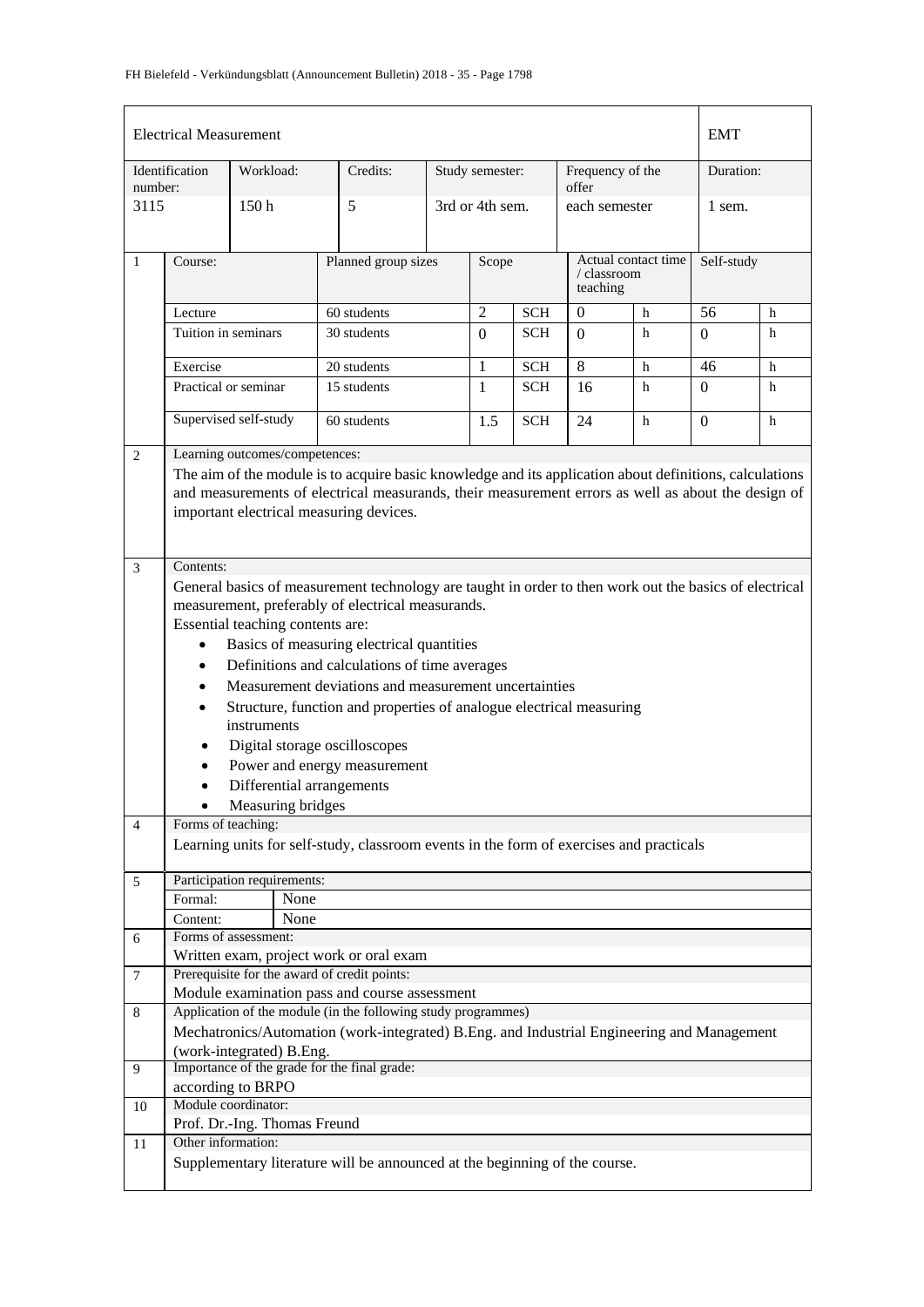| $\sim$<br>$\overline{1}$ | . .<br>$\sim$ 3300 $\sim$ 0.33<br>Language. |
|--------------------------|---------------------------------------------|
|                          | -<br>.<br>. .                               |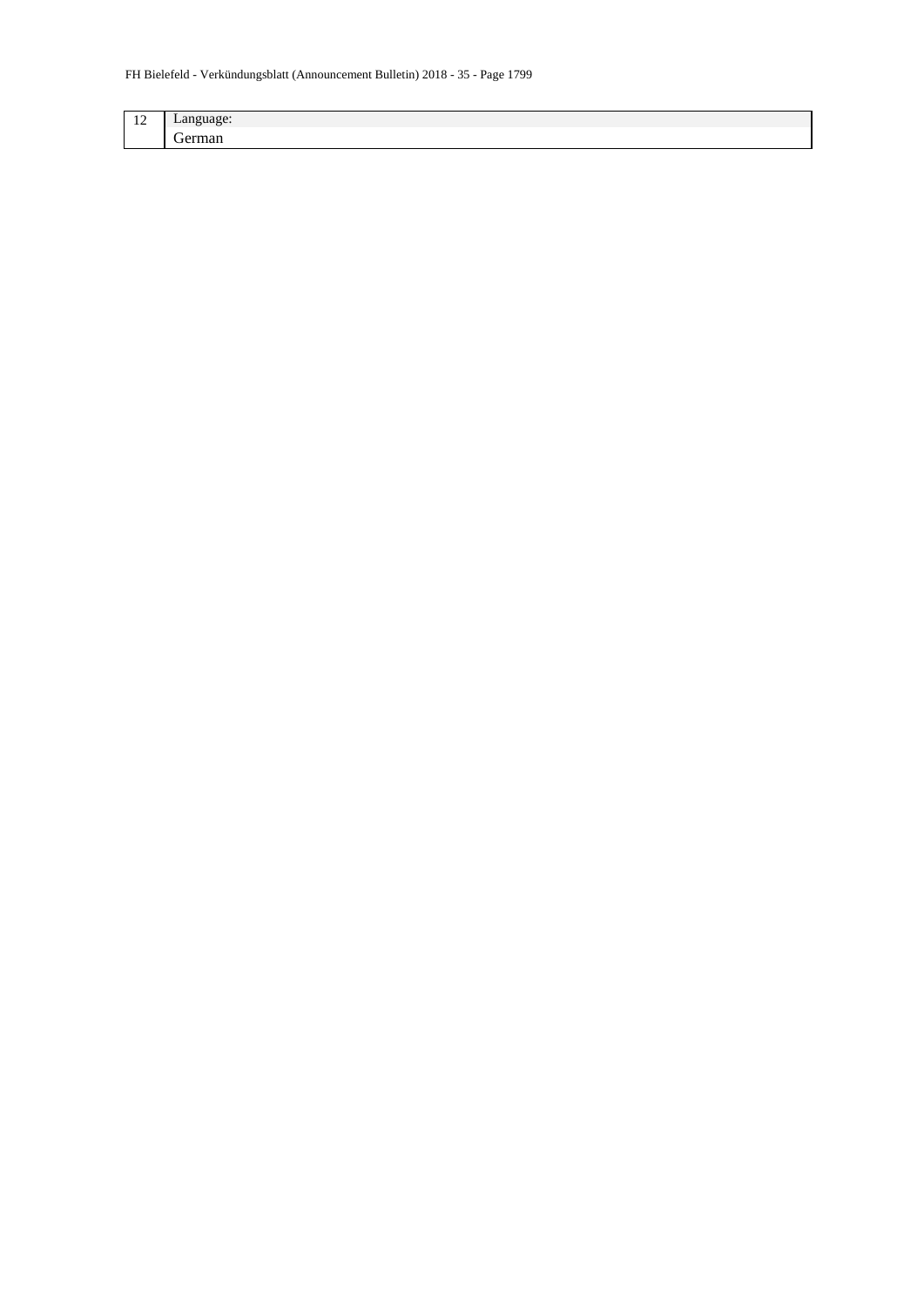### FH Bielefeld - Verkündungsblatt (Announcement Bulletin) 2018 - 35 - Page 1800

| Accounting and Finance<br><b>ERF</b><br>Identification<br>Frequency of the<br>Workload:<br>Credits:<br>Study semester:<br>Duration:<br>offer<br>number:<br>3010<br>150 <sub>h</sub><br>5<br>2nd sem.<br>Annual<br>1 sem.<br>(Summer)<br>Actual contact time<br>Self-study<br>$\mathbf{1}$<br>Planned group sizes<br>Scope<br>Course:<br>/ classroom<br>teaching<br>$\overline{2}$<br>$60$ students<br>$\mathbf{0}$<br>56<br><b>SCH</b><br>$\mathbf h$<br>h<br>Lecture<br>Tuition in seminars<br>30 students<br><b>SCH</b><br>h<br>$\Omega$<br>h<br>$\Omega$<br>$\Omega$<br>$\overline{2}$<br>16<br>62<br>Exercise<br>20 students<br><b>SCH</b><br>$\mathbf h$<br>h<br>15 students<br>Practical or seminar<br>$\overline{0}$<br><b>SCH</b><br>h<br>h<br>$\Omega$<br>$\Omega$<br>Supervised self-study<br>60 students<br><b>SCH</b><br>h<br>16<br>h<br>$\mathbf{0}$<br>$\mathbf{1}$<br>Learning outcomes/competences:<br>$\mathbf{2}$<br>Students understand the structure and content of external accounting.<br>They understand the system of double-entry bookkeeping, they can represent business transactions in<br>posting records, map the posting records in accounts and develop balance sheet and income<br>statements from the accounts. They can understand the basics of the annual financial statements and<br>the analysis of annual financial statements and illustrate them with practical examples. They<br>understand the importance of financial issues and the relationship between the use of capital and the<br>raising of capital, including its impact on the balance sheet. They will be able to describe the<br>instruments and structuring of capital raising and assess their applicability to practical cases. In<br>addition, they can determine the capital required to ensure liquidity and understand the basics of<br>rating.<br>Overall, the students can classify the information possibilities of external accounting and classify how<br>operational processes are reflected in the annual financial statements.<br>Contents:<br>3<br>Fundamentals of Financial Accounting<br>$\bullet$<br>Fundamentals of Financial Statement Analysis<br>Determining capital and liquidity requirements<br>Instruments of internal and external financing<br>Instruments of self-financing and debt financing<br>Rating<br>Forms of teaching:<br>4<br>Learning materials for self-study, classroom sessions in the form of exercises.<br>Participation requirements:<br>5<br>Formal:<br>None<br>None<br>Content:<br>Forms of assessment:<br>6<br>Term paper, written examination or oral examination<br>Prerequisite for the award of credit points:<br>$\overline{7}$<br>Module examination pass |  |  |  |  |  |  |  |  |  |  |  |
|--------------------------------------------------------------------------------------------------------------------------------------------------------------------------------------------------------------------------------------------------------------------------------------------------------------------------------------------------------------------------------------------------------------------------------------------------------------------------------------------------------------------------------------------------------------------------------------------------------------------------------------------------------------------------------------------------------------------------------------------------------------------------------------------------------------------------------------------------------------------------------------------------------------------------------------------------------------------------------------------------------------------------------------------------------------------------------------------------------------------------------------------------------------------------------------------------------------------------------------------------------------------------------------------------------------------------------------------------------------------------------------------------------------------------------------------------------------------------------------------------------------------------------------------------------------------------------------------------------------------------------------------------------------------------------------------------------------------------------------------------------------------------------------------------------------------------------------------------------------------------------------------------------------------------------------------------------------------------------------------------------------------------------------------------------------------------------------------------------------------------------------------------------------------------------------------------------------------------------------------------------------------------------------------------------------------------------------------------------------------------------------------------------------------------------------------------------------------------------------------------------------------------------------------------------------------------------------------------------------------------------------------------------------------------------------------------------------------------|--|--|--|--|--|--|--|--|--|--|--|
|                                                                                                                                                                                                                                                                                                                                                                                                                                                                                                                                                                                                                                                                                                                                                                                                                                                                                                                                                                                                                                                                                                                                                                                                                                                                                                                                                                                                                                                                                                                                                                                                                                                                                                                                                                                                                                                                                                                                                                                                                                                                                                                                                                                                                                                                                                                                                                                                                                                                                                                                                                                                                                                                                                                          |  |  |  |  |  |  |  |  |  |  |  |
|                                                                                                                                                                                                                                                                                                                                                                                                                                                                                                                                                                                                                                                                                                                                                                                                                                                                                                                                                                                                                                                                                                                                                                                                                                                                                                                                                                                                                                                                                                                                                                                                                                                                                                                                                                                                                                                                                                                                                                                                                                                                                                                                                                                                                                                                                                                                                                                                                                                                                                                                                                                                                                                                                                                          |  |  |  |  |  |  |  |  |  |  |  |
|                                                                                                                                                                                                                                                                                                                                                                                                                                                                                                                                                                                                                                                                                                                                                                                                                                                                                                                                                                                                                                                                                                                                                                                                                                                                                                                                                                                                                                                                                                                                                                                                                                                                                                                                                                                                                                                                                                                                                                                                                                                                                                                                                                                                                                                                                                                                                                                                                                                                                                                                                                                                                                                                                                                          |  |  |  |  |  |  |  |  |  |  |  |
|                                                                                                                                                                                                                                                                                                                                                                                                                                                                                                                                                                                                                                                                                                                                                                                                                                                                                                                                                                                                                                                                                                                                                                                                                                                                                                                                                                                                                                                                                                                                                                                                                                                                                                                                                                                                                                                                                                                                                                                                                                                                                                                                                                                                                                                                                                                                                                                                                                                                                                                                                                                                                                                                                                                          |  |  |  |  |  |  |  |  |  |  |  |
|                                                                                                                                                                                                                                                                                                                                                                                                                                                                                                                                                                                                                                                                                                                                                                                                                                                                                                                                                                                                                                                                                                                                                                                                                                                                                                                                                                                                                                                                                                                                                                                                                                                                                                                                                                                                                                                                                                                                                                                                                                                                                                                                                                                                                                                                                                                                                                                                                                                                                                                                                                                                                                                                                                                          |  |  |  |  |  |  |  |  |  |  |  |
|                                                                                                                                                                                                                                                                                                                                                                                                                                                                                                                                                                                                                                                                                                                                                                                                                                                                                                                                                                                                                                                                                                                                                                                                                                                                                                                                                                                                                                                                                                                                                                                                                                                                                                                                                                                                                                                                                                                                                                                                                                                                                                                                                                                                                                                                                                                                                                                                                                                                                                                                                                                                                                                                                                                          |  |  |  |  |  |  |  |  |  |  |  |
|                                                                                                                                                                                                                                                                                                                                                                                                                                                                                                                                                                                                                                                                                                                                                                                                                                                                                                                                                                                                                                                                                                                                                                                                                                                                                                                                                                                                                                                                                                                                                                                                                                                                                                                                                                                                                                                                                                                                                                                                                                                                                                                                                                                                                                                                                                                                                                                                                                                                                                                                                                                                                                                                                                                          |  |  |  |  |  |  |  |  |  |  |  |
|                                                                                                                                                                                                                                                                                                                                                                                                                                                                                                                                                                                                                                                                                                                                                                                                                                                                                                                                                                                                                                                                                                                                                                                                                                                                                                                                                                                                                                                                                                                                                                                                                                                                                                                                                                                                                                                                                                                                                                                                                                                                                                                                                                                                                                                                                                                                                                                                                                                                                                                                                                                                                                                                                                                          |  |  |  |  |  |  |  |  |  |  |  |
|                                                                                                                                                                                                                                                                                                                                                                                                                                                                                                                                                                                                                                                                                                                                                                                                                                                                                                                                                                                                                                                                                                                                                                                                                                                                                                                                                                                                                                                                                                                                                                                                                                                                                                                                                                                                                                                                                                                                                                                                                                                                                                                                                                                                                                                                                                                                                                                                                                                                                                                                                                                                                                                                                                                          |  |  |  |  |  |  |  |  |  |  |  |
|                                                                                                                                                                                                                                                                                                                                                                                                                                                                                                                                                                                                                                                                                                                                                                                                                                                                                                                                                                                                                                                                                                                                                                                                                                                                                                                                                                                                                                                                                                                                                                                                                                                                                                                                                                                                                                                                                                                                                                                                                                                                                                                                                                                                                                                                                                                                                                                                                                                                                                                                                                                                                                                                                                                          |  |  |  |  |  |  |  |  |  |  |  |
|                                                                                                                                                                                                                                                                                                                                                                                                                                                                                                                                                                                                                                                                                                                                                                                                                                                                                                                                                                                                                                                                                                                                                                                                                                                                                                                                                                                                                                                                                                                                                                                                                                                                                                                                                                                                                                                                                                                                                                                                                                                                                                                                                                                                                                                                                                                                                                                                                                                                                                                                                                                                                                                                                                                          |  |  |  |  |  |  |  |  |  |  |  |
|                                                                                                                                                                                                                                                                                                                                                                                                                                                                                                                                                                                                                                                                                                                                                                                                                                                                                                                                                                                                                                                                                                                                                                                                                                                                                                                                                                                                                                                                                                                                                                                                                                                                                                                                                                                                                                                                                                                                                                                                                                                                                                                                                                                                                                                                                                                                                                                                                                                                                                                                                                                                                                                                                                                          |  |  |  |  |  |  |  |  |  |  |  |
|                                                                                                                                                                                                                                                                                                                                                                                                                                                                                                                                                                                                                                                                                                                                                                                                                                                                                                                                                                                                                                                                                                                                                                                                                                                                                                                                                                                                                                                                                                                                                                                                                                                                                                                                                                                                                                                                                                                                                                                                                                                                                                                                                                                                                                                                                                                                                                                                                                                                                                                                                                                                                                                                                                                          |  |  |  |  |  |  |  |  |  |  |  |
|                                                                                                                                                                                                                                                                                                                                                                                                                                                                                                                                                                                                                                                                                                                                                                                                                                                                                                                                                                                                                                                                                                                                                                                                                                                                                                                                                                                                                                                                                                                                                                                                                                                                                                                                                                                                                                                                                                                                                                                                                                                                                                                                                                                                                                                                                                                                                                                                                                                                                                                                                                                                                                                                                                                          |  |  |  |  |  |  |  |  |  |  |  |
|                                                                                                                                                                                                                                                                                                                                                                                                                                                                                                                                                                                                                                                                                                                                                                                                                                                                                                                                                                                                                                                                                                                                                                                                                                                                                                                                                                                                                                                                                                                                                                                                                                                                                                                                                                                                                                                                                                                                                                                                                                                                                                                                                                                                                                                                                                                                                                                                                                                                                                                                                                                                                                                                                                                          |  |  |  |  |  |  |  |  |  |  |  |
|                                                                                                                                                                                                                                                                                                                                                                                                                                                                                                                                                                                                                                                                                                                                                                                                                                                                                                                                                                                                                                                                                                                                                                                                                                                                                                                                                                                                                                                                                                                                                                                                                                                                                                                                                                                                                                                                                                                                                                                                                                                                                                                                                                                                                                                                                                                                                                                                                                                                                                                                                                                                                                                                                                                          |  |  |  |  |  |  |  |  |  |  |  |
|                                                                                                                                                                                                                                                                                                                                                                                                                                                                                                                                                                                                                                                                                                                                                                                                                                                                                                                                                                                                                                                                                                                                                                                                                                                                                                                                                                                                                                                                                                                                                                                                                                                                                                                                                                                                                                                                                                                                                                                                                                                                                                                                                                                                                                                                                                                                                                                                                                                                                                                                                                                                                                                                                                                          |  |  |  |  |  |  |  |  |  |  |  |
|                                                                                                                                                                                                                                                                                                                                                                                                                                                                                                                                                                                                                                                                                                                                                                                                                                                                                                                                                                                                                                                                                                                                                                                                                                                                                                                                                                                                                                                                                                                                                                                                                                                                                                                                                                                                                                                                                                                                                                                                                                                                                                                                                                                                                                                                                                                                                                                                                                                                                                                                                                                                                                                                                                                          |  |  |  |  |  |  |  |  |  |  |  |
|                                                                                                                                                                                                                                                                                                                                                                                                                                                                                                                                                                                                                                                                                                                                                                                                                                                                                                                                                                                                                                                                                                                                                                                                                                                                                                                                                                                                                                                                                                                                                                                                                                                                                                                                                                                                                                                                                                                                                                                                                                                                                                                                                                                                                                                                                                                                                                                                                                                                                                                                                                                                                                                                                                                          |  |  |  |  |  |  |  |  |  |  |  |
|                                                                                                                                                                                                                                                                                                                                                                                                                                                                                                                                                                                                                                                                                                                                                                                                                                                                                                                                                                                                                                                                                                                                                                                                                                                                                                                                                                                                                                                                                                                                                                                                                                                                                                                                                                                                                                                                                                                                                                                                                                                                                                                                                                                                                                                                                                                                                                                                                                                                                                                                                                                                                                                                                                                          |  |  |  |  |  |  |  |  |  |  |  |
|                                                                                                                                                                                                                                                                                                                                                                                                                                                                                                                                                                                                                                                                                                                                                                                                                                                                                                                                                                                                                                                                                                                                                                                                                                                                                                                                                                                                                                                                                                                                                                                                                                                                                                                                                                                                                                                                                                                                                                                                                                                                                                                                                                                                                                                                                                                                                                                                                                                                                                                                                                                                                                                                                                                          |  |  |  |  |  |  |  |  |  |  |  |
|                                                                                                                                                                                                                                                                                                                                                                                                                                                                                                                                                                                                                                                                                                                                                                                                                                                                                                                                                                                                                                                                                                                                                                                                                                                                                                                                                                                                                                                                                                                                                                                                                                                                                                                                                                                                                                                                                                                                                                                                                                                                                                                                                                                                                                                                                                                                                                                                                                                                                                                                                                                                                                                                                                                          |  |  |  |  |  |  |  |  |  |  |  |
|                                                                                                                                                                                                                                                                                                                                                                                                                                                                                                                                                                                                                                                                                                                                                                                                                                                                                                                                                                                                                                                                                                                                                                                                                                                                                                                                                                                                                                                                                                                                                                                                                                                                                                                                                                                                                                                                                                                                                                                                                                                                                                                                                                                                                                                                                                                                                                                                                                                                                                                                                                                                                                                                                                                          |  |  |  |  |  |  |  |  |  |  |  |
|                                                                                                                                                                                                                                                                                                                                                                                                                                                                                                                                                                                                                                                                                                                                                                                                                                                                                                                                                                                                                                                                                                                                                                                                                                                                                                                                                                                                                                                                                                                                                                                                                                                                                                                                                                                                                                                                                                                                                                                                                                                                                                                                                                                                                                                                                                                                                                                                                                                                                                                                                                                                                                                                                                                          |  |  |  |  |  |  |  |  |  |  |  |
|                                                                                                                                                                                                                                                                                                                                                                                                                                                                                                                                                                                                                                                                                                                                                                                                                                                                                                                                                                                                                                                                                                                                                                                                                                                                                                                                                                                                                                                                                                                                                                                                                                                                                                                                                                                                                                                                                                                                                                                                                                                                                                                                                                                                                                                                                                                                                                                                                                                                                                                                                                                                                                                                                                                          |  |  |  |  |  |  |  |  |  |  |  |
|                                                                                                                                                                                                                                                                                                                                                                                                                                                                                                                                                                                                                                                                                                                                                                                                                                                                                                                                                                                                                                                                                                                                                                                                                                                                                                                                                                                                                                                                                                                                                                                                                                                                                                                                                                                                                                                                                                                                                                                                                                                                                                                                                                                                                                                                                                                                                                                                                                                                                                                                                                                                                                                                                                                          |  |  |  |  |  |  |  |  |  |  |  |
|                                                                                                                                                                                                                                                                                                                                                                                                                                                                                                                                                                                                                                                                                                                                                                                                                                                                                                                                                                                                                                                                                                                                                                                                                                                                                                                                                                                                                                                                                                                                                                                                                                                                                                                                                                                                                                                                                                                                                                                                                                                                                                                                                                                                                                                                                                                                                                                                                                                                                                                                                                                                                                                                                                                          |  |  |  |  |  |  |  |  |  |  |  |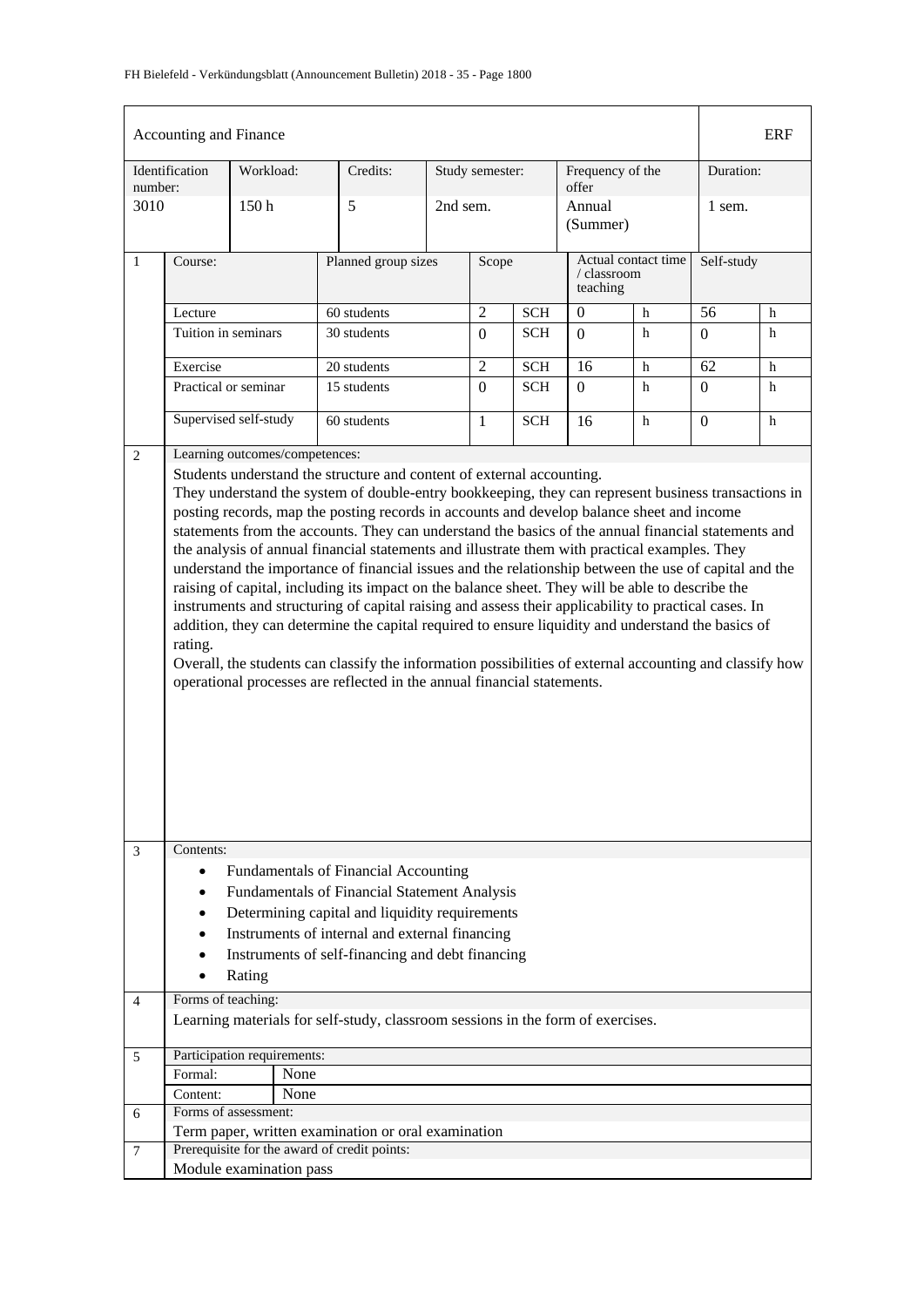| 8  | Application of the module (in the following study programmes)  |  |  |  |  |  |  |  |  |
|----|----------------------------------------------------------------|--|--|--|--|--|--|--|--|
|    | Industrial Engineering and Management (work-integrated) B.Eng. |  |  |  |  |  |  |  |  |
| 9  | Importance of the grade for the final grade:                   |  |  |  |  |  |  |  |  |
|    | according to BRPO                                              |  |  |  |  |  |  |  |  |
| 10 | Module coordinator:                                            |  |  |  |  |  |  |  |  |
|    | <b>Economist Ulrike Franke</b>                                 |  |  |  |  |  |  |  |  |
| 11 | Other information:                                             |  |  |  |  |  |  |  |  |
|    |                                                                |  |  |  |  |  |  |  |  |
| 12 | Language:                                                      |  |  |  |  |  |  |  |  |
|    | German                                                         |  |  |  |  |  |  |  |  |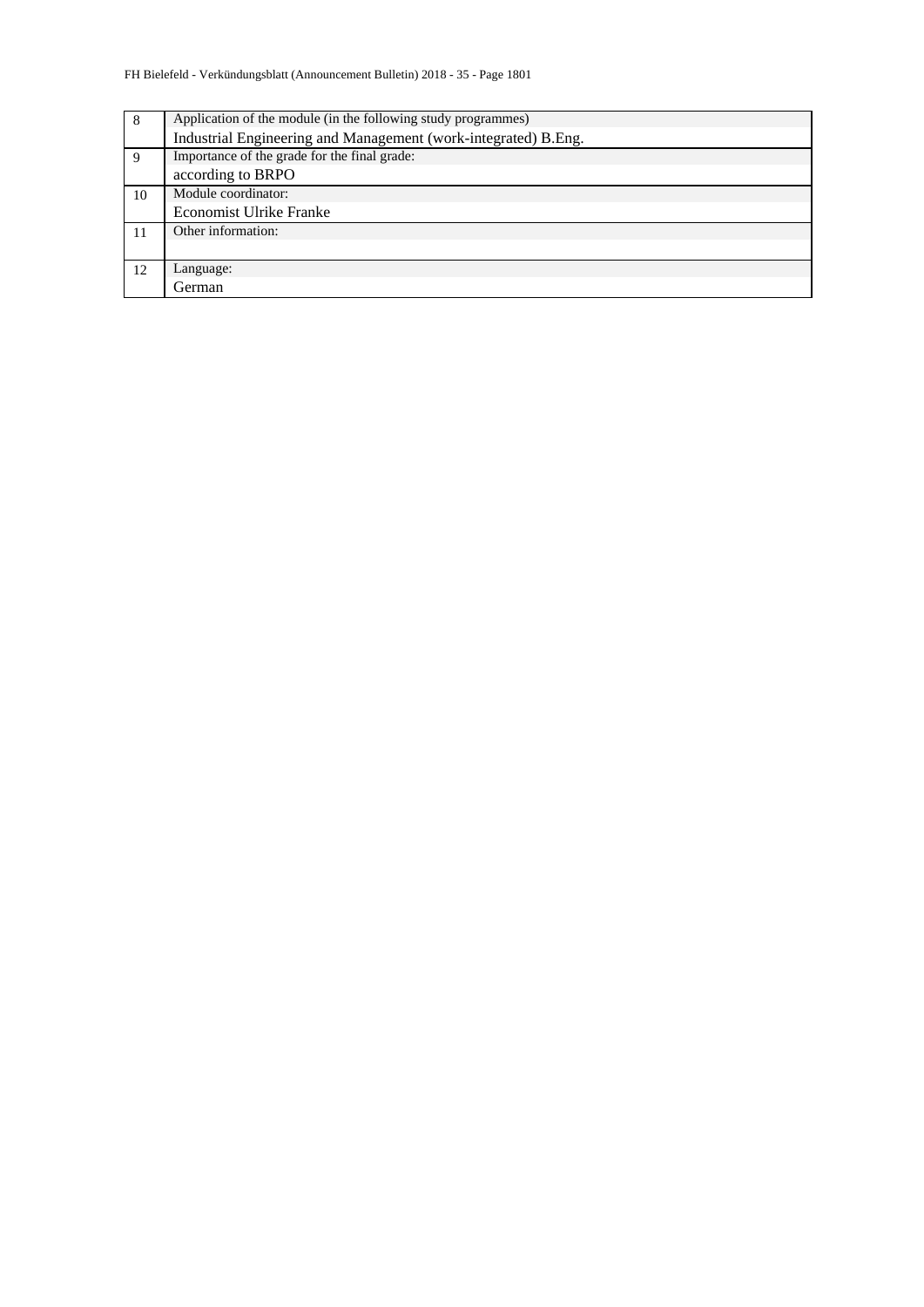|                | Production Engineering                                                                                                                                                                                                                                                                                                                                                                                                                                                                                                                                                                                                                                                                                                                                                                                                                                                                                                                                                                                                                                                                                                                                                                                                                                                                                                                                                                                                                                                                                                                                                                                                  |                       |             |          |                 |                                                |                           |            |                  | <b>FET</b> |  |
|----------------|-------------------------------------------------------------------------------------------------------------------------------------------------------------------------------------------------------------------------------------------------------------------------------------------------------------------------------------------------------------------------------------------------------------------------------------------------------------------------------------------------------------------------------------------------------------------------------------------------------------------------------------------------------------------------------------------------------------------------------------------------------------------------------------------------------------------------------------------------------------------------------------------------------------------------------------------------------------------------------------------------------------------------------------------------------------------------------------------------------------------------------------------------------------------------------------------------------------------------------------------------------------------------------------------------------------------------------------------------------------------------------------------------------------------------------------------------------------------------------------------------------------------------------------------------------------------------------------------------------------------------|-----------------------|-------------|----------|-----------------|------------------------------------------------|---------------------------|------------|------------------|------------|--|
| number:        | Identification                                                                                                                                                                                                                                                                                                                                                                                                                                                                                                                                                                                                                                                                                                                                                                                                                                                                                                                                                                                                                                                                                                                                                                                                                                                                                                                                                                                                                                                                                                                                                                                                          | Workload:             | Credits:    |          | Study semester: |                                                | Frequency of the<br>offer |            | Duration:        |            |  |
| 3352           |                                                                                                                                                                                                                                                                                                                                                                                                                                                                                                                                                                                                                                                                                                                                                                                                                                                                                                                                                                                                                                                                                                                                                                                                                                                                                                                                                                                                                                                                                                                                                                                                                         | 150 <sub>h</sub>      | 5           | 6th sem. |                 |                                                | Annual<br>(Summer)        |            | 1 sem.           |            |  |
| 1              | Course:                                                                                                                                                                                                                                                                                                                                                                                                                                                                                                                                                                                                                                                                                                                                                                                                                                                                                                                                                                                                                                                                                                                                                                                                                                                                                                                                                                                                                                                                                                                                                                                                                 | Planned group sizes   |             | Scope    |                 | Actual contact time<br>/ classroom<br>teaching |                           | Self-study |                  |            |  |
|                | Lecture                                                                                                                                                                                                                                                                                                                                                                                                                                                                                                                                                                                                                                                                                                                                                                                                                                                                                                                                                                                                                                                                                                                                                                                                                                                                                                                                                                                                                                                                                                                                                                                                                 |                       | 60 students |          | $\sqrt{2}$      | <b>SCH</b>                                     | $\mathbf{0}$              | h          | 56               | h          |  |
|                | Tuition in seminars                                                                                                                                                                                                                                                                                                                                                                                                                                                                                                                                                                                                                                                                                                                                                                                                                                                                                                                                                                                                                                                                                                                                                                                                                                                                                                                                                                                                                                                                                                                                                                                                     |                       | 30 students |          | $\Omega$        | <b>SCH</b>                                     | $\theta$                  | h          | $\boldsymbol{0}$ | h          |  |
|                | Exercise                                                                                                                                                                                                                                                                                                                                                                                                                                                                                                                                                                                                                                                                                                                                                                                                                                                                                                                                                                                                                                                                                                                                                                                                                                                                                                                                                                                                                                                                                                                                                                                                                |                       | 20 students |          | 1               | <b>SCH</b>                                     | $\overline{8}$            | h          | 46               | h          |  |
|                |                                                                                                                                                                                                                                                                                                                                                                                                                                                                                                                                                                                                                                                                                                                                                                                                                                                                                                                                                                                                                                                                                                                                                                                                                                                                                                                                                                                                                                                                                                                                                                                                                         | Practical or seminar  | 15 students |          | $\mathbf{1}$    | <b>SCH</b>                                     | 16                        | h          | $\overline{0}$   | h          |  |
| 2              |                                                                                                                                                                                                                                                                                                                                                                                                                                                                                                                                                                                                                                                                                                                                                                                                                                                                                                                                                                                                                                                                                                                                                                                                                                                                                                                                                                                                                                                                                                                                                                                                                         | Supervised self-study | 60 students |          | 1.5             | <b>SCH</b>                                     | 24                        | h          | $\mathbf{0}$     | h          |  |
|                | Learning outcomes/competences:<br>The students can critically evaluate the possibilities and limits of selected manufacturing processes<br>(according to DIN 8580) and check/assess their use for concrete applications (components,<br>workpieces), select suitable processes and design manufacturing solutions:<br>They know the basics of industrial manufacturing of workpieces and can explain them.<br>$\bullet$<br>They can differentiate main groups of manufacturing processes.<br>They have become familiar with selected, practically relevant manufacturing processes and<br>$\bullet$<br>can critically assess their suitability for the production of a specific workpiece/component.<br>They will be able to assess the effect of the manufacturing parameters of selected<br>$\bullet$<br>manufacturing processes in terms of quality, costs and environmental impact.                                                                                                                                                                                                                                                                                                                                                                                                                                                                                                                                                                                                                                                                                                                                 |                       |             |          |                 |                                                |                           |            |                  |            |  |
| $\overline{3}$ | Contents:<br>Today, manufacturing technology is an important tool in the efficient, resource-saving production of<br>innovative, novel products with high utility value. Against this background, students gain a broad<br>overview of the diversity and efficiency of selected, practice-relevant manufacturing processes and<br>technologies. They understand the interrelationship between material/component properties and<br>manufacturing processes with the necessary equipment in order to be able to independently select and<br>apply manufacturing processes according to different product requirements. The professional<br>assessment, selection and use of production technologies is based not only on technical feasibility but<br>also on the economic profitability of production, so that in addition to cost awareness, sensitivity to<br>economic, social and ecological aspects is also heightened.<br>Introduction and overview of the manufacturing processes according to DIN 8580<br>Primary forming production processes: Casting of semi-finished products, moulding and<br>$\bullet$<br>casting processes, design of castings, sintering<br>Forming manufacturing processes: Basics and processes (massive and sheet metal forming),<br>$\bullet$<br>machines for forming technology<br>Machining processes: Basics of machining, machining with geometrically defined and<br>$\bullet$<br>undefined cutting edges, machine tools<br>Generative manufacturing processes or additive manufacturing: Overview - Process<br>$\bullet$<br>fundamentals - Components and systems - Technology |                       |             |          |                 |                                                |                           |            |                  |            |  |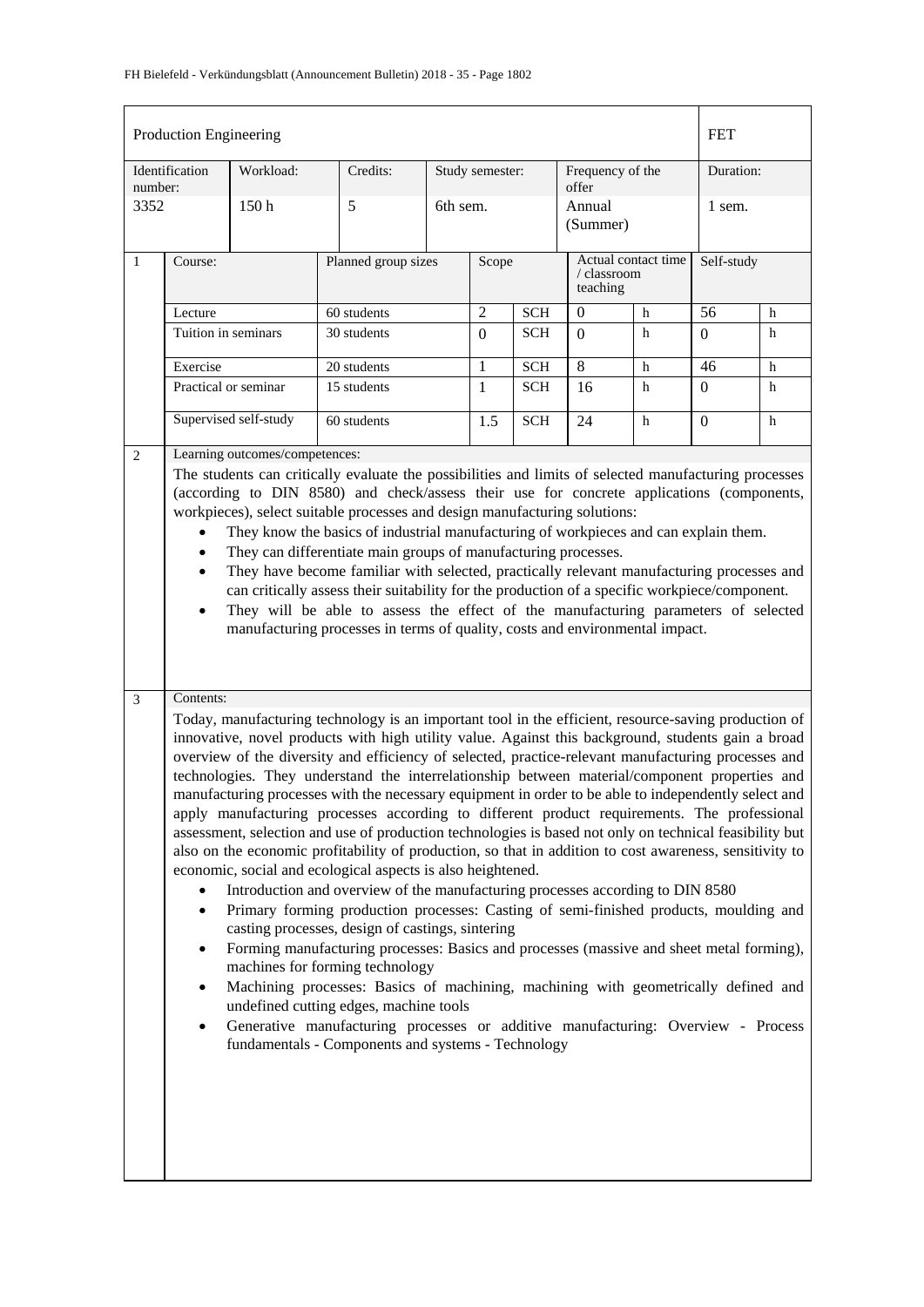|                | $\bullet$<br>$\bullet$        | Advantages and disadvantages of the processes, process limits and examples of application<br>Overview of process-specific equipment (tools, machines, plants, )<br>Economic feasibility studies |  |  |  |  |  |  |  |  |
|----------------|-------------------------------|-------------------------------------------------------------------------------------------------------------------------------------------------------------------------------------------------|--|--|--|--|--|--|--|--|
| $\overline{4}$ |                               | Forms of teaching:                                                                                                                                                                              |  |  |  |  |  |  |  |  |
|                |                               | Lecture notes, seminar-based teaching, practicals, exercises                                                                                                                                    |  |  |  |  |  |  |  |  |
| 5              | Participation requirements:   |                                                                                                                                                                                                 |  |  |  |  |  |  |  |  |
|                | Formal:                       | None                                                                                                                                                                                            |  |  |  |  |  |  |  |  |
|                | Content:                      | None                                                                                                                                                                                            |  |  |  |  |  |  |  |  |
| 6              | Forms of assessment:          |                                                                                                                                                                                                 |  |  |  |  |  |  |  |  |
|                |                               | Term paper, written examination, project work or oral examination                                                                                                                               |  |  |  |  |  |  |  |  |
| $\tau$         |                               | Prerequisite for the award of credit points:                                                                                                                                                    |  |  |  |  |  |  |  |  |
|                | Module examination pass       |                                                                                                                                                                                                 |  |  |  |  |  |  |  |  |
| 8              |                               | Application of the module (in the following study programmes)                                                                                                                                   |  |  |  |  |  |  |  |  |
|                |                               | Industrial Engineering and Management (work-integrated) B.Eng.                                                                                                                                  |  |  |  |  |  |  |  |  |
| 9              |                               | Importance of the grade for the final grade:                                                                                                                                                    |  |  |  |  |  |  |  |  |
|                | according to BRPO             |                                                                                                                                                                                                 |  |  |  |  |  |  |  |  |
| 10             | Module coordinator:           |                                                                                                                                                                                                 |  |  |  |  |  |  |  |  |
|                | Prof. Dr.-Ing. Andrea Kaimann |                                                                                                                                                                                                 |  |  |  |  |  |  |  |  |
| 11             | Other information:            |                                                                                                                                                                                                 |  |  |  |  |  |  |  |  |
|                |                               | Literature will be announced at the beginning of the course.                                                                                                                                    |  |  |  |  |  |  |  |  |
| 12             | Language:                     |                                                                                                                                                                                                 |  |  |  |  |  |  |  |  |
|                | German                        |                                                                                                                                                                                                 |  |  |  |  |  |  |  |  |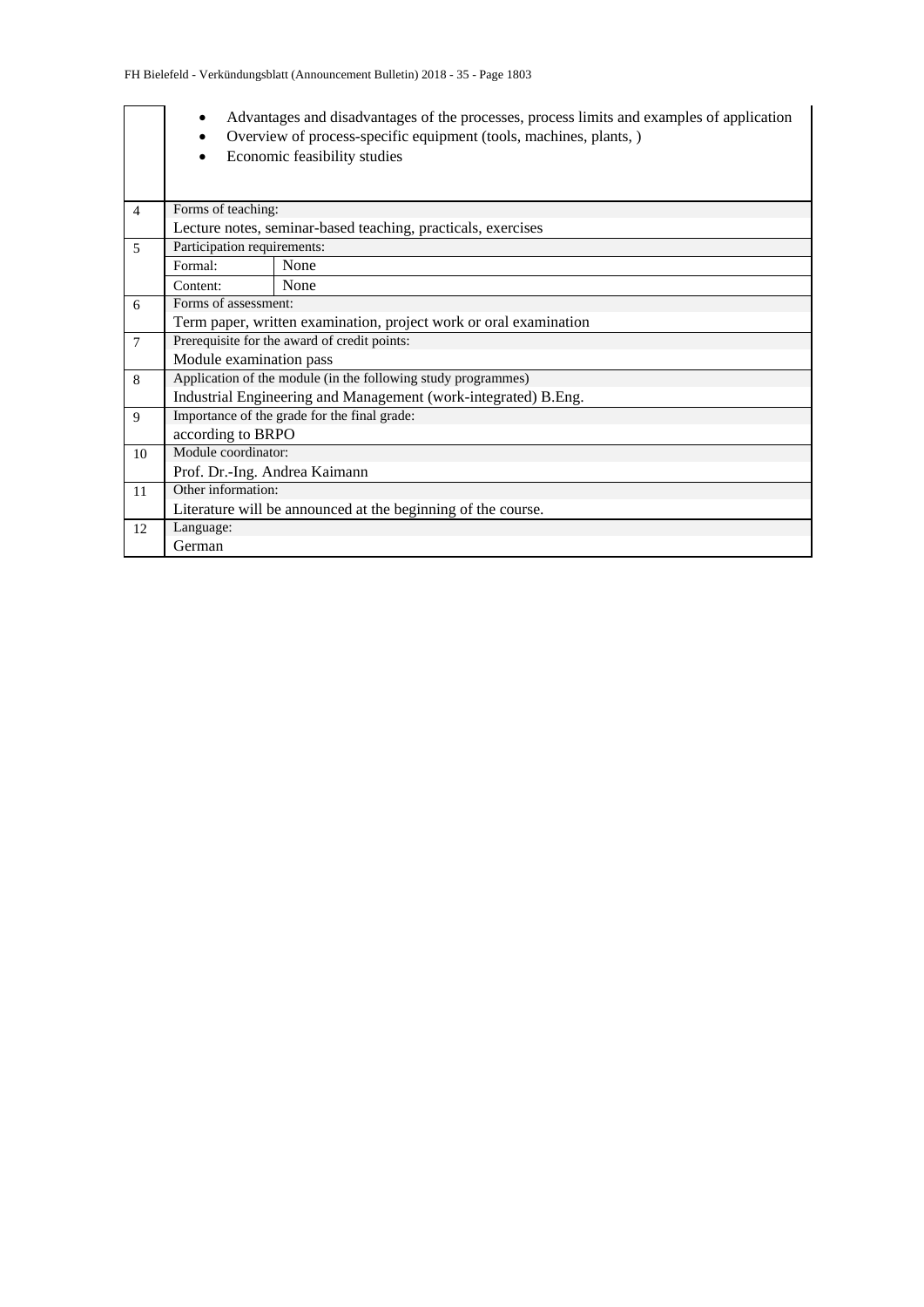|                | Business Process Modelling and IT Systems<br><b>GPM</b>                                                                        |                                |                                                                                                                                                                 |                     |                 |            |                           |                     |            |   |
|----------------|--------------------------------------------------------------------------------------------------------------------------------|--------------------------------|-----------------------------------------------------------------------------------------------------------------------------------------------------------------|---------------------|-----------------|------------|---------------------------|---------------------|------------|---|
| number:        | Identification                                                                                                                 | Workload:                      | Credits:                                                                                                                                                        |                     | Study semester: |            | Frequency of the<br>offer |                     | Duration:  |   |
| 3210           |                                                                                                                                | 150 <sub>h</sub>               | 5                                                                                                                                                               |                     | 3rd sem.        |            | Annual<br>(Winter)        |                     | 1 semester |   |
| $\mathbf{1}$   | Course:                                                                                                                        |                                |                                                                                                                                                                 | Planned group sizes |                 | Scope      | / classroom<br>teaching   | Actual contact time | Self-study |   |
|                | Lecture                                                                                                                        |                                | 60 students                                                                                                                                                     |                     | $\overline{2}$  | <b>SCH</b> | $\boldsymbol{0}$<br>h     |                     | 64         | h |
|                | Tuition in seminars                                                                                                            |                                | 30 students                                                                                                                                                     |                     | $\Omega$        | <b>SCH</b> | $\Omega$                  | h                   | $\Omega$   | h |
|                | Exercise                                                                                                                       |                                | 20 students                                                                                                                                                     |                     | 1               | <b>SCH</b> | 8                         | h                   | 46         | h |
|                |                                                                                                                                | Practical or seminar           | 15 students                                                                                                                                                     |                     | $\mathbf{1}$    | <b>SCH</b> | 16                        | h                   | $\Omega$   | h |
|                |                                                                                                                                | Supervised self-study          | 60 students                                                                                                                                                     |                     | 1               | <b>SCH</b> | 16                        | h                   | $\Omega$   | h |
| 2              |                                                                                                                                | Learning outcomes/competences: |                                                                                                                                                                 |                     |                 |            |                           |                     |            |   |
|                | Students:                                                                                                                      |                                |                                                                                                                                                                 |                     |                 |            |                           |                     |            |   |
|                | structure and evaluate the specific mode of operation of integrated standard business software<br>$\bullet$<br>(ERP software). |                                |                                                                                                                                                                 |                     |                 |            |                           |                     |            |   |
|                | design and model processes in the company with the help of modern software architectures<br>$\bullet$<br>(e.g., SOA and BPMS). |                                |                                                                                                                                                                 |                     |                 |            |                           |                     |            |   |
|                | $\bullet$                                                                                                                      |                                | analyse processes and requirements of companies for the use, operation and maintenance of                                                                       |                     |                 |            |                           |                     |            |   |
|                |                                                                                                                                |                                | integrated software systems (adaptation options, interfaces to other IT systems, etc.)                                                                          |                     |                 |            |                           |                     |            |   |
| 3              | Contents:                                                                                                                      |                                |                                                                                                                                                                 |                     |                 |            |                           |                     |            |   |
|                | ٠                                                                                                                              |                                | Process modelling and data modelling using modelling tools such as ARIS                                                                                         |                     |                 |            |                           |                     |            |   |
|                | ٠                                                                                                                              |                                | Evaluation of concepts of integrated data processing                                                                                                            |                     |                 |            |                           |                     |            |   |
|                | $\bullet$                                                                                                                      | PPS model)                     | Drafting reference models for designing the data, process and function models (e.g. Aachen                                                                      |                     |                 |            |                           |                     |            |   |
|                |                                                                                                                                |                                | Analysis of ERP systems (architecture, structuring, database models, HANA)                                                                                      |                     |                 |            |                           |                     |            |   |
|                |                                                                                                                                | cash process)                  | Overview of the core modules and applications of ERP systems in the process: e.g. order to                                                                      |                     |                 |            |                           |                     |            |   |
|                |                                                                                                                                |                                | Application-oriented use cases are used to demonstrate how business processes can be implemented                                                                |                     |                 |            |                           |                     |            |   |
|                |                                                                                                                                |                                | consistently and across software modules.                                                                                                                       |                     |                 |            |                           |                     |            |   |
|                |                                                                                                                                |                                |                                                                                                                                                                 |                     |                 |            |                           |                     |            |   |
|                |                                                                                                                                |                                |                                                                                                                                                                 |                     |                 |            |                           |                     |            |   |
| $\overline{4}$ | Forms of teaching:                                                                                                             |                                |                                                                                                                                                                 |                     |                 |            |                           |                     |            |   |
|                |                                                                                                                                |                                | Learning units for self-study, classroom events in the form of exercises and practicals                                                                         |                     |                 |            |                           |                     |            |   |
| 5              |                                                                                                                                | Participation requirements:    |                                                                                                                                                                 |                     |                 |            |                           |                     |            |   |
|                | Formal:                                                                                                                        |                                |                                                                                                                                                                 |                     |                 |            |                           |                     |            |   |
|                | Content:                                                                                                                       |                                |                                                                                                                                                                 |                     |                 |            |                           |                     |            |   |
| 6              |                                                                                                                                | Forms of assessment:           |                                                                                                                                                                 |                     |                 |            |                           |                     |            |   |
|                |                                                                                                                                |                                | Term paper, written examination, project work or oral examination                                                                                               |                     |                 |            |                           |                     |            |   |
| 7              |                                                                                                                                |                                | Prerequisite for the award of credit points:<br>Module examination pass and course assessment                                                                   |                     |                 |            |                           |                     |            |   |
| 8              |                                                                                                                                |                                | Application of the module (in the following study programmes)                                                                                                   |                     |                 |            |                           |                     |            |   |
|                |                                                                                                                                |                                | Digital Logistics (work-integrated) B.Eng., Digital Technologies (work-integrated) B.Eng. and<br>Industrial Engineering and Management (work-integrated) B.Eng. |                     |                 |            |                           |                     |            |   |
|                |                                                                                                                                |                                |                                                                                                                                                                 |                     |                 |            |                           |                     |            |   |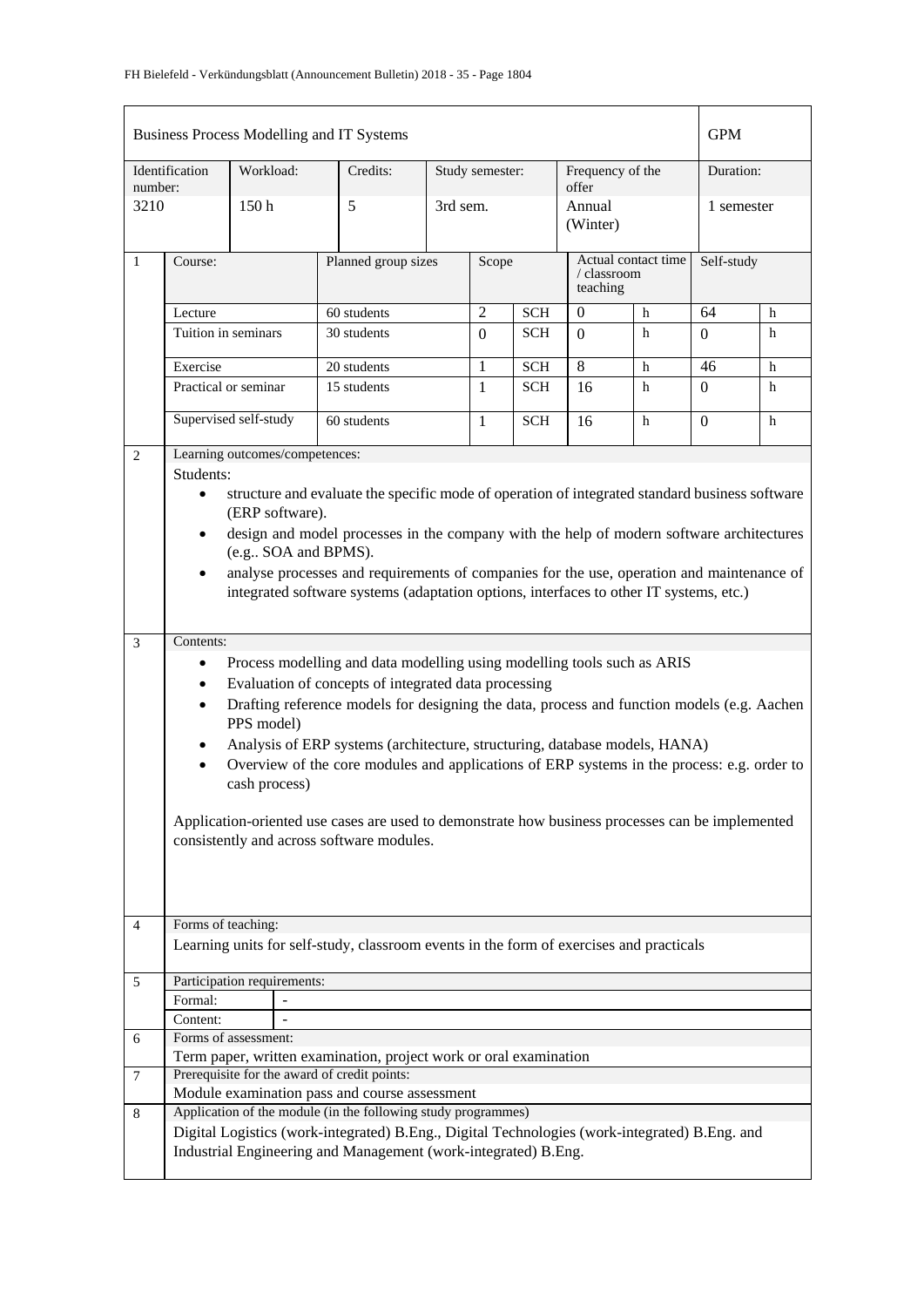| 9  | Importance of the grade for the final grade: |  |  |  |  |  |  |  |
|----|----------------------------------------------|--|--|--|--|--|--|--|
|    | according to BRPO                            |  |  |  |  |  |  |  |
| 10 | Module coordinator:                          |  |  |  |  |  |  |  |
|    | Prof. Dr.-Ing. Jörg Nottmeyer                |  |  |  |  |  |  |  |
|    | Other information:                           |  |  |  |  |  |  |  |
|    |                                              |  |  |  |  |  |  |  |
| 12 | Language:                                    |  |  |  |  |  |  |  |
|    | German                                       |  |  |  |  |  |  |  |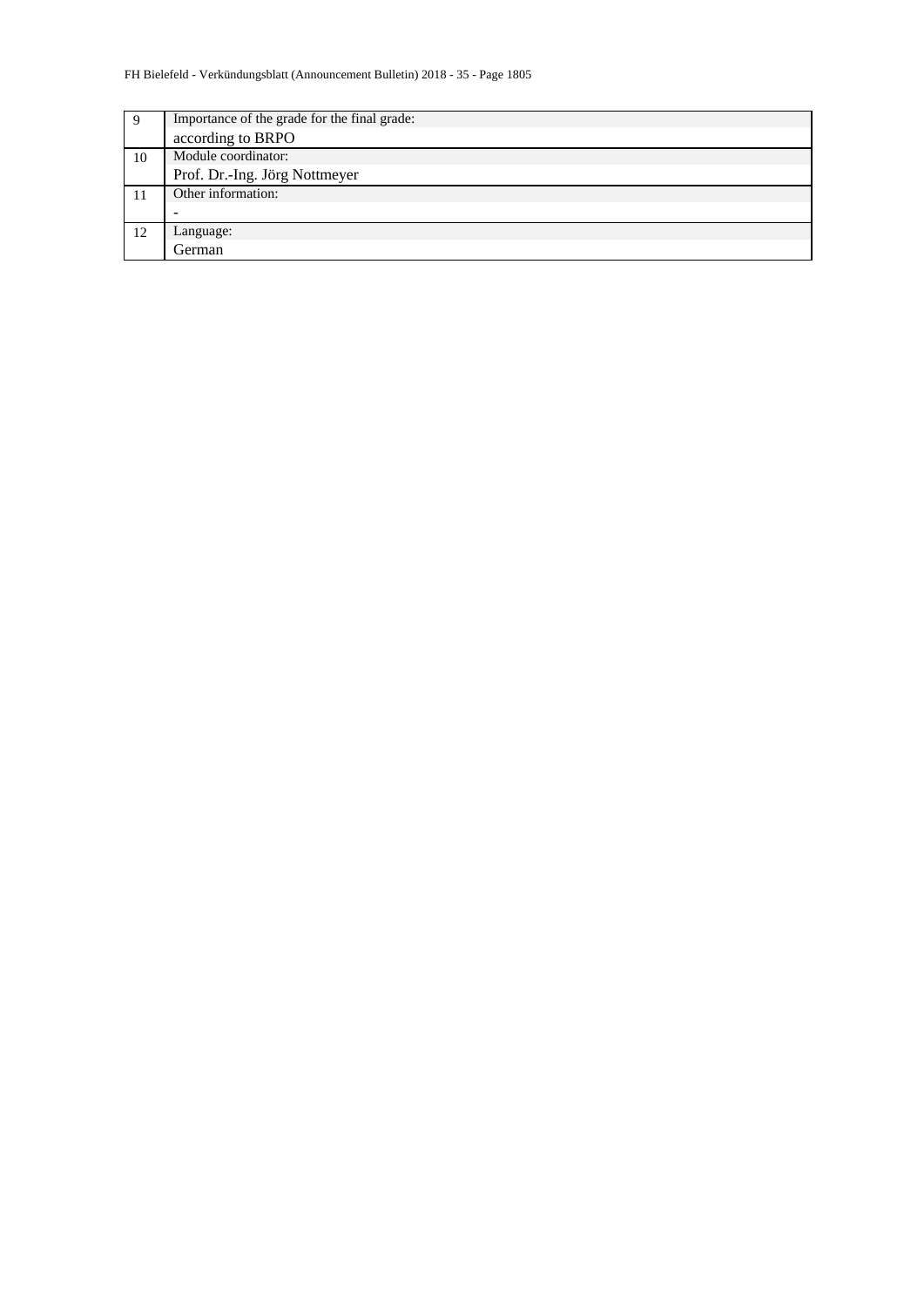|                |                                                                                                                                                                                                                                                                                                                                                                                                                                                                                                                                                                                        | Fundamentals of Electrical Engineering |                                                                               |                     |                 |              |                             |                     | <b>GDE</b>       |            |  |
|----------------|----------------------------------------------------------------------------------------------------------------------------------------------------------------------------------------------------------------------------------------------------------------------------------------------------------------------------------------------------------------------------------------------------------------------------------------------------------------------------------------------------------------------------------------------------------------------------------------|----------------------------------------|-------------------------------------------------------------------------------|---------------------|-----------------|--------------|-----------------------------|---------------------|------------------|------------|--|
| number:        | Identification                                                                                                                                                                                                                                                                                                                                                                                                                                                                                                                                                                         | Workload:                              | Credits:                                                                      |                     | Study semester: |              |                             | Frequency of the    | Duration:        |            |  |
| 3003           |                                                                                                                                                                                                                                                                                                                                                                                                                                                                                                                                                                                        | 150 <sub>h</sub>                       | 5                                                                             |                     | 3rd sem.        |              | offer<br>Annual<br>(Winter) |                     | $1$ sem.         |            |  |
| $\mathbf{1}$   | Course:                                                                                                                                                                                                                                                                                                                                                                                                                                                                                                                                                                                |                                        |                                                                               | Planned group sizes |                 |              | / classroom<br>teaching     | Actual contact time |                  | Self-study |  |
|                | Lecture                                                                                                                                                                                                                                                                                                                                                                                                                                                                                                                                                                                |                                        | 60 students                                                                   |                     | $\overline{2}$  | $\mbox{SCH}$ | $\boldsymbol{0}$            | $\mathbf h$         | 56               | h          |  |
|                |                                                                                                                                                                                                                                                                                                                                                                                                                                                                                                                                                                                        | Tuition in seminars                    | 30 students                                                                   |                     | $\Omega$        | <b>SCH</b>   | $\Omega$                    | h                   | $\overline{0}$   | h          |  |
|                | Exercise                                                                                                                                                                                                                                                                                                                                                                                                                                                                                                                                                                               |                                        | 20 students                                                                   |                     | 1               | <b>SCH</b>   | 8                           | h                   | 46               | h          |  |
|                |                                                                                                                                                                                                                                                                                                                                                                                                                                                                                                                                                                                        | Practical or seminar                   | 15 students                                                                   |                     | $\mathbf{1}$    | <b>SCH</b>   | 16                          | h                   | $\boldsymbol{0}$ | h          |  |
|                |                                                                                                                                                                                                                                                                                                                                                                                                                                                                                                                                                                                        | Supervised self-study                  | 60 students                                                                   |                     | 1.5             | <b>SCH</b>   | 24                          | h                   | $\Omega$         | h          |  |
|                | foundation for understanding electrical engineering laws and phenomena, which forms the basis for<br>all fields of electrical engineering.<br>The students are thus able to solve tasks from the field of electrical engineering and electronics.<br>Students:<br>are able to interpret and analyse direct current circuits.<br>$\bullet$<br>can calculate electric and magnetic fields for simple arrangements<br>are able to analyse and calculate alternating current circuits<br>$\bullet$<br>know simple electronic components in terms of structure and application<br>$\bullet$ |                                        |                                                                               |                     |                 |              |                             |                     |                  |            |  |
| 3              | Contents:                                                                                                                                                                                                                                                                                                                                                                                                                                                                                                                                                                              |                                        |                                                                               |                     |                 |              |                             |                     |                  |            |  |
|                | DC technology                                                                                                                                                                                                                                                                                                                                                                                                                                                                                                                                                                          |                                        |                                                                               |                     |                 |              |                             |                     |                  |            |  |
|                |                                                                                                                                                                                                                                                                                                                                                                                                                                                                                                                                                                                        |                                        | Fundamentals of electrical flow                                               |                     |                 |              |                             |                     |                  |            |  |
|                |                                                                                                                                                                                                                                                                                                                                                                                                                                                                                                                                                                                        |                                        | Calculation of direct current circuits                                        |                     |                 |              |                             |                     |                  |            |  |
|                |                                                                                                                                                                                                                                                                                                                                                                                                                                                                                                                                                                                        | Electric and magnetic fields           |                                                                               |                     |                 |              |                             |                     |                  |            |  |
|                |                                                                                                                                                                                                                                                                                                                                                                                                                                                                                                                                                                                        | The electric field                     |                                                                               |                     |                 |              |                             |                     |                  |            |  |
|                |                                                                                                                                                                                                                                                                                                                                                                                                                                                                                                                                                                                        | The magnetic field                     |                                                                               |                     |                 |              |                             |                     |                  |            |  |
|                | AC technology<br>Basic concepts of alternating current technology<br>Simple alternating current circuits<br>Power in AC circuit<br>The calculation of AC circuits<br>The transformer                                                                                                                                                                                                                                                                                                                                                                                                   |                                        |                                                                               |                     |                 |              |                             |                     |                  |            |  |
|                | $\bullet$                                                                                                                                                                                                                                                                                                                                                                                                                                                                                                                                                                              | Introduction to electronics            | Electricity conduction in semiconductors, pn junction structure               |                     |                 |              |                             |                     |                  |            |  |
|                | $\bullet$                                                                                                                                                                                                                                                                                                                                                                                                                                                                                                                                                                              |                                        | Functionality and applications of diodes                                      |                     |                 |              |                             |                     |                  |            |  |
| $\overline{4}$ | Forms of teaching:                                                                                                                                                                                                                                                                                                                                                                                                                                                                                                                                                                     |                                        | Self-study units, exercises and practicals in the form of face-to-face events |                     |                 |              |                             |                     |                  |            |  |
|                |                                                                                                                                                                                                                                                                                                                                                                                                                                                                                                                                                                                        |                                        |                                                                               |                     |                 |              |                             |                     |                  |            |  |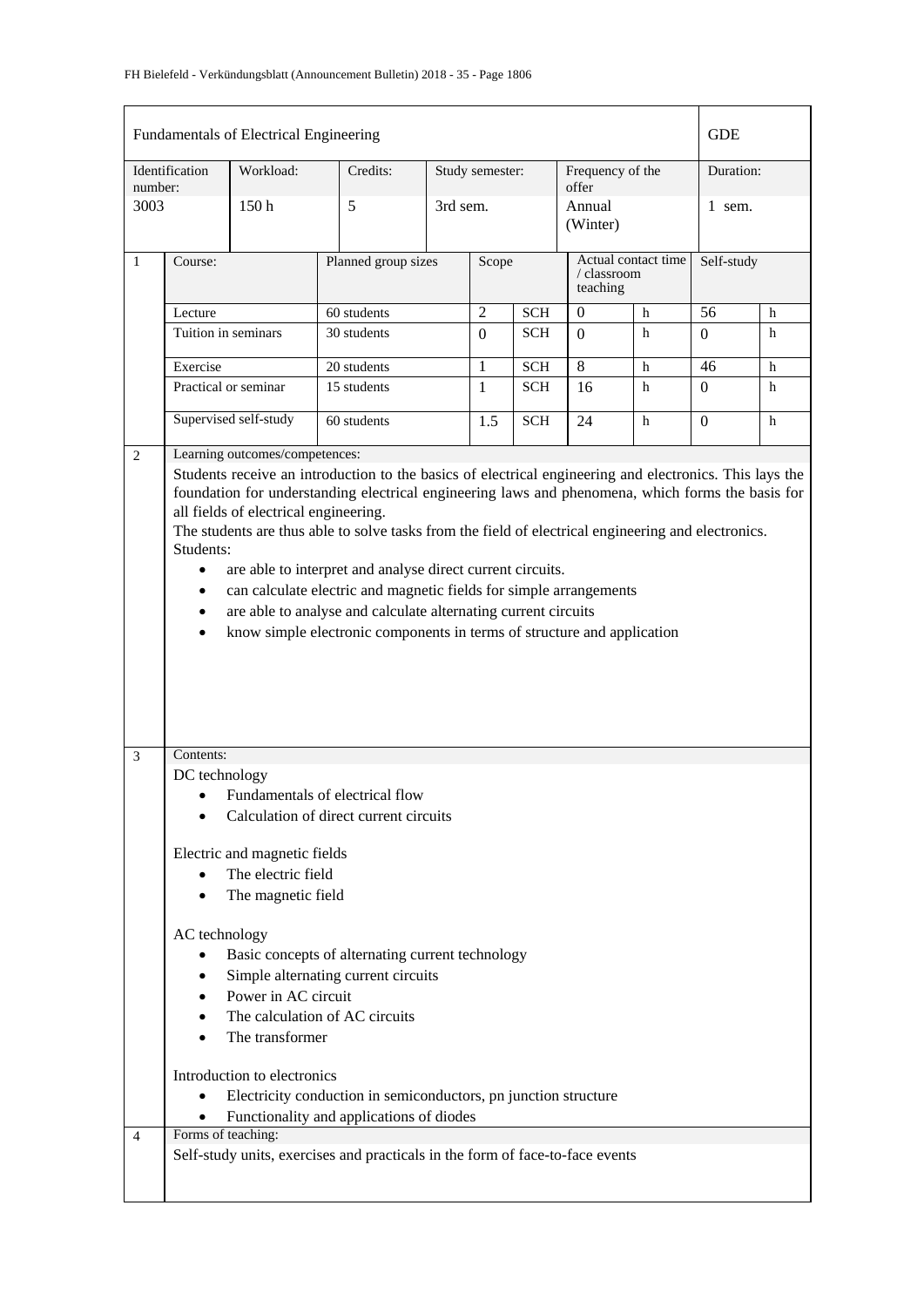| 5              | Participation requirements:   |                                                                            |  |  |  |  |  |  |  |
|----------------|-------------------------------|----------------------------------------------------------------------------|--|--|--|--|--|--|--|
|                | Formal:                       |                                                                            |  |  |  |  |  |  |  |
|                | Content:                      |                                                                            |  |  |  |  |  |  |  |
| 6              | Forms of assessment:          |                                                                            |  |  |  |  |  |  |  |
|                |                               | Term paper, written examination, project work or oral examination          |  |  |  |  |  |  |  |
| $\overline{7}$ |                               | Prerequisite for the award of credit points:                               |  |  |  |  |  |  |  |
|                |                               | Module examination pass and course assessment                              |  |  |  |  |  |  |  |
| 8              |                               | Application of the module (in the following study programmes)              |  |  |  |  |  |  |  |
|                |                               | Industrial Engineering and Management (work-integrated) B.Eng.             |  |  |  |  |  |  |  |
| 9              |                               | Importance of the grade for the final grade:                               |  |  |  |  |  |  |  |
|                | according to BRPO             |                                                                            |  |  |  |  |  |  |  |
| 10             | Module coordinator:           |                                                                            |  |  |  |  |  |  |  |
|                | Prof. Dr Werner Schwerdtfeger |                                                                            |  |  |  |  |  |  |  |
| 11             | Other information:            |                                                                            |  |  |  |  |  |  |  |
|                |                               | Supplementary literature will be announced at the beginning of the course. |  |  |  |  |  |  |  |
| 12             | Language:                     |                                                                            |  |  |  |  |  |  |  |
|                | German                        |                                                                            |  |  |  |  |  |  |  |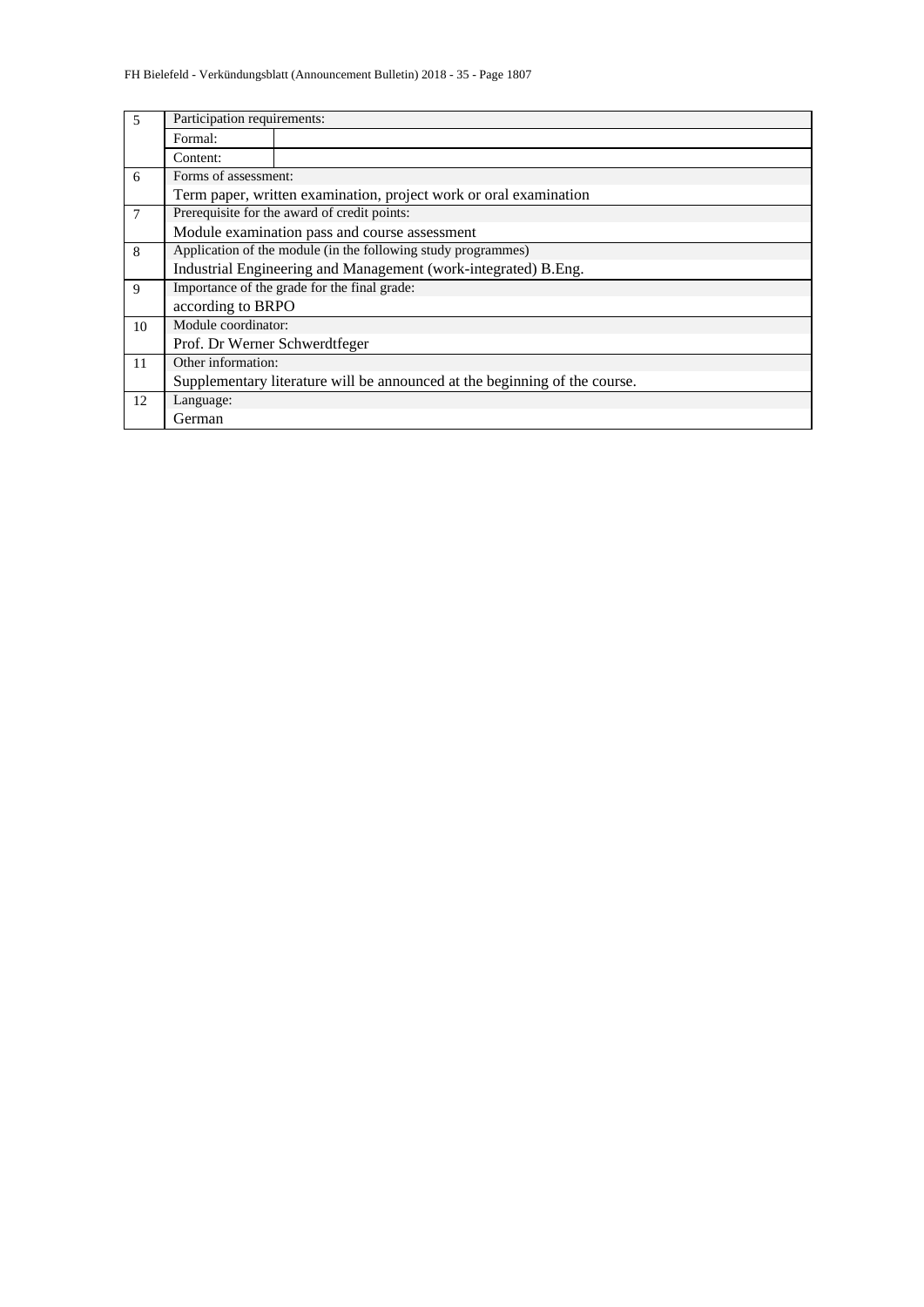### FH Bielefeld - Verkündungsblatt (Announcement Bulletin) 2018 - 35 - Page 1808

|              | Basics of Mechanical Design                                                                                                                                                                                                                                                                                                                                                                                                                                                                                                                                                                                                                                                                                                         |                                        |                                                                                                                                 |          |                 |                                                |                           |            |                |   |
|--------------|-------------------------------------------------------------------------------------------------------------------------------------------------------------------------------------------------------------------------------------------------------------------------------------------------------------------------------------------------------------------------------------------------------------------------------------------------------------------------------------------------------------------------------------------------------------------------------------------------------------------------------------------------------------------------------------------------------------------------------------|----------------------------------------|---------------------------------------------------------------------------------------------------------------------------------|----------|-----------------|------------------------------------------------|---------------------------|------------|----------------|---|
| number:      | Identification                                                                                                                                                                                                                                                                                                                                                                                                                                                                                                                                                                                                                                                                                                                      | Workload:                              | Credits:                                                                                                                        |          | Study semester: |                                                | Frequency of the<br>offer |            | Duration:      |   |
| 3120         |                                                                                                                                                                                                                                                                                                                                                                                                                                                                                                                                                                                                                                                                                                                                     | 150 <sub>h</sub>                       | 5                                                                                                                               | 4th sem. |                 |                                                | Annual<br>(Summer)        |            | 1 sem.         |   |
| $\mathbf{1}$ | Course:                                                                                                                                                                                                                                                                                                                                                                                                                                                                                                                                                                                                                                                                                                                             |                                        | Planned group sizes                                                                                                             | Scope    |                 | Actual contact time<br>/ classroom<br>teaching |                           | Self-study |                |   |
|              | Lecture                                                                                                                                                                                                                                                                                                                                                                                                                                                                                                                                                                                                                                                                                                                             |                                        | 60 students                                                                                                                     |          | $\overline{2}$  | <b>SCH</b>                                     | $\theta$                  | h          | 56             | h |
|              | Tuition in seminars                                                                                                                                                                                                                                                                                                                                                                                                                                                                                                                                                                                                                                                                                                                 |                                        | 30 students                                                                                                                     |          | $\Omega$        | <b>SCH</b>                                     | $\Omega$                  | h          | $\Omega$       | h |
|              | Exercise                                                                                                                                                                                                                                                                                                                                                                                                                                                                                                                                                                                                                                                                                                                            |                                        | 20 students                                                                                                                     |          | $\overline{2}$  | <b>SCH</b>                                     | 16                        | h          | 62             | h |
|              | Practical or seminar                                                                                                                                                                                                                                                                                                                                                                                                                                                                                                                                                                                                                                                                                                                |                                        | 15 students                                                                                                                     |          | $\mathbf{0}$    | <b>SCH</b>                                     | $\Omega$                  | h          | $\overline{0}$ | h |
|              |                                                                                                                                                                                                                                                                                                                                                                                                                                                                                                                                                                                                                                                                                                                                     | Supervised self-study                  | 60 students                                                                                                                     |          | $\mathbf{1}$    | <b>SCH</b>                                     | 16                        | h          | $\Omega$       | h |
|              | The students know the basics of technical drawing, can understand technical drawings and execute<br>simple technical representations. They understand the basic procedure in the design process, know the<br>basics of methodical design and can thus contribute to the design of products. From the application of<br>the fundamentals of strength, the students can recognise essential connections of stress-appropriate<br>design and carry out their own selected strength verifications. They understand the general procedure<br>for the selection of design and machine elements and are able to select different design elements based<br>on an understanding of the functional and stressing concerns and dimension them. |                                        |                                                                                                                                 |          |                 |                                                |                           |            |                |   |
| 3            | Contents:                                                                                                                                                                                                                                                                                                                                                                                                                                                                                                                                                                                                                                                                                                                           |                                        |                                                                                                                                 |          |                 |                                                |                           |            |                |   |
|              |                                                                                                                                                                                                                                                                                                                                                                                                                                                                                                                                                                                                                                                                                                                                     |                                        | General principles of mechanical design:                                                                                        |          |                 |                                                |                           |            |                |   |
|              |                                                                                                                                                                                                                                                                                                                                                                                                                                                                                                                                                                                                                                                                                                                                     |                                        | Design methodology and systematics                                                                                              |          |                 |                                                |                           |            |                |   |
|              | ٠                                                                                                                                                                                                                                                                                                                                                                                                                                                                                                                                                                                                                                                                                                                                   |                                        | Technical drawing (types of drawings, structure of technical                                                                    |          |                 |                                                |                           |            |                |   |
|              |                                                                                                                                                                                                                                                                                                                                                                                                                                                                                                                                                                                                                                                                                                                                     |                                        | drawings, representation of components, tolerance specifications in<br>drawings, drawing specifications for technical surfaces) |          |                 |                                                |                           |            |                |   |
|              |                                                                                                                                                                                                                                                                                                                                                                                                                                                                                                                                                                                                                                                                                                                                     | Introduction to strength of materials: | Tasks of strength of materials<br>External forces and internal stresses                                                         |          |                 |                                                |                           |            |                |   |
|              |                                                                                                                                                                                                                                                                                                                                                                                                                                                                                                                                                                                                                                                                                                                                     | Basic types of stress                  |                                                                                                                                 |          |                 |                                                |                           |            |                |   |
|              |                                                                                                                                                                                                                                                                                                                                                                                                                                                                                                                                                                                                                                                                                                                                     | Temporal load progression              |                                                                                                                                 |          |                 |                                                |                           |            |                |   |
|              |                                                                                                                                                                                                                                                                                                                                                                                                                                                                                                                                                                                                                                                                                                                                     |                                        | Strength parameters for material behaviour                                                                                      |          |                 |                                                |                           |            |                |   |
|              |                                                                                                                                                                                                                                                                                                                                                                                                                                                                                                                                                                                                                                                                                                                                     |                                        | Influences on component strength                                                                                                |          |                 |                                                |                           |            |                |   |
|              |                                                                                                                                                                                                                                                                                                                                                                                                                                                                                                                                                                                                                                                                                                                                     |                                        | Analytical strength calculation                                                                                                 |          |                 |                                                |                           |            |                |   |
|              |                                                                                                                                                                                                                                                                                                                                                                                                                                                                                                                                                                                                                                                                                                                                     |                                        | Selected machine elements and connecting elements                                                                               |          |                 |                                                |                           |            |                |   |
|              |                                                                                                                                                                                                                                                                                                                                                                                                                                                                                                                                                                                                                                                                                                                                     | Fasteners                              |                                                                                                                                 |          |                 |                                                |                           |            |                |   |
|              |                                                                                                                                                                                                                                                                                                                                                                                                                                                                                                                                                                                                                                                                                                                                     |                                        | Bearing and transmission elements<br>Exercises for creating and reading technical drawings as well as for                       |          |                 |                                                |                           |            |                |   |
|              |                                                                                                                                                                                                                                                                                                                                                                                                                                                                                                                                                                                                                                                                                                                                     | verification                           | the strength-compliant design of components and for strength                                                                    |          |                 |                                                |                           |            |                |   |
| 4            | Forms of teaching:                                                                                                                                                                                                                                                                                                                                                                                                                                                                                                                                                                                                                                                                                                                  |                                        |                                                                                                                                 |          |                 |                                                |                           |            |                |   |
|              |                                                                                                                                                                                                                                                                                                                                                                                                                                                                                                                                                                                                                                                                                                                                     |                                        | Learning materials for self-study, classroom events in the form of exercises                                                    |          |                 |                                                |                           |            |                |   |
| 5            |                                                                                                                                                                                                                                                                                                                                                                                                                                                                                                                                                                                                                                                                                                                                     | Participation requirements:            |                                                                                                                                 |          |                 |                                                |                           |            |                |   |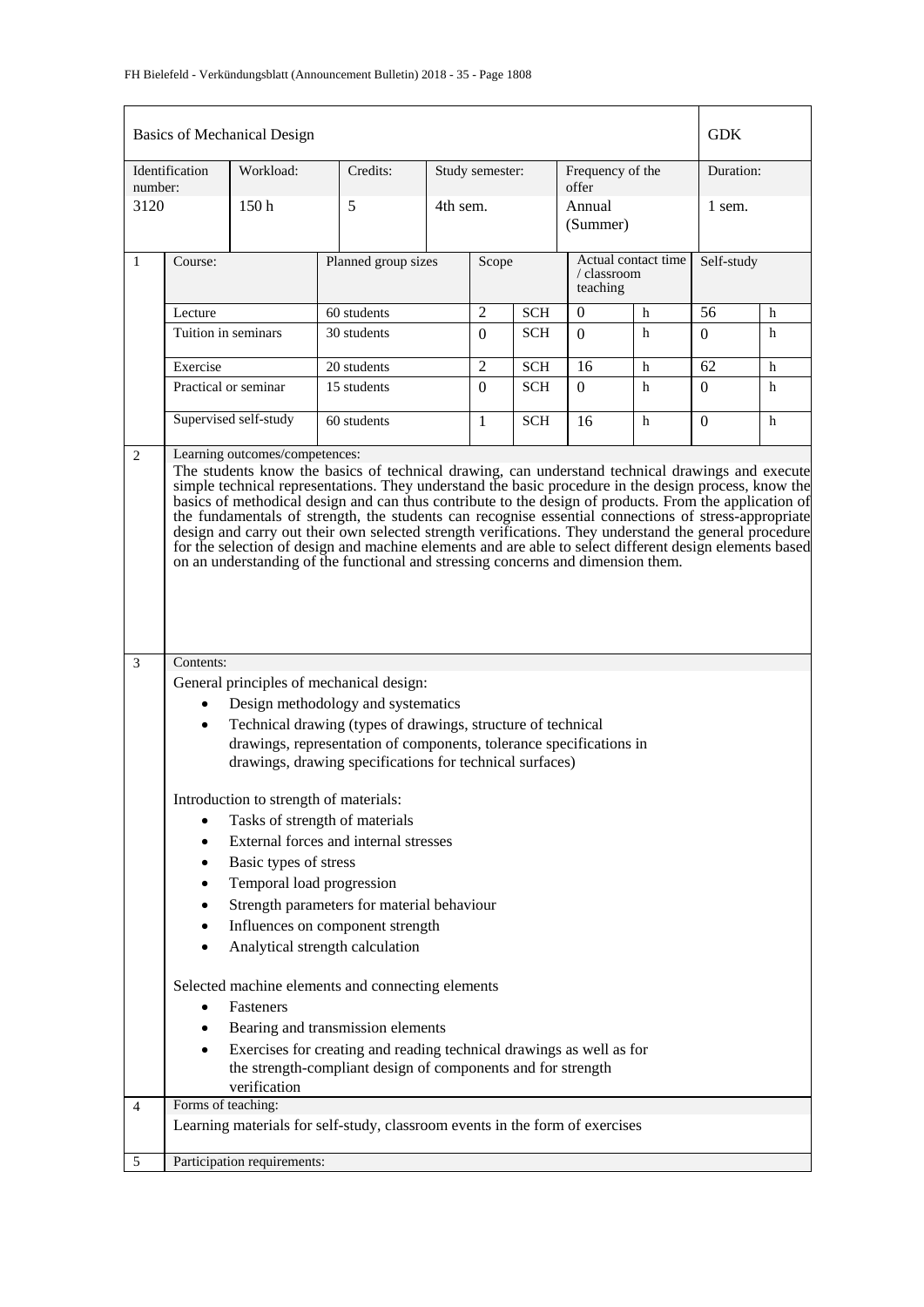|    | Formal:                                      | None                                                                                       |  |  |  |  |  |  |  |
|----|----------------------------------------------|--------------------------------------------------------------------------------------------|--|--|--|--|--|--|--|
|    | Content:                                     | None                                                                                       |  |  |  |  |  |  |  |
| 6  | Forms of assessment:                         |                                                                                            |  |  |  |  |  |  |  |
|    |                                              | Term paper, written examination, combination examination, performance examination, project |  |  |  |  |  |  |  |
|    |                                              | work, oral examination or examination during the course                                    |  |  |  |  |  |  |  |
| 7  | Prerequisite for the award of credit points: |                                                                                            |  |  |  |  |  |  |  |
|    | Module examination pass                      |                                                                                            |  |  |  |  |  |  |  |
| 8  |                                              | Application of the module (in the following study programmes)                              |  |  |  |  |  |  |  |
|    |                                              | Industrial Engineering and Management (work-integrated) B.Eng.                             |  |  |  |  |  |  |  |
| 9  |                                              | Importance of the grade for the final grade:                                               |  |  |  |  |  |  |  |
|    | according to BRPO                            |                                                                                            |  |  |  |  |  |  |  |
| 10 | Module coordinator:                          |                                                                                            |  |  |  |  |  |  |  |
|    | Prof. Dr.-Ing. Klaus Dürkopp                 |                                                                                            |  |  |  |  |  |  |  |
| 11 | Other information:                           |                                                                                            |  |  |  |  |  |  |  |
|    |                                              | Supplementary literature will be announced at the beginning of the course.                 |  |  |  |  |  |  |  |
| 12 | Language:                                    |                                                                                            |  |  |  |  |  |  |  |
|    | German                                       |                                                                                            |  |  |  |  |  |  |  |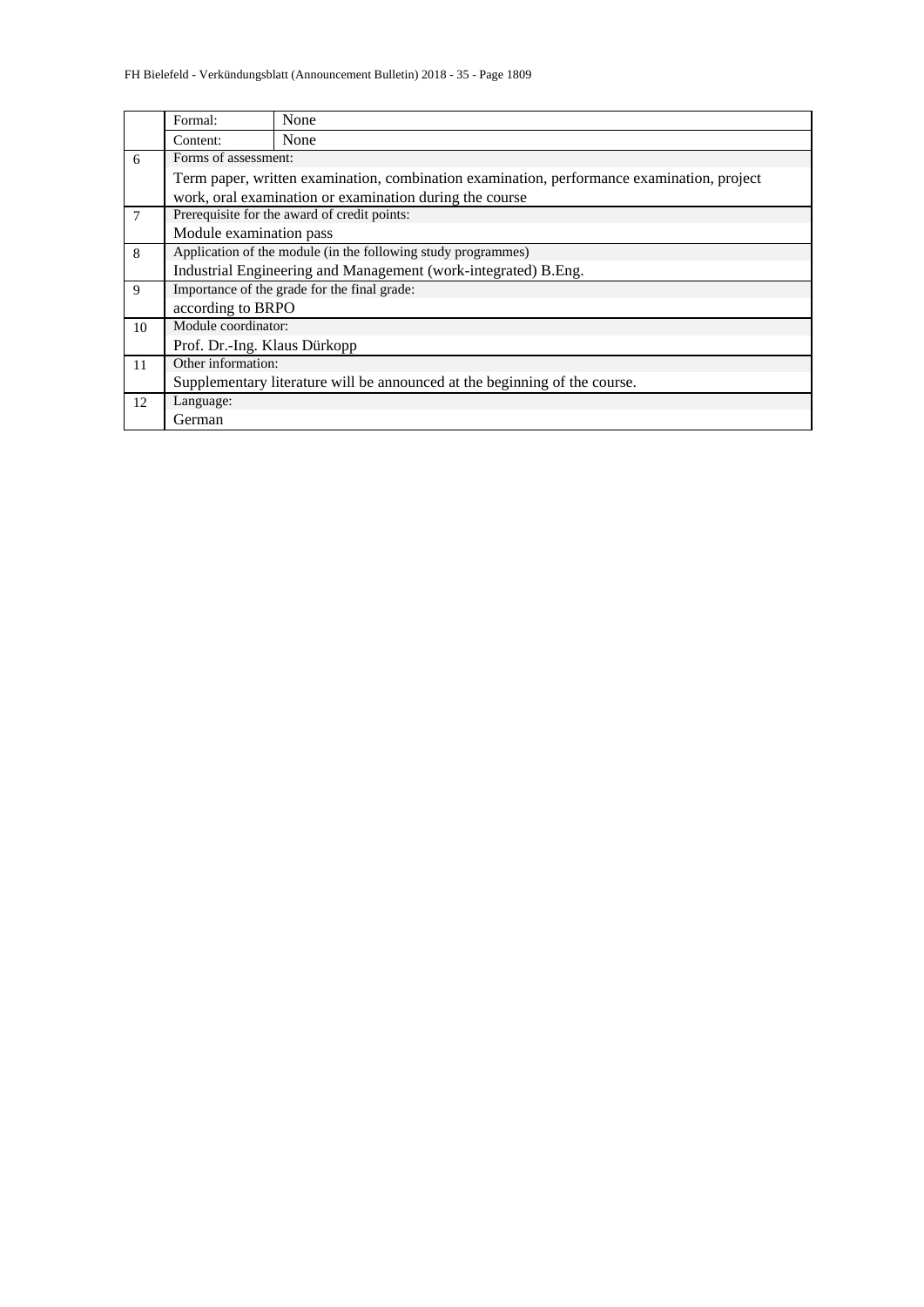|              | <b>Basics of Programming</b>     |                       |                                |                                                                                                                                                                             |                 |                |                          |                           |                                           |           | <b>GDP</b>         |        |
|--------------|----------------------------------|-----------------------|--------------------------------|-----------------------------------------------------------------------------------------------------------------------------------------------------------------------------|-----------------|----------------|--------------------------|---------------------------|-------------------------------------------|-----------|--------------------|--------|
| number:      | Identification                   | Workload:             |                                | Credits:                                                                                                                                                                    | Study semester: |                |                          | Frequency of the<br>offer |                                           | Duration: |                    |        |
| 3104         |                                  | 150h                  |                                | 5                                                                                                                                                                           |                 | 1st sem.       |                          |                           | Annual<br>(Winter)                        |           | 1 sem.             |        |
| $\mathbf{1}$ | Course:                          |                       |                                | Planned group sizes                                                                                                                                                         |                 | Scope          |                          |                           | Actual contact time<br>classroom teaching |           | Self-study         |        |
|              | Lecture                          |                       |                                | 60 students                                                                                                                                                                 |                 | $\overline{2}$ | <b>SCH</b>               |                           | $\mathbf{0}$                              | h         | 64                 | h      |
|              | Tuition in seminars              |                       |                                | 30 students                                                                                                                                                                 |                 | $\Omega$       | <b>SCH</b>               |                           | $\Omega$                                  | h         | $\overline{0}$     | h      |
|              |                                  |                       |                                |                                                                                                                                                                             |                 |                |                          |                           |                                           |           |                    |        |
|              | Exercise<br>Practical or seminar |                       |                                | 20 students<br>15 students                                                                                                                                                  |                 | 1<br>1         | <b>SCH</b><br><b>SCH</b> |                           | 8<br>16                                   | h<br>h    | 46<br>$\mathbf{0}$ | h<br>h |
|              |                                  |                       |                                |                                                                                                                                                                             |                 |                |                          |                           |                                           |           |                    |        |
|              | Supervised self-study            |                       |                                | 60 students                                                                                                                                                                 |                 | 1              | <b>SCH</b>               |                           | 16                                        | h         | $\mathbf{0}$       | h      |
| 2            |                                  |                       | Learning outcomes/competences: |                                                                                                                                                                             |                 |                |                          |                           |                                           |           |                    |        |
|              | Students:                        |                       |                                |                                                                                                                                                                             |                 |                |                          |                           |                                           |           |                    |        |
|              | $\bullet$                        |                       |                                | are proficient in using the terminology of computer science.                                                                                                                |                 |                |                          |                           |                                           |           |                    |        |
|              | ٠                                |                       |                                | obtain basic knowledge of the functioning of computer systems and can apply it.                                                                                             |                 |                |                          |                           |                                           |           |                    |        |
|              | ٠                                |                       |                                | gain the ability to structure simple information technology problems and to convert them                                                                                    |                 |                |                          |                           |                                           |           |                    |        |
|              |                                  |                       | into solution modules.         |                                                                                                                                                                             |                 |                |                          |                           |                                           |           |                    |        |
|              |                                  |                       |                                | are enabled to solve simple problems independently in a programming language.                                                                                               |                 |                |                          |                           |                                           |           |                    |        |
|              |                                  |                       |                                | gain basic knowledge in the application and implementation of simple algorithms.<br>acquire basic competences for the analysis of problems and the structured transfer into |                 |                |                          |                           |                                           |           |                    |        |
|              |                                  |                       |                                | simple procedural and modularised system solutions.                                                                                                                         |                 |                |                          |                           |                                           |           |                    |        |
|              |                                  |                       |                                |                                                                                                                                                                             |                 |                |                          |                           |                                           |           |                    |        |
| 3            | Contents:                        |                       |                                |                                                                                                                                                                             |                 |                |                          |                           |                                           |           |                    |        |
|              | ٠                                | <b>Basic</b> concepts |                                |                                                                                                                                                                             |                 |                |                          |                           |                                           |           |                    |        |
|              | $\bullet$                        | systems               |                                | Basic structure of computer systems and peripheral devices, functioning of computer                                                                                         |                 |                |                          |                           |                                           |           |                    |        |
|              |                                  |                       |                                | Basic representation of data in computer systems, Boolean algebra                                                                                                           |                 |                |                          |                           |                                           |           |                    |        |
|              | ٠                                |                       |                                | Use of development environments                                                                                                                                             |                 |                |                          |                           |                                           |           |                    |        |
|              | ٠                                |                       |                                | Introduction to a programming language                                                                                                                                      |                 |                |                          |                           |                                           |           |                    |        |
|              | ٠                                |                       |                                | General structure of programmes                                                                                                                                             |                 |                |                          |                           |                                           |           |                    |        |
|              |                                  |                       | Variable types, structures     |                                                                                                                                                                             |                 |                |                          |                           |                                           |           |                    |        |
|              |                                  |                       |                                | Functions for input and output                                                                                                                                              |                 |                |                          |                           |                                           |           |                    |        |
|              |                                  |                       | Control structures             |                                                                                                                                                                             |                 |                |                          |                           |                                           |           |                    |        |
|              |                                  |                       |                                | Functions vectors and pointers<br>Recursion / Iteration, modular programming                                                                                                |                 |                |                          |                           |                                           |           |                    |        |
|              |                                  |                       |                                | Algorithms and data structures: Sorting algorithms, Q-Sort, Bubbel-Sort, etc.                                                                                               |                 |                |                          |                           |                                           |           |                    |        |
|              |                                  |                       |                                |                                                                                                                                                                             |                 |                |                          |                           |                                           |           |                    |        |
| 4            | Forms of teaching:               |                       |                                |                                                                                                                                                                             |                 |                |                          |                           |                                           |           |                    |        |
|              |                                  |                       |                                | Self-study units, exercises and practicals in the form of face-to-face events                                                                                               |                 |                |                          |                           |                                           |           |                    |        |
|              |                                  |                       |                                |                                                                                                                                                                             |                 |                |                          |                           |                                           |           |                    |        |
| 5            | Participation requirements:      |                       |                                |                                                                                                                                                                             |                 |                |                          |                           |                                           |           |                    |        |
|              | Formal:<br>Content:              |                       |                                |                                                                                                                                                                             |                 |                |                          |                           |                                           |           |                    |        |
| 6            | Forms of assessment:             |                       |                                |                                                                                                                                                                             |                 |                |                          |                           |                                           |           |                    |        |
|              |                                  |                       |                                | Term paper, written examination, project work or oral examination                                                                                                           |                 |                |                          |                           |                                           |           |                    |        |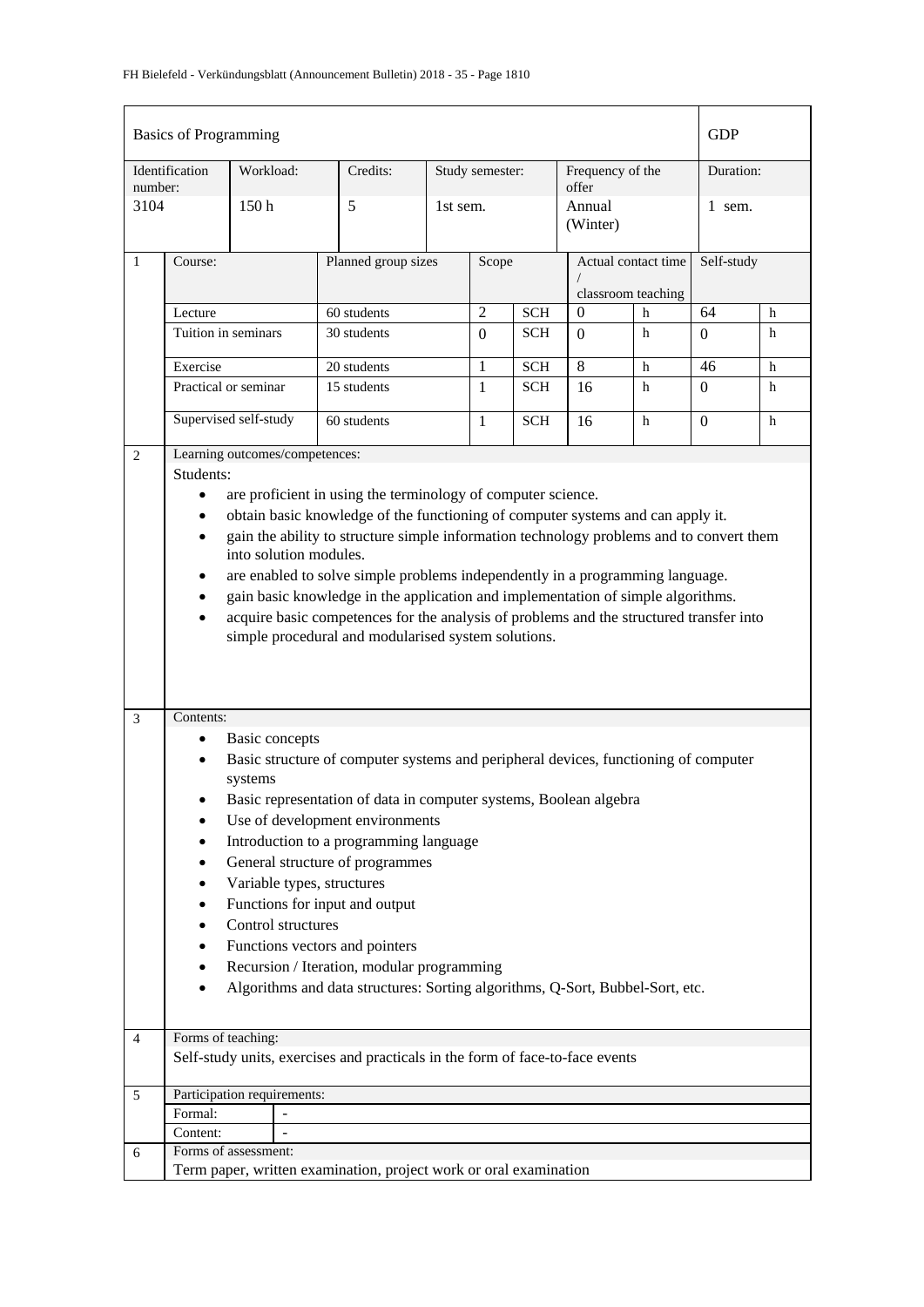| 7  | Prerequisite for the award of credit points:                                                |
|----|---------------------------------------------------------------------------------------------|
|    | Module examination pass                                                                     |
| 8  | Application of the module (in the following study programmes)                               |
|    | Digital Logistics (work-integrated) B.Eng. and Industrial Engineering and Management (work- |
|    | integrated) B. Eng.                                                                         |
| 9  | Importance of the grade for the final grade:                                                |
|    | according to BRPO                                                                           |
| 10 | Module coordinator:                                                                         |
|    | Prof. Dr. rer. oec. Pascal Reusch                                                           |
| 11 | Other information:                                                                          |
|    |                                                                                             |
| 12 | Language:                                                                                   |
|    | German                                                                                      |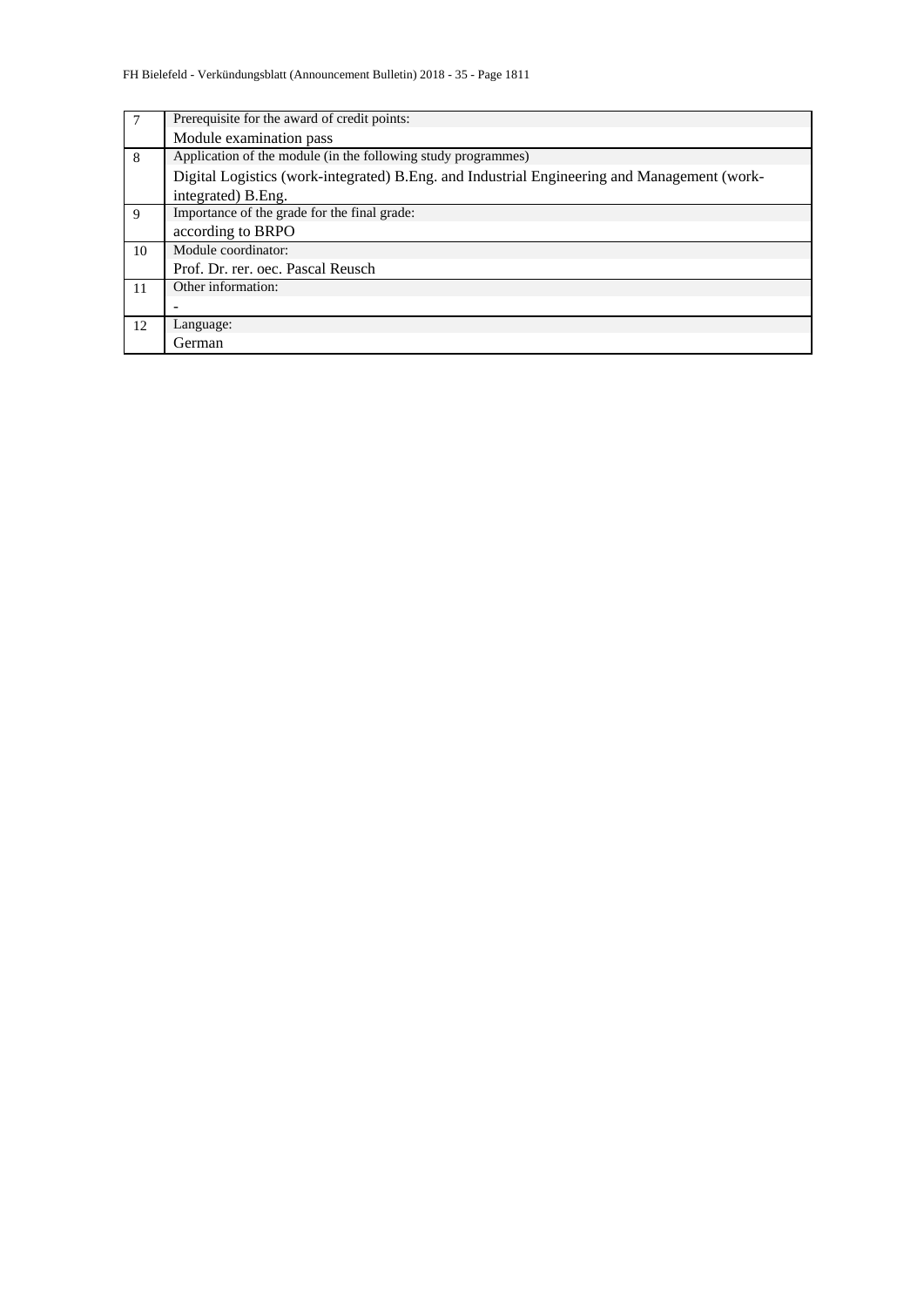| <b>Fundamentals of Economic Sciences</b> |                                                                                                                                                                                                                                                                                                                                                                                                                                                                                                                                                                                                                                                                                                                                                                                                                                                                                                                                                                                        |                                                                  |                                                                                                                                                                                                                                 |                              |                 |            |                           |                                    |                  | <b>GWW</b> |  |
|------------------------------------------|----------------------------------------------------------------------------------------------------------------------------------------------------------------------------------------------------------------------------------------------------------------------------------------------------------------------------------------------------------------------------------------------------------------------------------------------------------------------------------------------------------------------------------------------------------------------------------------------------------------------------------------------------------------------------------------------------------------------------------------------------------------------------------------------------------------------------------------------------------------------------------------------------------------------------------------------------------------------------------------|------------------------------------------------------------------|---------------------------------------------------------------------------------------------------------------------------------------------------------------------------------------------------------------------------------|------------------------------|-----------------|------------|---------------------------|------------------------------------|------------------|------------|--|
| number:                                  | Identification                                                                                                                                                                                                                                                                                                                                                                                                                                                                                                                                                                                                                                                                                                                                                                                                                                                                                                                                                                         | Workload:                                                        | Credits:                                                                                                                                                                                                                        |                              | Study semester: |            | Frequency of the<br>offer |                                    | Duration:        |            |  |
| 6121                                     |                                                                                                                                                                                                                                                                                                                                                                                                                                                                                                                                                                                                                                                                                                                                                                                                                                                                                                                                                                                        | 150 <sub>h</sub>                                                 | 5                                                                                                                                                                                                                               |                              | 1st sem.        |            | Annual<br>(Winter)        |                                    |                  |            |  |
| $\mathbf{1}$                             | Course:                                                                                                                                                                                                                                                                                                                                                                                                                                                                                                                                                                                                                                                                                                                                                                                                                                                                                                                                                                                |                                                                  |                                                                                                                                                                                                                                 | Planned group sizes<br>Scope |                 |            | teaching                  | Actual contact time<br>/ classroom |                  | Self-study |  |
|                                          | Lecture                                                                                                                                                                                                                                                                                                                                                                                                                                                                                                                                                                                                                                                                                                                                                                                                                                                                                                                                                                                |                                                                  | 60 students                                                                                                                                                                                                                     |                              | $\overline{2}$  | <b>SCH</b> | $\overline{0}$            | h                                  | 56               | h          |  |
|                                          | Tuition in seminars                                                                                                                                                                                                                                                                                                                                                                                                                                                                                                                                                                                                                                                                                                                                                                                                                                                                                                                                                                    |                                                                  | 30 students                                                                                                                                                                                                                     |                              | $\overline{0}$  | <b>SCH</b> | $\Omega$                  | h                                  | $\boldsymbol{0}$ | h          |  |
|                                          | Exercise                                                                                                                                                                                                                                                                                                                                                                                                                                                                                                                                                                                                                                                                                                                                                                                                                                                                                                                                                                               |                                                                  | 20 students                                                                                                                                                                                                                     |                              | $\overline{2}$  | <b>SCH</b> | 16                        | h                                  | 62               | h          |  |
|                                          | Practical or seminar                                                                                                                                                                                                                                                                                                                                                                                                                                                                                                                                                                                                                                                                                                                                                                                                                                                                                                                                                                   |                                                                  | 15 students                                                                                                                                                                                                                     |                              | $\theta$        | <b>SCH</b> | $\theta$                  | h                                  | $\overline{0}$   | h          |  |
|                                          |                                                                                                                                                                                                                                                                                                                                                                                                                                                                                                                                                                                                                                                                                                                                                                                                                                                                                                                                                                                        | Supervised self-study                                            | 60 students                                                                                                                                                                                                                     |                              | $\mathbf{1}$    | <b>SCH</b> | 16                        | h                                  | $\Omega$         | h          |  |
| 2                                        |                                                                                                                                                                                                                                                                                                                                                                                                                                                                                                                                                                                                                                                                                                                                                                                                                                                                                                                                                                                        | Learning outcomes/competences:                                   |                                                                                                                                                                                                                                 |                              |                 |            |                           |                                    |                  |            |  |
|                                          | The students can classify and present the interplay of market and price and their significance for<br>economic systems. They have basic knowledge of essential issues of business administration and can<br>apply this to business practice. They can recognise and assess the overall interrelationships between<br>goods, services and finance. In this way, they understand the fundamental interrelationships of the<br>individual sub-areas of business administration. Thus, students are able to think in business terms.<br>Students have the basic understanding to attend the modules "Accounting, Investment, Finance and<br>Taxes", "Personnel and Organisation", "Business Process Modelling and IT Systems", "Procurement,<br>Production and Logistics", "Digital Service Engineering and Services Marketing", "Accounting and<br>Financing", "Cost and Investment Accounting ", "Planning and Controlling", "Marketing and Sales",<br>"Business Law", "Lean Production" |                                                                  |                                                                                                                                                                                                                                 |                              |                 |            |                           |                                    |                  |            |  |
| 3                                        | Contents:<br>$\bullet$                                                                                                                                                                                                                                                                                                                                                                                                                                                                                                                                                                                                                                                                                                                                                                                                                                                                                                                                                                 | Corporate functions<br>Enterprise objectives<br>Marketing basics | Economic fundamentals of the market and competition<br>Significance of the enterprise in the social market economy<br>Enterprises as a subject of business administration<br>Legal forms of companies/combinations of companies |                              |                 |            |                           |                                    |                  |            |  |
| $\overline{4}$                           | Forms of teaching:                                                                                                                                                                                                                                                                                                                                                                                                                                                                                                                                                                                                                                                                                                                                                                                                                                                                                                                                                                     |                                                                  |                                                                                                                                                                                                                                 |                              |                 |            |                           |                                    |                  |            |  |
|                                          |                                                                                                                                                                                                                                                                                                                                                                                                                                                                                                                                                                                                                                                                                                                                                                                                                                                                                                                                                                                        |                                                                  | Learning materials for self-study, classroom sessions in the form of exercises                                                                                                                                                  |                              |                 |            |                           |                                    |                  |            |  |
| 5                                        |                                                                                                                                                                                                                                                                                                                                                                                                                                                                                                                                                                                                                                                                                                                                                                                                                                                                                                                                                                                        | Participation requirements:                                      |                                                                                                                                                                                                                                 |                              |                 |            |                           |                                    |                  |            |  |
|                                          | Formal:                                                                                                                                                                                                                                                                                                                                                                                                                                                                                                                                                                                                                                                                                                                                                                                                                                                                                                                                                                                |                                                                  |                                                                                                                                                                                                                                 |                              |                 |            |                           |                                    |                  |            |  |
|                                          | Content:                                                                                                                                                                                                                                                                                                                                                                                                                                                                                                                                                                                                                                                                                                                                                                                                                                                                                                                                                                               |                                                                  |                                                                                                                                                                                                                                 |                              |                 |            |                           |                                    |                  |            |  |
| 6                                        |                                                                                                                                                                                                                                                                                                                                                                                                                                                                                                                                                                                                                                                                                                                                                                                                                                                                                                                                                                                        | Forms of assessment:                                             |                                                                                                                                                                                                                                 |                              |                 |            |                           |                                    |                  |            |  |
|                                          |                                                                                                                                                                                                                                                                                                                                                                                                                                                                                                                                                                                                                                                                                                                                                                                                                                                                                                                                                                                        |                                                                  | Term paper, written examination, project work or oral examination                                                                                                                                                               |                              |                 |            |                           |                                    |                  |            |  |
| $\overline{7}$                           |                                                                                                                                                                                                                                                                                                                                                                                                                                                                                                                                                                                                                                                                                                                                                                                                                                                                                                                                                                                        |                                                                  | Prerequisite for the award of credit points:                                                                                                                                                                                    |                              |                 |            |                           |                                    |                  |            |  |
|                                          |                                                                                                                                                                                                                                                                                                                                                                                                                                                                                                                                                                                                                                                                                                                                                                                                                                                                                                                                                                                        | Module examination pass                                          |                                                                                                                                                                                                                                 |                              |                 |            |                           |                                    |                  |            |  |
| 8                                        |                                                                                                                                                                                                                                                                                                                                                                                                                                                                                                                                                                                                                                                                                                                                                                                                                                                                                                                                                                                        |                                                                  | Application of the module (in the following study programmes)<br>Digital Logistics (work-integrated) B.Eng. and Industrial Engineering and Management (work-                                                                    |                              |                 |            |                           |                                    |                  |            |  |
|                                          |                                                                                                                                                                                                                                                                                                                                                                                                                                                                                                                                                                                                                                                                                                                                                                                                                                                                                                                                                                                        | integrated) B.Eng.                                               |                                                                                                                                                                                                                                 |                              |                 |            |                           |                                    |                  |            |  |
|                                          |                                                                                                                                                                                                                                                                                                                                                                                                                                                                                                                                                                                                                                                                                                                                                                                                                                                                                                                                                                                        |                                                                  |                                                                                                                                                                                                                                 |                              |                 |            |                           |                                    |                  |            |  |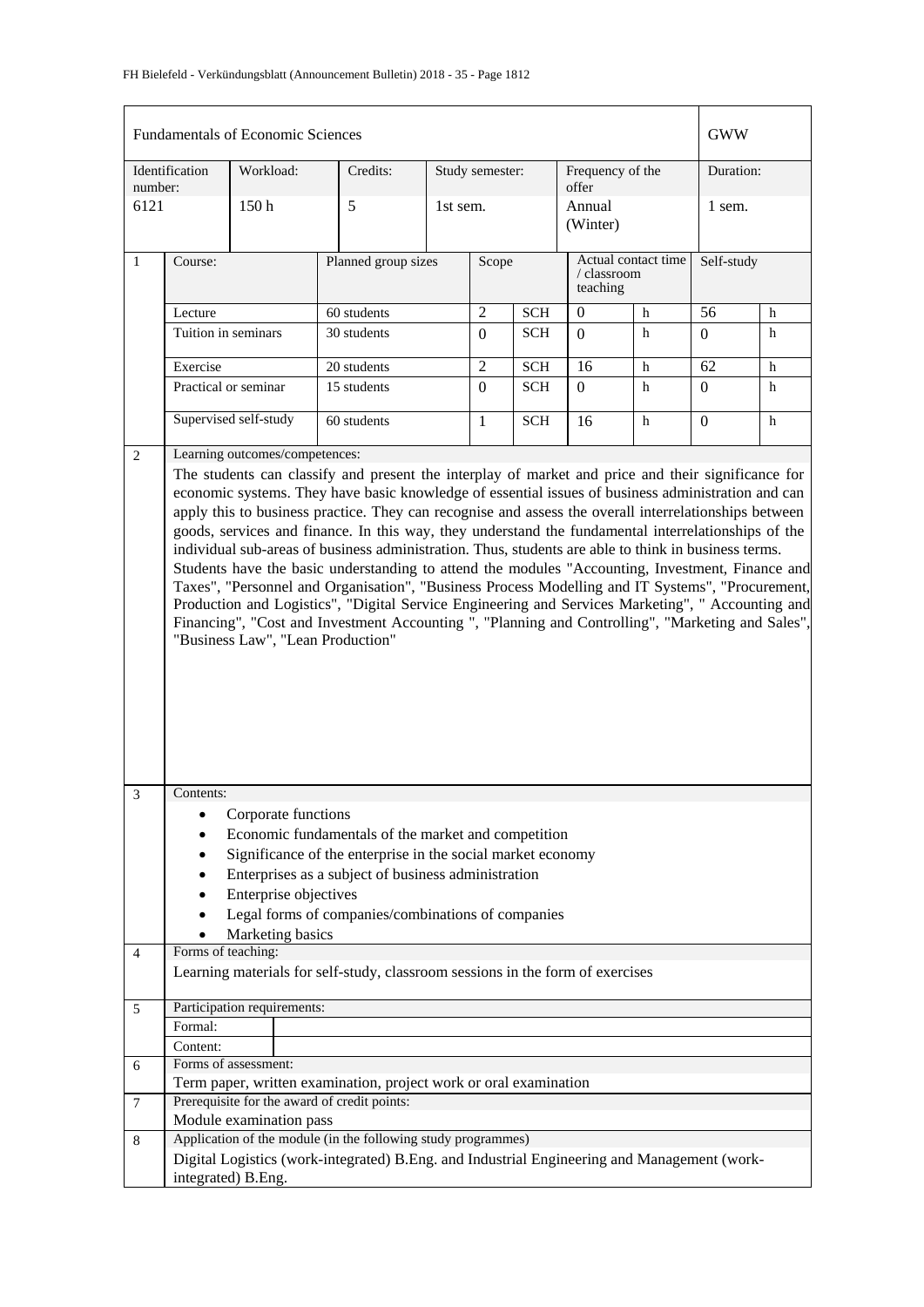| 9  | Importance of the grade for the final grade: |  |  |  |  |  |  |  |
|----|----------------------------------------------|--|--|--|--|--|--|--|
|    | according to BRPO                            |  |  |  |  |  |  |  |
| 10 | Module coordinator:                          |  |  |  |  |  |  |  |
|    | <b>Economist Ulrike Franke</b>               |  |  |  |  |  |  |  |
|    | Other information:                           |  |  |  |  |  |  |  |
|    |                                              |  |  |  |  |  |  |  |
| 12 | Language:                                    |  |  |  |  |  |  |  |
|    | German                                       |  |  |  |  |  |  |  |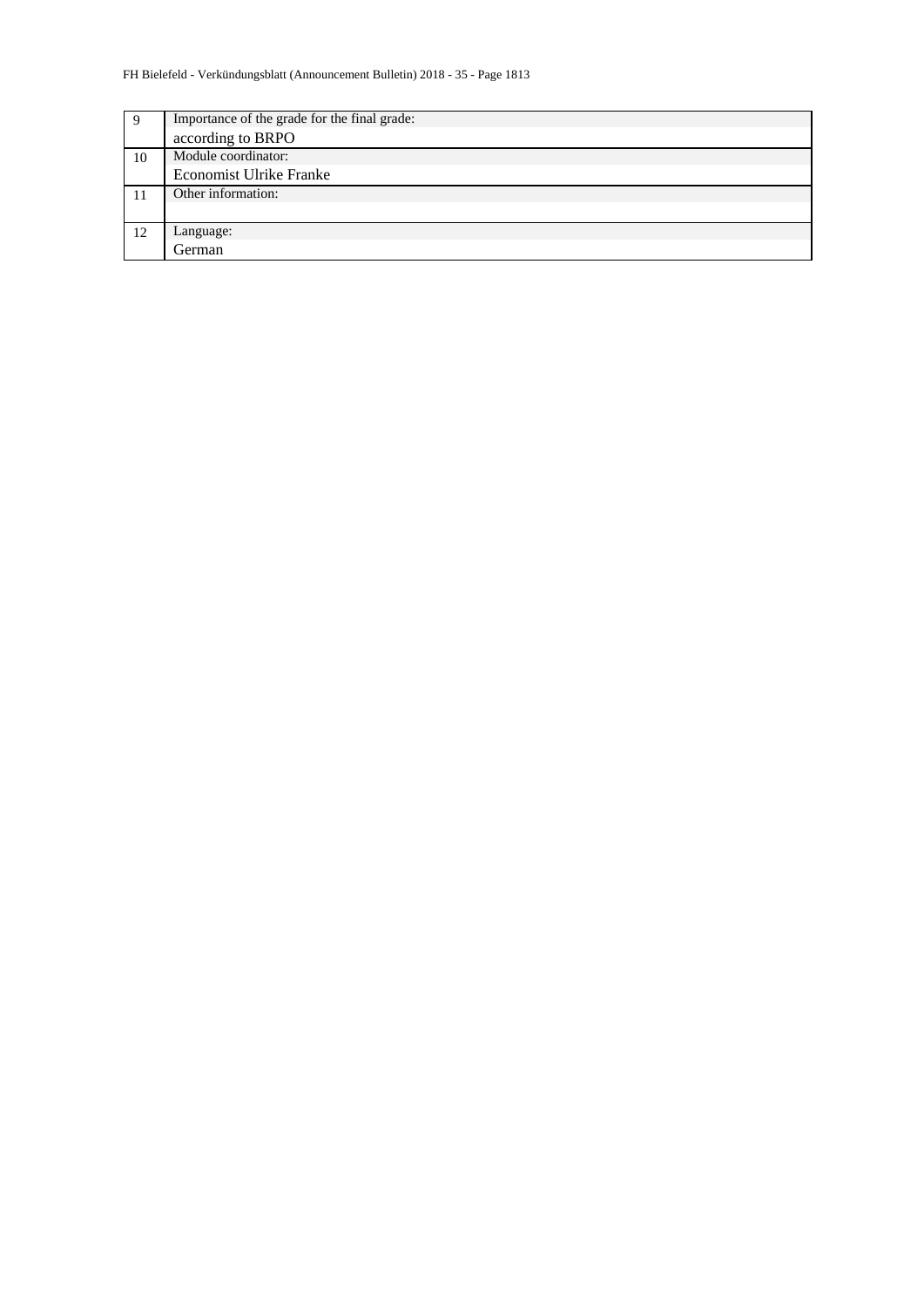|              |                                                     | Semiconductor Devices and Circuits                                                                                                                                                                                                                                                                         |                                  |                     |                 |            |                                                |   | <b>HBS</b> |           |  |
|--------------|-----------------------------------------------------|------------------------------------------------------------------------------------------------------------------------------------------------------------------------------------------------------------------------------------------------------------------------------------------------------------|----------------------------------|---------------------|-----------------|------------|------------------------------------------------|---|------------|-----------|--|
| number:      | Identification                                      | Workload:                                                                                                                                                                                                                                                                                                  | Credits:                         |                     | Study semester: |            | Frequency of the<br>offer                      |   |            | Duration: |  |
| 3255         |                                                     | 150h                                                                                                                                                                                                                                                                                                       | 5                                |                     | 3rd or 5th sem. |            | Annual<br>(Winter)                             |   | 1 sem.     |           |  |
| $\mathbf{1}$ | Course:                                             |                                                                                                                                                                                                                                                                                                            |                                  | Planned group sizes |                 | Scope      | Actual contact time<br>/ classroom<br>teaching |   | Self-study |           |  |
|              | Lecture                                             |                                                                                                                                                                                                                                                                                                            | 60 students                      |                     | $\overline{2}$  | <b>SCH</b> | $\theta$                                       | h | 56         | h         |  |
|              |                                                     | Tuition in seminars                                                                                                                                                                                                                                                                                        | 30 students                      |                     | $\Omega$        | <b>SCH</b> | $\Omega$                                       | h | 0          | h         |  |
|              | Exercise                                            |                                                                                                                                                                                                                                                                                                            | 20 students                      |                     | 1               | <b>SCH</b> | $\overline{8}$                                 | h | 46         | h         |  |
|              |                                                     | Practical or seminar                                                                                                                                                                                                                                                                                       | 15 students                      |                     | 1               | <b>SCH</b> | 16                                             | h | 0          | h         |  |
|              |                                                     | Supervised self-study                                                                                                                                                                                                                                                                                      | 60 students                      |                     | 1.5             | <b>SCH</b> | 24                                             | h | $\Omega$   | h         |  |
| 2            |                                                     | Learning outcomes/competences:                                                                                                                                                                                                                                                                             |                                  |                     |                 |            |                                                |   |            |           |  |
|              | results.                                            | The students are able to interpret electronic circuits, understand the functional principle and determine<br>the current and voltage curves in the circuits. In small groups, the students gained their first experience<br>of calculation, design, construction and testing of basic electrical circuits. |                                  |                     |                 |            |                                                |   |            |           |  |
| 3            | Contents:                                           |                                                                                                                                                                                                                                                                                                            |                                  |                     |                 |            |                                                |   |            |           |  |
|              |                                                     | Semiconductor diodes                                                                                                                                                                                                                                                                                       |                                  |                     |                 |            |                                                |   |            |           |  |
|              |                                                     | Construction and designs                                                                                                                                                                                                                                                                                   |                                  |                     |                 |            |                                                |   |            |           |  |
|              |                                                     |                                                                                                                                                                                                                                                                                                            | Characteristic curves and values |                     |                 |            |                                                |   |            |           |  |
|              |                                                     | Circuit examples                                                                                                                                                                                                                                                                                           |                                  |                     |                 |            |                                                |   |            |           |  |
|              |                                                     | <b>Bipolar transistors</b>                                                                                                                                                                                                                                                                                 |                                  |                     |                 |            |                                                |   |            |           |  |
|              |                                                     | Construction and designs                                                                                                                                                                                                                                                                                   |                                  |                     |                 |            |                                                |   |            |           |  |
|              |                                                     |                                                                                                                                                                                                                                                                                                            | Characteristic curves and values |                     |                 |            |                                                |   |            |           |  |
|              |                                                     | Circuit examples                                                                                                                                                                                                                                                                                           |                                  |                     |                 |            |                                                |   |            |           |  |
|              |                                                     | Unipolar thyristors                                                                                                                                                                                                                                                                                        |                                  |                     |                 |            |                                                |   |            |           |  |
|              |                                                     | Construction and designs                                                                                                                                                                                                                                                                                   | Characteristic curves and values |                     |                 |            |                                                |   |            |           |  |
|              |                                                     | Circuit examples                                                                                                                                                                                                                                                                                           |                                  |                     |                 |            |                                                |   |            |           |  |
|              |                                                     |                                                                                                                                                                                                                                                                                                            |                                  |                     |                 |            |                                                |   |            |           |  |
|              | Operational amplifier (OPA)<br>Functional principle |                                                                                                                                                                                                                                                                                                            |                                  |                     |                 |            |                                                |   |            |           |  |
|              |                                                     | Analogue OPA circuits                                                                                                                                                                                                                                                                                      |                                  |                     |                 |            |                                                |   |            |           |  |
|              |                                                     | Optoelectronic components                                                                                                                                                                                                                                                                                  |                                  |                     |                 |            |                                                |   |            |           |  |
|              |                                                     | Semiconductor circuits                                                                                                                                                                                                                                                                                     |                                  |                     |                 |            |                                                |   |            |           |  |
|              |                                                     | Digital circuits                                                                                                                                                                                                                                                                                           |                                  |                     |                 |            |                                                |   |            |           |  |
|              |                                                     | Transistor as switch                                                                                                                                                                                                                                                                                       |                                  |                     |                 |            |                                                |   |            |           |  |
|              |                                                     | Toggle circuits                                                                                                                                                                                                                                                                                            |                                  |                     |                 |            |                                                |   |            |           |  |
|              |                                                     |                                                                                                                                                                                                                                                                                                            |                                  |                     |                 |            |                                                |   |            |           |  |
|              |                                                     |                                                                                                                                                                                                                                                                                                            |                                  |                     |                 |            |                                                |   |            |           |  |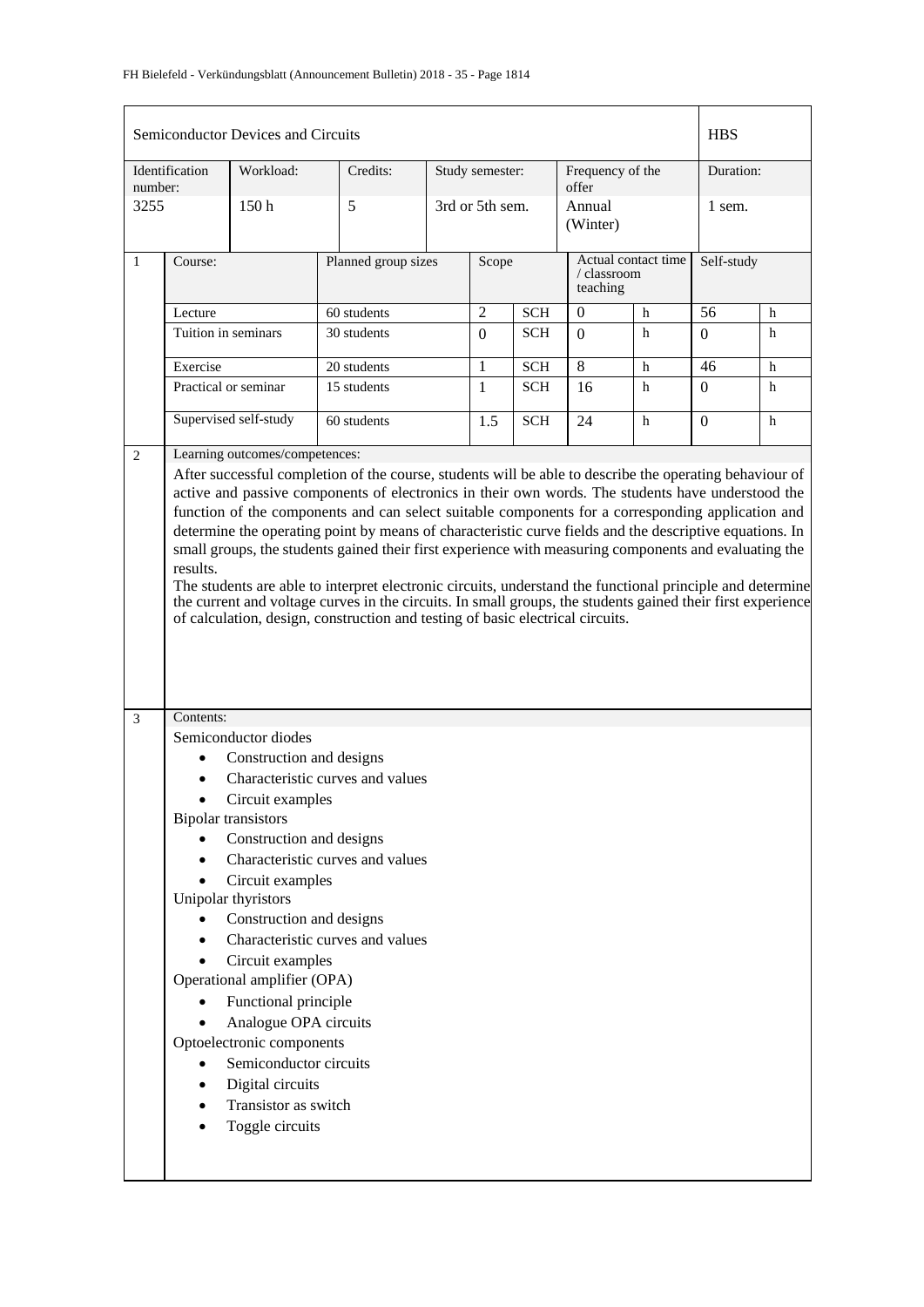|                          | Basic logic circuits                                          |                                                                                              |  |
|--------------------------|---------------------------------------------------------------|----------------------------------------------------------------------------------------------|--|
| $\overline{4}$           | Forms of teaching:                                            |                                                                                              |  |
|                          |                                                               | Learning units for self-study, classroom events in the form of exercises and practicals.     |  |
| 5                        | Participation requirements:                                   |                                                                                              |  |
|                          | Formal:                                                       |                                                                                              |  |
|                          | Content:                                                      |                                                                                              |  |
| 6                        | Forms of assessment:                                          |                                                                                              |  |
|                          |                                                               | Term paper, written examination, combination examination or oral examination                 |  |
| $\overline{7}$           | Prerequisite for the award of credit points:                  |                                                                                              |  |
|                          | Module examination pass and course assessment                 |                                                                                              |  |
| 8                        | Application of the module (in the following study programmes) |                                                                                              |  |
|                          |                                                               | Mechatronics / Automation (work-integrated) B.Eng. and Industrial Engineering and Management |  |
| (work-integrated) B.Eng. |                                                               |                                                                                              |  |
| 9                        |                                                               | Importance of the grade for the final grade:                                                 |  |
|                          | according to BRPO                                             |                                                                                              |  |
| 10                       | Module coordinator:                                           |                                                                                              |  |
|                          | Prof. Dr.-Ing. Michael Leuer                                  |                                                                                              |  |
| 11                       | Other information:                                            |                                                                                              |  |
|                          |                                                               |                                                                                              |  |
| 12                       | Language:                                                     |                                                                                              |  |
|                          | German                                                        |                                                                                              |  |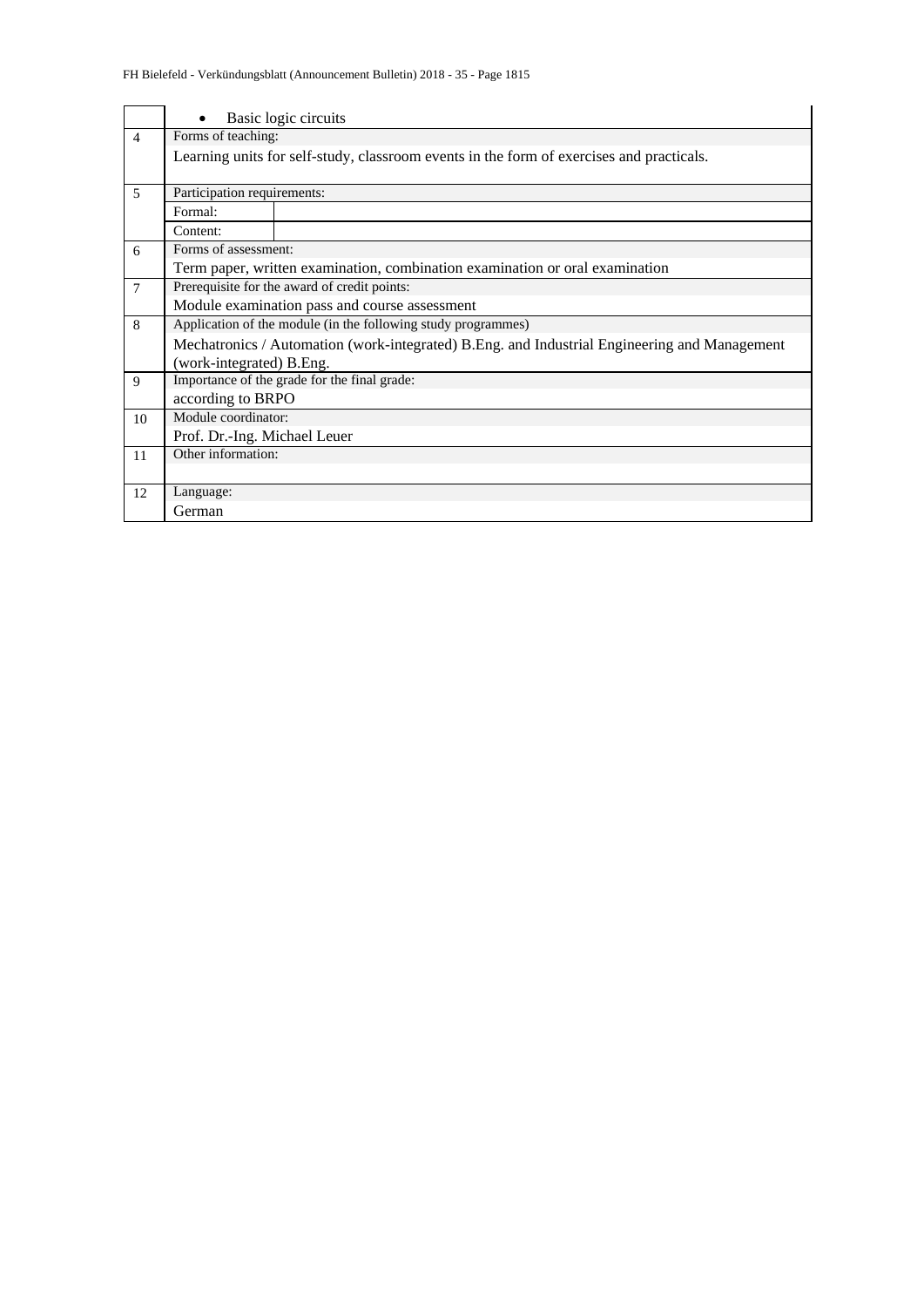|                                                                                                                                                                                                                                                                                                                                                                                                        |                                                                                                                                  |                                                                                                                                                                                                                                                        |                                                                                                                                                                                                               |                                                                                                                                                                                                               |                                                                                                                                                                                      |                                                                                                      | <b>IKK</b>                                                                                                                                                                                                                                                                                                                 |                                                                                                                                                                                                                                                                                                                                                                                                                                                                                                                                                                                                                                                       |  |
|--------------------------------------------------------------------------------------------------------------------------------------------------------------------------------------------------------------------------------------------------------------------------------------------------------------------------------------------------------------------------------------------------------|----------------------------------------------------------------------------------------------------------------------------------|--------------------------------------------------------------------------------------------------------------------------------------------------------------------------------------------------------------------------------------------------------|---------------------------------------------------------------------------------------------------------------------------------------------------------------------------------------------------------------|---------------------------------------------------------------------------------------------------------------------------------------------------------------------------------------------------------------|--------------------------------------------------------------------------------------------------------------------------------------------------------------------------------------|------------------------------------------------------------------------------------------------------|----------------------------------------------------------------------------------------------------------------------------------------------------------------------------------------------------------------------------------------------------------------------------------------------------------------------------|-------------------------------------------------------------------------------------------------------------------------------------------------------------------------------------------------------------------------------------------------------------------------------------------------------------------------------------------------------------------------------------------------------------------------------------------------------------------------------------------------------------------------------------------------------------------------------------------------------------------------------------------------------|--|
| Workload:                                                                                                                                                                                                                                                                                                                                                                                              | Credits:                                                                                                                         |                                                                                                                                                                                                                                                        |                                                                                                                                                                                                               |                                                                                                                                                                                                               |                                                                                                                                                                                      |                                                                                                      |                                                                                                                                                                                                                                                                                                                            | Duration:                                                                                                                                                                                                                                                                                                                                                                                                                                                                                                                                                                                                                                             |  |
| 150 <sub>h</sub>                                                                                                                                                                                                                                                                                                                                                                                       | 5                                                                                                                                |                                                                                                                                                                                                                                                        |                                                                                                                                                                                                               |                                                                                                                                                                                                               | Annual<br>(Winter)                                                                                                                                                                   |                                                                                                      | 1 sem.                                                                                                                                                                                                                                                                                                                     |                                                                                                                                                                                                                                                                                                                                                                                                                                                                                                                                                                                                                                                       |  |
|                                                                                                                                                                                                                                                                                                                                                                                                        |                                                                                                                                  |                                                                                                                                                                                                                                                        | Scope                                                                                                                                                                                                         |                                                                                                                                                                                                               |                                                                                                                                                                                      |                                                                                                      | Self-study                                                                                                                                                                                                                                                                                                                 |                                                                                                                                                                                                                                                                                                                                                                                                                                                                                                                                                                                                                                                       |  |
|                                                                                                                                                                                                                                                                                                                                                                                                        |                                                                                                                                  |                                                                                                                                                                                                                                                        |                                                                                                                                                                                                               |                                                                                                                                                                                                               |                                                                                                                                                                                      |                                                                                                      | h                                                                                                                                                                                                                                                                                                                          |                                                                                                                                                                                                                                                                                                                                                                                                                                                                                                                                                                                                                                                       |  |
|                                                                                                                                                                                                                                                                                                                                                                                                        | 30 students                                                                                                                      |                                                                                                                                                                                                                                                        |                                                                                                                                                                                                               |                                                                                                                                                                                                               |                                                                                                                                                                                      | h                                                                                                    |                                                                                                                                                                                                                                                                                                                            | h                                                                                                                                                                                                                                                                                                                                                                                                                                                                                                                                                                                                                                                     |  |
|                                                                                                                                                                                                                                                                                                                                                                                                        |                                                                                                                                  |                                                                                                                                                                                                                                                        |                                                                                                                                                                                                               |                                                                                                                                                                                                               |                                                                                                                                                                                      |                                                                                                      |                                                                                                                                                                                                                                                                                                                            |                                                                                                                                                                                                                                                                                                                                                                                                                                                                                                                                                                                                                                                       |  |
|                                                                                                                                                                                                                                                                                                                                                                                                        |                                                                                                                                  |                                                                                                                                                                                                                                                        |                                                                                                                                                                                                               |                                                                                                                                                                                                               |                                                                                                                                                                                      |                                                                                                      |                                                                                                                                                                                                                                                                                                                            | h                                                                                                                                                                                                                                                                                                                                                                                                                                                                                                                                                                                                                                                     |  |
|                                                                                                                                                                                                                                                                                                                                                                                                        |                                                                                                                                  |                                                                                                                                                                                                                                                        |                                                                                                                                                                                                               |                                                                                                                                                                                                               |                                                                                                                                                                                      |                                                                                                      |                                                                                                                                                                                                                                                                                                                            | h                                                                                                                                                                                                                                                                                                                                                                                                                                                                                                                                                                                                                                                     |  |
|                                                                                                                                                                                                                                                                                                                                                                                                        | 60 students                                                                                                                      |                                                                                                                                                                                                                                                        | 1.5                                                                                                                                                                                                           | <b>SCH</b>                                                                                                                                                                                                    | 24                                                                                                                                                                                   | h                                                                                                    | $\boldsymbol{0}$                                                                                                                                                                                                                                                                                                           | h                                                                                                                                                                                                                                                                                                                                                                                                                                                                                                                                                                                                                                                     |  |
|                                                                                                                                                                                                                                                                                                                                                                                                        |                                                                                                                                  |                                                                                                                                                                                                                                                        |                                                                                                                                                                                                               |                                                                                                                                                                                                               |                                                                                                                                                                                      |                                                                                                      |                                                                                                                                                                                                                                                                                                                            |                                                                                                                                                                                                                                                                                                                                                                                                                                                                                                                                                                                                                                                       |  |
| know the importance of the individual layers and their role in industrial communication. They learn<br>the importance of real-time systems and their technical background. They can match technological and<br>technical boundary conditions of fieldbuses with technical requirements.<br>They know the advantages and disadvantages of network topologies and can assign these user<br>requirements. |                                                                                                                                  |                                                                                                                                                                                                                                                        |                                                                                                                                                                                                               |                                                                                                                                                                                                               |                                                                                                                                                                                      |                                                                                                      |                                                                                                                                                                                                                                                                                                                            |                                                                                                                                                                                                                                                                                                                                                                                                                                                                                                                                                                                                                                                       |  |
|                                                                                                                                                                                                                                                                                                                                                                                                        |                                                                                                                                  |                                                                                                                                                                                                                                                        |                                                                                                                                                                                                               |                                                                                                                                                                                                               |                                                                                                                                                                                      |                                                                                                      |                                                                                                                                                                                                                                                                                                                            |                                                                                                                                                                                                                                                                                                                                                                                                                                                                                                                                                                                                                                                       |  |
| Course:<br>Lecture                                                                                                                                                                                                                                                                                                                                                                                     | <b>Industrial Communication</b><br>Tuition in seminars<br>Exercise<br>Practical or seminar<br>Supervised self-study<br>Contents: | 60 students<br>20 students<br>15 students<br>Learning outcomes/competences:<br>The ISO-OSI layer model<br>of bridges and switches<br>• Real-time communication capability<br>• Requirement of real-time systems<br>o Measures for explosion protection | Planned group sizes<br>establishment and termination, TCP, UDP,<br>Industrially used examples of layers 1 and 2:<br>• Measures for the realisation of real-time<br>• Industrial fieldbuses: with own protocol | 5th sem.<br>$\overline{2}$<br>$\Omega$<br>1<br>1<br>• Synchronous and asynchronous BUS technologies<br>• Structure and usability of the Ethernet protocol<br>· Ethernet-based fieldbuses: EtherCAT, ProfiNet, | Study semester:<br><b>SCH</b><br><b>SCH</b><br><b>SCH</b><br><b>SCH</b><br>error identification, IP, DHCP, NAT, function of routers<br>o AS-Interface, CAN, CANOpen; Profibus, HART, | offer<br>0<br>$\Omega$<br>8<br>16<br>5. Session layer: Transaction security from unreliable channels | Frequency of the<br>Actual contact time<br>classroom teaching<br>h<br>h<br>h<br>1. Physical layer: Copper, fibre, radio, signal sampling and synchronisation<br>7. Application layer: Application protocols and services, client-server models<br>• Bus technologies with single master; multi-master and masterless buses | 56<br>$\Omega$<br>46<br>$\mathbf{0}$<br>The students know the ISO-OSI layer model and can classify different industrial fieldbuses. They<br>2. Data link layer: MAC & LLC, access procedures, multiplexing, protocols and their security,<br>collision management, error detection and its correction, coding, redundancy, traffic shaping, function<br>3. Network layer: Routing algorithms, addressing, connectionless and connection-oriented services,<br>Transport layer: Quality of Service (QoS); communication endpoints (socket), connection<br>6. Presentation layer: Character representation, encoding, compression, zip, mpeg, jpg, png, |  |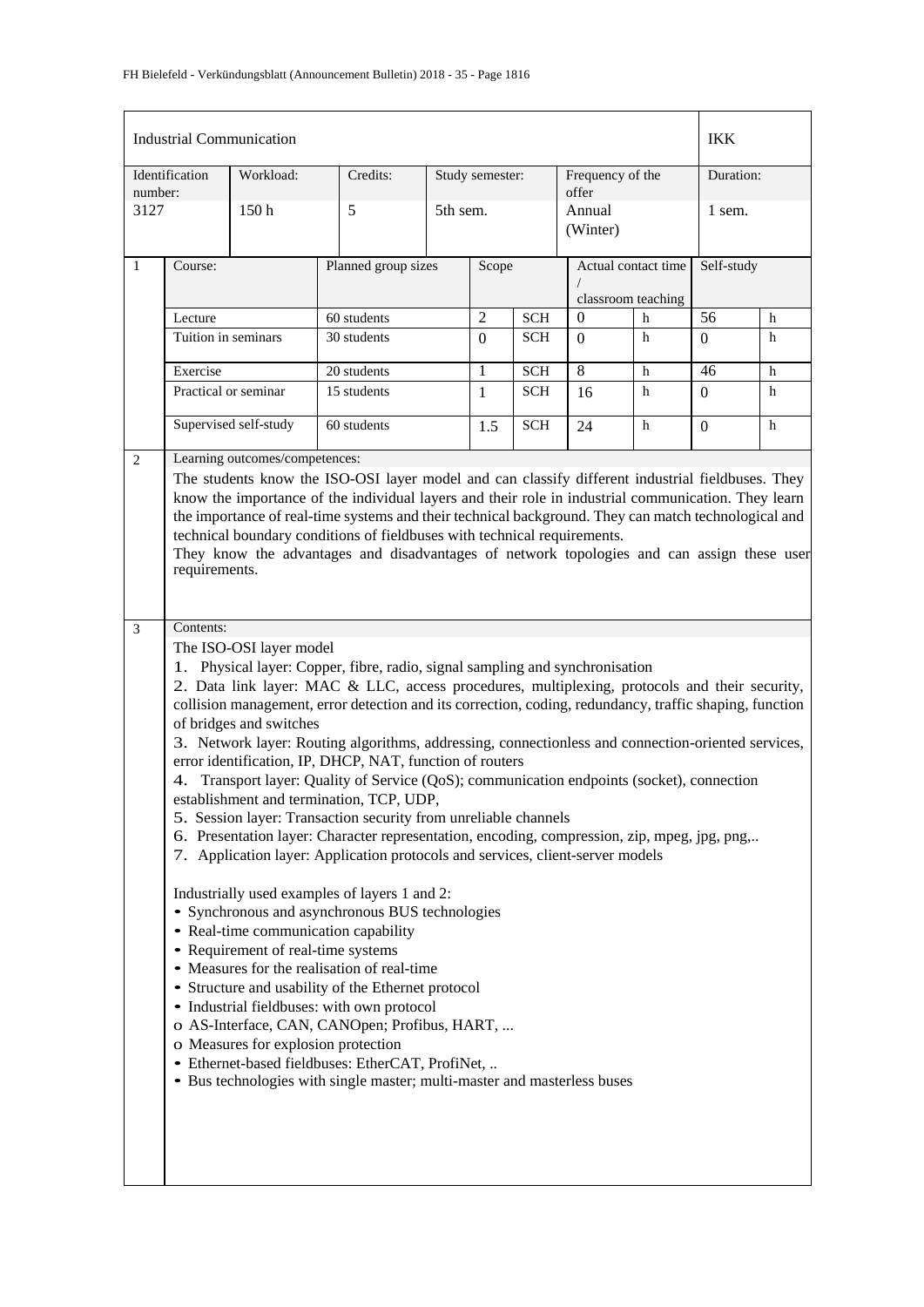| $\overline{4}$ | Forms of teaching:                                                                         |                                                                                          |  |  |  |  |  |  |  |  |
|----------------|--------------------------------------------------------------------------------------------|------------------------------------------------------------------------------------------|--|--|--|--|--|--|--|--|
|                |                                                                                            | Learning units for self-study, attendance events in the form of exercises and practicals |  |  |  |  |  |  |  |  |
|                |                                                                                            |                                                                                          |  |  |  |  |  |  |  |  |
| $\overline{5}$ | Participation requirements:                                                                |                                                                                          |  |  |  |  |  |  |  |  |
|                | Formal:                                                                                    | None                                                                                     |  |  |  |  |  |  |  |  |
|                | Content:                                                                                   | None                                                                                     |  |  |  |  |  |  |  |  |
| 6              | Forms of assessment:                                                                       |                                                                                          |  |  |  |  |  |  |  |  |
|                | Term paper, written examination, project work or oral examination                          |                                                                                          |  |  |  |  |  |  |  |  |
| $\overline{7}$ | Prerequisite for the award of credit points:                                               |                                                                                          |  |  |  |  |  |  |  |  |
|                |                                                                                            | Module examination pass and course assessment                                            |  |  |  |  |  |  |  |  |
| 8              | Application of the module (in the following study programmes)                              |                                                                                          |  |  |  |  |  |  |  |  |
|                | Mechatronics/Automation (work-integrated) B.Eng. and Industrial Engineering and Management |                                                                                          |  |  |  |  |  |  |  |  |
|                | (work-integrated) B.Eng.                                                                   |                                                                                          |  |  |  |  |  |  |  |  |
| 9              |                                                                                            | Importance of the grade for the final grade:                                             |  |  |  |  |  |  |  |  |
|                | according to BRPO                                                                          |                                                                                          |  |  |  |  |  |  |  |  |
| 10             | Module coordinator:                                                                        |                                                                                          |  |  |  |  |  |  |  |  |
|                | Prof. Dr.-Ing. Thomas Freund                                                               |                                                                                          |  |  |  |  |  |  |  |  |
| 11             | Other information:                                                                         |                                                                                          |  |  |  |  |  |  |  |  |
|                |                                                                                            | Supplementary literature will be announced at the beginning of the course.               |  |  |  |  |  |  |  |  |
|                |                                                                                            |                                                                                          |  |  |  |  |  |  |  |  |
| 12             | Language:                                                                                  |                                                                                          |  |  |  |  |  |  |  |  |
|                | German                                                                                     |                                                                                          |  |  |  |  |  |  |  |  |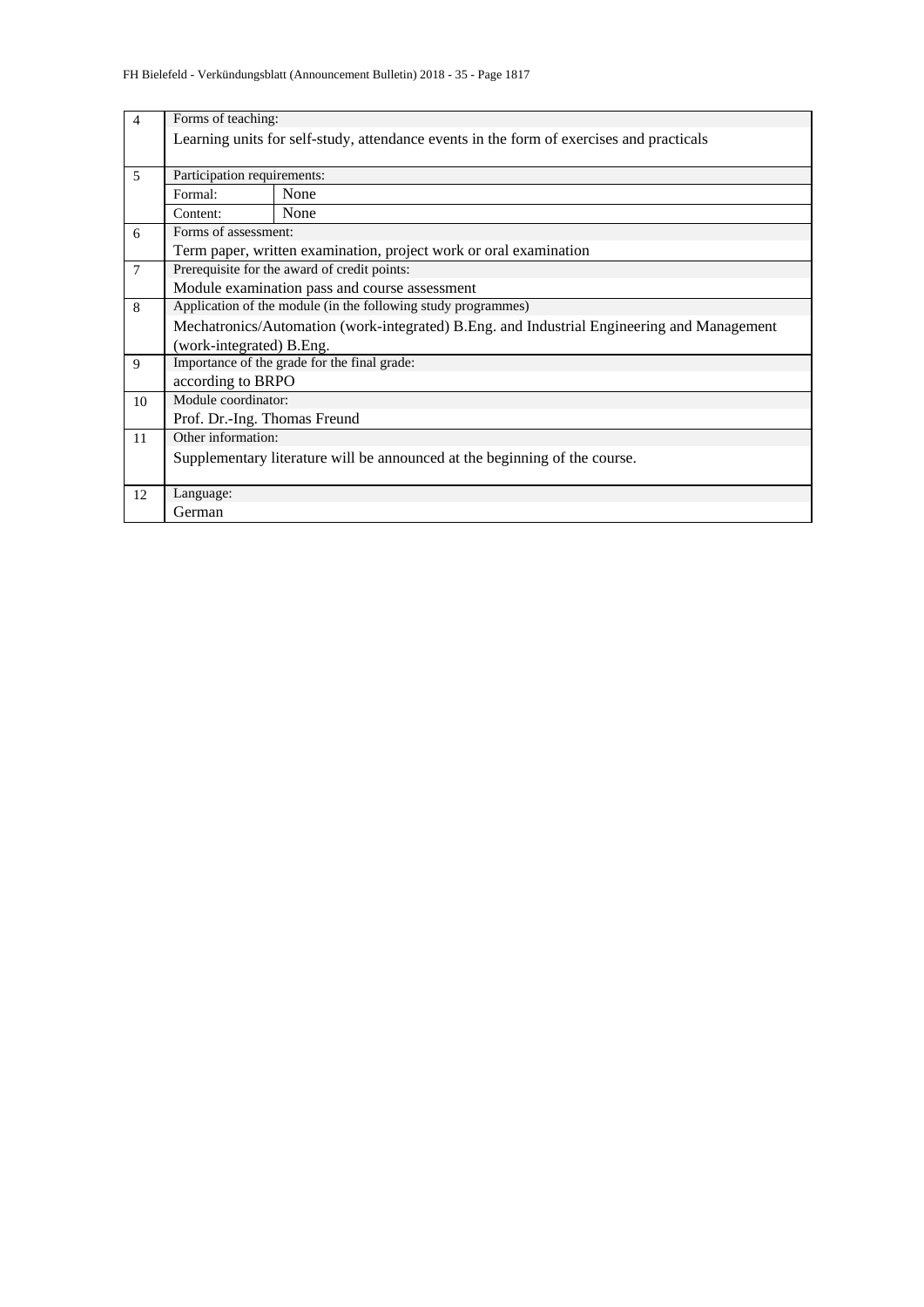|              |                                                                                                                                                                                                                                                                                                                                                                                                                                                                                                        | <b>Industrial Control Technology</b>                                                   |                     |  |                 |            |                                                |   | <b>IST</b> |   |
|--------------|--------------------------------------------------------------------------------------------------------------------------------------------------------------------------------------------------------------------------------------------------------------------------------------------------------------------------------------------------------------------------------------------------------------------------------------------------------------------------------------------------------|----------------------------------------------------------------------------------------|---------------------|--|-----------------|------------|------------------------------------------------|---|------------|---|
| number:      | Identification                                                                                                                                                                                                                                                                                                                                                                                                                                                                                         | Workload:                                                                              | Credits:            |  | Study semester: |            | Frequency of the<br>offer                      |   | Duration:  |   |
| 3117         |                                                                                                                                                                                                                                                                                                                                                                                                                                                                                                        | 150 <sub>h</sub>                                                                       | 5                   |  | 4th or 6th sem. |            | Annual<br>(Summer)                             |   | 1 sem.     |   |
| $\mathbf{1}$ | Course:                                                                                                                                                                                                                                                                                                                                                                                                                                                                                                |                                                                                        | Planned group sizes |  | Scope           |            | Actual contact time<br>/ classroom<br>teaching |   | Self-study |   |
|              | Lecture                                                                                                                                                                                                                                                                                                                                                                                                                                                                                                |                                                                                        | 60 students         |  | 2               | <b>SCH</b> | $\mathbf{0}$                                   | h | 56         | h |
|              | Tuition in seminars                                                                                                                                                                                                                                                                                                                                                                                                                                                                                    |                                                                                        | 30 students         |  | $\Omega$        | SCH        | $\Omega$                                       | h | $\Omega$   | h |
|              | Exercise                                                                                                                                                                                                                                                                                                                                                                                                                                                                                               |                                                                                        | 20 students         |  | 1               | <b>SCH</b> | 8                                              | h | 46         | h |
|              | Practical or seminar                                                                                                                                                                                                                                                                                                                                                                                                                                                                                   |                                                                                        | 15 students         |  | $\mathbf{1}$    | <b>SCH</b> | 16                                             | h | $\Omega$   | h |
|              | Supervised self-study                                                                                                                                                                                                                                                                                                                                                                                                                                                                                  |                                                                                        | 60 students         |  | 1.5             | <b>SCH</b> | 24                                             | h | $\Omega$   | h |
| 3            | know how conventional and PC-based controls work and can program these controls with different<br>programming languages. They know the basics of bus systems and can name different bus systems and<br>their areas of application. They can formally describe controls as discrete systems by means of<br>automata, Petri nets and UML state diagrams and use these models for the methodical design of logic<br>controllers, sequence controllers, control systems and diagnostic units.<br>Contents: |                                                                                        |                     |  |                 |            |                                                |   |            |   |
|              |                                                                                                                                                                                                                                                                                                                                                                                                                                                                                                        | Introduction to control technology                                                     |                     |  |                 |            |                                                |   |            |   |
|              |                                                                                                                                                                                                                                                                                                                                                                                                                                                                                                        | Terms<br>Definitions                                                                   |                     |  |                 |            |                                                |   |            |   |
|              |                                                                                                                                                                                                                                                                                                                                                                                                                                                                                                        | Sensors and actuators                                                                  |                     |  |                 |            |                                                |   |            |   |
|              |                                                                                                                                                                                                                                                                                                                                                                                                                                                                                                        | • Standard sensors and their application (inductive, optical)                          |                     |  |                 |            |                                                |   |            |   |
|              |                                                                                                                                                                                                                                                                                                                                                                                                                                                                                                        | Basics of FI and servo technology, pneumatics<br>Safety functions (ST0; SS1; SS2; SOS) |                     |  |                 |            |                                                |   |            |   |
|              | Bus technology                                                                                                                                                                                                                                                                                                                                                                                                                                                                                         |                                                                                        |                     |  |                 |            |                                                |   |            |   |
|              |                                                                                                                                                                                                                                                                                                                                                                                                                                                                                                        | Basics of industrial communication                                                     |                     |  |                 |            |                                                |   |            |   |
|              |                                                                                                                                                                                                                                                                                                                                                                                                                                                                                                        | Comparison of different bus systems and their areas of application                     |                     |  |                 |            |                                                |   |            |   |
|              |                                                                                                                                                                                                                                                                                                                                                                                                                                                                                                        | Design and structures of industrial controls                                           |                     |  |                 |            |                                                |   |            |   |
|              |                                                                                                                                                                                                                                                                                                                                                                                                                                                                                                        | PLC and PC-based control                                                               |                     |  |                 |            |                                                |   |            |   |
|              |                                                                                                                                                                                                                                                                                                                                                                                                                                                                                                        | Information processing                                                                 |                     |  |                 |            |                                                |   |            |   |
|              |                                                                                                                                                                                                                                                                                                                                                                                                                                                                                                        | Structured programming according to IEC 61131                                          |                     |  |                 |            |                                                |   |            |   |
|              |                                                                                                                                                                                                                                                                                                                                                                                                                                                                                                        | Graphics- and text-based programming languages                                         |                     |  |                 |            |                                                |   |            |   |
|              |                                                                                                                                                                                                                                                                                                                                                                                                                                                                                                        | Basics of object-oriented PLC programming                                              |                     |  |                 |            |                                                |   |            |   |
|              | Linkage controls                                                                                                                                                                                                                                                                                                                                                                                                                                                                                       |                                                                                        |                     |  |                 |            |                                                |   |            |   |
|              |                                                                                                                                                                                                                                                                                                                                                                                                                                                                                                        | Description of discrete systems by deterministic automata                              |                     |  |                 |            |                                                |   |            |   |
|              |                                                                                                                                                                                                                                                                                                                                                                                                                                                                                                        | Model-based control design                                                             |                     |  |                 |            |                                                |   |            |   |
|              |                                                                                                                                                                                                                                                                                                                                                                                                                                                                                                        | Practical implementation in ST and UML state diagram                                   |                     |  |                 |            |                                                |   |            |   |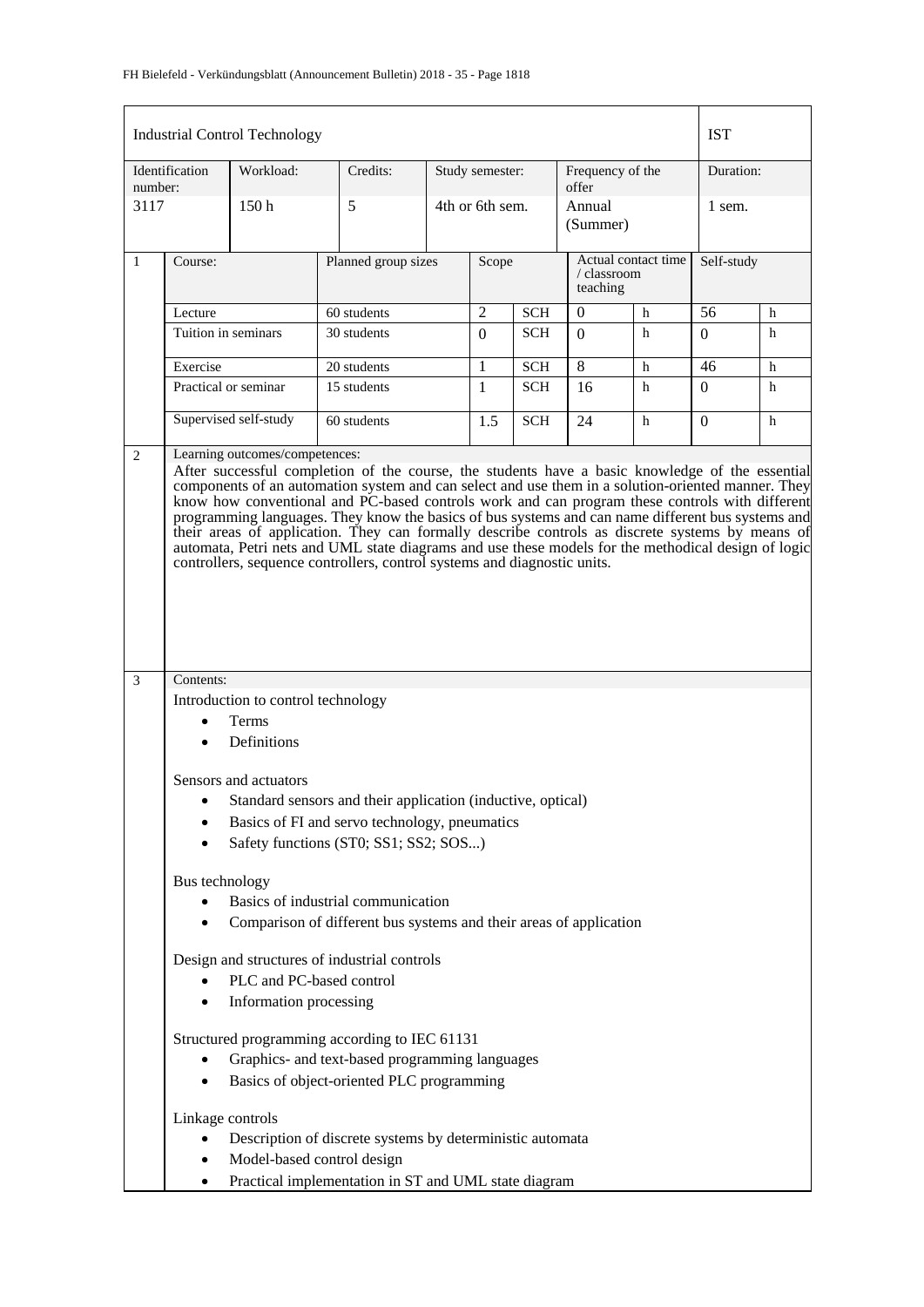|                | Sequence controls and schedule controls                                                                                   |  |  |  |  |  |  |  |  |  |
|----------------|---------------------------------------------------------------------------------------------------------------------------|--|--|--|--|--|--|--|--|--|
|                | Description of discrete systems                                                                                           |  |  |  |  |  |  |  |  |  |
|                | Model-based design and practical implementation of the control system                                                     |  |  |  |  |  |  |  |  |  |
|                |                                                                                                                           |  |  |  |  |  |  |  |  |  |
|                | Error management                                                                                                          |  |  |  |  |  |  |  |  |  |
|                | Fault diagnosis and detection                                                                                             |  |  |  |  |  |  |  |  |  |
|                | Preventive diagnosis                                                                                                      |  |  |  |  |  |  |  |  |  |
|                |                                                                                                                           |  |  |  |  |  |  |  |  |  |
| $\overline{4}$ | Forms of teaching:                                                                                                        |  |  |  |  |  |  |  |  |  |
|                | Learning units for self-study, classroom events in the form of exercises and practicals                                   |  |  |  |  |  |  |  |  |  |
|                |                                                                                                                           |  |  |  |  |  |  |  |  |  |
| 5              | Participation requirements:                                                                                               |  |  |  |  |  |  |  |  |  |
|                | Formal:                                                                                                                   |  |  |  |  |  |  |  |  |  |
|                | Content:                                                                                                                  |  |  |  |  |  |  |  |  |  |
| 6              | Forms of assessment:                                                                                                      |  |  |  |  |  |  |  |  |  |
|                | Written exam, project work or oral exam                                                                                   |  |  |  |  |  |  |  |  |  |
| $\overline{7}$ | Prerequisite for the award of credit points:                                                                              |  |  |  |  |  |  |  |  |  |
|                | Module examination pass and course assessment                                                                             |  |  |  |  |  |  |  |  |  |
| 8              | Application of the module (in the following study programmes)                                                             |  |  |  |  |  |  |  |  |  |
|                | Digital Technologies (work-integrated) B.Eng., Mechatronics/Automation (work-integrated) B.Eng.,                          |  |  |  |  |  |  |  |  |  |
|                | Product-Service Engineering (work-integrated) B.Eng. and Industrial Engineering and Management<br>(work-integrated)B.Eng. |  |  |  |  |  |  |  |  |  |
|                |                                                                                                                           |  |  |  |  |  |  |  |  |  |
|                |                                                                                                                           |  |  |  |  |  |  |  |  |  |
| $\mathbf{Q}$   | Importance of the grade for the final grade:                                                                              |  |  |  |  |  |  |  |  |  |
|                | according to BRPO                                                                                                         |  |  |  |  |  |  |  |  |  |
| 10             | Module coordinator:                                                                                                       |  |  |  |  |  |  |  |  |  |
|                | Prof. Dr.-Ing. Thomas Freund                                                                                              |  |  |  |  |  |  |  |  |  |
| 11             | Other information:                                                                                                        |  |  |  |  |  |  |  |  |  |
|                |                                                                                                                           |  |  |  |  |  |  |  |  |  |
| 12             | Language:                                                                                                                 |  |  |  |  |  |  |  |  |  |
|                | German                                                                                                                    |  |  |  |  |  |  |  |  |  |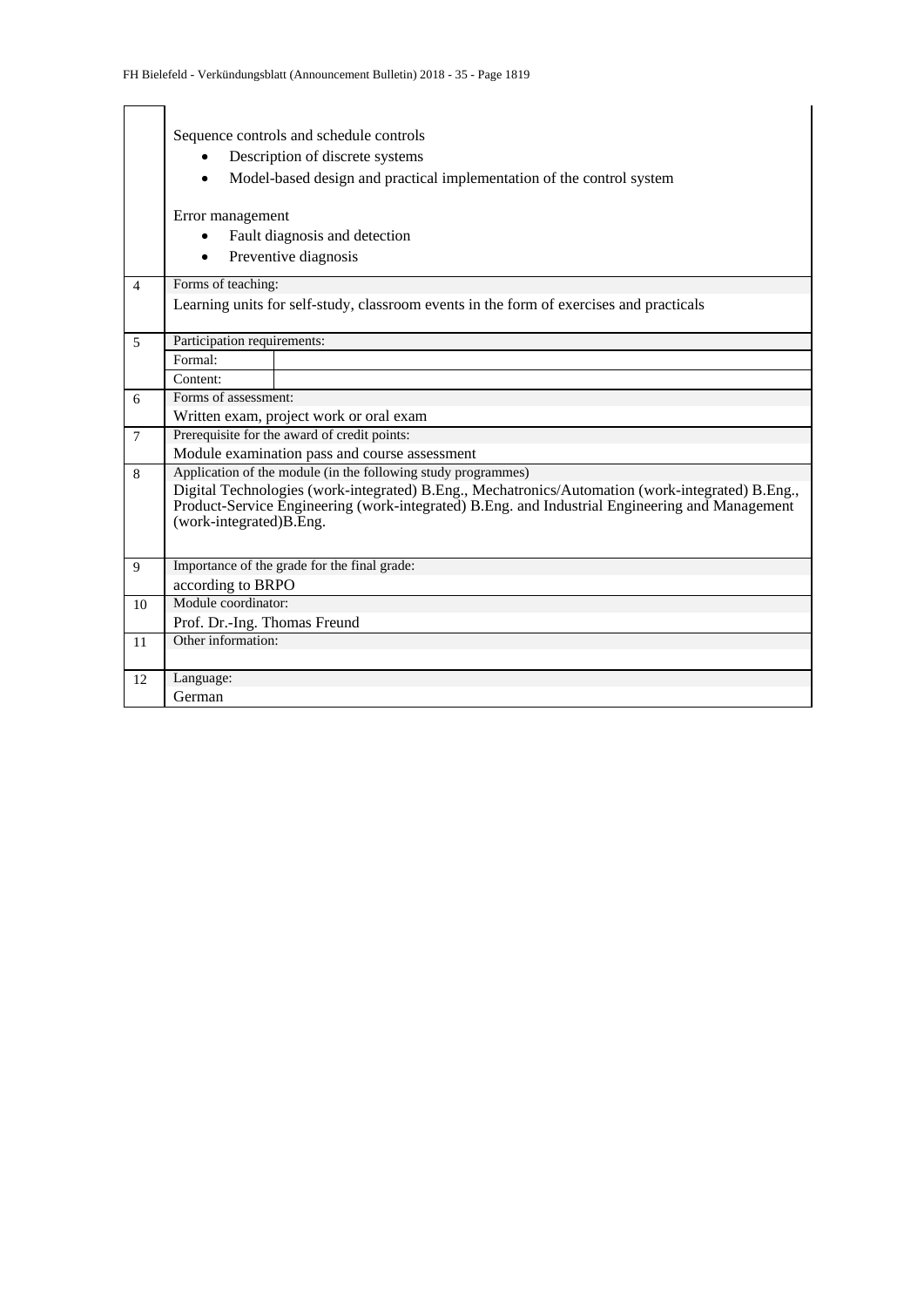|              |                                                                                                                                                                                                                                                                                                                                                                                                                                                                                                                                                                                                                                                                                                                                                                                                                                                                                                                                                                                                                                                                                                         | Innovation and Project Management           |                                                                                                                                                                                                                                                                                                                                                                                                                                                                                |      |                 |            |                                                |   | <b>IPM</b> |   |
|--------------|---------------------------------------------------------------------------------------------------------------------------------------------------------------------------------------------------------------------------------------------------------------------------------------------------------------------------------------------------------------------------------------------------------------------------------------------------------------------------------------------------------------------------------------------------------------------------------------------------------------------------------------------------------------------------------------------------------------------------------------------------------------------------------------------------------------------------------------------------------------------------------------------------------------------------------------------------------------------------------------------------------------------------------------------------------------------------------------------------------|---------------------------------------------|--------------------------------------------------------------------------------------------------------------------------------------------------------------------------------------------------------------------------------------------------------------------------------------------------------------------------------------------------------------------------------------------------------------------------------------------------------------------------------|------|-----------------|------------|------------------------------------------------|---|------------|---|
| number:      | Identification                                                                                                                                                                                                                                                                                                                                                                                                                                                                                                                                                                                                                                                                                                                                                                                                                                                                                                                                                                                                                                                                                          | Workload:                                   | Credits:                                                                                                                                                                                                                                                                                                                                                                                                                                                                       |      | Study semester: |            | Frequency of the<br>offer                      |   | Duration:  |   |
| 3211         |                                                                                                                                                                                                                                                                                                                                                                                                                                                                                                                                                                                                                                                                                                                                                                                                                                                                                                                                                                                                                                                                                                         | 150 <sub>h</sub>                            | 5                                                                                                                                                                                                                                                                                                                                                                                                                                                                              | sem. | 3rd/4th/5th/7th |            | each semester                                  |   | 1 semester |   |
| $\mathbf{1}$ | Course:                                                                                                                                                                                                                                                                                                                                                                                                                                                                                                                                                                                                                                                                                                                                                                                                                                                                                                                                                                                                                                                                                                 |                                             | Planned group sizes                                                                                                                                                                                                                                                                                                                                                                                                                                                            |      | Scope           |            | Actual contact<br>time / classroom<br>teaching |   | Self-study |   |
|              | Lecture                                                                                                                                                                                                                                                                                                                                                                                                                                                                                                                                                                                                                                                                                                                                                                                                                                                                                                                                                                                                                                                                                                 |                                             | 60 students                                                                                                                                                                                                                                                                                                                                                                                                                                                                    |      | $\overline{2}$  | <b>SCH</b> | $\overline{0}$                                 | h | 56         | h |
|              | Tuition in seminars                                                                                                                                                                                                                                                                                                                                                                                                                                                                                                                                                                                                                                                                                                                                                                                                                                                                                                                                                                                                                                                                                     |                                             | 30 students                                                                                                                                                                                                                                                                                                                                                                                                                                                                    |      | $\Omega$        | <b>SCH</b> | $\Omega$                                       | h | $\Omega$   | h |
|              | Exercise                                                                                                                                                                                                                                                                                                                                                                                                                                                                                                                                                                                                                                                                                                                                                                                                                                                                                                                                                                                                                                                                                                |                                             | 20 students                                                                                                                                                                                                                                                                                                                                                                                                                                                                    |      | $\mathfrak{2}$  | <b>SCH</b> | 16                                             | h | 62         | h |
|              |                                                                                                                                                                                                                                                                                                                                                                                                                                                                                                                                                                                                                                                                                                                                                                                                                                                                                                                                                                                                                                                                                                         | Practical or seminar                        | 15 students                                                                                                                                                                                                                                                                                                                                                                                                                                                                    |      | $\Omega$        | <b>SCH</b> | $\Omega$                                       | h | $\Omega$   | h |
|              |                                                                                                                                                                                                                                                                                                                                                                                                                                                                                                                                                                                                                                                                                                                                                                                                                                                                                                                                                                                                                                                                                                         | Supervised self-study                       | 60 students                                                                                                                                                                                                                                                                                                                                                                                                                                                                    |      | $\mathbf{1}$    | <b>SCH</b> | 16                                             | h | $\Omega$   | h |
| 3            | Students:<br>are prepared to lead product development and innovation projects and teams to success in<br>$\bullet$<br>terms of holistic and strategically oriented project management (also including agile<br>methods).<br>understand the basics of project management and can use the elementary technical vocabulary.<br>can explain the most important instruments of project management.<br>$\bullet$<br>are able to lead/manage a project in a given process-organisational project organisation.<br>$\bullet$<br>are able to develop and specifically use control options for different project phases<br>٠<br>(controlling of the degree of completion, cost controlling).<br>can explain the specifics of team building and project management.<br>٠<br>can carry out the moderation of team meetings projects.<br>know instruments of IT-supported project management.<br>$\bullet$<br>can explain the importance of corporate objectives and are able to distinguish between<br>different management cultures.<br>can name essential aspects of industrial property protection.<br>Contents: |                                             |                                                                                                                                                                                                                                                                                                                                                                                                                                                                                |      |                 |            |                                                |   |            |   |
|              |                                                                                                                                                                                                                                                                                                                                                                                                                                                                                                                                                                                                                                                                                                                                                                                                                                                                                                                                                                                                                                                                                                         | Agile project management<br>Risk management | Basics of project management (terms/methods/instruments)<br>Project phase models and planning systems (project preparation, project planning, project<br>implementation, project completion)<br>Forms of project organisation<br>Innovation and change management, self-management<br>Project planning (project structure plan/cost plan/resource plan/schedule)<br>Project documentation/project controlling<br>Special features of the use of methods in innovation projects |      |                 |            |                                                |   |            |   |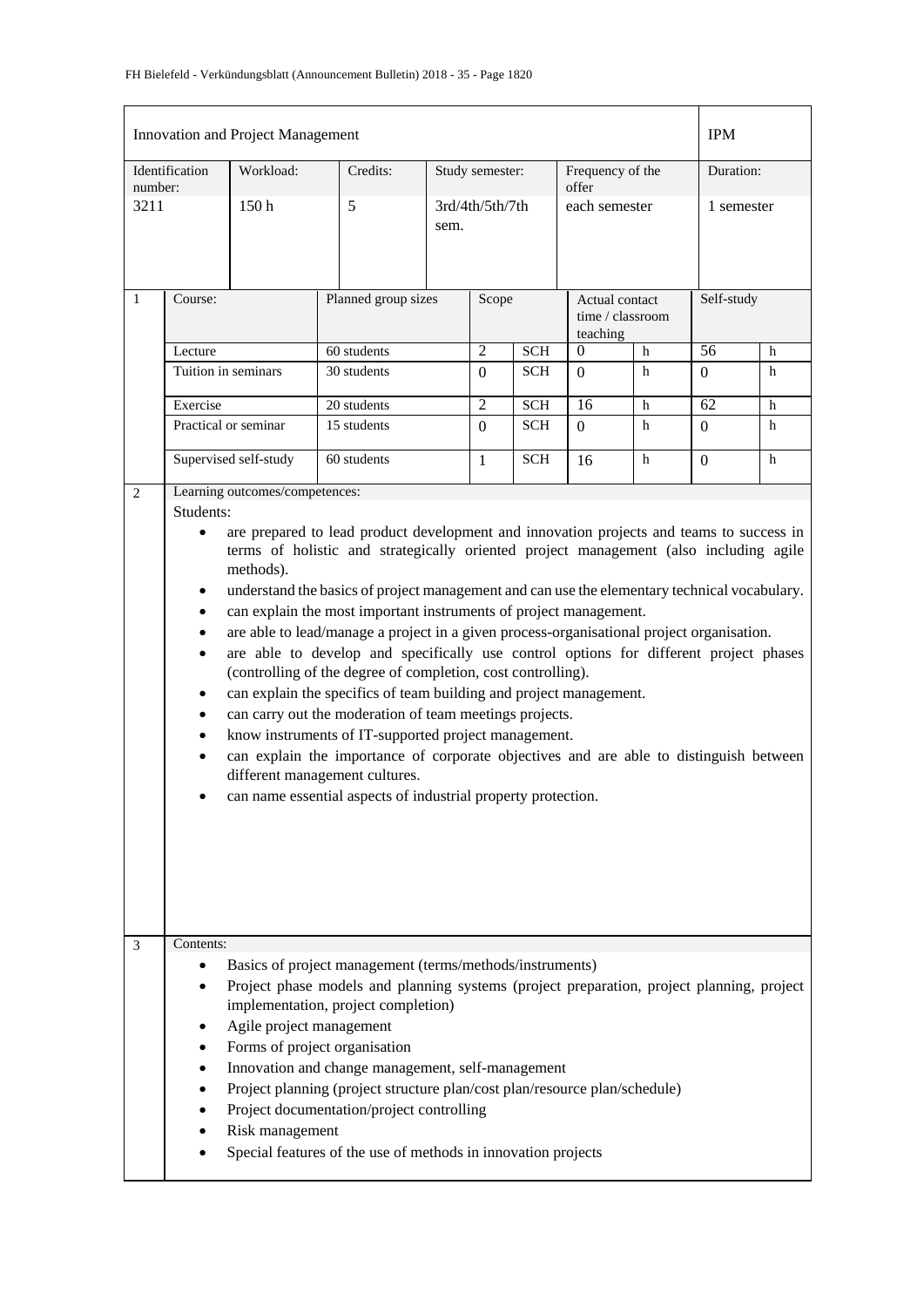|                | (Strategic preparation / initiation, planning, monitoring and control of innovation projects)<br>Leading project and innovation teams (social structures, special communication situations in<br>projects, real and virtual project work, problem analysis and concepts for action)<br>Stakeholder management (factors influencing the successful management of projects)<br>Methods of idea generation (creativity techniques etc.)<br>Trainings and workshops on selected technical examples<br>Basic aspects of industrial property protection<br>Forms of teaching: |                                                                   |  |  |  |  |  |  |  |  |  |
|----------------|-------------------------------------------------------------------------------------------------------------------------------------------------------------------------------------------------------------------------------------------------------------------------------------------------------------------------------------------------------------------------------------------------------------------------------------------------------------------------------------------------------------------------------------------------------------------------|-------------------------------------------------------------------|--|--|--|--|--|--|--|--|--|
| $\overline{4}$ |                                                                                                                                                                                                                                                                                                                                                                                                                                                                                                                                                                         |                                                                   |  |  |  |  |  |  |  |  |  |
|                | Learning units for self-study, classroom sessions in the form of exercises                                                                                                                                                                                                                                                                                                                                                                                                                                                                                              |                                                                   |  |  |  |  |  |  |  |  |  |
| 5              | Participation requirements:                                                                                                                                                                                                                                                                                                                                                                                                                                                                                                                                             |                                                                   |  |  |  |  |  |  |  |  |  |
|                | Formal:                                                                                                                                                                                                                                                                                                                                                                                                                                                                                                                                                                 |                                                                   |  |  |  |  |  |  |  |  |  |
|                | Content:                                                                                                                                                                                                                                                                                                                                                                                                                                                                                                                                                                |                                                                   |  |  |  |  |  |  |  |  |  |
| 6              | Forms of assessment:                                                                                                                                                                                                                                                                                                                                                                                                                                                                                                                                                    |                                                                   |  |  |  |  |  |  |  |  |  |
|                |                                                                                                                                                                                                                                                                                                                                                                                                                                                                                                                                                                         | Term paper, written examination, project work or oral examination |  |  |  |  |  |  |  |  |  |
| $\overline{7}$ |                                                                                                                                                                                                                                                                                                                                                                                                                                                                                                                                                                         | Prerequisite for the award of credit points:                      |  |  |  |  |  |  |  |  |  |
|                | Module examination pass                                                                                                                                                                                                                                                                                                                                                                                                                                                                                                                                                 |                                                                   |  |  |  |  |  |  |  |  |  |
| 8              | Application of the module (in the following study programmes)<br>Digital Logistics (work-integrated) B.Eng., Digital Technologies (work-integrated) B.Eng.,<br>Mechatronics/Automation (work-integrated) B.Eng., Product-Service Engineering (work-integrated)<br>B.Eng. and Industrial Engineering and Management (work-integrated) B.Eng.                                                                                                                                                                                                                             |                                                                   |  |  |  |  |  |  |  |  |  |
| 9              |                                                                                                                                                                                                                                                                                                                                                                                                                                                                                                                                                                         | Importance of the grade for the final grade:                      |  |  |  |  |  |  |  |  |  |
|                | according to BRPO                                                                                                                                                                                                                                                                                                                                                                                                                                                                                                                                                       |                                                                   |  |  |  |  |  |  |  |  |  |
| 10             | Module coordinator:                                                                                                                                                                                                                                                                                                                                                                                                                                                                                                                                                     |                                                                   |  |  |  |  |  |  |  |  |  |
|                | Prof. Dr.-Ing. Michael Fahrig                                                                                                                                                                                                                                                                                                                                                                                                                                                                                                                                           |                                                                   |  |  |  |  |  |  |  |  |  |
| 11             | Other information:                                                                                                                                                                                                                                                                                                                                                                                                                                                                                                                                                      |                                                                   |  |  |  |  |  |  |  |  |  |
|                |                                                                                                                                                                                                                                                                                                                                                                                                                                                                                                                                                                         |                                                                   |  |  |  |  |  |  |  |  |  |
| 12             | Language:                                                                                                                                                                                                                                                                                                                                                                                                                                                                                                                                                               |                                                                   |  |  |  |  |  |  |  |  |  |
|                | German                                                                                                                                                                                                                                                                                                                                                                                                                                                                                                                                                                  |                                                                   |  |  |  |  |  |  |  |  |  |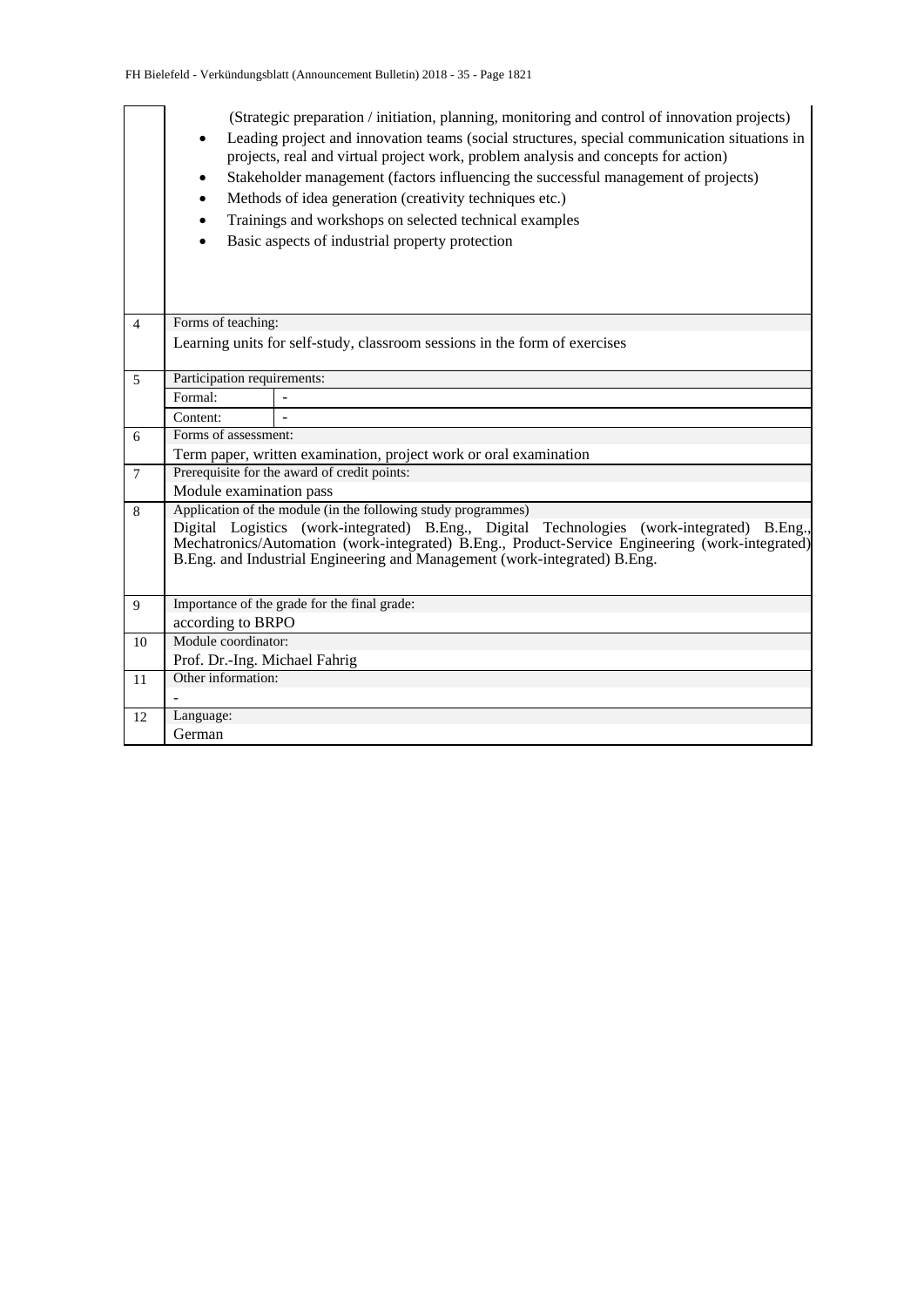## FH Bielefeld - Verkündungsblatt (Announcement Bulletin) 2018 - 35 - Page 1822

|                |                     | Cost and Investment Accounting |                                                                                                                                                                                     |          |                 |            |                           |                     | <b>IRI</b>     |   |
|----------------|---------------------|--------------------------------|-------------------------------------------------------------------------------------------------------------------------------------------------------------------------------------|----------|-----------------|------------|---------------------------|---------------------|----------------|---|
| number:        | Identification      | Workload:                      | Credits:                                                                                                                                                                            |          | Study semester: |            | Frequency of the<br>offer |                     | Duration:      |   |
| 3015           |                     | 150 <sub>h</sub>               | 5                                                                                                                                                                                   | 4th sem. |                 |            | Annual<br>(Summer)        |                     | 1 sem.         |   |
| $\mathbf{1}$   | Course:             |                                | Planned group sizes                                                                                                                                                                 |          | Scope           |            | / classroom<br>teaching   | Actual contact time | Self-study     |   |
|                | Lecture             |                                | 60 students                                                                                                                                                                         |          | $\overline{2}$  | <b>SCH</b> | $\theta$                  | h                   | 56             | h |
|                | Tuition in seminars |                                | 30 students                                                                                                                                                                         |          | $\Omega$        | <b>SCH</b> | $\Omega$                  | h                   | $\Omega$       | h |
|                | Exercise            |                                | 20 students                                                                                                                                                                         |          | $\overline{2}$  | <b>SCH</b> | 16                        | h                   | 62             | h |
|                |                     | Practical or seminar           | 15 students                                                                                                                                                                         |          | $\Omega$        | <b>SCH</b> | $\Omega$                  | h                   | $\overline{0}$ | h |
|                |                     | Supervised self-study          | 60 students                                                                                                                                                                         |          | 1               | <b>SCH</b> | 16                        | h                   | $\Omega$       | h |
| 2              |                     | Learning outcomes/competences: |                                                                                                                                                                                     |          |                 |            |                           |                     |                |   |
|                |                     |                                | Students are familiar with entrepreneurial and networked thinking, including a profitability-oriented                                                                               |          |                 |            |                           |                     |                |   |
|                |                     |                                | assessment in all entrepreneurial activities and decision-making areas.                                                                                                             |          |                 |            |                           |                     |                |   |
|                |                     |                                | They assess the advantageousness of individual investment measures, make a selection between<br>competing investment projects and evaluate how long investments are to be utilised. |          |                 |            |                           |                     |                |   |
|                |                     |                                | They use cost accounting as a decision-support tool.                                                                                                                                |          |                 |            |                           |                     |                |   |
|                |                     |                                | They have a basic understanding of cost accounting and know basic standards and terms of cost                                                                                       |          |                 |            |                           |                     |                |   |
|                |                     |                                | accounting. They are able to critically assess and evaluate practical applications of cost accounting                                                                               |          |                 |            |                           |                     |                |   |
|                | methods.            |                                |                                                                                                                                                                                     |          |                 |            |                           |                     |                |   |
|                |                     |                                |                                                                                                                                                                                     |          |                 |            |                           |                     |                |   |
|                |                     |                                |                                                                                                                                                                                     |          |                 |            |                           |                     |                |   |
|                |                     |                                |                                                                                                                                                                                     |          |                 |            |                           |                     |                |   |
|                |                     |                                |                                                                                                                                                                                     |          |                 |            |                           |                     |                |   |
|                |                     |                                |                                                                                                                                                                                     |          |                 |            |                           |                     |                |   |
|                |                     |                                |                                                                                                                                                                                     |          |                 |            |                           |                     |                |   |
| 3              | Contents:           |                                |                                                                                                                                                                                     |          |                 |            |                           |                     |                |   |
|                |                     |                                | Fundamentals of financial mathematics                                                                                                                                               |          |                 |            |                           |                     |                |   |
|                | $\bullet$           |                                | Fundamentals of business investment decisions                                                                                                                                       |          |                 |            |                           |                     |                |   |
|                |                     |                                | Static investment calculation methods                                                                                                                                               |          |                 |            |                           |                     |                |   |
|                |                     |                                | Dynamic investment calculation methods                                                                                                                                              |          |                 |            |                           |                     |                |   |
|                |                     |                                | Cost type, cost centre, cost unit accounting                                                                                                                                        |          |                 |            |                           |                     |                |   |
|                |                     | Standard cost accounting       |                                                                                                                                                                                     |          |                 |            |                           |                     |                |   |
|                |                     | Planned costing                |                                                                                                                                                                                     |          |                 |            |                           |                     |                |   |
|                |                     | Target costing                 | Contribution margin accounting                                                                                                                                                      |          |                 |            |                           |                     |                |   |
|                |                     |                                | Fundamentals of production and cost theory                                                                                                                                          |          |                 |            |                           |                     |                |   |
|                | $\bullet$           | Activity-based costing         |                                                                                                                                                                                     |          |                 |            |                           |                     |                |   |
|                |                     |                                | Short-term income statement on full and partial cost basis                                                                                                                          |          |                 |            |                           |                     |                |   |
| $\overline{4}$ | Forms of teaching:  |                                |                                                                                                                                                                                     |          |                 |            |                           |                     |                |   |
|                |                     |                                | Learning materials for self-study, classroom sessions in the form of exercises.                                                                                                     |          |                 |            |                           |                     |                |   |
| 5              |                     | Participation requirements:    |                                                                                                                                                                                     |          |                 |            |                           |                     |                |   |
|                | Formal:             | None                           |                                                                                                                                                                                     |          |                 |            |                           |                     |                |   |
|                | Content:            | None<br>Forms of assessment:   |                                                                                                                                                                                     |          |                 |            |                           |                     |                |   |
| 6              |                     |                                | Term paper, written examination or oral examination                                                                                                                                 |          |                 |            |                           |                     |                |   |
|                |                     |                                |                                                                                                                                                                                     |          |                 |            |                           |                     |                |   |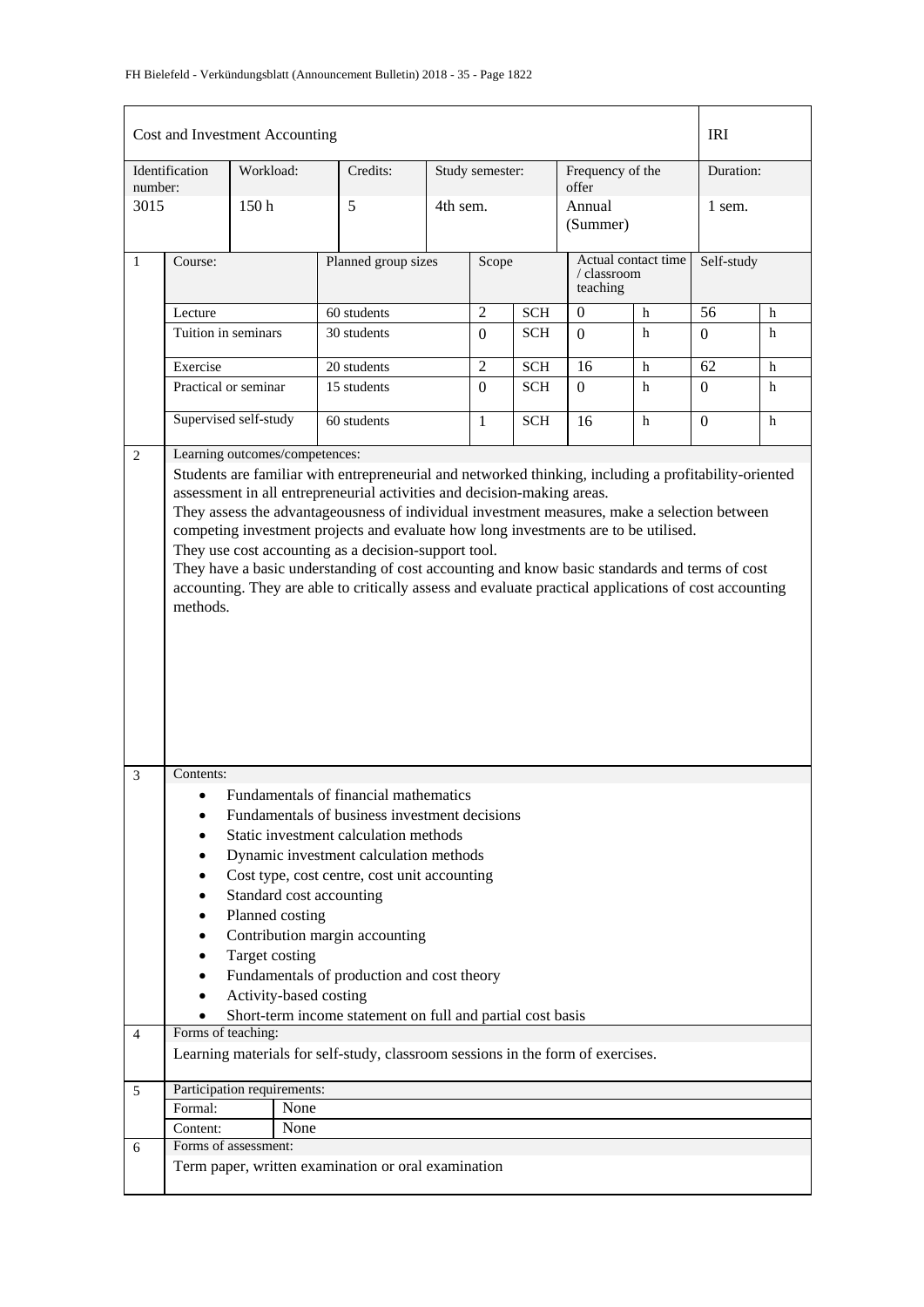|    | Prerequisite for the award of credit points:                   |
|----|----------------------------------------------------------------|
|    | Module examination pass                                        |
| 8  | Application of the module (in the following study programmes)  |
|    | Industrial Engineering and Management (work-integrated) B.Eng. |
| 9  | Importance of the grade for the final grade:                   |
|    | according to BRPO                                              |
| 10 | Module coordinator:                                            |
|    | <b>Economist Ulrike Franke</b>                                 |
| 11 | Other information:                                             |
|    |                                                                |
| 12 | Language:                                                      |
|    | German                                                         |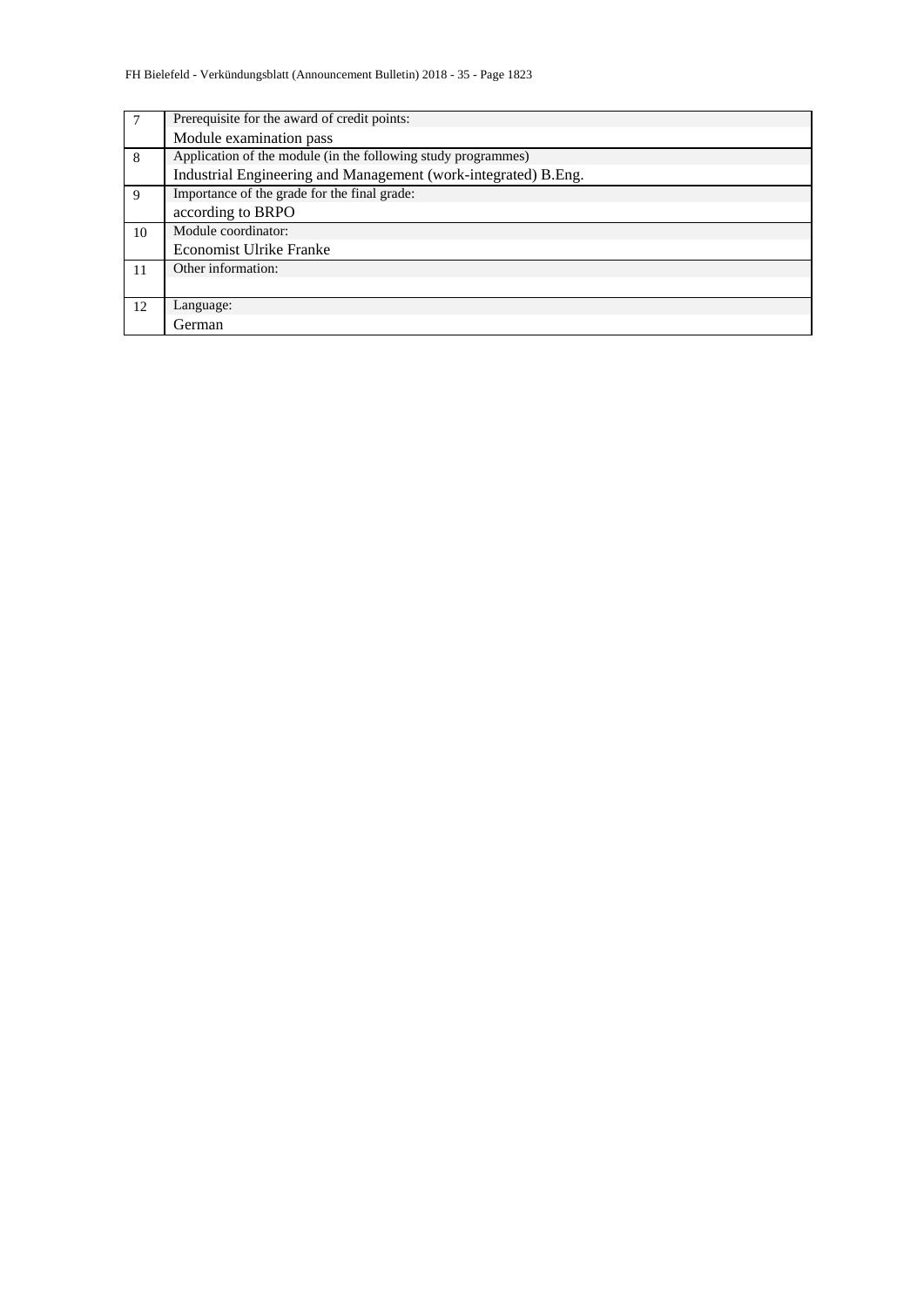|                | Colloquium                                                                                                                                                                                                                                                                                                                                                                                                          |                                          |                                                                                                                                                                                                                                                                                                                                             |                     |                 |            |                                           |   | <b>KOL</b> |   |  |
|----------------|---------------------------------------------------------------------------------------------------------------------------------------------------------------------------------------------------------------------------------------------------------------------------------------------------------------------------------------------------------------------------------------------------------------------|------------------------------------------|---------------------------------------------------------------------------------------------------------------------------------------------------------------------------------------------------------------------------------------------------------------------------------------------------------------------------------------------|---------------------|-----------------|------------|-------------------------------------------|---|------------|---|--|
| number:        | Identification                                                                                                                                                                                                                                                                                                                                                                                                      | Workload:                                | Credits:                                                                                                                                                                                                                                                                                                                                    |                     | Study semester: |            | Frequency of the<br>offer                 |   | Duration:  |   |  |
| 3134           |                                                                                                                                                                                                                                                                                                                                                                                                                     | 90 h                                     | 3                                                                                                                                                                                                                                                                                                                                           | 7th sem.            |                 |            | Annual<br>(Summer)                        |   | 1 semester |   |  |
| $\mathbf{1}$   | Course:                                                                                                                                                                                                                                                                                                                                                                                                             |                                          |                                                                                                                                                                                                                                                                                                                                             | Planned group sizes |                 |            | Actual contact time<br>classroom teaching |   | Self-study |   |  |
|                | Lecture                                                                                                                                                                                                                                                                                                                                                                                                             |                                          | 60 students                                                                                                                                                                                                                                                                                                                                 |                     | $\overline{0}$  | <b>SCH</b> | $\theta$                                  | h | 90         | h |  |
|                | Tuition in seminars                                                                                                                                                                                                                                                                                                                                                                                                 |                                          | 30 students                                                                                                                                                                                                                                                                                                                                 |                     |                 | <b>SCH</b> | $\Omega$                                  | h | 0          | h |  |
|                | Exercise                                                                                                                                                                                                                                                                                                                                                                                                            |                                          | 20 students                                                                                                                                                                                                                                                                                                                                 |                     | $\overline{0}$  | <b>SCH</b> | $\Omega$                                  | h | 0          | h |  |
|                | Practical or seminar                                                                                                                                                                                                                                                                                                                                                                                                |                                          | 15 students                                                                                                                                                                                                                                                                                                                                 |                     | $\Omega$        | <b>SCH</b> | $\Omega$                                  | h | 0          | h |  |
|                |                                                                                                                                                                                                                                                                                                                                                                                                                     | Supervised self-study                    | 60 students                                                                                                                                                                                                                                                                                                                                 |                     | $\theta$        | <b>SCH</b> | $\Omega$                                  | h | 0          | h |  |
| $\overline{2}$ | Learning outcomes/competences:<br>In the colloquium, students demonstrate that they are able to present the results of the bachelor thesis,<br>its subject-specific foundations, its interdisciplinary connections and its extra-subject references orally<br>and justify them independently. Students can critically question the results of their work and are able to<br>assess their significance for practice. |                                          |                                                                                                                                                                                                                                                                                                                                             |                     |                 |            |                                           |   |            |   |  |
| 3              | Contents:                                                                                                                                                                                                                                                                                                                                                                                                           |                                          |                                                                                                                                                                                                                                                                                                                                             |                     |                 |            |                                           |   |            |   |  |
|                | The colloquium complements the bachelor thesis and is to be assessed independently.<br>Content of the thesis according to the topic                                                                                                                                                                                                                                                                                 |                                          |                                                                                                                                                                                                                                                                                                                                             |                     |                 |            |                                           |   |            |   |  |
|                | the thesis.                                                                                                                                                                                                                                                                                                                                                                                                         |                                          | Disputation on the procedure in the preparation of the thesis and the issues that arose in the context of                                                                                                                                                                                                                                   |                     |                 |            |                                           |   |            |   |  |
| $\overline{4}$ | Forms of teaching:                                                                                                                                                                                                                                                                                                                                                                                                  |                                          |                                                                                                                                                                                                                                                                                                                                             |                     |                 |            |                                           |   |            |   |  |
|                | Oral examination                                                                                                                                                                                                                                                                                                                                                                                                    |                                          |                                                                                                                                                                                                                                                                                                                                             |                     |                 |            |                                           |   |            |   |  |
| 5              |                                                                                                                                                                                                                                                                                                                                                                                                                     | Participation requirements:              |                                                                                                                                                                                                                                                                                                                                             |                     |                 |            |                                           |   |            |   |  |
|                | Formal:                                                                                                                                                                                                                                                                                                                                                                                                             |                                          | All modules of the study programme must be successfully completed. The bachelor<br>thesis must be successfully completed.                                                                                                                                                                                                                   |                     |                 |            |                                           |   |            |   |  |
|                | Content:                                                                                                                                                                                                                                                                                                                                                                                                            |                                          | Treatment of the bachelor thesis                                                                                                                                                                                                                                                                                                            |                     |                 |            |                                           |   |            |   |  |
| 6              |                                                                                                                                                                                                                                                                                                                                                                                                                     | Forms of assessment:                     |                                                                                                                                                                                                                                                                                                                                             |                     |                 |            |                                           |   |            |   |  |
|                | Oral examination                                                                                                                                                                                                                                                                                                                                                                                                    |                                          | Prerequisite for the award of credit points:                                                                                                                                                                                                                                                                                                |                     |                 |            |                                           |   |            |   |  |
| 7              |                                                                                                                                                                                                                                                                                                                                                                                                                     |                                          |                                                                                                                                                                                                                                                                                                                                             |                     |                 |            |                                           |   |            |   |  |
| 8              |                                                                                                                                                                                                                                                                                                                                                                                                                     |                                          | Application of the module (in the following study programmes)<br>Digital Logistics (work-integrated) B.Eng., Digital Technologies (work-integrated) B.Eng.,<br>Mechatronics/Automation (work-integrated) B.Eng., Product-Service Engineering (work-integrated)<br>B.Eng. and Industrial Engineering and Management (work-integrated) B.Eng. |                     |                 |            |                                           |   |            |   |  |
| $\overline{9}$ |                                                                                                                                                                                                                                                                                                                                                                                                                     |                                          | Importance of the grade for the final grade:                                                                                                                                                                                                                                                                                                |                     |                 |            |                                           |   |            |   |  |
|                |                                                                                                                                                                                                                                                                                                                                                                                                                     | according to BRPO<br>Module coordinator: |                                                                                                                                                                                                                                                                                                                                             |                     |                 |            |                                           |   |            |   |  |
| 10             | N. N.                                                                                                                                                                                                                                                                                                                                                                                                               |                                          |                                                                                                                                                                                                                                                                                                                                             |                     |                 |            |                                           |   |            |   |  |
| 11             | Other information:                                                                                                                                                                                                                                                                                                                                                                                                  |                                          |                                                                                                                                                                                                                                                                                                                                             |                     |                 |            |                                           |   |            |   |  |
| 12             | Language:                                                                                                                                                                                                                                                                                                                                                                                                           |                                          |                                                                                                                                                                                                                                                                                                                                             |                     |                 |            |                                           |   |            |   |  |
|                | German                                                                                                                                                                                                                                                                                                                                                                                                              |                                          |                                                                                                                                                                                                                                                                                                                                             |                     |                 |            |                                           |   |            |   |  |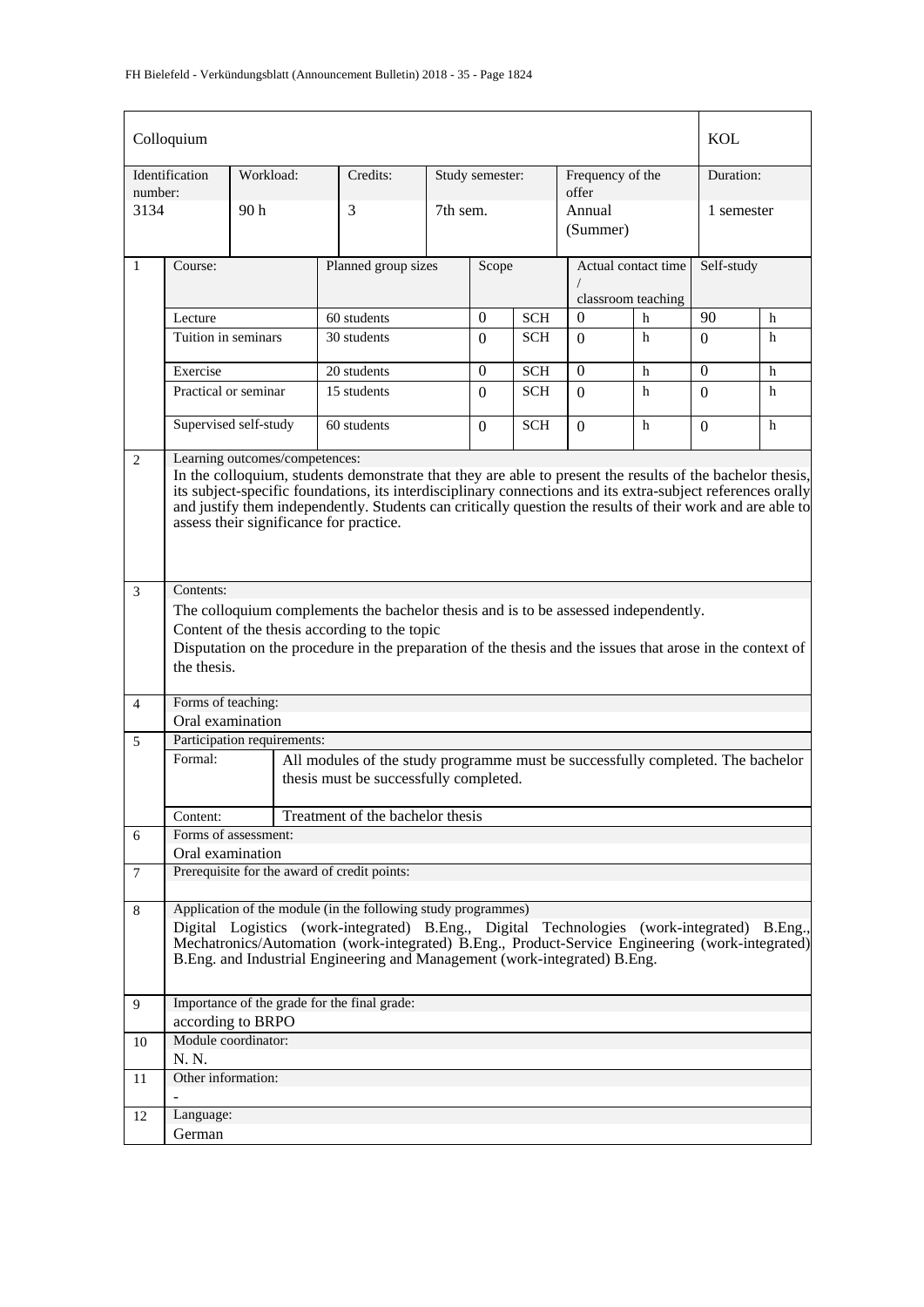|                | Lean Production                                                                                                                                                                  |                                |                                                                                                                           |  |                              |                          |                                    |        | <b>LPM</b>     |        |
|----------------|----------------------------------------------------------------------------------------------------------------------------------------------------------------------------------|--------------------------------|---------------------------------------------------------------------------------------------------------------------------|--|------------------------------|--------------------------|------------------------------------|--------|----------------|--------|
| number:        | Identification                                                                                                                                                                   | Workload:                      | Credits:                                                                                                                  |  | Study semester:              |                          | Frequency of the<br>offer          |        | Duration:      |        |
| 3215           |                                                                                                                                                                                  | 150                            | 5                                                                                                                         |  | 4th semester<br>6th semester | <sub>or</sub>            | annually<br>the summer<br>semester | in     | 1 semester     |        |
| $\mathbf{1}$   | Course:                                                                                                                                                                          |                                | Planned group sizes                                                                                                       |  | Scope                        |                          | Actual contact time                |        | Self-study     |        |
|                |                                                                                                                                                                                  |                                |                                                                                                                           |  |                              |                          | classroom teaching<br>$\mathbf{0}$ |        | 56             |        |
|                | Lecture<br>Tuition in seminars                                                                                                                                                   |                                | 60 students<br>30 students                                                                                                |  | $\overline{2}$<br>$\Omega$   | <b>SCH</b><br><b>SCH</b> | $\Omega$                           | h<br>h |                | h<br>h |
|                |                                                                                                                                                                                  |                                |                                                                                                                           |  |                              |                          |                                    |        | $\overline{0}$ |        |
|                | Exercise                                                                                                                                                                         |                                | 20 students                                                                                                               |  | $\overline{2}$               | <b>SCH</b>               | 16                                 | h      | 62             | h      |
|                |                                                                                                                                                                                  | Practical or seminar           | 15 students                                                                                                               |  | $\Omega$                     | <b>SCH</b>               | $\Omega$                           | h      | $\Omega$       | h      |
|                | Supervised self<br>study                                                                                                                                                         |                                | 60 students                                                                                                               |  | 1                            | <b>SCH</b>               | 16                                 | h      | $\overline{0}$ | h      |
| 2              |                                                                                                                                                                                  | Learning outcomes/competences: |                                                                                                                           |  |                              |                          |                                    |        |                |        |
|                | Students:                                                                                                                                                                        |                                |                                                                                                                           |  |                              |                          |                                    |        |                |        |
|                | $\bullet$                                                                                                                                                                        | and development.               | can independently apply selected lean methods from the areas of production, administration                                |  |                              |                          |                                    |        |                |        |
|                | can document production processes in a structured manner and identify potential for<br>$\bullet$<br>improvement in the process flow as well as derive measures for optimisation. |                                |                                                                                                                           |  |                              |                          |                                    |        |                |        |
|                | can implement the methods of "leadership on the ground" and establish constructive<br>$\bullet$                                                                                  |                                |                                                                                                                           |  |                              |                          |                                    |        |                |        |
|                | cooperation in a team of production workers.                                                                                                                                     |                                |                                                                                                                           |  |                              |                          |                                    |        |                |        |
|                |                                                                                                                                                                                  |                                |                                                                                                                           |  |                              |                          |                                    |        |                |        |
| $\mathfrak{Z}$ | Contents:                                                                                                                                                                        |                                |                                                                                                                           |  |                              |                          |                                    |        |                |        |
|                | $\bullet$                                                                                                                                                                        | Vision of a Lean Company       |                                                                                                                           |  |                              |                          |                                    |        |                |        |
|                | $\bullet$                                                                                                                                                                        |                                | Problem-solving techniques and strategies                                                                                 |  |                              |                          |                                    |        |                |        |
|                | $\bullet$                                                                                                                                                                        |                                | Effects of Lean Management methods                                                                                        |  |                              |                          |                                    |        |                |        |
|                | $\bullet$                                                                                                                                                                        |                                | Value stream mapping / value stream design (theory and concrete examples)                                                 |  |                              |                          |                                    |        |                |        |
|                | $\bullet$                                                                                                                                                                        | and their avoidance)           | Production systems using the example of the Toyota production system Muda (types of waste                                 |  |                              |                          |                                    |        |                |        |
|                | $\bullet$                                                                                                                                                                        |                                | Jidoka principle (quality in process - Andon, Poka Yoke)                                                                  |  |                              |                          |                                    |        |                |        |
|                | $\bullet$                                                                                                                                                                        |                                | Just-in-time principle (Kanban, levelling)                                                                                |  |                              |                          |                                    |        |                |        |
|                |                                                                                                                                                                                  |                                | One-piece production in flow principle (One-Piece-Flow)                                                                   |  |                              |                          |                                    |        |                |        |
|                |                                                                                                                                                                                  |                                | Set-up time reduction (SMED "Single Minute Exchange of Die")                                                              |  |                              |                          |                                    |        |                |        |
|                | $\bullet$                                                                                                                                                                        |                                | Employee participation and responsibility                                                                                 |  |                              |                          |                                    |        |                |        |
|                |                                                                                                                                                                                  |                                | Process standardisation and improvement work (Kaizen)<br>Planning, steering and communicating successful change processes |  |                              |                          |                                    |        |                |        |
|                | Forms of teaching:                                                                                                                                                               |                                |                                                                                                                           |  |                              |                          |                                    |        |                |        |
| $\overline{4}$ |                                                                                                                                                                                  |                                | Learning units for self-study, classroom sessions in the form of exercises                                                |  |                              |                          |                                    |        |                |        |
|                |                                                                                                                                                                                  |                                |                                                                                                                           |  |                              |                          |                                    |        |                |        |
| 5              |                                                                                                                                                                                  | Participation requirements:    |                                                                                                                           |  |                              |                          |                                    |        |                |        |
|                | Formal:                                                                                                                                                                          |                                |                                                                                                                           |  |                              |                          |                                    |        |                |        |
|                | Content:                                                                                                                                                                         |                                |                                                                                                                           |  |                              |                          |                                    |        |                |        |
| 6              |                                                                                                                                                                                  | Forms of assessment:           |                                                                                                                           |  |                              |                          |                                    |        |                |        |
| $\tau$         |                                                                                                                                                                                  |                                | Term paper, written examination, project work or oral examination<br>Prerequisite for the award of credit points:         |  |                              |                          |                                    |        |                |        |
|                |                                                                                                                                                                                  | Module examination pass        |                                                                                                                           |  |                              |                          |                                    |        |                |        |
| 8              |                                                                                                                                                                                  |                                | Application of the module (in the following study programmes)                                                             |  |                              |                          |                                    |        |                |        |
|                |                                                                                                                                                                                  |                                | Digital Logistics (work-integrated) B.Eng. and Industrial Engineering and Management (work-                               |  |                              |                          |                                    |        |                |        |
|                |                                                                                                                                                                                  | integrated) B.Eng.             |                                                                                                                           |  |                              |                          |                                    |        |                |        |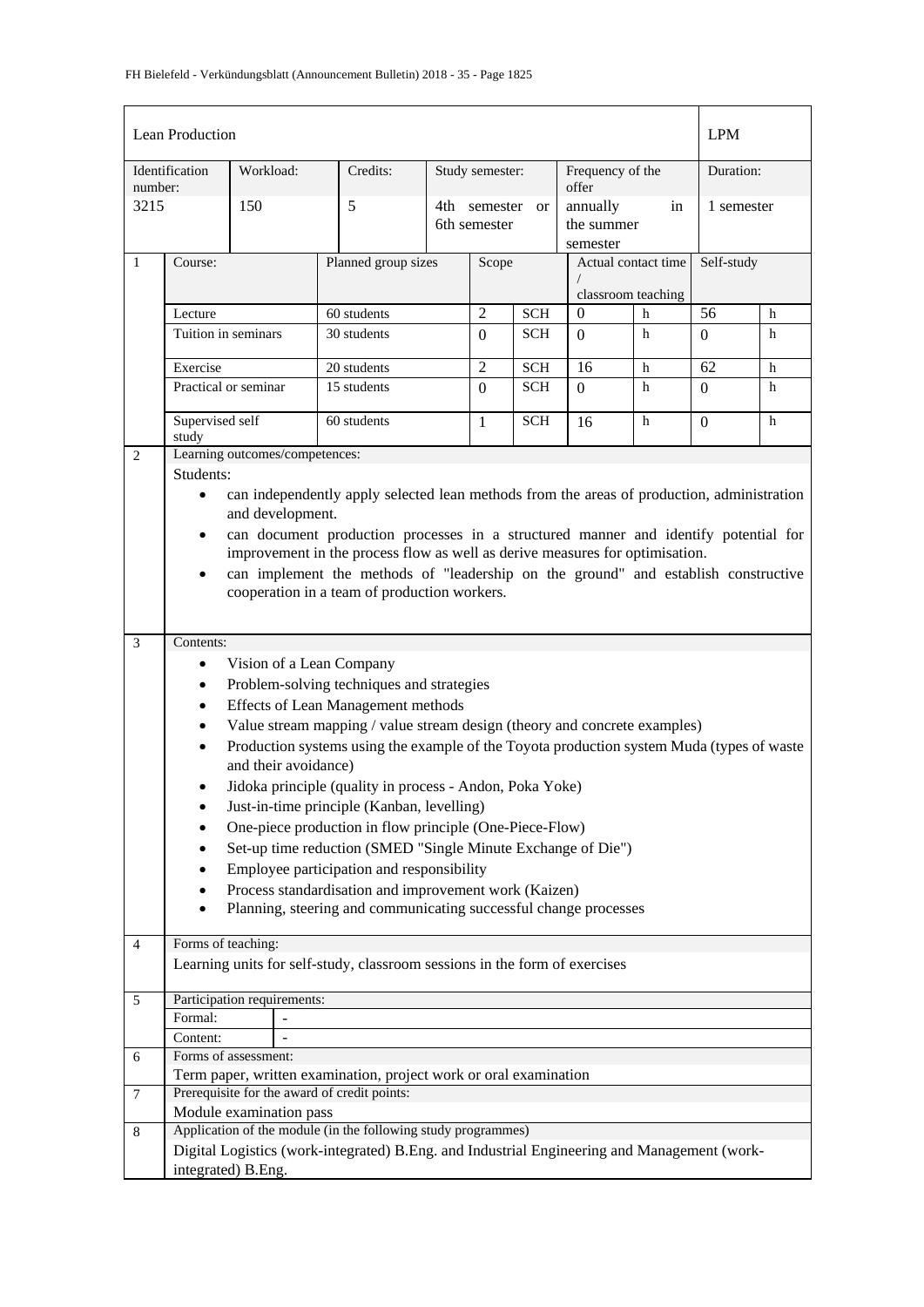| 9  | Importance of the grade for the final grade: |
|----|----------------------------------------------|
|    | according to BRPO                            |
| 10 | Module coordinator:                          |
|    | Prof. Dr. rer. oec. Pascal Reusch            |
| 11 | Other information:                           |
|    |                                              |
| 12 | Language:                                    |
|    | German                                       |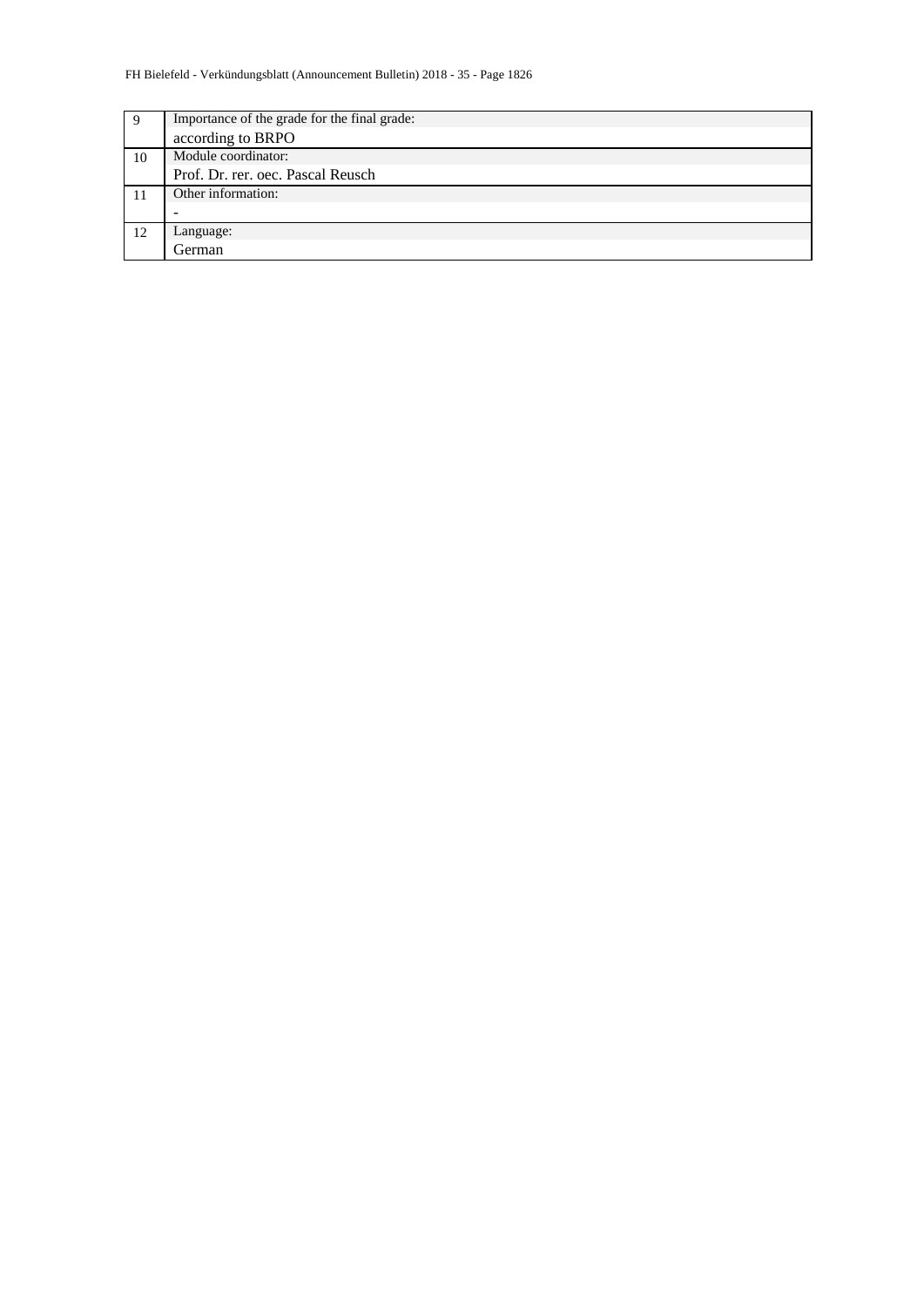|                | <b>Power Electronics</b>                                                                                                                                                                                                                                                                                                                                                                                                                                                                                                        |                                     |                                |                                                                                             |          |                 |            |                                           |            | LE               |           |  |
|----------------|---------------------------------------------------------------------------------------------------------------------------------------------------------------------------------------------------------------------------------------------------------------------------------------------------------------------------------------------------------------------------------------------------------------------------------------------------------------------------------------------------------------------------------|-------------------------------------|--------------------------------|---------------------------------------------------------------------------------------------|----------|-----------------|------------|-------------------------------------------|------------|------------------|-----------|--|
| number:        | Identification                                                                                                                                                                                                                                                                                                                                                                                                                                                                                                                  | Workload:                           |                                | Credits:                                                                                    |          | Study semester: |            | Frequency of the<br>offer                 |            |                  | Duration: |  |
| 3123           |                                                                                                                                                                                                                                                                                                                                                                                                                                                                                                                                 | 150h                                |                                | 5                                                                                           | 5th sem. |                 |            | Annual<br>(Winter)                        |            | 1 sem.           |           |  |
| $\mathbf{1}$   | Course:                                                                                                                                                                                                                                                                                                                                                                                                                                                                                                                         |                                     |                                | Planned group sizes                                                                         | Scope    |                 |            | Actual contact time<br>classroom teaching | Self-study |                  |           |  |
|                | Lecture                                                                                                                                                                                                                                                                                                                                                                                                                                                                                                                         |                                     |                                | 60 students                                                                                 |          | $\overline{2}$  | <b>SCH</b> | $\boldsymbol{0}$                          | h          | $\overline{56}$  | h         |  |
|                | Tuition in seminars                                                                                                                                                                                                                                                                                                                                                                                                                                                                                                             |                                     |                                | 30 students                                                                                 |          | $\overline{0}$  | <b>SCH</b> | $\mathbf{0}$                              | h          | $\overline{0}$   | h         |  |
|                | Exercise                                                                                                                                                                                                                                                                                                                                                                                                                                                                                                                        |                                     |                                | 20 students                                                                                 |          | 1               | <b>SCH</b> | 8                                         | h          | 46               | h         |  |
|                |                                                                                                                                                                                                                                                                                                                                                                                                                                                                                                                                 | Practical or seminar<br>15 students |                                |                                                                                             |          | $\mathbf{1}$    | <b>SCH</b> | 16                                        | h          | $\overline{0}$   | h         |  |
|                | Supervised self-study                                                                                                                                                                                                                                                                                                                                                                                                                                                                                                           |                                     |                                | 60 students                                                                                 |          | 1.5             | <b>SCH</b> | 24                                        | h          | $\boldsymbol{0}$ | h         |  |
| 2              |                                                                                                                                                                                                                                                                                                                                                                                                                                                                                                                                 |                                     | Learning outcomes/competences: |                                                                                             |          |                 |            |                                           |            |                  |           |  |
|                | The module provides knowledge of the most important power semiconductors and the power converter<br>circuits that can be realised with them. Students should be able to explain the physical functioning of<br>semiconductors and, in particular, to describe the basic circuits of semiconductor converters for<br>converting, controlling and switching electrical energy.                                                                                                                                                    |                                     |                                |                                                                                             |          |                 |            |                                           |            |                  |           |  |
|                |                                                                                                                                                                                                                                                                                                                                                                                                                                                                                                                                 |                                     |                                |                                                                                             |          |                 |            |                                           |            |                  |           |  |
|                | Contents:<br>$\mathfrak{Z}$<br>General<br>Switching of ohmic-inductive loads<br>Introduction to power semiconductors<br>Thermal conductivity model<br>Switching behaviour of power semiconductors<br>Converter circuits<br>Single-pulse rectifier<br>Multi-pulse rectifier<br>Boost/buck converter<br>H-Bridge inverter<br>Three-phase inverters<br>Harmonics and power<br>Application circuits in automation<br>Switching power supplies<br>Electronic switches<br>Electronic actuators<br>Electromagnetic compatibility (EMC) |                                     |                                |                                                                                             |          |                 |            |                                           |            |                  |           |  |
| $\overline{4}$ | Forms of teaching:                                                                                                                                                                                                                                                                                                                                                                                                                                                                                                              |                                     |                                | Learning materials for self-study, classroom events in the form of exercises and practicals |          |                 |            |                                           |            |                  |           |  |
|                |                                                                                                                                                                                                                                                                                                                                                                                                                                                                                                                                 |                                     |                                |                                                                                             |          |                 |            |                                           |            |                  |           |  |
| 5              | Participation requirements:                                                                                                                                                                                                                                                                                                                                                                                                                                                                                                     |                                     |                                |                                                                                             |          |                 |            |                                           |            |                  |           |  |
|                | Formal:                                                                                                                                                                                                                                                                                                                                                                                                                                                                                                                         |                                     | None                           |                                                                                             |          |                 |            |                                           |            |                  |           |  |
|                | Content:                                                                                                                                                                                                                                                                                                                                                                                                                                                                                                                        |                                     | None                           |                                                                                             |          |                 |            |                                           |            |                  |           |  |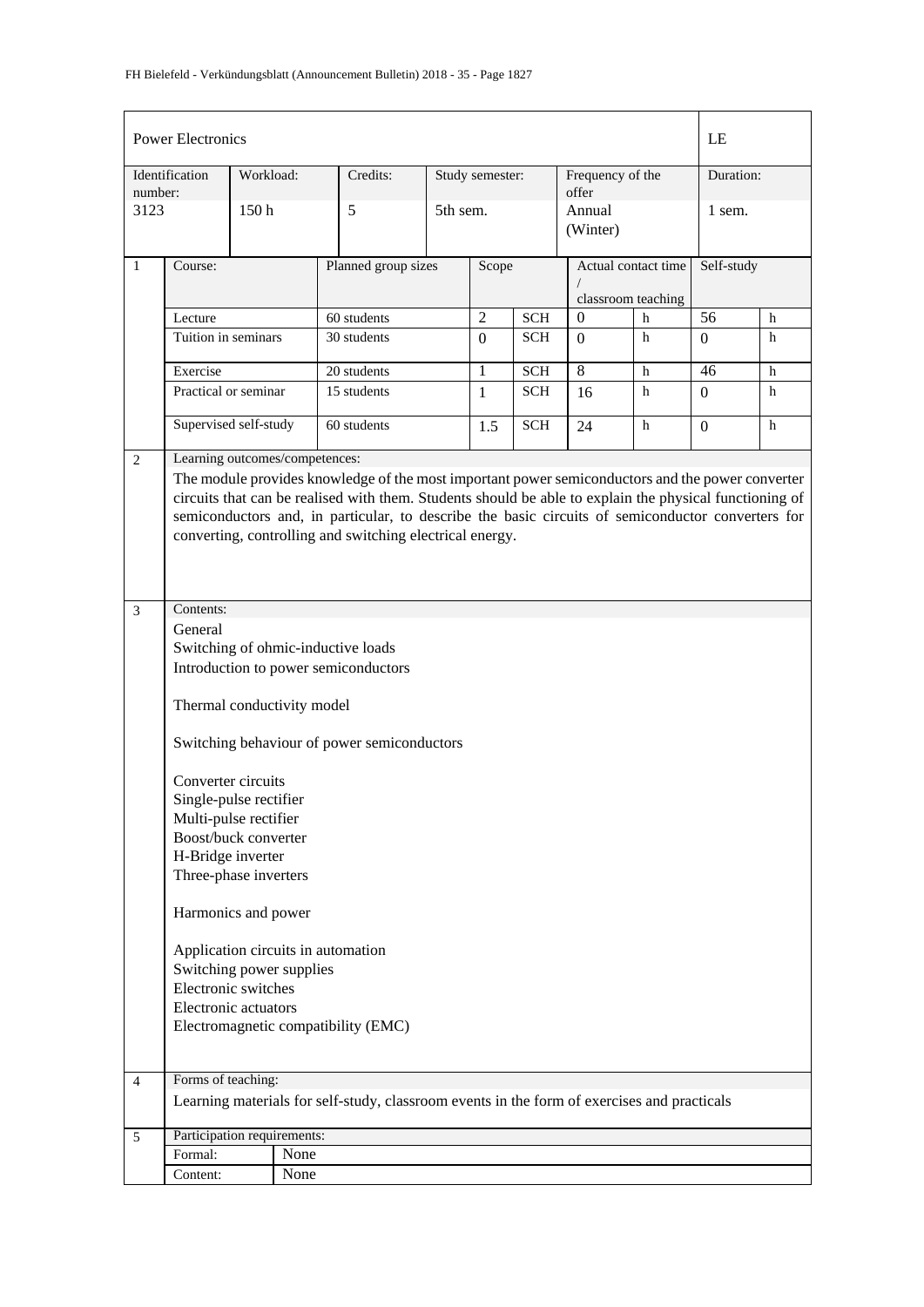| 6              | Forms of assessment:                                                                       |  |  |  |  |  |  |  |  |
|----------------|--------------------------------------------------------------------------------------------|--|--|--|--|--|--|--|--|
|                | Term paper, written examination, project work or oral examination                          |  |  |  |  |  |  |  |  |
| $\overline{7}$ | Prerequisite for the award of credit points:                                               |  |  |  |  |  |  |  |  |
|                | Module examination pass and course assessment                                              |  |  |  |  |  |  |  |  |
| 8              | Application of the module (in the following study programmes)                              |  |  |  |  |  |  |  |  |
|                | Mechatronics/Automation (work-integrated) B.Eng. and Industrial Engineering and Management |  |  |  |  |  |  |  |  |
|                | (work-integrated) B.Eng.                                                                   |  |  |  |  |  |  |  |  |
| 9              | Importance of the grade for the final grade:                                               |  |  |  |  |  |  |  |  |
|                | according to BRPO                                                                          |  |  |  |  |  |  |  |  |
| 10             | Module coordinator:                                                                        |  |  |  |  |  |  |  |  |
|                | Prof. Dr.-Ing. Michael Leuer                                                               |  |  |  |  |  |  |  |  |
| 11             | Other information:                                                                         |  |  |  |  |  |  |  |  |
|                | Supplementary literature will be announced at the beginning of the course.                 |  |  |  |  |  |  |  |  |
| 12             | Language:                                                                                  |  |  |  |  |  |  |  |  |
|                | German                                                                                     |  |  |  |  |  |  |  |  |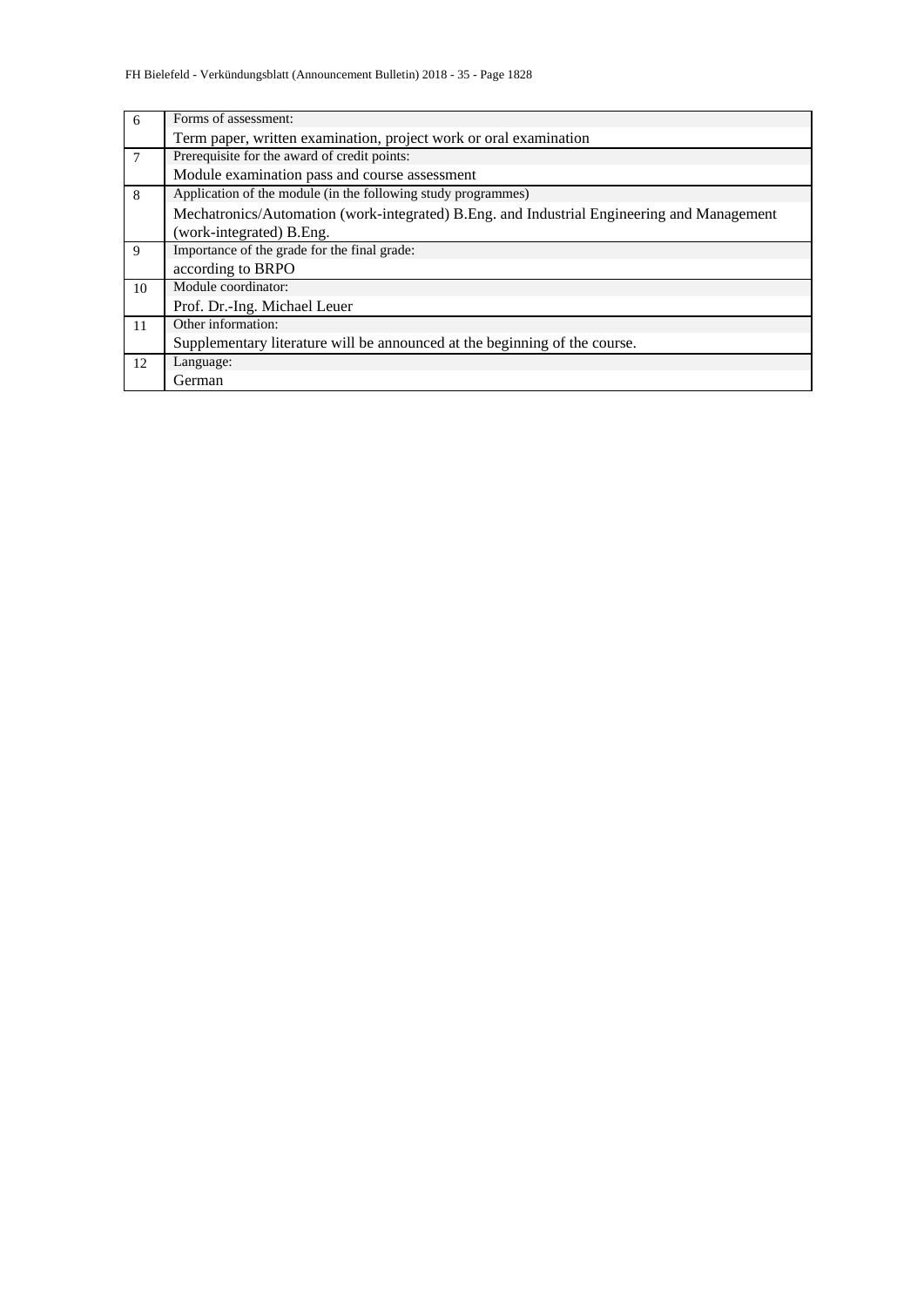|                | Marketing and Technical Sales                                                                                                                                                                                                                                                                                                                                                                                                                                                                                                                                                                                                                                                                                                                                                                                                               |                                |                                                                                                                                                                                                                                      |  |                 |            |                           |                                    | <b>MUV</b>       |            |
|----------------|---------------------------------------------------------------------------------------------------------------------------------------------------------------------------------------------------------------------------------------------------------------------------------------------------------------------------------------------------------------------------------------------------------------------------------------------------------------------------------------------------------------------------------------------------------------------------------------------------------------------------------------------------------------------------------------------------------------------------------------------------------------------------------------------------------------------------------------------|--------------------------------|--------------------------------------------------------------------------------------------------------------------------------------------------------------------------------------------------------------------------------------|--|-----------------|------------|---------------------------|------------------------------------|------------------|------------|
| number:        | Identification                                                                                                                                                                                                                                                                                                                                                                                                                                                                                                                                                                                                                                                                                                                                                                                                                              | Workload:                      | Credits:                                                                                                                                                                                                                             |  | Study semester: |            | Frequency of the<br>offer |                                    | Duration:        |            |
| 3355           |                                                                                                                                                                                                                                                                                                                                                                                                                                                                                                                                                                                                                                                                                                                                                                                                                                             | 150h                           | 5                                                                                                                                                                                                                                    |  | 6th sem.        |            | Annual<br>(Summer)        |                                    | 1 semester       |            |
| $\mathbf{1}$   | Course:                                                                                                                                                                                                                                                                                                                                                                                                                                                                                                                                                                                                                                                                                                                                                                                                                                     |                                | Planned group sizes                                                                                                                                                                                                                  |  | Scope           |            | teaching                  | Actual contact time<br>/ classroom |                  | Self-study |
|                | Lecture                                                                                                                                                                                                                                                                                                                                                                                                                                                                                                                                                                                                                                                                                                                                                                                                                                     |                                | 60 students                                                                                                                                                                                                                          |  | $\overline{c}$  | <b>SCH</b> | 0                         | h                                  | 56               | h          |
|                | Tuition in seminars                                                                                                                                                                                                                                                                                                                                                                                                                                                                                                                                                                                                                                                                                                                                                                                                                         |                                | 30 students                                                                                                                                                                                                                          |  | $\Omega$        | <b>SCH</b> | $\Omega$                  | h                                  | $\boldsymbol{0}$ | h          |
|                | Exercise                                                                                                                                                                                                                                                                                                                                                                                                                                                                                                                                                                                                                                                                                                                                                                                                                                    |                                | 20 students                                                                                                                                                                                                                          |  | $\overline{c}$  | <b>SCH</b> | 16                        | h                                  | 62               | h          |
|                | Practical or seminar                                                                                                                                                                                                                                                                                                                                                                                                                                                                                                                                                                                                                                                                                                                                                                                                                        |                                | 15 students                                                                                                                                                                                                                          |  | $\overline{0}$  | SCH        | $\Omega$                  | h                                  | $\mathbf{0}$     | h          |
|                |                                                                                                                                                                                                                                                                                                                                                                                                                                                                                                                                                                                                                                                                                                                                                                                                                                             | Supervised self-study          | 60 students                                                                                                                                                                                                                          |  | $\mathbf{1}$    | <b>SCH</b> | 16                        | h                                  | $\boldsymbol{0}$ | h          |
| 2              |                                                                                                                                                                                                                                                                                                                                                                                                                                                                                                                                                                                                                                                                                                                                                                                                                                             | Learning outcomes/competences: |                                                                                                                                                                                                                                      |  |                 |            |                           |                                    |                  |            |
|                | Students develop an understanding of the importance of strategic planning for the market success of a<br>company operating in a technical environment. They are able to develop marketing and sales concepts,<br>especially for the b2b business, and to react to market changes with alternative concepts. They possess<br>functional analysis and planning skills that enable them to critically reflect on current market events<br>and developments and to shape them in a goal-oriented manner.<br>Students have basic knowledge of the design options of product and price management, which form the<br>basis for successful sales. Building on this, they acquire the competence to develop structures and<br>concepts for the distribution of technical products and to be able to apply them throughout the entire<br>life cycle. |                                |                                                                                                                                                                                                                                      |  |                 |            |                           |                                    |                  |            |
| 3              | Contents:                                                                                                                                                                                                                                                                                                                                                                                                                                                                                                                                                                                                                                                                                                                                                                                                                                   |                                |                                                                                                                                                                                                                                      |  |                 |            |                           |                                    |                  |            |
|                | $\bullet$                                                                                                                                                                                                                                                                                                                                                                                                                                                                                                                                                                                                                                                                                                                                                                                                                                   |                                | Internal analysis techniques and market research<br>Product policy in the individual product life cycle phases<br>Instruments and strategies of contracting policy/pricing policy<br>Basics and special features of b2b distribution |  |                 |            |                           |                                    |                  |            |
|                |                                                                                                                                                                                                                                                                                                                                                                                                                                                                                                                                                                                                                                                                                                                                                                                                                                             |                                | Forms of distribution, distribution planning and organisation                                                                                                                                                                        |  |                 |            |                           |                                    |                  |            |
|                |                                                                                                                                                                                                                                                                                                                                                                                                                                                                                                                                                                                                                                                                                                                                                                                                                                             |                                | Sales and customer relationship management                                                                                                                                                                                           |  |                 |            |                           |                                    |                  |            |
|                |                                                                                                                                                                                                                                                                                                                                                                                                                                                                                                                                                                                                                                                                                                                                                                                                                                             |                                | Legal basis of distribution (drafting of contracts, public law, etc.)                                                                                                                                                                |  |                 |            |                           |                                    |                  |            |
|                |                                                                                                                                                                                                                                                                                                                                                                                                                                                                                                                                                                                                                                                                                                                                                                                                                                             |                                | Basic instruments/key figures of sales controlling                                                                                                                                                                                   |  |                 |            |                           |                                    |                  |            |
|                |                                                                                                                                                                                                                                                                                                                                                                                                                                                                                                                                                                                                                                                                                                                                                                                                                                             |                                |                                                                                                                                                                                                                                      |  |                 |            |                           |                                    |                  |            |
| $\overline{4}$ | Forms of teaching:                                                                                                                                                                                                                                                                                                                                                                                                                                                                                                                                                                                                                                                                                                                                                                                                                          |                                | Lecture notes, seminar-based teaching, exercises, case studies                                                                                                                                                                       |  |                 |            |                           |                                    |                  |            |
| 5              |                                                                                                                                                                                                                                                                                                                                                                                                                                                                                                                                                                                                                                                                                                                                                                                                                                             | Participation requirements:    |                                                                                                                                                                                                                                      |  |                 |            |                           |                                    |                  |            |
|                | Formal:                                                                                                                                                                                                                                                                                                                                                                                                                                                                                                                                                                                                                                                                                                                                                                                                                                     | None                           |                                                                                                                                                                                                                                      |  |                 |            |                           |                                    |                  |            |
|                | Content:                                                                                                                                                                                                                                                                                                                                                                                                                                                                                                                                                                                                                                                                                                                                                                                                                                    | None                           |                                                                                                                                                                                                                                      |  |                 |            |                           |                                    |                  |            |
| 6              |                                                                                                                                                                                                                                                                                                                                                                                                                                                                                                                                                                                                                                                                                                                                                                                                                                             | Forms of assessment:           |                                                                                                                                                                                                                                      |  |                 |            |                           |                                    |                  |            |
|                |                                                                                                                                                                                                                                                                                                                                                                                                                                                                                                                                                                                                                                                                                                                                                                                                                                             |                                | Written exam, project work or oral exam                                                                                                                                                                                              |  |                 |            |                           |                                    |                  |            |
| $\tau$         |                                                                                                                                                                                                                                                                                                                                                                                                                                                                                                                                                                                                                                                                                                                                                                                                                                             |                                | Prerequisite for the award of credit points:                                                                                                                                                                                         |  |                 |            |                           |                                    |                  |            |
| 8              |                                                                                                                                                                                                                                                                                                                                                                                                                                                                                                                                                                                                                                                                                                                                                                                                                                             | Module examination pass        | Application of the module (in the following study programmes)                                                                                                                                                                        |  |                 |            |                           |                                    |                  |            |
|                |                                                                                                                                                                                                                                                                                                                                                                                                                                                                                                                                                                                                                                                                                                                                                                                                                                             |                                | Digital Technologies (work-integrated) B.Eng. and Industrial Engineering and Management (work-                                                                                                                                       |  |                 |            |                           |                                    |                  |            |
|                |                                                                                                                                                                                                                                                                                                                                                                                                                                                                                                                                                                                                                                                                                                                                                                                                                                             | integrated) B.Eng.             |                                                                                                                                                                                                                                      |  |                 |            |                           |                                    |                  |            |
| 9              |                                                                                                                                                                                                                                                                                                                                                                                                                                                                                                                                                                                                                                                                                                                                                                                                                                             |                                | Importance of the grade for the final grade:                                                                                                                                                                                         |  |                 |            |                           |                                    |                  |            |
|                |                                                                                                                                                                                                                                                                                                                                                                                                                                                                                                                                                                                                                                                                                                                                                                                                                                             | according to BRPO              |                                                                                                                                                                                                                                      |  |                 |            |                           |                                    |                  |            |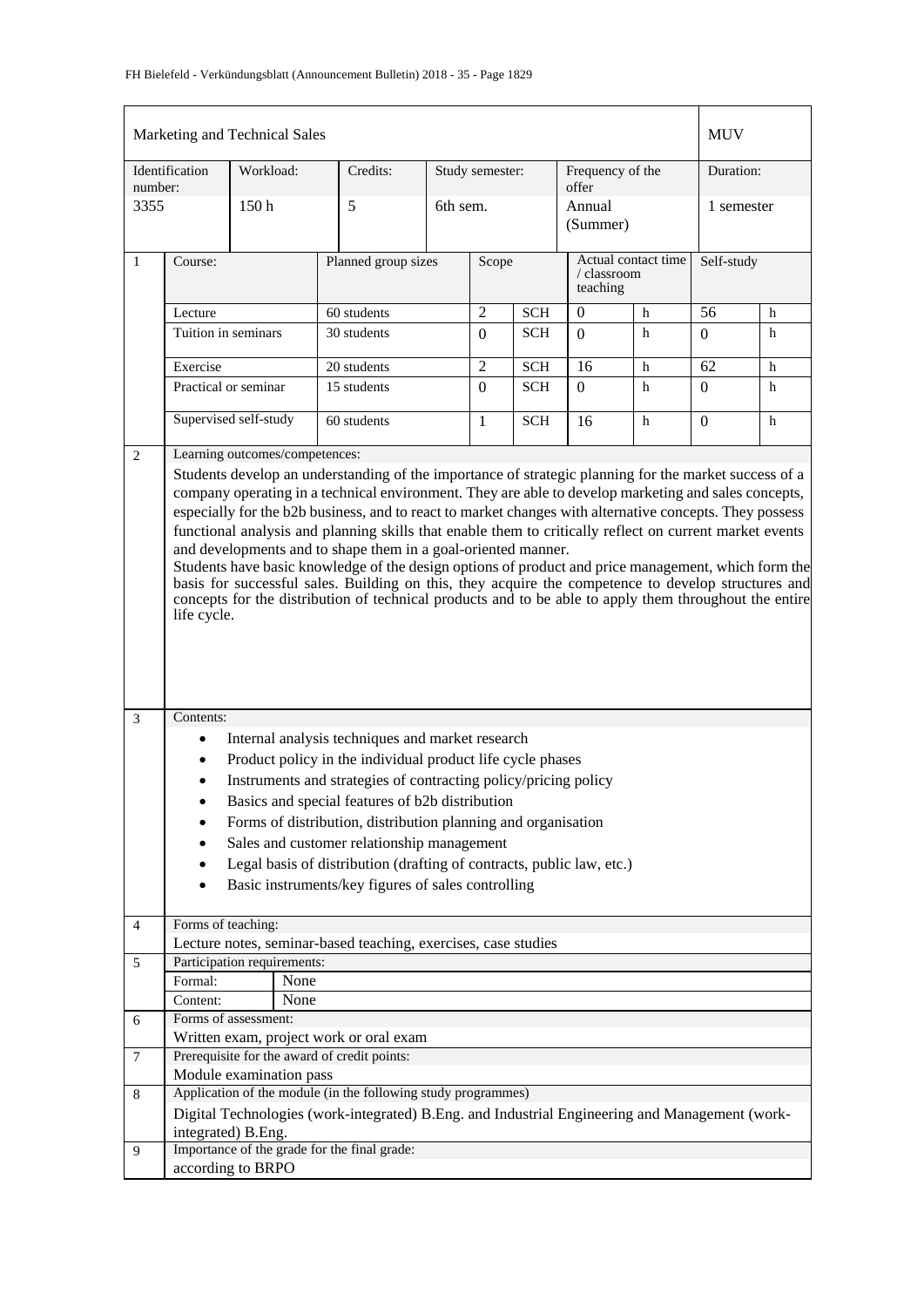| 10 | Module coordinator:                                          |  |  |  |
|----|--------------------------------------------------------------|--|--|--|
|    | Prof. Dr. rer. pol. Hildegard Manz-Schumacher                |  |  |  |
|    | Other information:                                           |  |  |  |
|    | Literature will be announced before the start of the course. |  |  |  |
| 12 | Language:                                                    |  |  |  |
|    | . ierman                                                     |  |  |  |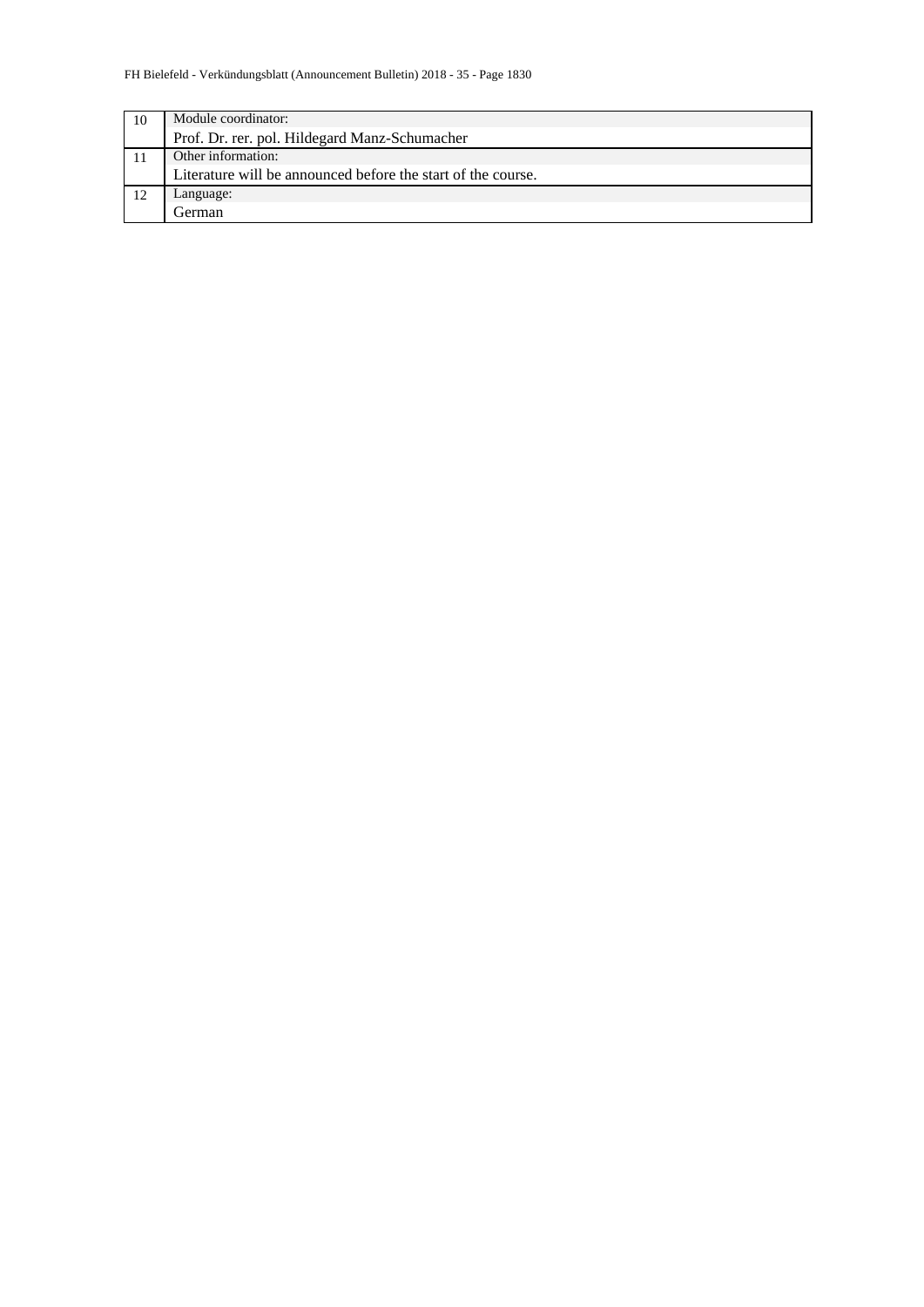| Mathematics I  |                                                                                                                                                                                                                                                                                                                                                                                                                                                                                                                                                       |                             |                                                                                              |                     |                 |            |                                                | MATH1                     |            |            |  |
|----------------|-------------------------------------------------------------------------------------------------------------------------------------------------------------------------------------------------------------------------------------------------------------------------------------------------------------------------------------------------------------------------------------------------------------------------------------------------------------------------------------------------------------------------------------------------------|-----------------------------|----------------------------------------------------------------------------------------------|---------------------|-----------------|------------|------------------------------------------------|---------------------------|------------|------------|--|
| number:        | Identification                                                                                                                                                                                                                                                                                                                                                                                                                                                                                                                                        | Workload:                   | Credits:                                                                                     |                     | Study semester: |            |                                                | Frequency of the<br>offer |            | Duration:  |  |
| 3218           |                                                                                                                                                                                                                                                                                                                                                                                                                                                                                                                                                       | 150 <sub>h</sub>            | 5                                                                                            |                     | 1st sem.        |            |                                                | Annual<br>(Winter)        |            | 1 semester |  |
| $\mathbf{1}$   | Course:                                                                                                                                                                                                                                                                                                                                                                                                                                                                                                                                               |                             |                                                                                              | Planned group sizes |                 | Scope      | Actual contact time<br>/ classroom<br>teaching |                           | Self-study |            |  |
|                | Lecture                                                                                                                                                                                                                                                                                                                                                                                                                                                                                                                                               |                             | 60 students                                                                                  |                     | $\overline{2}$  | <b>SCH</b> | $\mathbf{0}$                                   | $\mathbf h$               | 56         | h          |  |
|                | Tuition in seminars                                                                                                                                                                                                                                                                                                                                                                                                                                                                                                                                   |                             | 30 students                                                                                  |                     | $\Omega$        | <b>SCH</b> | $\Omega$                                       | h                         | 0          | h          |  |
|                | Exercise                                                                                                                                                                                                                                                                                                                                                                                                                                                                                                                                              |                             | 20 students                                                                                  |                     | $\overline{2}$  | <b>SCH</b> | 16                                             | h                         | 62         | h          |  |
|                | Practical or seminar                                                                                                                                                                                                                                                                                                                                                                                                                                                                                                                                  |                             | 15 students                                                                                  |                     | $\Omega$        | <b>SCH</b> | $\Omega$                                       | h                         | $\Omega$   | h          |  |
|                | Supervised self-study<br>60 students                                                                                                                                                                                                                                                                                                                                                                                                                                                                                                                  |                             | $\mathbf{1}$                                                                                 | <b>SCH</b>          | 16              | h          | $\Omega$                                       | h                         |            |            |  |
| $\mathbf{2}$   | Learning outcomes/competences:<br>The students are familiar with the mathematical working method and have mastered the basic terms and<br>methods from the areas of analysis and linear algebra, which they can also apply to practice-oriented<br>problems from technology, natural science and economics.                                                                                                                                                                                                                                           |                             |                                                                                              |                     |                 |            |                                                |                           |            |            |  |
| $\mathfrak{Z}$ | Contents:<br>General basics (set theory, inequalities, propositional logic, methods of proof)<br>$\bullet$<br>Functions of one variable (limit and continuity, polynomial functions, rational functions,<br>$\bullet$<br>trigonometric functions, exponential function, logarithm function)<br>Differential calculus for functions of one variable (differentiability, derivation rules,<br>$\bullet$<br>applications)<br>Linear algebra (vectors, matrices, determinants, systems of linear equations, eigenvalues and<br>$\bullet$<br>eigenvectors) |                             |                                                                                              |                     |                 |            |                                                |                           |            |            |  |
| $\overline{4}$ | Forms of teaching:                                                                                                                                                                                                                                                                                                                                                                                                                                                                                                                                    |                             |                                                                                              |                     |                 |            |                                                |                           |            |            |  |
|                |                                                                                                                                                                                                                                                                                                                                                                                                                                                                                                                                                       |                             | Learning units for self-study, classroom sessions in the form of exercises                   |                     |                 |            |                                                |                           |            |            |  |
| 5              |                                                                                                                                                                                                                                                                                                                                                                                                                                                                                                                                                       | Participation requirements: |                                                                                              |                     |                 |            |                                                |                           |            |            |  |
|                | Formal:                                                                                                                                                                                                                                                                                                                                                                                                                                                                                                                                               |                             |                                                                                              |                     |                 |            |                                                |                           |            |            |  |
|                | Content:                                                                                                                                                                                                                                                                                                                                                                                                                                                                                                                                              |                             |                                                                                              |                     |                 |            |                                                |                           |            |            |  |
| 6              |                                                                                                                                                                                                                                                                                                                                                                                                                                                                                                                                                       | Forms of assessment:        |                                                                                              |                     |                 |            |                                                |                           |            |            |  |
|                |                                                                                                                                                                                                                                                                                                                                                                                                                                                                                                                                                       |                             | Written examination, combined examination, oral examination or examination during the course |                     |                 |            |                                                |                           |            |            |  |
| $\tau$         |                                                                                                                                                                                                                                                                                                                                                                                                                                                                                                                                                       |                             | Prerequisite for the award of credit points:                                                 |                     |                 |            |                                                |                           |            |            |  |
|                |                                                                                                                                                                                                                                                                                                                                                                                                                                                                                                                                                       | Module examination pass     |                                                                                              |                     |                 |            |                                                |                           |            |            |  |
| 8              | Application of the module (in the following study programmes)<br>Digital Logistics (work-integrated) B.Eng., Digital Technologies (work-integrated) B.Eng.,<br>Mechatronics/Automation (work-integrated) B.Eng., Product-Service Engineering (work-integrated)<br>B.Eng. and Industrial Engineering and Management (work-integrated) B.Eng.                                                                                                                                                                                                           |                             |                                                                                              |                     |                 |            |                                                |                           |            |            |  |
| 9              |                                                                                                                                                                                                                                                                                                                                                                                                                                                                                                                                                       |                             | Importance of the grade for the final grade:                                                 |                     |                 |            |                                                |                           |            |            |  |
|                |                                                                                                                                                                                                                                                                                                                                                                                                                                                                                                                                                       | according to BRPO           |                                                                                              |                     |                 |            |                                                |                           |            |            |  |
| 10             |                                                                                                                                                                                                                                                                                                                                                                                                                                                                                                                                                       | Module coordinator:         |                                                                                              |                     |                 |            |                                                |                           |            |            |  |
|                |                                                                                                                                                                                                                                                                                                                                                                                                                                                                                                                                                       | Dr. rer. nat. Sabrina Proß  |                                                                                              |                     |                 |            |                                                |                           |            |            |  |
| 11             | Other information:                                                                                                                                                                                                                                                                                                                                                                                                                                                                                                                                    |                             |                                                                                              |                     |                 |            |                                                |                           |            |            |  |
|                |                                                                                                                                                                                                                                                                                                                                                                                                                                                                                                                                                       |                             |                                                                                              |                     |                 |            |                                                |                           |            |            |  |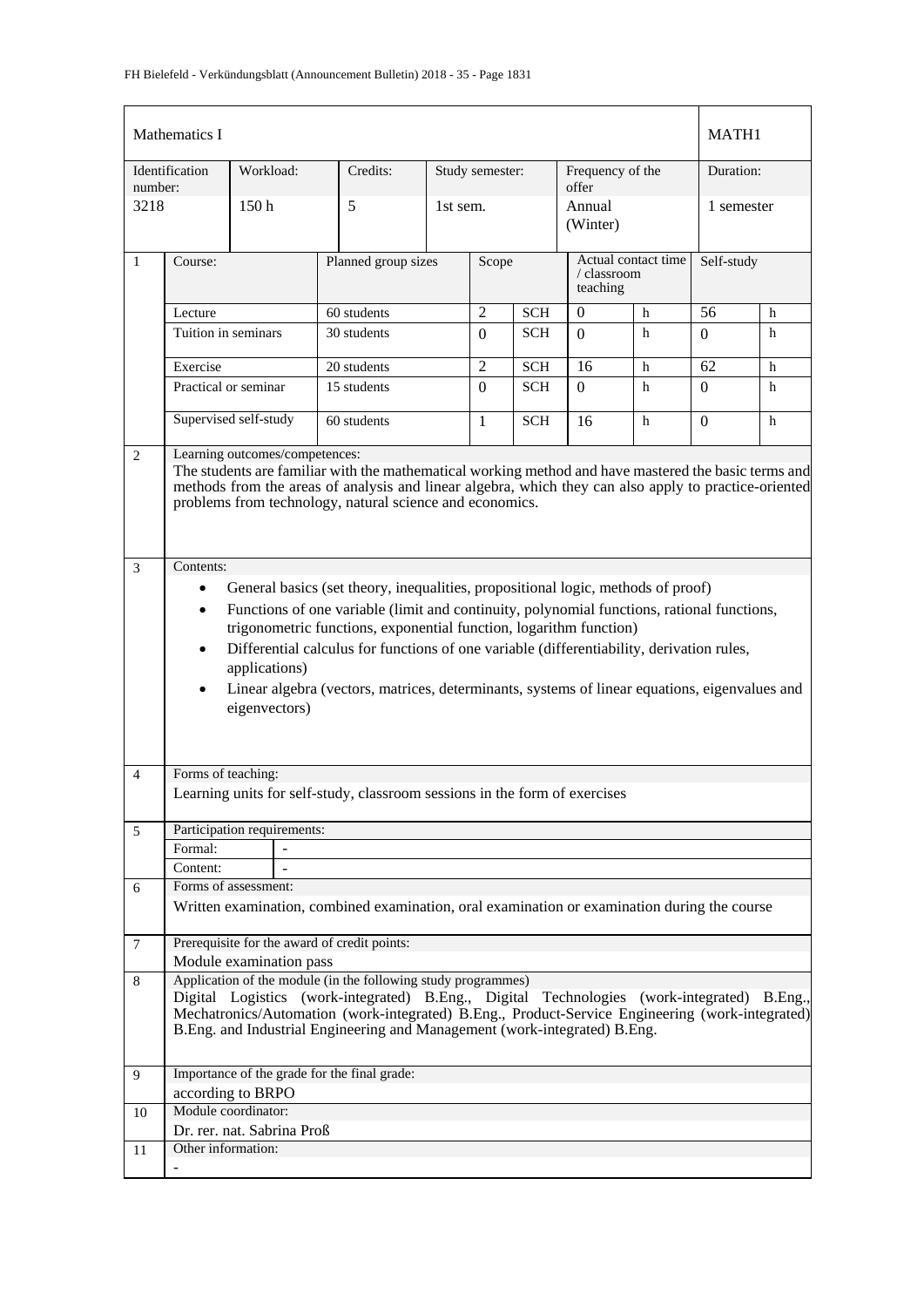| $\sim$<br>-- | $-0.115$ |
|--------------|----------|
|              | -        |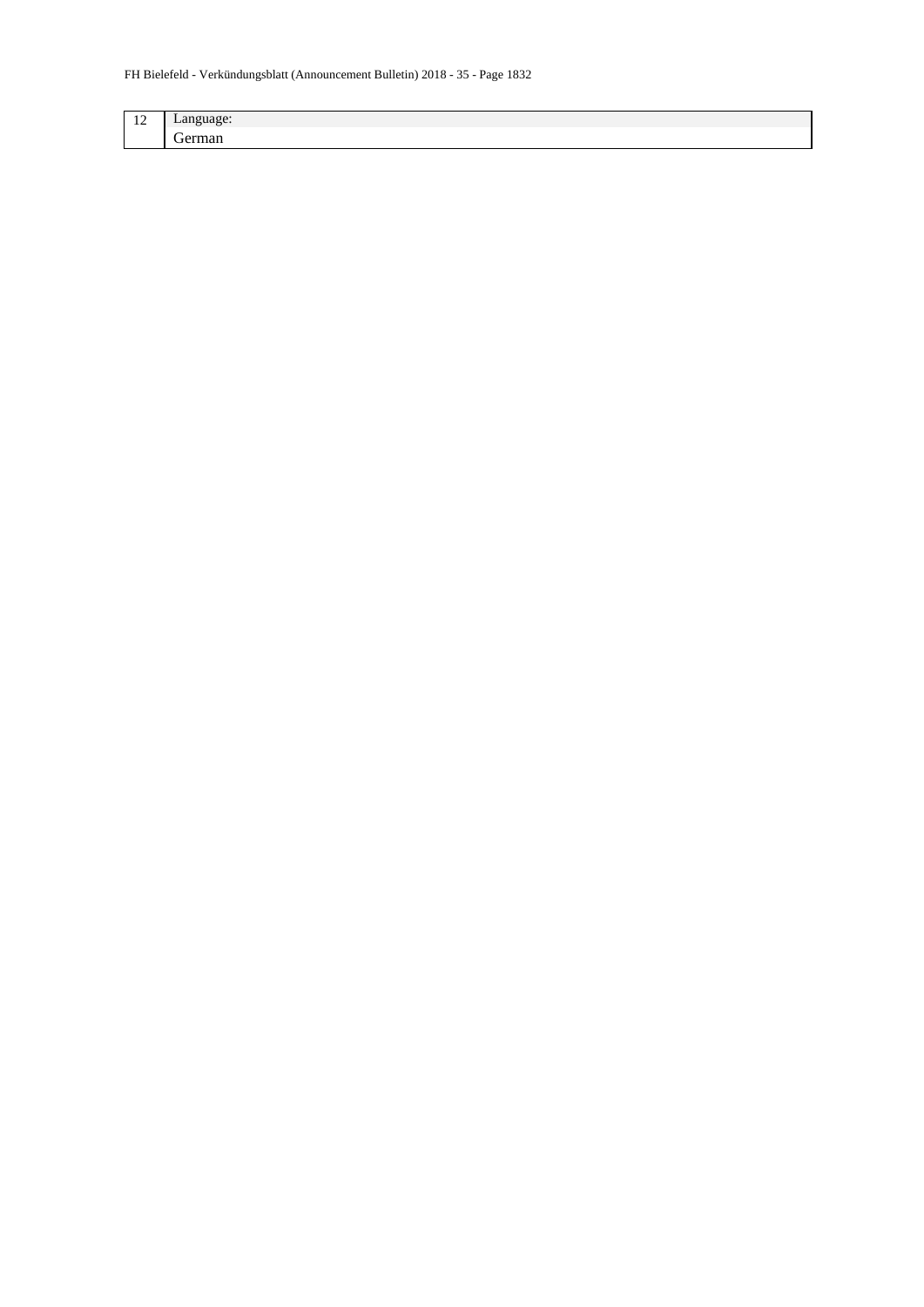| Mathematics II |                                                                                |                                |                                                                                                                                                                                                    |                     |                 |            |                                                | MATH <sub>2</sub> |                |           |  |
|----------------|--------------------------------------------------------------------------------|--------------------------------|----------------------------------------------------------------------------------------------------------------------------------------------------------------------------------------------------|---------------------|-----------------|------------|------------------------------------------------|-------------------|----------------|-----------|--|
| number:        | Identification                                                                 | Workload:                      | Credits:                                                                                                                                                                                           |                     | Study semester: |            | Frequency of the<br>offer                      |                   |                | Duration: |  |
| 3257           |                                                                                | 150 <sub>h</sub>               | 5                                                                                                                                                                                                  | 2nd sem.            |                 |            | Annual<br>(Summer)                             |                   | 1 semester     |           |  |
| $\mathbf{1}$   | Course:                                                                        |                                |                                                                                                                                                                                                    | Planned group sizes |                 | Scope      | Actual contact time<br>/ classroom<br>teaching |                   | Self-study     |           |  |
|                | Lecture                                                                        |                                | 60 students                                                                                                                                                                                        |                     | $\overline{2}$  | <b>SCH</b> | $\overline{0}$                                 | $\mathbf h$       | 56             | h         |  |
|                | Tuition in seminars                                                            |                                | 30 students                                                                                                                                                                                        |                     | $\Omega$        | <b>SCH</b> | $\Omega$                                       | h                 | 0              | h         |  |
|                | Exercise                                                                       |                                | 20 students                                                                                                                                                                                        |                     | $\overline{2}$  | <b>SCH</b> | 16                                             | $\mathbf h$       | 62             | h         |  |
|                | Practical or seminar                                                           |                                | 15 students                                                                                                                                                                                        |                     | $\Omega$        | <b>SCH</b> | $\Omega$                                       | h                 | $\Omega$       | h         |  |
|                |                                                                                | Supervised self-study          | 60 students                                                                                                                                                                                        |                     | $\mathbf{1}$    | <b>SCH</b> | 16                                             | h                 | $\overline{0}$ | h         |  |
| $\overline{2}$ |                                                                                | Learning outcomes/competences: |                                                                                                                                                                                                    |                     |                 |            |                                                |                   |                |           |  |
|                | Students:                                                                      |                                |                                                                                                                                                                                                    |                     |                 |            |                                                |                   |                |           |  |
|                | $\bullet$                                                                      |                                | can deepen their knowledge in the area of calculus.                                                                                                                                                |                     |                 |            |                                                |                   |                |           |  |
|                | $\bullet$                                                                      | several variables.             | master the essential principles of integral calculus and differential calculus for functions of                                                                                                    |                     |                 |            |                                                |                   |                |           |  |
|                |                                                                                |                                | have an overview of the methods for the analytical solution of ordinary differential equations                                                                                                     |                     |                 |            |                                                |                   |                |           |  |
|                |                                                                                |                                | and systems of differential equations and can apply these to practice-oriented problems.                                                                                                           |                     |                 |            |                                                |                   |                |           |  |
|                |                                                                                |                                |                                                                                                                                                                                                    |                     |                 |            |                                                |                   |                |           |  |
|                |                                                                                |                                |                                                                                                                                                                                                    |                     |                 |            |                                                |                   |                |           |  |
| 3              | Contents:<br>Complex numbers (definition and representation, complex calculus) |                                |                                                                                                                                                                                                    |                     |                 |            |                                                |                   |                |           |  |
|                | $\bullet$                                                                      |                                | Integral calculus for functions of one variable (fundamental theorem of differential and                                                                                                           |                     |                 |            |                                                |                   |                |           |  |
|                | $\bullet$                                                                      |                                | integral calculus, integration rules, integration methods, improper integrals, applications)                                                                                                       |                     |                 |            |                                                |                   |                |           |  |
|                | $\bullet$                                                                      |                                | Differential calculus for functions of several variables (functions of several variables, partial                                                                                                  |                     |                 |            |                                                |                   |                |           |  |
|                |                                                                                | differentiation)               |                                                                                                                                                                                                    |                     |                 |            |                                                |                   |                |           |  |
|                | $\bullet$                                                                      |                                | Ordinary differential equations (differential equations of the 1st order, linear differential                                                                                                      |                     |                 |            |                                                |                   |                |           |  |
|                |                                                                                |                                | equations of the 2nd or nth order with constant coefficients, systems of linear differential                                                                                                       |                     |                 |            |                                                |                   |                |           |  |
|                |                                                                                | equations)                     |                                                                                                                                                                                                    |                     |                 |            |                                                |                   |                |           |  |
| $\overline{4}$ | Forms of teaching:                                                             |                                |                                                                                                                                                                                                    |                     |                 |            |                                                |                   |                |           |  |
|                |                                                                                |                                | Learning units for self-study, classroom sessions in the form of exercises                                                                                                                         |                     |                 |            |                                                |                   |                |           |  |
| 5              |                                                                                | Participation requirements:    |                                                                                                                                                                                                    |                     |                 |            |                                                |                   |                |           |  |
|                | Formal:                                                                        |                                |                                                                                                                                                                                                    |                     |                 |            |                                                |                   |                |           |  |
|                | Content:                                                                       |                                |                                                                                                                                                                                                    |                     |                 |            |                                                |                   |                |           |  |
|                |                                                                                | Modules:                       |                                                                                                                                                                                                    |                     |                 |            |                                                |                   |                |           |  |
|                |                                                                                |                                | 3218 Mathematics I;                                                                                                                                                                                |                     |                 |            |                                                |                   |                |           |  |
| 6              |                                                                                | Forms of assessment:           |                                                                                                                                                                                                    |                     |                 |            |                                                |                   |                |           |  |
|                |                                                                                |                                | Written examination, combined examination, oral examination or examination during the course                                                                                                       |                     |                 |            |                                                |                   |                |           |  |
| $\tau$         |                                                                                |                                | Prerequisite for the award of credit points:                                                                                                                                                       |                     |                 |            |                                                |                   |                |           |  |
|                |                                                                                | Module examination pass        |                                                                                                                                                                                                    |                     |                 |            |                                                |                   |                |           |  |
| 8              |                                                                                |                                | Application of the module (in the following study programmes)                                                                                                                                      |                     |                 |            |                                                |                   |                |           |  |
|                |                                                                                |                                | Digital Technologies (work-integrated) B.Eng., Mechatronics/Automation (work-integrated) B.Eng.,<br>Product-Service Engineering (work-integrated) B.Eng. and Industrial Engineering and Management |                     |                 |            |                                                |                   |                |           |  |
|                |                                                                                | (work-integrated) B.Eng.       |                                                                                                                                                                                                    |                     |                 |            |                                                |                   |                |           |  |
|                |                                                                                |                                |                                                                                                                                                                                                    |                     |                 |            |                                                |                   |                |           |  |
| 9              |                                                                                |                                | Importance of the grade for the final grade:                                                                                                                                                       |                     |                 |            |                                                |                   |                |           |  |
|                |                                                                                | according to BRPO              |                                                                                                                                                                                                    |                     |                 |            |                                                |                   |                |           |  |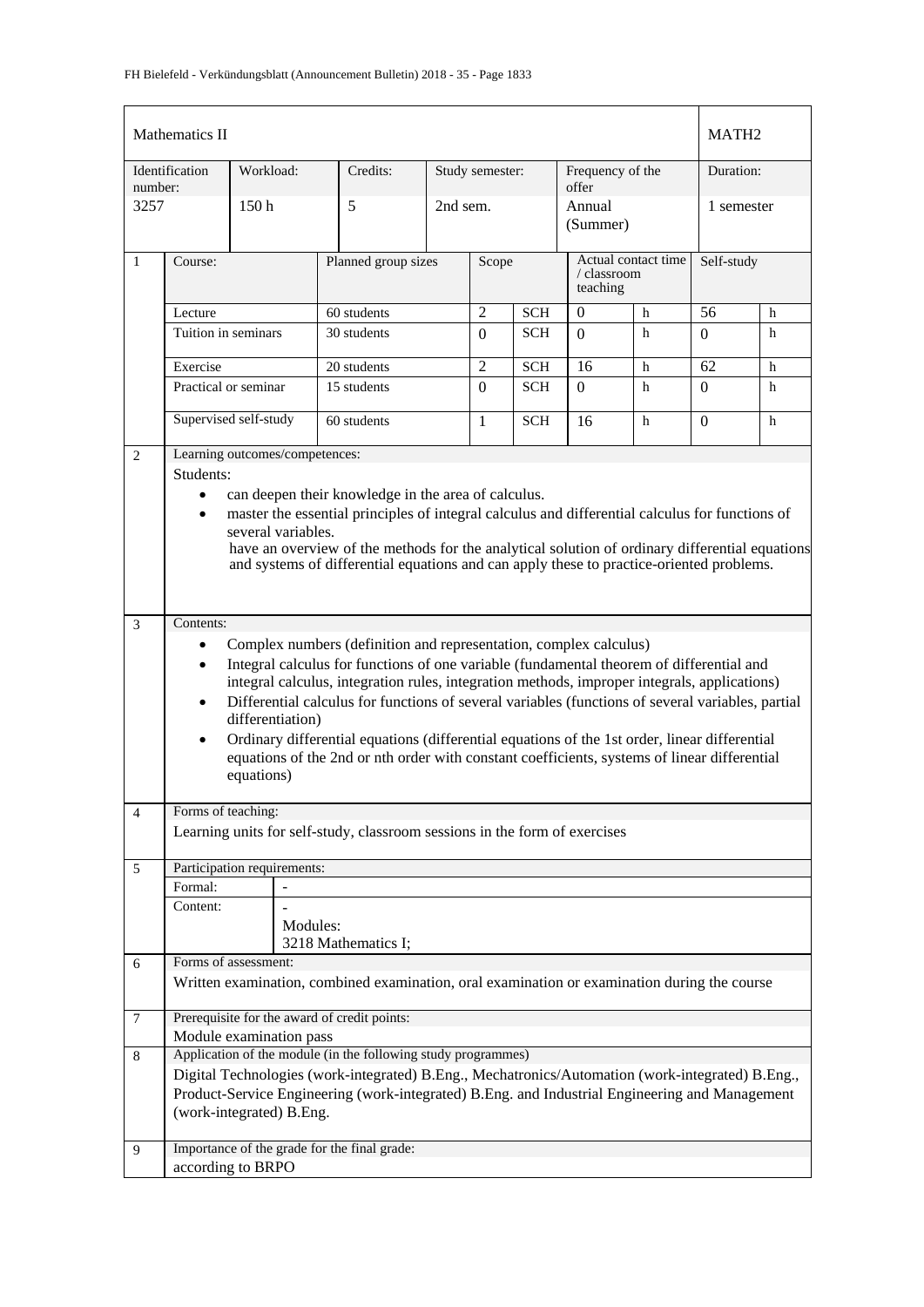| 10 | Module coordinator:        |
|----|----------------------------|
|    | Dr. rer. nat. Sabrina Proß |
|    | Other information:         |
|    |                            |
| 12 | Language:                  |
|    | German                     |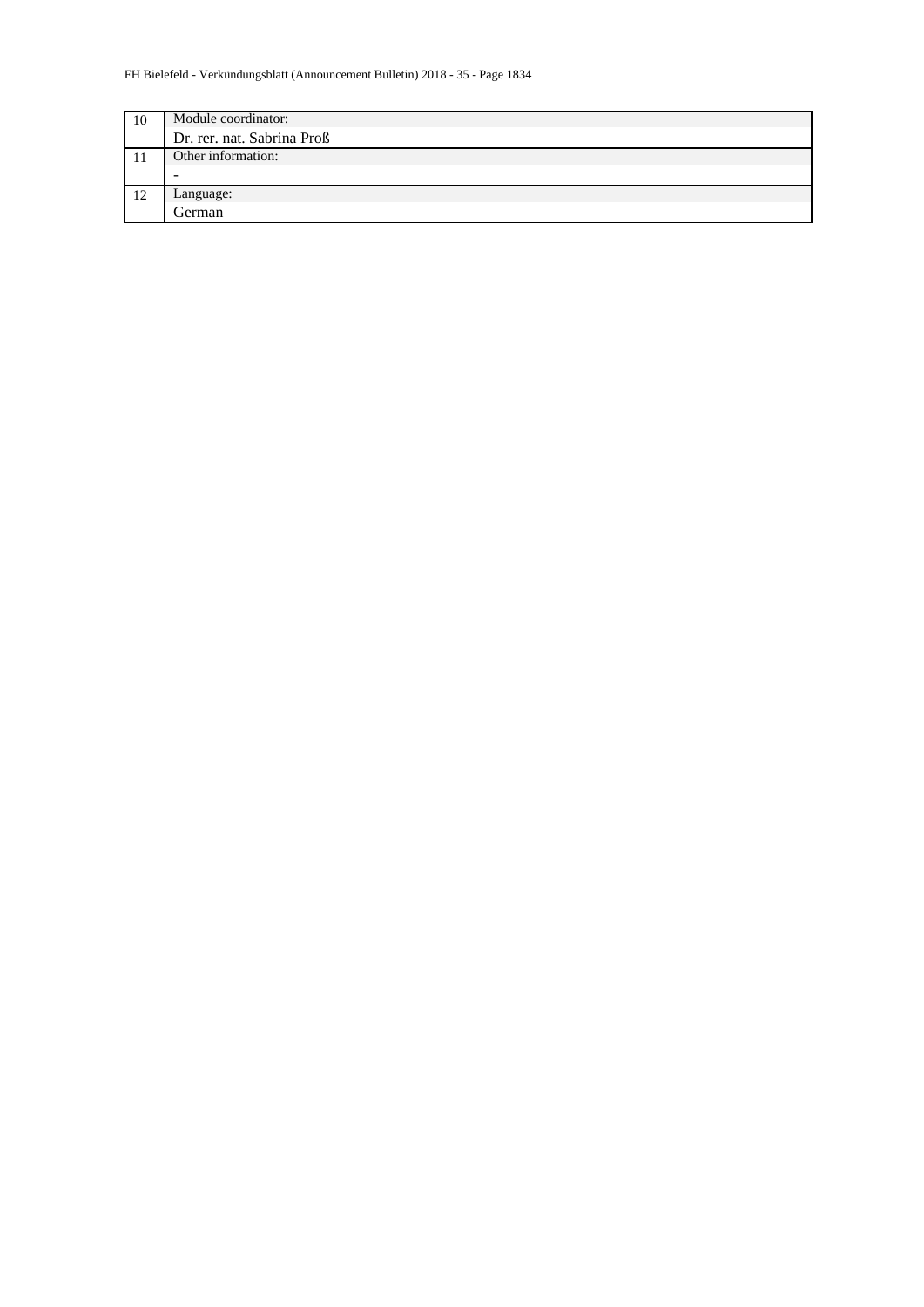| Measuring Systems and Sensors |                                                                                                                                                                                                                                                                                                                                                                                                                                                                                                                                                                                                                          |                                |                                                                                            |              |                 |                | <b>MUS</b>                             |    |                |            |  |
|-------------------------------|--------------------------------------------------------------------------------------------------------------------------------------------------------------------------------------------------------------------------------------------------------------------------------------------------------------------------------------------------------------------------------------------------------------------------------------------------------------------------------------------------------------------------------------------------------------------------------------------------------------------------|--------------------------------|--------------------------------------------------------------------------------------------|--------------|-----------------|----------------|----------------------------------------|----|----------------|------------|--|
| number:                       | Identification                                                                                                                                                                                                                                                                                                                                                                                                                                                                                                                                                                                                           | Workload:                      | Credits:                                                                                   |              | Study semester: |                | Frequency of the<br>offer              |    |                | Duration:  |  |
| 3128                          |                                                                                                                                                                                                                                                                                                                                                                                                                                                                                                                                                                                                                          | 150 <sub>h</sub>               | 5                                                                                          | 6th sem.     |                 |                | Annual<br>Summer                       |    |                | 1 sem.     |  |
| $\mathbf{1}$                  | Course:                                                                                                                                                                                                                                                                                                                                                                                                                                                                                                                                                                                                                  |                                | Planned group sizes                                                                        |              | Scope           |                | Actual contact time                    |    |                | Self-study |  |
|                               | Lecture                                                                                                                                                                                                                                                                                                                                                                                                                                                                                                                                                                                                                  |                                | 60 students                                                                                |              | $\overline{2}$  | <b>SCH</b>     | classroom teaching<br>$\boldsymbol{0}$ | h  | 56             | h          |  |
|                               | Tuition in seminars                                                                                                                                                                                                                                                                                                                                                                                                                                                                                                                                                                                                      |                                | 30 students                                                                                |              | $\overline{0}$  | <b>SCH</b>     | $\Omega$                               | h  | $\Omega$       | h          |  |
|                               |                                                                                                                                                                                                                                                                                                                                                                                                                                                                                                                                                                                                                          |                                |                                                                                            |              |                 |                |                                        |    |                |            |  |
|                               | 20 students<br>Exercise                                                                                                                                                                                                                                                                                                                                                                                                                                                                                                                                                                                                  |                                |                                                                                            | $\mathbf{1}$ | <b>SCH</b>      | $\overline{8}$ | h                                      | 46 | h              |            |  |
|                               | Practical or seminar                                                                                                                                                                                                                                                                                                                                                                                                                                                                                                                                                                                                     |                                | 15 students                                                                                |              | 1               | <b>SCH</b>     | 16                                     | h  | $\Omega$       | h          |  |
|                               |                                                                                                                                                                                                                                                                                                                                                                                                                                                                                                                                                                                                                          | Supervised self-study          | 60 students                                                                                |              | 1.5             | <b>SCH</b>     | 24                                     | h  | $\overline{0}$ | h          |  |
| $\overline{2}$                |                                                                                                                                                                                                                                                                                                                                                                                                                                                                                                                                                                                                                          | Learning outcomes/competences: |                                                                                            |              |                 |                |                                        |    |                |            |  |
|                               | This module covers the basics of important sensor principles, analogue sensor electronics (signal pre-<br>processing) and the most common sensor types. The students learn about known sensor technology in<br>the industrial environment and should master its application.                                                                                                                                                                                                                                                                                                                                             |                                |                                                                                            |              |                 |                |                                        |    |                |            |  |
| $\mathfrak{Z}$                | Contents:                                                                                                                                                                                                                                                                                                                                                                                                                                                                                                                                                                                                                |                                |                                                                                            |              |                 |                |                                        |    |                |            |  |
| $\overline{4}$                | Basics of measurement signal processing<br>٠<br>Sensors and measuring systems in industrial application<br>$\bullet$<br>Components of measuring signal acquisition and processing systems<br>$\bullet$<br>Temperature measurement<br>٠<br>Pressure measurement<br>Flow measurement<br>Level measurement<br>Measurement of substance properties<br>Measurement of geometric quantities (especially position detection)<br>$\bullet$<br>Optical inspection systems<br>Power and energy measurement<br>Forms of teaching:<br>Learning materials for self-study, classroom sessions in the form of exercises and practicals. |                                |                                                                                            |              |                 |                |                                        |    |                |            |  |
| 5                             |                                                                                                                                                                                                                                                                                                                                                                                                                                                                                                                                                                                                                          | Participation requirements:    |                                                                                            |              |                 |                |                                        |    |                |            |  |
|                               | Formal:                                                                                                                                                                                                                                                                                                                                                                                                                                                                                                                                                                                                                  | None                           |                                                                                            |              |                 |                |                                        |    |                |            |  |
|                               | Content:                                                                                                                                                                                                                                                                                                                                                                                                                                                                                                                                                                                                                 | None<br>Forms of assessment:   |                                                                                            |              |                 |                |                                        |    |                |            |  |
| 6                             |                                                                                                                                                                                                                                                                                                                                                                                                                                                                                                                                                                                                                          |                                | Term paper, written examination, project work or oral examination                          |              |                 |                |                                        |    |                |            |  |
| 7                             |                                                                                                                                                                                                                                                                                                                                                                                                                                                                                                                                                                                                                          |                                | Prerequisite for the award of credit points:                                               |              |                 |                |                                        |    |                |            |  |
|                               |                                                                                                                                                                                                                                                                                                                                                                                                                                                                                                                                                                                                                          |                                | Module examination pass and course assessment                                              |              |                 |                |                                        |    |                |            |  |
| 8                             |                                                                                                                                                                                                                                                                                                                                                                                                                                                                                                                                                                                                                          |                                | Application of the module (in the following study programmes)                              |              |                 |                |                                        |    |                |            |  |
|                               |                                                                                                                                                                                                                                                                                                                                                                                                                                                                                                                                                                                                                          | (work-integrated) B.Eng.       | Mechatronics/Automation (work-integrated) B.Eng. and Industrial Engineering and Management |              |                 |                |                                        |    |                |            |  |
| 9                             |                                                                                                                                                                                                                                                                                                                                                                                                                                                                                                                                                                                                                          |                                | Importance of the grade for the final grade:                                               |              |                 |                |                                        |    |                |            |  |
|                               |                                                                                                                                                                                                                                                                                                                                                                                                                                                                                                                                                                                                                          | according to BRPO              |                                                                                            |              |                 |                |                                        |    |                |            |  |
| 10                            |                                                                                                                                                                                                                                                                                                                                                                                                                                                                                                                                                                                                                          | Module coordinator:            |                                                                                            |              |                 |                |                                        |    |                |            |  |
| 11                            | Other information:                                                                                                                                                                                                                                                                                                                                                                                                                                                                                                                                                                                                       | Prof. Dr.-Ing. Thomas Freund   |                                                                                            |              |                 |                |                                        |    |                |            |  |
|                               |                                                                                                                                                                                                                                                                                                                                                                                                                                                                                                                                                                                                                          |                                | Supplementary literature will be announced at the beginning of the course.                 |              |                 |                |                                        |    |                |            |  |
| 12                            | Language:                                                                                                                                                                                                                                                                                                                                                                                                                                                                                                                                                                                                                |                                |                                                                                            |              |                 |                |                                        |    |                |            |  |
|                               | German                                                                                                                                                                                                                                                                                                                                                                                                                                                                                                                                                                                                                   |                                |                                                                                            |              |                 |                |                                        |    |                |            |  |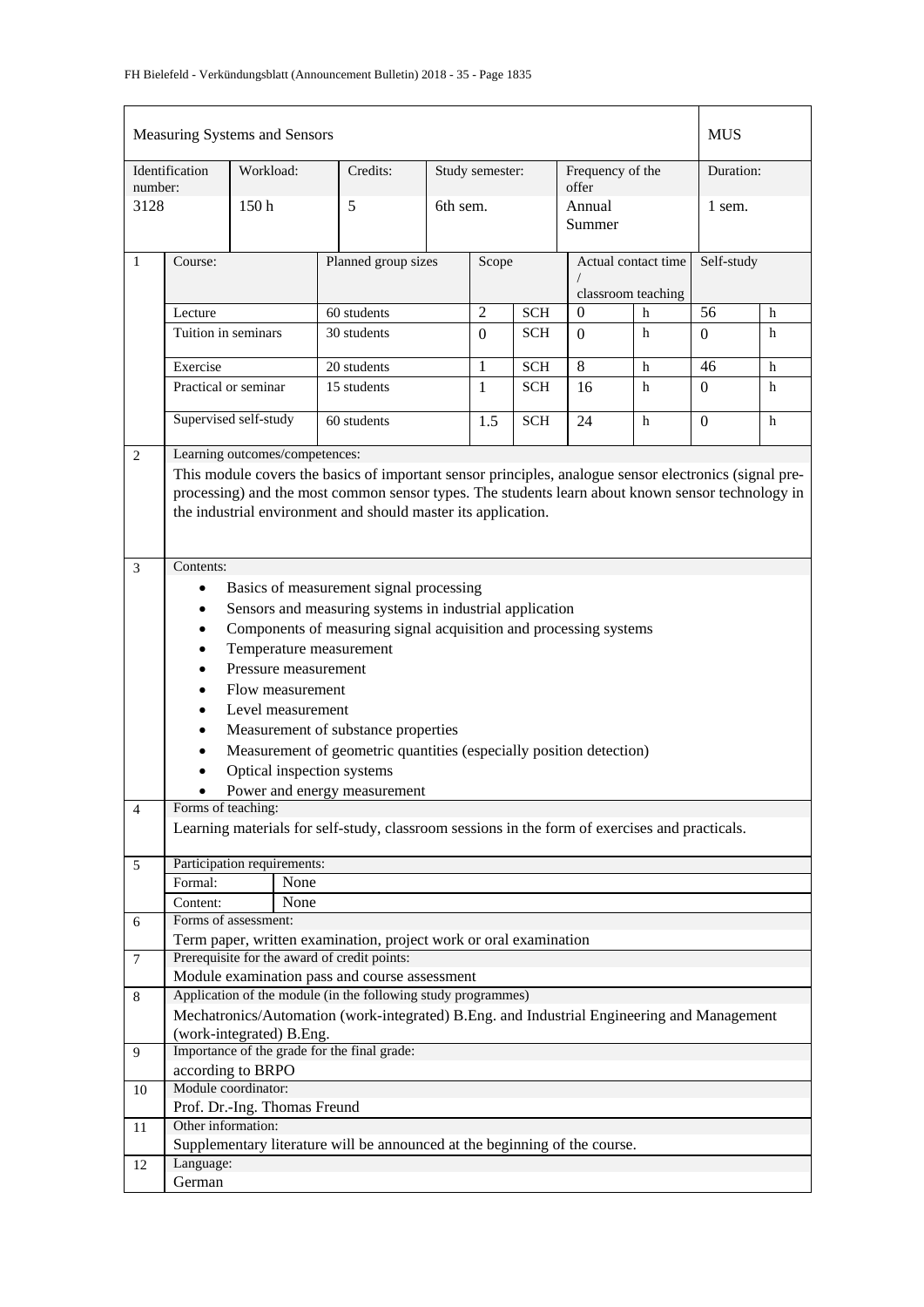|                | Methodical Design and CAD<br><b>MKC</b>                                                                                                                                                                                                                                                                                                                                                                                                                                                                                                                                                                                                                                                                                                                                                              |                             |  |                                                                                              |  |                 |            |                                                |   |                |   |
|----------------|------------------------------------------------------------------------------------------------------------------------------------------------------------------------------------------------------------------------------------------------------------------------------------------------------------------------------------------------------------------------------------------------------------------------------------------------------------------------------------------------------------------------------------------------------------------------------------------------------------------------------------------------------------------------------------------------------------------------------------------------------------------------------------------------------|-----------------------------|--|----------------------------------------------------------------------------------------------|--|-----------------|------------|------------------------------------------------|---|----------------|---|
| number:        | Identification                                                                                                                                                                                                                                                                                                                                                                                                                                                                                                                                                                                                                                                                                                                                                                                       | Workload:                   |  | Credits:                                                                                     |  | Study semester: |            | Frequency of the<br>offer                      |   | Duration:      |   |
| 3354           |                                                                                                                                                                                                                                                                                                                                                                                                                                                                                                                                                                                                                                                                                                                                                                                                      | 150 <sub>h</sub>            |  | 5                                                                                            |  | 5th sem.        |            | Annual<br>(Winter)                             |   | 1 sem.         |   |
| 1              | Course:                                                                                                                                                                                                                                                                                                                                                                                                                                                                                                                                                                                                                                                                                                                                                                                              |                             |  | Planned group sizes                                                                          |  | Scope           |            | Actual contact time<br>/ classroom<br>teaching |   | Self-study     |   |
|                | Lecture                                                                                                                                                                                                                                                                                                                                                                                                                                                                                                                                                                                                                                                                                                                                                                                              |                             |  | 60 students                                                                                  |  | 2               | <b>SCH</b> | $\mathbf{0}$                                   | h | 56             | h |
|                | Tuition in seminars                                                                                                                                                                                                                                                                                                                                                                                                                                                                                                                                                                                                                                                                                                                                                                                  |                             |  | 30 students                                                                                  |  | $\Omega$        | <b>SCH</b> | $\Omega$                                       | h | $\Omega$       | h |
|                | Exercise                                                                                                                                                                                                                                                                                                                                                                                                                                                                                                                                                                                                                                                                                                                                                                                             |                             |  | 20 students                                                                                  |  | 1               | <b>SCH</b> | 8                                              | h | 46             | h |
|                |                                                                                                                                                                                                                                                                                                                                                                                                                                                                                                                                                                                                                                                                                                                                                                                                      | Practical or seminar        |  | 15 students                                                                                  |  | 1               | <b>SCH</b> | 16                                             | h | $\overline{0}$ | h |
|                |                                                                                                                                                                                                                                                                                                                                                                                                                                                                                                                                                                                                                                                                                                                                                                                                      | Supervised self-study       |  | 60 students                                                                                  |  | 1.5             | <b>SCH</b> | 24                                             | h | $\overline{0}$ | h |
| 3              | Students are able to plan and structure design projects. They distinguish between the different design<br>phases and apply selected methods and tools in a goal-oriented manner. They establish measurable<br>requirements, derive functions, generate partial solutions, create overall solutions, estimate the cost<br>effects of design work, evaluate, select and optimise.<br>With regard to CAD, students are able to:<br>Describe the functions and possibilities of common 3D CAD systems<br>Classify CAD with regard to product lifecycle management<br>Create and manipulate simple 3D models<br>٠<br>Derive 2D drawings from 3D models<br>$\bullet$                                                                                                                                       |                             |  |                                                                                              |  |                 |            |                                                |   |                |   |
|                | Methodical construction:<br>Introduction to methodical procedures and the sequence of the design process<br>VDI guidelines for methodical development<br>Task clarification, requirements management, requirements lists<br>Creativity techniques via functions to operating mechanisms and construction elements<br>Series and construction kits<br>Technical-economic design (according to VDI 2225)<br>Value analysis<br>CAD systems and techniques:<br>Definition of terms, equipment technology, software systems, data exchange, input techniques,<br>coordinate systems, construction methods for geometric models (corner, edge, surface, solid models),<br>methods for structuring CAD data, variant construction by parametrisation, solid modelling<br>Practical training on a CAD system |                             |  |                                                                                              |  |                 |            |                                                |   |                |   |
| $\overline{4}$ | Forms of teaching:                                                                                                                                                                                                                                                                                                                                                                                                                                                                                                                                                                                                                                                                                                                                                                                   |                             |  | Learning materials for self-study, classroom events in the form of exercises and practicals. |  |                 |            |                                                |   |                |   |
| 5              | Formal:                                                                                                                                                                                                                                                                                                                                                                                                                                                                                                                                                                                                                                                                                                                                                                                              | Participation requirements: |  |                                                                                              |  |                 |            |                                                |   |                |   |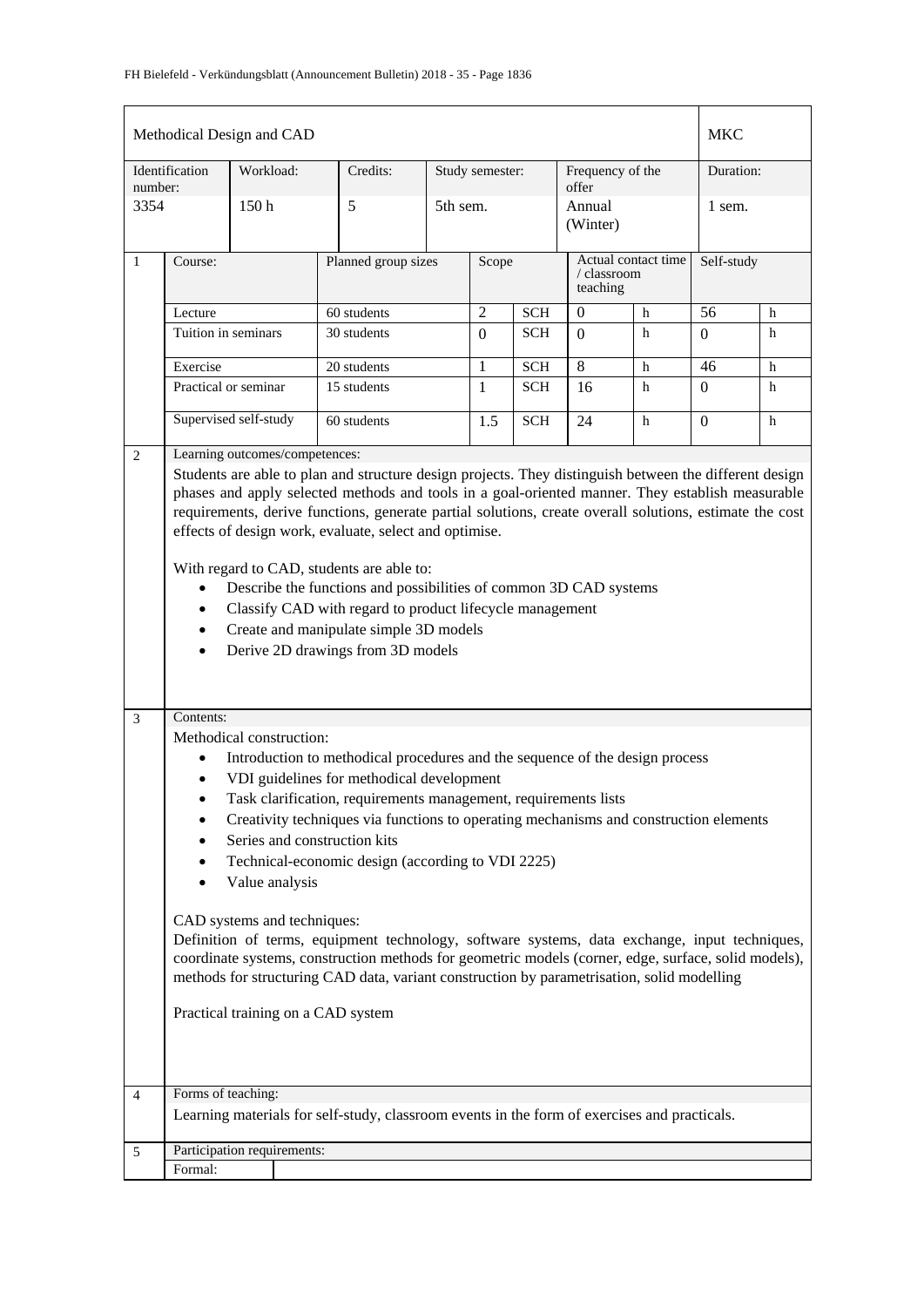|    | Content:                                                                                   | Modules:                                                                   |  |  |  |  |  |  |  |
|----|--------------------------------------------------------------------------------------------|----------------------------------------------------------------------------|--|--|--|--|--|--|--|
|    |                                                                                            | 3253 Basics of Mechanical Design;                                          |  |  |  |  |  |  |  |
| 6  |                                                                                            | Forms of assessment:                                                       |  |  |  |  |  |  |  |
|    | Term paper, written examination, combined examination, project work, oral examination or   |                                                                            |  |  |  |  |  |  |  |
|    | examination accompanying the course                                                        |                                                                            |  |  |  |  |  |  |  |
| 7  | Prerequisite for the award of credit points:                                               |                                                                            |  |  |  |  |  |  |  |
|    | Module examination pass and course assessment                                              |                                                                            |  |  |  |  |  |  |  |
| 8  | Application of the module (in the following study programmes)                              |                                                                            |  |  |  |  |  |  |  |
|    | Mechatronics/Automation (work-integrated) B.Eng. and Industrial Engineering and Management |                                                                            |  |  |  |  |  |  |  |
|    | (work-integrated) B.Eng.                                                                   |                                                                            |  |  |  |  |  |  |  |
| 9  |                                                                                            | Importance of the grade for the final grade:                               |  |  |  |  |  |  |  |
|    | according to BRPO                                                                          |                                                                            |  |  |  |  |  |  |  |
| 10 | Module coordinator:                                                                        |                                                                            |  |  |  |  |  |  |  |
|    |                                                                                            | Prof. Dr.-Ing. Klaus Dürkopp                                               |  |  |  |  |  |  |  |
| 11 | Other information:                                                                         |                                                                            |  |  |  |  |  |  |  |
|    |                                                                                            | Supplementary literature will be announced at the beginning of the course. |  |  |  |  |  |  |  |
| 12 | Language:                                                                                  |                                                                            |  |  |  |  |  |  |  |
|    | German                                                                                     |                                                                            |  |  |  |  |  |  |  |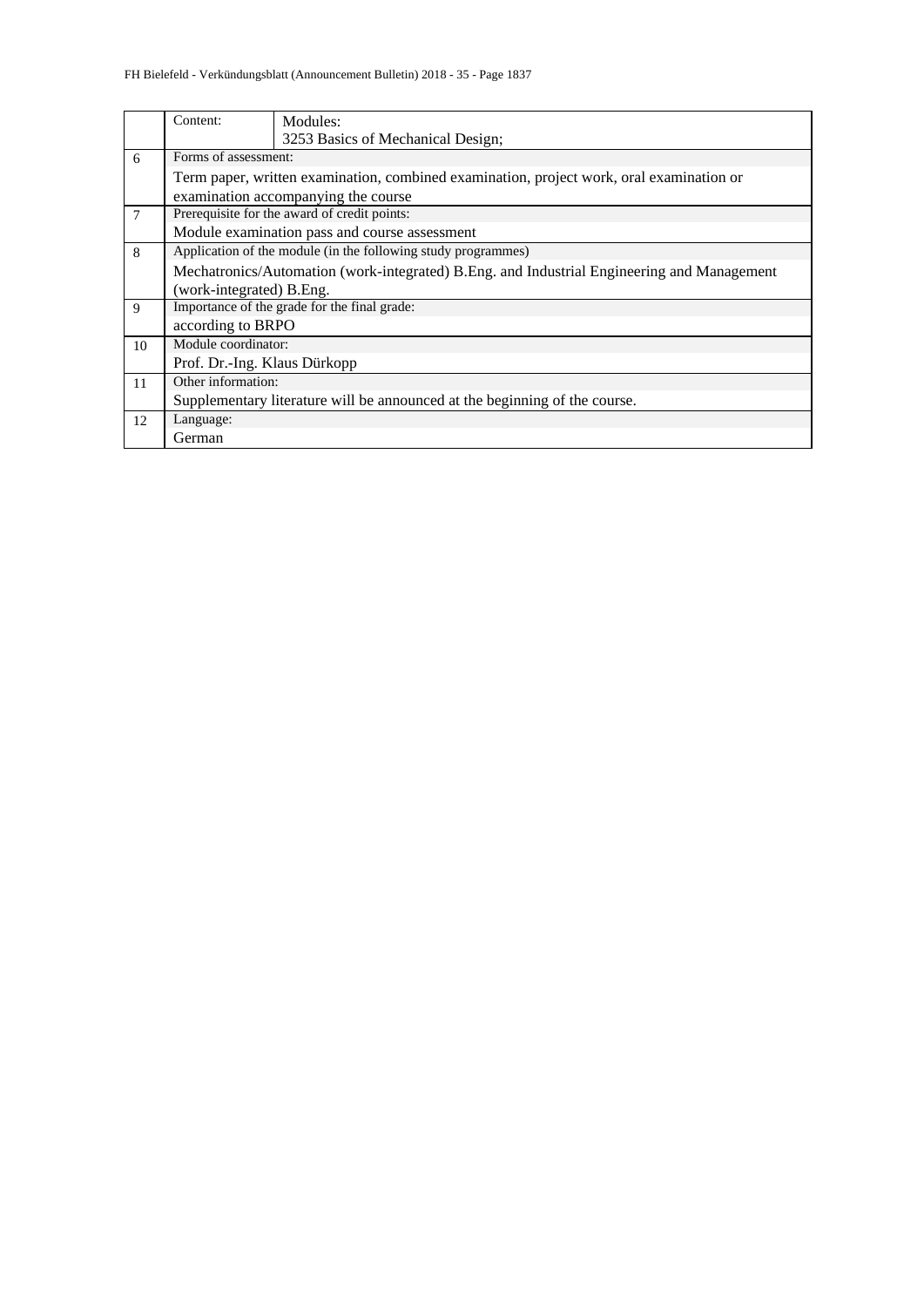|                | Microcontroller Programming |                                                         |                                                                                                  |  |                 |            |                  |                     | <b>MCP</b>   |   |  |
|----------------|-----------------------------|---------------------------------------------------------|--------------------------------------------------------------------------------------------------|--|-----------------|------------|------------------|---------------------|--------------|---|--|
|                | Identification              | Workload:                                               | Credits:                                                                                         |  | Study semester: |            | Frequency of the |                     | Duration:    |   |  |
| number:        |                             |                                                         |                                                                                                  |  | offer           |            |                  |                     |              |   |  |
| 3220           |                             | 150h                                                    | 5<br>6th sem.                                                                                    |  |                 |            | Annual           |                     | 1 semester   |   |  |
|                |                             |                                                         |                                                                                                  |  | (Summer)        |            |                  |                     |              |   |  |
| $\mathbf{1}$   | Course:                     |                                                         | Planned group sizes                                                                              |  | Scope           |            |                  | Actual contact time | Self-study   |   |  |
|                |                             |                                                         |                                                                                                  |  |                 |            | teaching         | / classroom         |              |   |  |
|                | Lecture                     |                                                         | 60 students                                                                                      |  | $\overline{2}$  | <b>SCH</b> | $\boldsymbol{0}$ | h                   | 56           | h |  |
|                | Tuition in seminars         |                                                         | 30 students                                                                                      |  | $\Omega$        | <b>SCH</b> | $\Omega$         | h                   | $\Omega$     | h |  |
|                |                             |                                                         |                                                                                                  |  |                 |            |                  |                     |              |   |  |
|                | Exercise                    |                                                         | 20 students                                                                                      |  | 1               | <b>SCH</b> | 8                | h                   | 46           | h |  |
|                |                             | Practical or seminar                                    | 15 students                                                                                      |  | $\mathbf{1}$    | <b>SCH</b> | 16               | h                   | $\Omega$     | h |  |
|                |                             | Supervised self-study                                   | 60 students                                                                                      |  | 1.5             | <b>SCH</b> | 24               | h                   | $\mathbf{0}$ | h |  |
|                |                             |                                                         |                                                                                                  |  |                 |            |                  |                     |              |   |  |
| 2              | Students:                   | Learning outcomes/competences:                          |                                                                                                  |  |                 |            |                  |                     |              |   |  |
|                | $\bullet$                   |                                                         | learn the basics of embedded systems based on microcontrollers and single-board computers.       |  |                 |            |                  |                     |              |   |  |
|                | $\bullet$                   |                                                         | get hands-on experience in designing hardware-based microcontroller product architectures        |  |                 |            |                  |                     |              |   |  |
|                |                             |                                                         | and cloud solutions, low-power M2M communication as well as sensor networks.                     |  |                 |            |                  |                     |              |   |  |
|                | $\bullet$                   |                                                         | are capable of implementing their own small hardware projects.                                   |  |                 |            |                  |                     |              |   |  |
|                | $\bullet$                   |                                                         | can evaluate and make judgements about systems or products based on embedded systems.            |  |                 |            |                  |                     |              |   |  |
|                | $\bullet$                   |                                                         | can translate customer requirements into viable technical concepts and product architectures,    |  |                 |            |                  |                     |              |   |  |
|                |                             |                                                         | taking into account efficiency and modularity.                                                   |  |                 |            |                  |                     |              |   |  |
|                |                             |                                                         |                                                                                                  |  |                 |            |                  |                     |              |   |  |
|                |                             |                                                         |                                                                                                  |  |                 |            |                  |                     |              |   |  |
|                |                             |                                                         |                                                                                                  |  |                 |            |                  |                     |              |   |  |
| 3              | Contents:                   |                                                         |                                                                                                  |  |                 |            |                  |                     |              |   |  |
|                | $\bullet$                   | <b>Basics</b>                                           |                                                                                                  |  |                 |            |                  |                     |              |   |  |
|                |                             | <b>Embedded Systems</b>                                 |                                                                                                  |  |                 |            |                  |                     |              |   |  |
|                | $\bullet$                   | 'Internet of Things' (IoT)                              |                                                                                                  |  |                 |            |                  |                     |              |   |  |
|                |                             |                                                         | Network technologies (Ethernet, Wifi, Bluetooth, etc.). Identification technology (barcode       |  |                 |            |                  |                     |              |   |  |
|                |                             | scanners, RFID systems)                                 |                                                                                                  |  |                 |            |                  |                     |              |   |  |
|                | $\bullet$                   |                                                         | Concepts and aids (tools) of embedded systems and IoT                                            |  |                 |            |                  |                     |              |   |  |
|                |                             |                                                         | Embedded systems platforms (e.g. Ardunio/Energia, Raspberry PI, ARM microcontrollers,            |  |                 |            |                  |                     |              |   |  |
|                |                             | etc.)                                                   |                                                                                                  |  |                 |            |                  |                     |              |   |  |
|                |                             |                                                         | Communication via bus systems (e.g. I2C, SPI, UART)                                              |  |                 |            |                  |                     |              |   |  |
|                |                             | Reading out sensors                                     |                                                                                                  |  |                 |            |                  |                     |              |   |  |
|                |                             |                                                         | Special components (A/D converter, D/A converter)<br>Integration into overall systems            |  |                 |            |                  |                     |              |   |  |
| $\overline{4}$ | Forms of teaching:          |                                                         |                                                                                                  |  |                 |            |                  |                     |              |   |  |
|                |                             |                                                         | Learning materials for self-study, classroom sessions in the form of exercises and practicals.   |  |                 |            |                  |                     |              |   |  |
|                |                             |                                                         |                                                                                                  |  |                 |            |                  |                     |              |   |  |
| 5              | Participation requirements: |                                                         |                                                                                                  |  |                 |            |                  |                     |              |   |  |
|                | Formal:                     |                                                         |                                                                                                  |  |                 |            |                  |                     |              |   |  |
| 6              | Content:                    | Forms of assessment:                                    |                                                                                                  |  |                 |            |                  |                     |              |   |  |
|                |                             |                                                         | Term paper, written examination, project work or oral examination                                |  |                 |            |                  |                     |              |   |  |
| 7              |                             |                                                         | Prerequisite for the award of credit points:                                                     |  |                 |            |                  |                     |              |   |  |
|                |                             |                                                         | Module examination pass and course assessment                                                    |  |                 |            |                  |                     |              |   |  |
| 8              |                             |                                                         | Application of the module (in the following study programmes)                                    |  |                 |            |                  |                     |              |   |  |
|                |                             |                                                         | Digital Logistics (work-integrated) B.Eng., Mechatronics/Automation (work-integrated) B.Eng. and |  |                 |            |                  |                     |              |   |  |
|                |                             | Industrial Engineering and Management (work-integrated) |                                                                                                  |  |                 |            |                  |                     |              |   |  |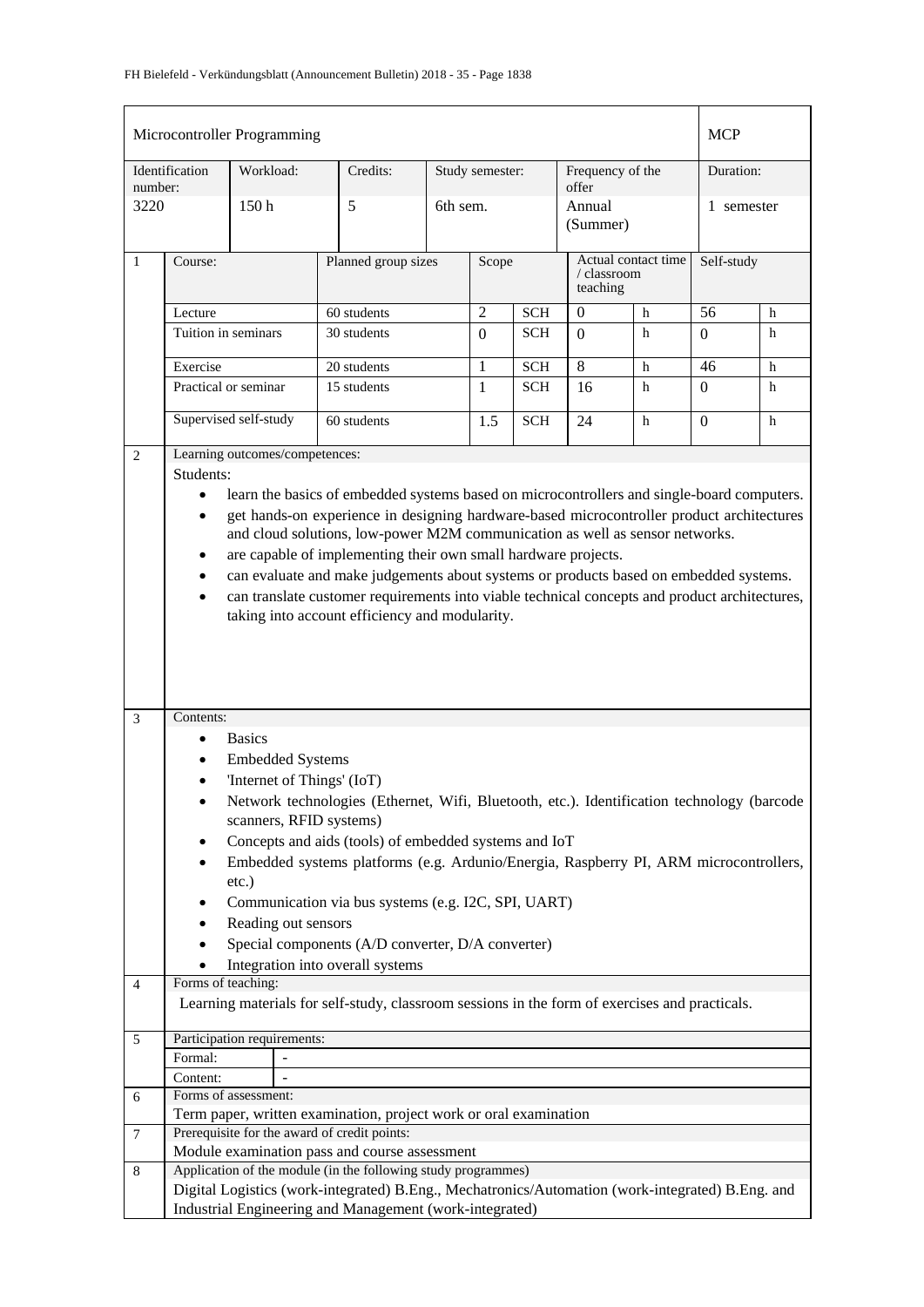|    | B.Eng.                                       |  |  |  |  |
|----|----------------------------------------------|--|--|--|--|
| 9  | Importance of the grade for the final grade: |  |  |  |  |
|    | according to BRPO                            |  |  |  |  |
| 10 | Module coordinator:                          |  |  |  |  |
|    | Prof. Dr.-Ing. Christian Stöcker             |  |  |  |  |
| 11 | Other information:                           |  |  |  |  |
|    |                                              |  |  |  |  |
| 12 | Language:                                    |  |  |  |  |
|    | German                                       |  |  |  |  |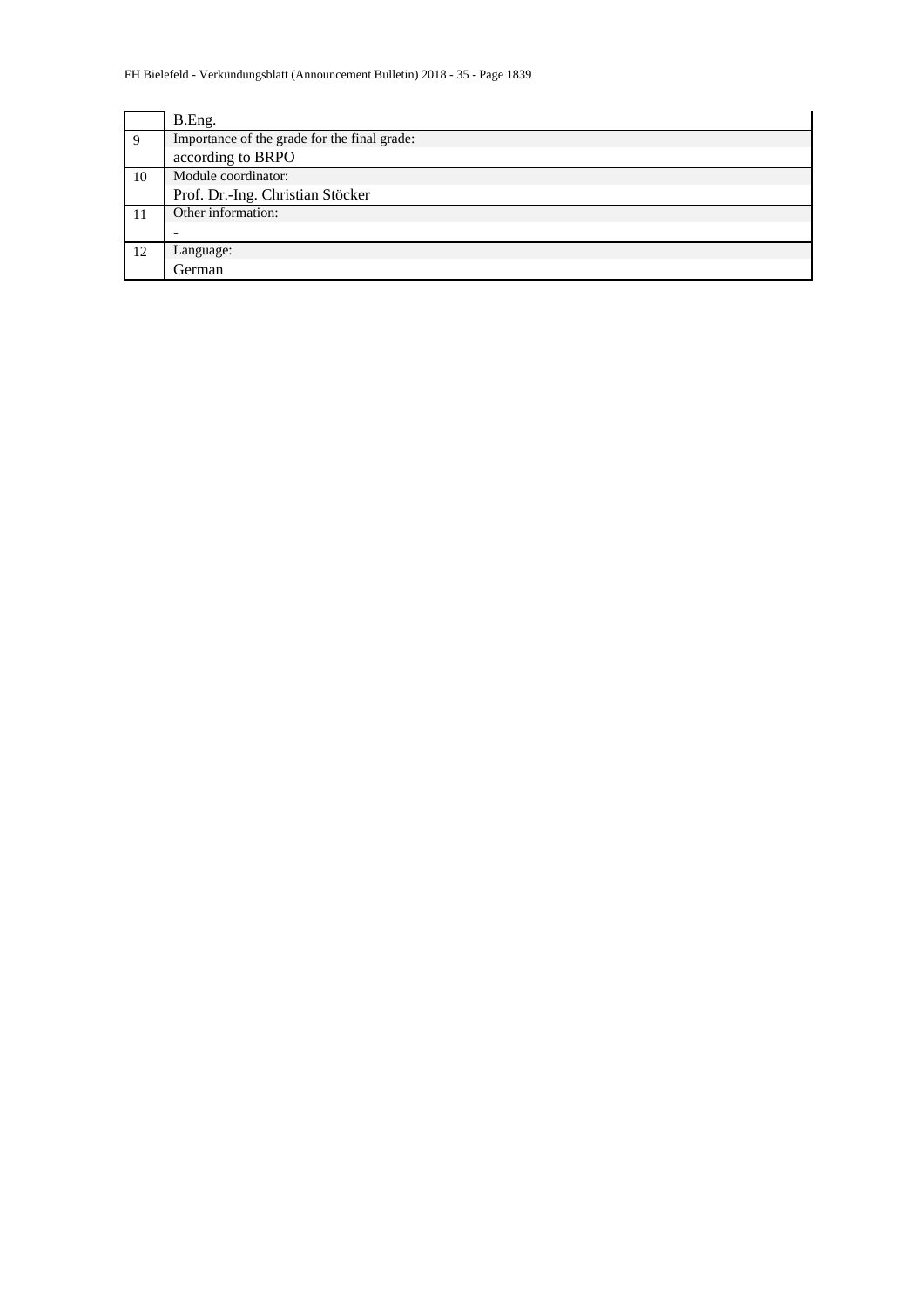|              | Personnel and Organisation                                          |              |                                |                                                                                                                                                                                                                                                                                                                                                                                                                                                                                                                                                                                                                                                                                                                                                                                                                                                                                                                                                                                                                                                                                                        |          |                 |                                                |                           |            | <b>PUO</b>     |   |
|--------------|---------------------------------------------------------------------|--------------|--------------------------------|--------------------------------------------------------------------------------------------------------------------------------------------------------------------------------------------------------------------------------------------------------------------------------------------------------------------------------------------------------------------------------------------------------------------------------------------------------------------------------------------------------------------------------------------------------------------------------------------------------------------------------------------------------------------------------------------------------------------------------------------------------------------------------------------------------------------------------------------------------------------------------------------------------------------------------------------------------------------------------------------------------------------------------------------------------------------------------------------------------|----------|-----------------|------------------------------------------------|---------------------------|------------|----------------|---|
| number:      | Identification                                                      | Workload:    |                                | Credits:                                                                                                                                                                                                                                                                                                                                                                                                                                                                                                                                                                                                                                                                                                                                                                                                                                                                                                                                                                                                                                                                                               |          | Study semester: |                                                | Frequency of the<br>offer |            | Duration:      |   |
| 3011         |                                                                     | 150h         |                                | 5                                                                                                                                                                                                                                                                                                                                                                                                                                                                                                                                                                                                                                                                                                                                                                                                                                                                                                                                                                                                                                                                                                      | 7th sem. |                 |                                                | Annual<br>(Winter)        |            | 1 sem.         |   |
| $\mathbf{1}$ | Course:                                                             |              |                                | Planned group sizes                                                                                                                                                                                                                                                                                                                                                                                                                                                                                                                                                                                                                                                                                                                                                                                                                                                                                                                                                                                                                                                                                    | Scope    |                 | Actual contact time<br>/ classroom<br>teaching |                           | Self-study |                |   |
|              | Lecture                                                             |              |                                | 60 students                                                                                                                                                                                                                                                                                                                                                                                                                                                                                                                                                                                                                                                                                                                                                                                                                                                                                                                                                                                                                                                                                            |          | 2               | <b>SCH</b>                                     | $\overline{0}$<br>h       |            | 56             | h |
|              | Tuition in seminars                                                 |              |                                | 30 students                                                                                                                                                                                                                                                                                                                                                                                                                                                                                                                                                                                                                                                                                                                                                                                                                                                                                                                                                                                                                                                                                            |          | $\Omega$        | <b>SCH</b>                                     | $\Omega$                  | h          | $\overline{0}$ | h |
|              | Exercise                                                            |              |                                | 20 students                                                                                                                                                                                                                                                                                                                                                                                                                                                                                                                                                                                                                                                                                                                                                                                                                                                                                                                                                                                                                                                                                            |          | $\overline{2}$  | <b>SCH</b>                                     | 16                        | h          | 62             | h |
|              | Practical or seminar                                                |              |                                | 15 students                                                                                                                                                                                                                                                                                                                                                                                                                                                                                                                                                                                                                                                                                                                                                                                                                                                                                                                                                                                                                                                                                            |          | $\overline{0}$  | <b>SCH</b>                                     | $\Omega$                  | h          | $\Omega$       | h |
|              | Supervised self-study                                               |              |                                | 60 students                                                                                                                                                                                                                                                                                                                                                                                                                                                                                                                                                                                                                                                                                                                                                                                                                                                                                                                                                                                                                                                                                            |          | $\mathbf{1}$    | <b>SCH</b>                                     | 16                        | h          | $\overline{0}$ | h |
| 2            | successful learning.<br>applicability.<br>entrepreneurial activity. |              | Learning outcomes/competences: | The students have a basic overview of the tasks of human resource management. They know the<br>essential methods of personnel recruitment, personnel development and personnel evaluation and can<br>evaluate them with regard to their suitability and applicability.<br>They are familiar with essential theoretical concepts on communication, understand the problems that<br>can occur during the communication process and have practised possible solutions.<br>They understand the importance of learning for change processes and can shape the conditions for<br>They can explain the principles of organisational theory and have checked their significance using<br>practical examples. They can use primary and secondary organisational forms with regard to their<br>They are familiar with important topics of organisational change and can assess their significance for<br>They have a basic knowledge of the characteristics and significance of key qualifications and have<br>demonstrated this with the help of examples, e.g. in conflict resolution and motivational skills. |          |                 |                                                |                           |            |                |   |
| 3            | Contents:                                                           |              |                                |                                                                                                                                                                                                                                                                                                                                                                                                                                                                                                                                                                                                                                                                                                                                                                                                                                                                                                                                                                                                                                                                                                        |          |                 |                                                |                           |            |                |   |
|              | $\bullet$                                                           |              |                                | Significance, goals and tasks of human resources management                                                                                                                                                                                                                                                                                                                                                                                                                                                                                                                                                                                                                                                                                                                                                                                                                                                                                                                                                                                                                                            |          |                 |                                                |                           |            |                |   |
|              |                                                                     |              |                                | Fundamentals of labour law<br><b>Fundamentals of Communication</b>                                                                                                                                                                                                                                                                                                                                                                                                                                                                                                                                                                                                                                                                                                                                                                                                                                                                                                                                                                                                                                     |          |                 |                                                |                           |            |                |   |
|              |                                                                     |              |                                |                                                                                                                                                                                                                                                                                                                                                                                                                                                                                                                                                                                                                                                                                                                                                                                                                                                                                                                                                                                                                                                                                                        |          |                 |                                                |                           |            |                |   |
|              | ٠                                                                   |              |                                | Fundamentals of Learning Theory                                                                                                                                                                                                                                                                                                                                                                                                                                                                                                                                                                                                                                                                                                                                                                                                                                                                                                                                                                                                                                                                        |          |                 |                                                |                           |            |                |   |
|              |                                                                     |              |                                | Environmental conditions, learning control, lifelong learning strategies                                                                                                                                                                                                                                                                                                                                                                                                                                                                                                                                                                                                                                                                                                                                                                                                                                                                                                                                                                                                                               |          |                 |                                                |                           |            |                |   |
|              |                                                                     | organisation |                                | Organisational and operational structure, forms of primary and secondary                                                                                                                                                                                                                                                                                                                                                                                                                                                                                                                                                                                                                                                                                                                                                                                                                                                                                                                                                                                                                               |          |                 |                                                |                           |            |                |   |
|              |                                                                     |              | Organisational change          |                                                                                                                                                                                                                                                                                                                                                                                                                                                                                                                                                                                                                                                                                                                                                                                                                                                                                                                                                                                                                                                                                                        |          |                 |                                                |                           |            |                |   |
|              |                                                                     |              |                                | Personnel management and conflict resolution                                                                                                                                                                                                                                                                                                                                                                                                                                                                                                                                                                                                                                                                                                                                                                                                                                                                                                                                                                                                                                                           |          |                 |                                                |                           |            |                |   |
| 4            | Forms of teaching:                                                  |              |                                |                                                                                                                                                                                                                                                                                                                                                                                                                                                                                                                                                                                                                                                                                                                                                                                                                                                                                                                                                                                                                                                                                                        |          |                 |                                                |                           |            |                |   |
|              |                                                                     |              |                                | Learning materials for self-study, classroom events in the form of exercises                                                                                                                                                                                                                                                                                                                                                                                                                                                                                                                                                                                                                                                                                                                                                                                                                                                                                                                                                                                                                           |          |                 |                                                |                           |            |                |   |
| 5            | Participation requirements:                                         |              |                                |                                                                                                                                                                                                                                                                                                                                                                                                                                                                                                                                                                                                                                                                                                                                                                                                                                                                                                                                                                                                                                                                                                        |          |                 |                                                |                           |            |                |   |
|              | Formal:                                                             |              | None                           |                                                                                                                                                                                                                                                                                                                                                                                                                                                                                                                                                                                                                                                                                                                                                                                                                                                                                                                                                                                                                                                                                                        |          |                 |                                                |                           |            |                |   |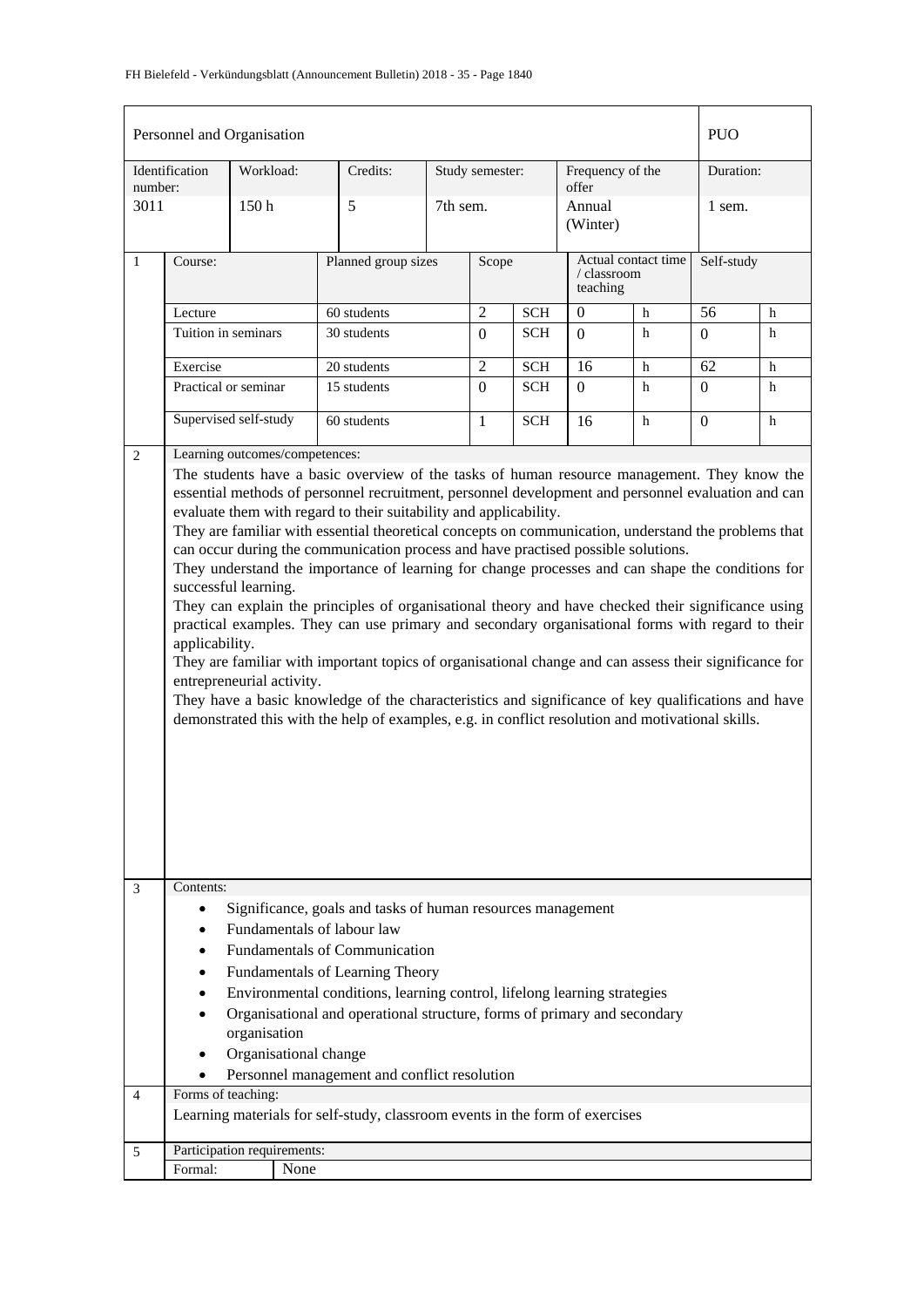|                | Content:                       | None                                                                                             |  |  |  |  |  |  |  |  |  |
|----------------|--------------------------------|--------------------------------------------------------------------------------------------------|--|--|--|--|--|--|--|--|--|
| 6              | Forms of assessment:           |                                                                                                  |  |  |  |  |  |  |  |  |  |
|                |                                | Term paper, written examination, performance examination, project work or oral examination       |  |  |  |  |  |  |  |  |  |
|                |                                |                                                                                                  |  |  |  |  |  |  |  |  |  |
| $\overline{7}$ |                                | Prerequisite for the award of credit points:                                                     |  |  |  |  |  |  |  |  |  |
|                |                                | Module examination pass                                                                          |  |  |  |  |  |  |  |  |  |
| 8              |                                | Application of the module (in the following study programmes)                                    |  |  |  |  |  |  |  |  |  |
|                |                                | Digital Logistics (work-integrated) B.Eng., Mechatronics/Automation (work-integrated) B.Eng. and |  |  |  |  |  |  |  |  |  |
|                |                                | Industrial Engineering and Management (work-integrated) B.Eng.                                   |  |  |  |  |  |  |  |  |  |
|                |                                |                                                                                                  |  |  |  |  |  |  |  |  |  |
| 9              |                                | Importance of the grade for the final grade:                                                     |  |  |  |  |  |  |  |  |  |
|                | according to BRPO              |                                                                                                  |  |  |  |  |  |  |  |  |  |
| 10             | Module coordinator:            |                                                                                                  |  |  |  |  |  |  |  |  |  |
|                | <b>Economist Ulrike Franke</b> |                                                                                                  |  |  |  |  |  |  |  |  |  |
| 11             | Other information:             |                                                                                                  |  |  |  |  |  |  |  |  |  |
|                |                                |                                                                                                  |  |  |  |  |  |  |  |  |  |
| 12             | Language:                      |                                                                                                  |  |  |  |  |  |  |  |  |  |
|                | German                         |                                                                                                  |  |  |  |  |  |  |  |  |  |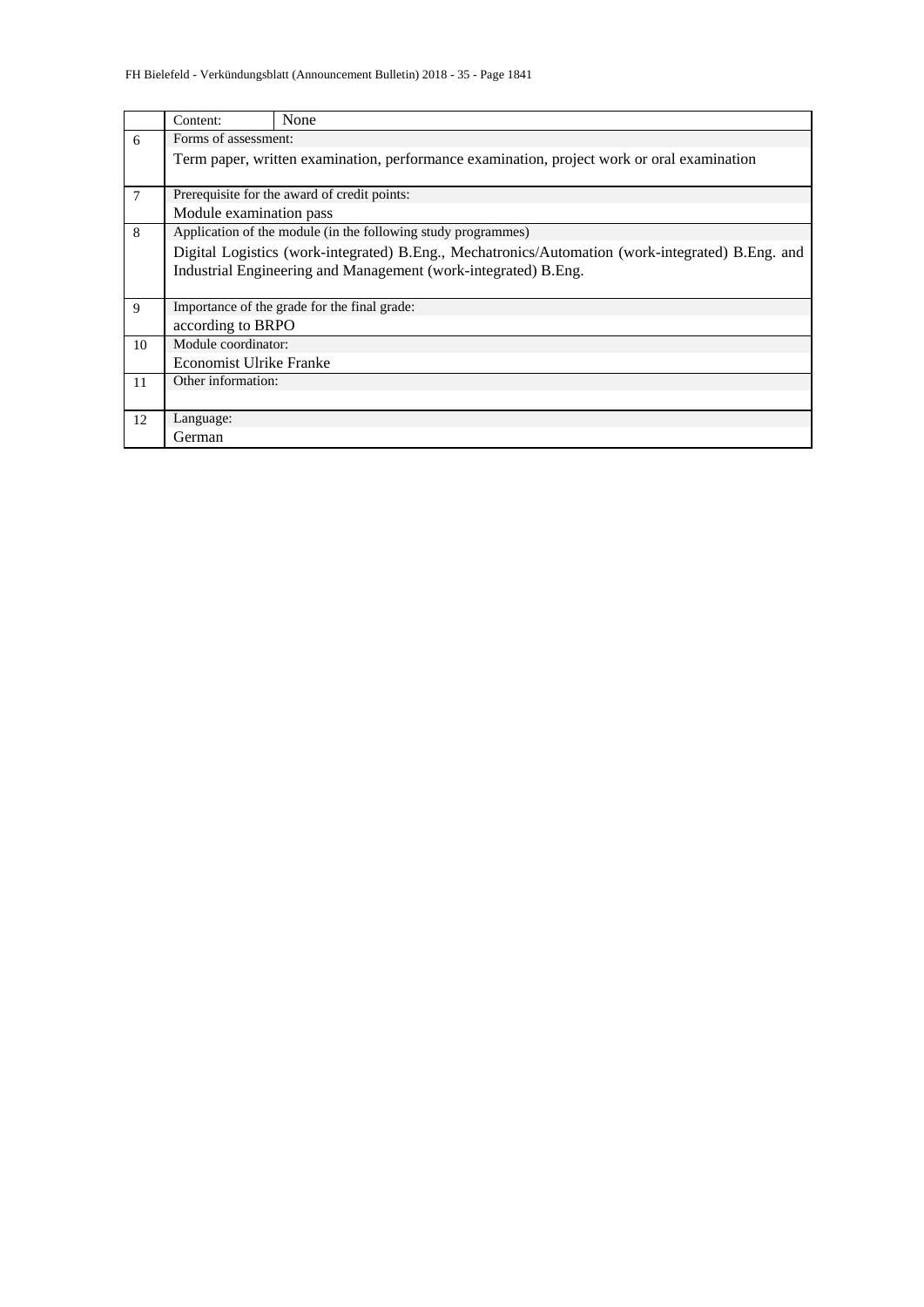| Physics                                                                                                                                                                                                                                                                                                                                                                                                                                                                                                                                                                                                                                                                                                                                                                                                                                                                                                                                                                                                                                                                                                                                                                                                                                                           |                      |                             |                                                                                              |          |                 |                                                |                           |            | PH         |   |
|-------------------------------------------------------------------------------------------------------------------------------------------------------------------------------------------------------------------------------------------------------------------------------------------------------------------------------------------------------------------------------------------------------------------------------------------------------------------------------------------------------------------------------------------------------------------------------------------------------------------------------------------------------------------------------------------------------------------------------------------------------------------------------------------------------------------------------------------------------------------------------------------------------------------------------------------------------------------------------------------------------------------------------------------------------------------------------------------------------------------------------------------------------------------------------------------------------------------------------------------------------------------|----------------------|-----------------------------|----------------------------------------------------------------------------------------------|----------|-----------------|------------------------------------------------|---------------------------|------------|------------|---|
| number:                                                                                                                                                                                                                                                                                                                                                                                                                                                                                                                                                                                                                                                                                                                                                                                                                                                                                                                                                                                                                                                                                                                                                                                                                                                           | Identification       | Workload:                   | Credits:                                                                                     |          | Study semester: |                                                | Frequency of the<br>offer |            | Duration:  |   |
| 3101                                                                                                                                                                                                                                                                                                                                                                                                                                                                                                                                                                                                                                                                                                                                                                                                                                                                                                                                                                                                                                                                                                                                                                                                                                                              |                      | 150 <sub>h</sub>            | 5                                                                                            | 1st sem. |                 |                                                | Annual<br>(Winter)        |            | 1 semester |   |
| $\mathbf{1}$                                                                                                                                                                                                                                                                                                                                                                                                                                                                                                                                                                                                                                                                                                                                                                                                                                                                                                                                                                                                                                                                                                                                                                                                                                                      | Course:              |                             | Planned group sizes                                                                          | Scope    |                 | Actual contact time<br>/ classroom<br>teaching |                           | Self-study |            |   |
|                                                                                                                                                                                                                                                                                                                                                                                                                                                                                                                                                                                                                                                                                                                                                                                                                                                                                                                                                                                                                                                                                                                                                                                                                                                                   | Lecture              |                             | 60 students                                                                                  |          | $\overline{2}$  | <b>SCH</b>                                     | $\mathbf{0}$              | h          | 56         | h |
|                                                                                                                                                                                                                                                                                                                                                                                                                                                                                                                                                                                                                                                                                                                                                                                                                                                                                                                                                                                                                                                                                                                                                                                                                                                                   | Tuition in seminars  |                             | 30 students                                                                                  |          | $\Omega$        | <b>SCH</b>                                     | $\Omega$                  | h          | $\Omega$   | h |
|                                                                                                                                                                                                                                                                                                                                                                                                                                                                                                                                                                                                                                                                                                                                                                                                                                                                                                                                                                                                                                                                                                                                                                                                                                                                   | Exercise             |                             | 20 students                                                                                  |          | 1               | <b>SCH</b>                                     | 8                         | h          | 46         | h |
|                                                                                                                                                                                                                                                                                                                                                                                                                                                                                                                                                                                                                                                                                                                                                                                                                                                                                                                                                                                                                                                                                                                                                                                                                                                                   | Practical or seminar |                             | 15 students                                                                                  |          | $\mathbf{1}$    | <b>SCH</b>                                     | 16                        | h          | $\Omega$   | h |
|                                                                                                                                                                                                                                                                                                                                                                                                                                                                                                                                                                                                                                                                                                                                                                                                                                                                                                                                                                                                                                                                                                                                                                                                                                                                   |                      | Supervised self-study       | 60 students                                                                                  |          | 1.5             | <b>SCH</b>                                     | 24                        | h          | 0          | h |
| Learning outcomes/competences:<br>$\mathbf{2}$<br>The students know the importance of physics as the basis of engineering work. They are able to analyse<br>physical processes and relate them to basic physical laws. The students have the ability to use formulas,<br>devices and measurement results in solving physics problems. Furthermore, they possess the<br>competence for the scientific implementation, evaluation and documentation of experiments for the<br>verification of theoretical facts, a competence that is required e.g. within the framework of research and<br>development projects. The knowledge acquired forms the basis for a variety of advanced courses, as<br>physics is the basis for a variety of technologies.<br>Contents:<br>3<br>Mechanics<br>Kinematics: one and three-dimensional translation, rotation, relation, relative movements<br>Dynamics: Newton's axioms, types of forces, work-energy-power, momentum, rotation, angular<br>momentum<br>Optics<br>Light and photons, refraction and dispersion, geometrical optics, optical instruments, lasers<br>Thermodynamics<br>Temperature, thermal expansion, behaviour of gases - Gas laws, kinetic theory of gases, heat, first<br>and second law of thermodynamics |                      |                             |                                                                                              |          |                 |                                                |                           |            |            |   |
| $\overline{4}$                                                                                                                                                                                                                                                                                                                                                                                                                                                                                                                                                                                                                                                                                                                                                                                                                                                                                                                                                                                                                                                                                                                                                                                                                                                    | Forms of teaching:   |                             | Learning materials for self-study, classroom events in the form of exercises and practicals. |          |                 |                                                |                           |            |            |   |
| 5                                                                                                                                                                                                                                                                                                                                                                                                                                                                                                                                                                                                                                                                                                                                                                                                                                                                                                                                                                                                                                                                                                                                                                                                                                                                 |                      | Participation requirements: |                                                                                              |          |                 |                                                |                           |            |            |   |
|                                                                                                                                                                                                                                                                                                                                                                                                                                                                                                                                                                                                                                                                                                                                                                                                                                                                                                                                                                                                                                                                                                                                                                                                                                                                   | Formal:              | None                        |                                                                                              |          |                 |                                                |                           |            |            |   |
|                                                                                                                                                                                                                                                                                                                                                                                                                                                                                                                                                                                                                                                                                                                                                                                                                                                                                                                                                                                                                                                                                                                                                                                                                                                                   | Content:             | None                        |                                                                                              |          |                 |                                                |                           |            |            |   |
| 6                                                                                                                                                                                                                                                                                                                                                                                                                                                                                                                                                                                                                                                                                                                                                                                                                                                                                                                                                                                                                                                                                                                                                                                                                                                                 |                      | Forms of assessment:        |                                                                                              |          |                 |                                                |                           |            |            |   |
|                                                                                                                                                                                                                                                                                                                                                                                                                                                                                                                                                                                                                                                                                                                                                                                                                                                                                                                                                                                                                                                                                                                                                                                                                                                                   |                      |                             | Term paper, written examination, performance exam or oral exam                               |          |                 |                                                |                           |            |            |   |
| 7                                                                                                                                                                                                                                                                                                                                                                                                                                                                                                                                                                                                                                                                                                                                                                                                                                                                                                                                                                                                                                                                                                                                                                                                                                                                 |                      |                             | Prerequisite for the award of credit points:                                                 |          |                 |                                                |                           |            |            |   |
|                                                                                                                                                                                                                                                                                                                                                                                                                                                                                                                                                                                                                                                                                                                                                                                                                                                                                                                                                                                                                                                                                                                                                                                                                                                                   |                      |                             | Module examination pass and course assessment                                                |          |                 |                                                |                           |            |            |   |
| 8                                                                                                                                                                                                                                                                                                                                                                                                                                                                                                                                                                                                                                                                                                                                                                                                                                                                                                                                                                                                                                                                                                                                                                                                                                                                 |                      |                             | Application of the module (in the following study programmes)                                |          |                 |                                                |                           |            |            |   |
|                                                                                                                                                                                                                                                                                                                                                                                                                                                                                                                                                                                                                                                                                                                                                                                                                                                                                                                                                                                                                                                                                                                                                                                                                                                                   |                      |                             | Mechatronics/Automation (work-integrated) B.Eng. and Industrial Engineering and Management   |          |                 |                                                |                           |            |            |   |
|                                                                                                                                                                                                                                                                                                                                                                                                                                                                                                                                                                                                                                                                                                                                                                                                                                                                                                                                                                                                                                                                                                                                                                                                                                                                   |                      | (work-integrated) B.Eng.    |                                                                                              |          |                 |                                                |                           |            |            |   |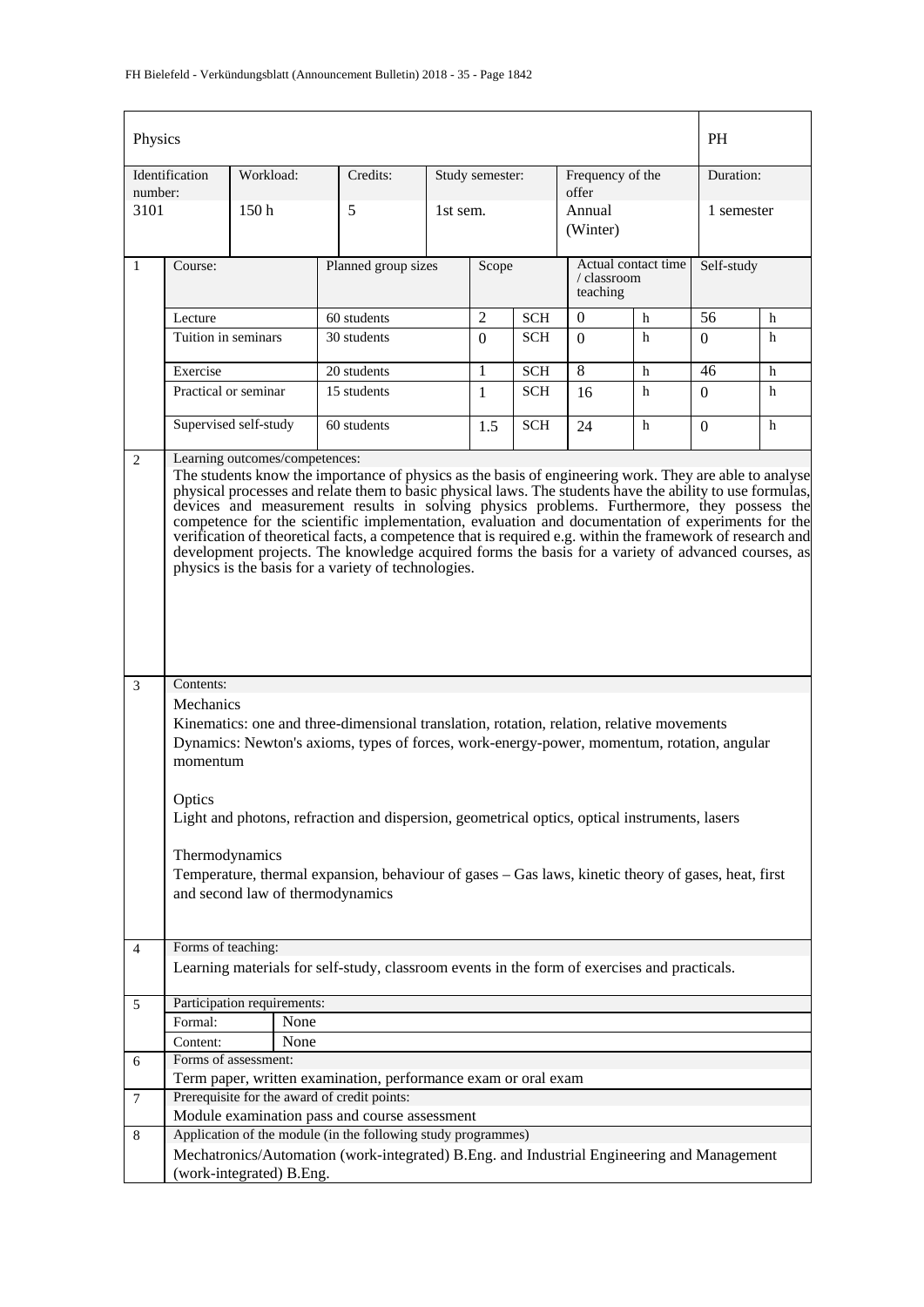| 9  | Importance of the grade for the final grade:                               |
|----|----------------------------------------------------------------------------|
|    | according to BRPO                                                          |
| 10 | Module coordinator:                                                        |
|    | N. N.                                                                      |
|    | Other information:                                                         |
|    | Supplementary literature will be announced at the beginning of the course. |
| 12 | Language:                                                                  |
|    | German                                                                     |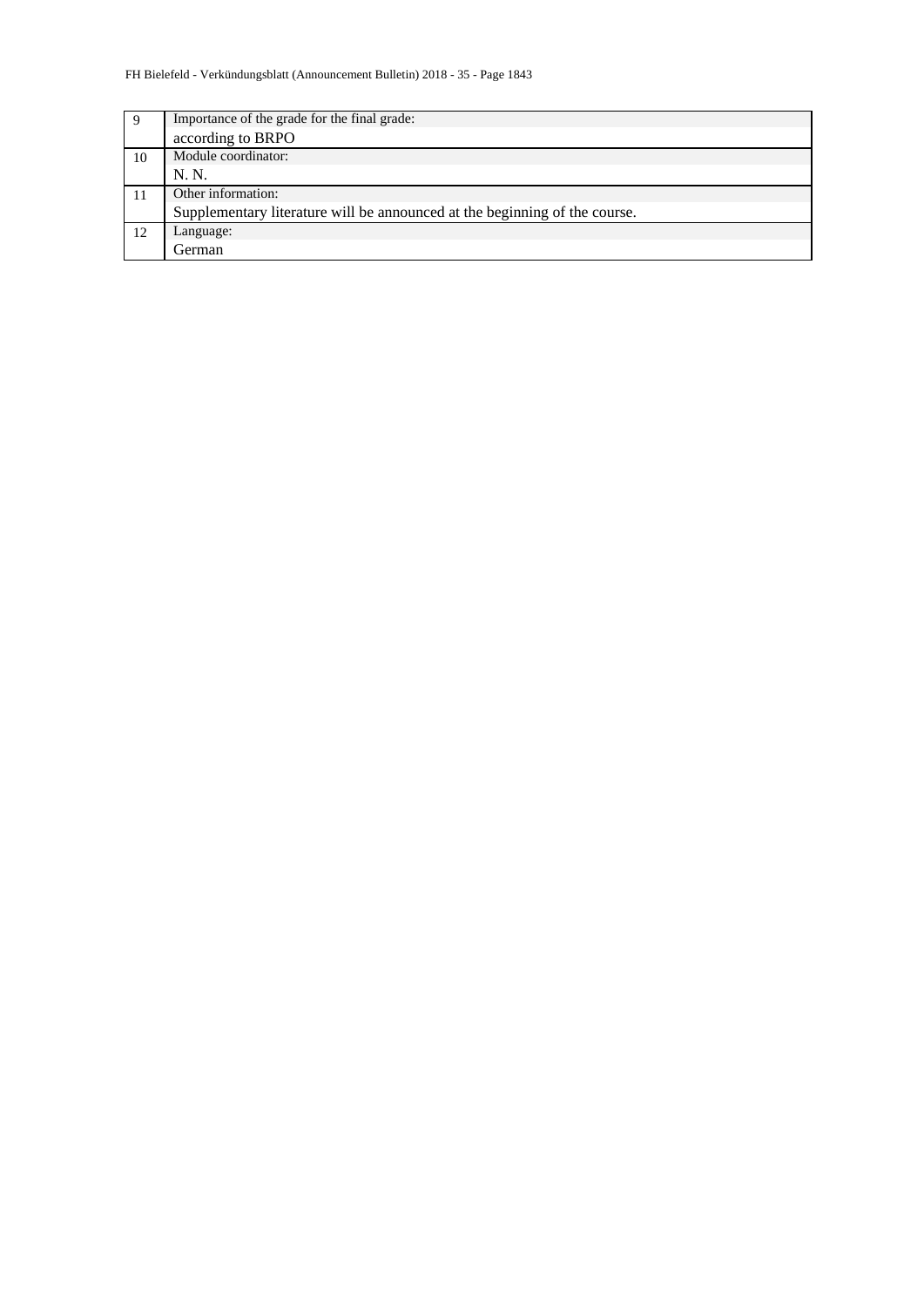|                | Controlling                                 |           |                         |                                                                                                                                                                                                                                                                                                                                                                                                                                                                                                                                                                                     |          |                 |            |                           |                     | <b>PUC</b>      |             |
|----------------|---------------------------------------------|-----------|-------------------------|-------------------------------------------------------------------------------------------------------------------------------------------------------------------------------------------------------------------------------------------------------------------------------------------------------------------------------------------------------------------------------------------------------------------------------------------------------------------------------------------------------------------------------------------------------------------------------------|----------|-----------------|------------|---------------------------|---------------------|-----------------|-------------|
| number:        | Identification                              | Workload: |                         | Credits:                                                                                                                                                                                                                                                                                                                                                                                                                                                                                                                                                                            |          | Study semester: |            | Frequency of the<br>offer |                     | Duration:       |             |
| 3017           |                                             | 150h      |                         | 5                                                                                                                                                                                                                                                                                                                                                                                                                                                                                                                                                                                   | 5th sem. |                 |            | Annual<br>(Winter)        |                     | 1 sem.          |             |
| $\mathbf{1}$   | Course:                                     |           |                         | Planned group sizes                                                                                                                                                                                                                                                                                                                                                                                                                                                                                                                                                                 |          |                 | Scope      | / classroom<br>teaching   | Actual contact time | Self-study      |             |
|                | Lecture                                     |           |                         | 60 students                                                                                                                                                                                                                                                                                                                                                                                                                                                                                                                                                                         |          | $\overline{2}$  | <b>SCH</b> | $\boldsymbol{0}$          | h                   | 56              | h           |
|                | Tuition in seminars                         |           |                         | 30 students                                                                                                                                                                                                                                                                                                                                                                                                                                                                                                                                                                         |          | $\Omega$        | <b>SCH</b> | $\Omega$                  | h                   | 0               | h           |
|                | Exercise                                    |           |                         | 20 students                                                                                                                                                                                                                                                                                                                                                                                                                                                                                                                                                                         |          | $\overline{2}$  | <b>SCH</b> | $\overline{16}$           | h                   | $\overline{62}$ | $\mathbf h$ |
|                | Practical or seminar                        |           |                         | 15 students                                                                                                                                                                                                                                                                                                                                                                                                                                                                                                                                                                         |          | $\Omega$        | <b>SCH</b> | $\Omega$                  | h                   | $\Omega$        | h           |
|                | Supervised self-study                       |           |                         | 60 students                                                                                                                                                                                                                                                                                                                                                                                                                                                                                                                                                                         |          | $\mathbf{1}$    | <b>SCH</b> | 16                        | h                   | $\mathbf{0}$    | h           |
|                | Learning outcomes/competences:<br>2         |           |                         |                                                                                                                                                                                                                                                                                                                                                                                                                                                                                                                                                                                     |          |                 |            |                           |                     |                 |             |
|                |                                             |           |                         | different schools of thought of strategic management, corresponding strategy approaches (e.g.<br>resource-based view) and management concepts (e.g. knowledge/innovation management) and can<br>apply them. In addition, the students can use operative, tactical and strategic planning instruments as<br>well as instruments from controlling (e.g. balanced scorecard). By carrying out a company simulation,<br>the students are enabled to carry out independent control processes in companies and also to use this<br>knowledge in the context of international cooperation. |          |                 |            |                           |                     |                 |             |
| 3              | Contents:                                   |           |                         |                                                                                                                                                                                                                                                                                                                                                                                                                                                                                                                                                                                     |          |                 |            |                           |                     |                 |             |
|                | $\bullet$                                   |           |                         | Fundamentals of planning and strategic management                                                                                                                                                                                                                                                                                                                                                                                                                                                                                                                                   |          |                 |            |                           |                     |                 |             |
|                |                                             |           |                         | Schools of thought in strategic management                                                                                                                                                                                                                                                                                                                                                                                                                                                                                                                                          |          |                 |            |                           |                     |                 |             |
|                |                                             |           | Strategic approaches    |                                                                                                                                                                                                                                                                                                                                                                                                                                                                                                                                                                                     |          |                 |            |                           |                     |                 |             |
|                |                                             |           | Management concepts     |                                                                                                                                                                                                                                                                                                                                                                                                                                                                                                                                                                                     |          |                 |            |                           |                     |                 |             |
|                |                                             |           |                         | Operational, tactical and strategic planning tools                                                                                                                                                                                                                                                                                                                                                                                                                                                                                                                                  |          |                 |            |                           |                     |                 |             |
|                |                                             |           |                         | Operational controlling tools                                                                                                                                                                                                                                                                                                                                                                                                                                                                                                                                                       |          |                 |            |                           |                     |                 |             |
|                | Forms of teaching:                          |           |                         | International/intercultural perspectives                                                                                                                                                                                                                                                                                                                                                                                                                                                                                                                                            |          |                 |            |                           |                     |                 |             |
| $\overline{4}$ |                                             |           |                         | Teaching letters, seminar-based teaching, exercises, company simulation                                                                                                                                                                                                                                                                                                                                                                                                                                                                                                             |          |                 |            |                           |                     |                 |             |
| 5              | Participation requirements:                 |           |                         |                                                                                                                                                                                                                                                                                                                                                                                                                                                                                                                                                                                     |          |                 |            |                           |                     |                 |             |
|                | Formal:                                     |           | None                    |                                                                                                                                                                                                                                                                                                                                                                                                                                                                                                                                                                                     |          |                 |            |                           |                     |                 |             |
|                | Content:                                    |           |                         | External Accounting and Finance Internal Accounting and                                                                                                                                                                                                                                                                                                                                                                                                                                                                                                                             |          |                 |            |                           |                     |                 |             |
|                | <b>Investment Fundamentals of Economics</b> |           |                         |                                                                                                                                                                                                                                                                                                                                                                                                                                                                                                                                                                                     |          |                 |            |                           |                     |                 |             |
| 6              | Forms of assessment:                        |           |                         | Term paper, written examination, project work or oral examination                                                                                                                                                                                                                                                                                                                                                                                                                                                                                                                   |          |                 |            |                           |                     |                 |             |
| $\tau$         |                                             |           |                         | Prerequisite for the award of credit points:                                                                                                                                                                                                                                                                                                                                                                                                                                                                                                                                        |          |                 |            |                           |                     |                 |             |
|                |                                             |           | Module examination pass |                                                                                                                                                                                                                                                                                                                                                                                                                                                                                                                                                                                     |          |                 |            |                           |                     |                 |             |
| 8              |                                             |           |                         | Application of the module (in the following study programmes)<br>Industrial Engineering and Management (work-integrated) B.Eng.                                                                                                                                                                                                                                                                                                                                                                                                                                                     |          |                 |            |                           |                     |                 |             |
| 9              |                                             |           |                         | Importance of the grade for the final grade:                                                                                                                                                                                                                                                                                                                                                                                                                                                                                                                                        |          |                 |            |                           |                     |                 |             |
|                | according to BRPO                           |           |                         |                                                                                                                                                                                                                                                                                                                                                                                                                                                                                                                                                                                     |          |                 |            |                           |                     |                 |             |
|                |                                             |           |                         |                                                                                                                                                                                                                                                                                                                                                                                                                                                                                                                                                                                     |          |                 |            |                           |                     |                 |             |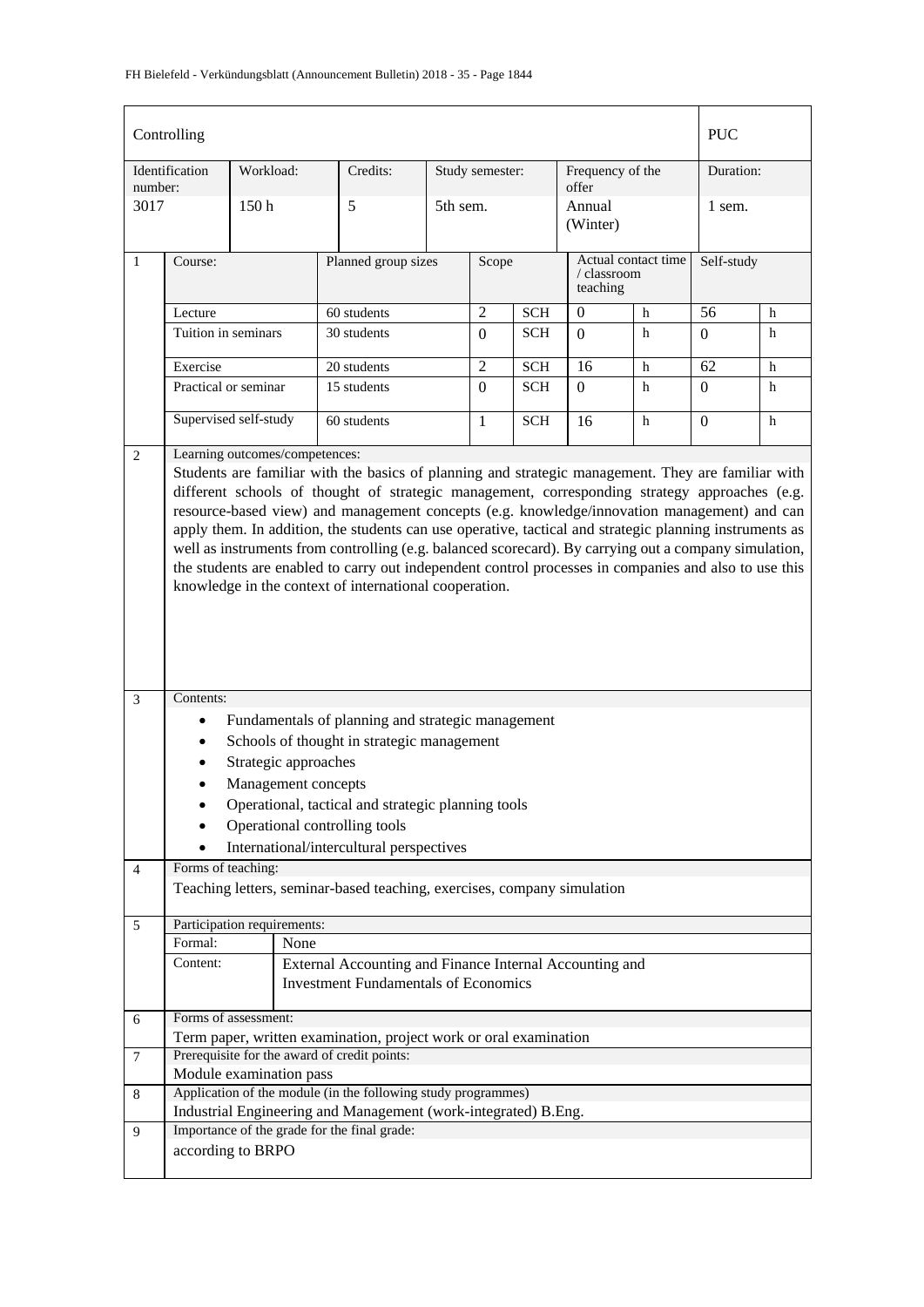| 10 | Module coordinator:                                          |
|----|--------------------------------------------------------------|
|    | Economist Ulrike Franke                                      |
|    | Other information:                                           |
|    | Literature will be announced at the beginning of the course. |
| 12 | Language:                                                    |
|    | German                                                       |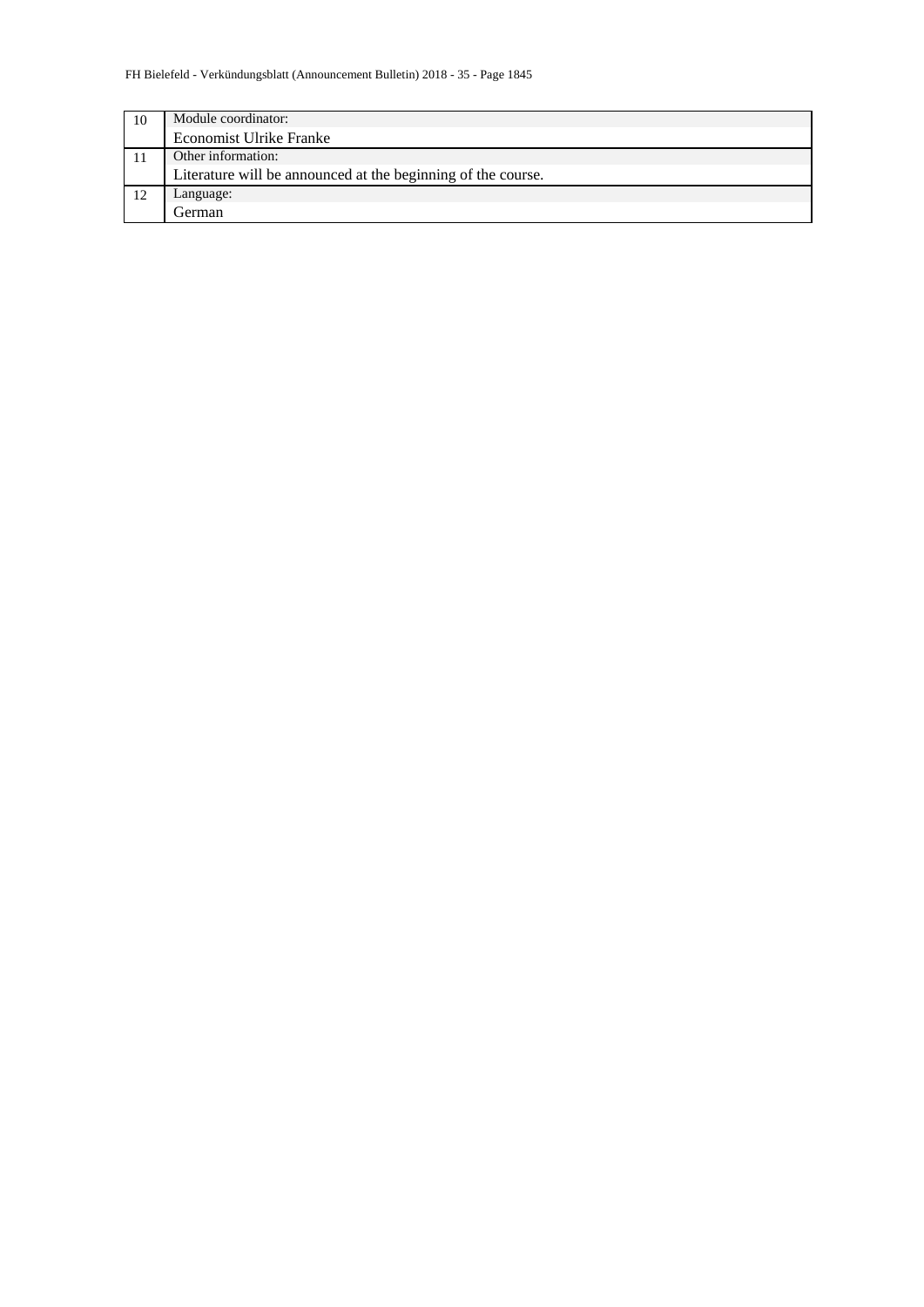|                | <b>Practical Module I</b>                                                                                                                                                                                                                                                                                                                                                                                                                                         |                               |                                                                                                                                                                                                                                                                                                                                             |                     |                 |            |                                                |   | PX1          |   |
|----------------|-------------------------------------------------------------------------------------------------------------------------------------------------------------------------------------------------------------------------------------------------------------------------------------------------------------------------------------------------------------------------------------------------------------------------------------------------------------------|-------------------------------|---------------------------------------------------------------------------------------------------------------------------------------------------------------------------------------------------------------------------------------------------------------------------------------------------------------------------------------------|---------------------|-----------------|------------|------------------------------------------------|---|--------------|---|
| number:        | Identification                                                                                                                                                                                                                                                                                                                                                                                                                                                    | Workload:                     | Credits:                                                                                                                                                                                                                                                                                                                                    |                     | Study semester: |            | Frequency of the<br>offer                      |   | Duration:    |   |
| 3112           |                                                                                                                                                                                                                                                                                                                                                                                                                                                                   | 150h                          | 5                                                                                                                                                                                                                                                                                                                                           |                     | 3rd sem.        |            | Annual<br>(Winter)                             |   | 1 sem.       |   |
| $\mathbf{1}$   | Course:                                                                                                                                                                                                                                                                                                                                                                                                                                                           |                               |                                                                                                                                                                                                                                                                                                                                             | Planned group sizes |                 | Scope      | Actual contact time<br>/ classroom<br>teaching |   | Self-study   |   |
|                | Lecture                                                                                                                                                                                                                                                                                                                                                                                                                                                           |                               | 60 students                                                                                                                                                                                                                                                                                                                                 |                     | $\Omega$        | <b>SCH</b> | $\mathbf{0}$<br>h                              |   | 150          | h |
|                | Tuition in seminars                                                                                                                                                                                                                                                                                                                                                                                                                                               |                               | 30 students                                                                                                                                                                                                                                                                                                                                 |                     | $\Omega$        | <b>SCH</b> | $\Omega$                                       | h | $\Omega$     | h |
|                | Exercise                                                                                                                                                                                                                                                                                                                                                                                                                                                          |                               | 20 students                                                                                                                                                                                                                                                                                                                                 |                     | $\theta$        | <b>SCH</b> | $\Omega$                                       | h | $\mathbf{0}$ | h |
|                | Practical or seminar                                                                                                                                                                                                                                                                                                                                                                                                                                              |                               | 15 students                                                                                                                                                                                                                                                                                                                                 |                     | $\Omega$        | SCH        | $\Omega$                                       | h | $\Omega$     | h |
|                |                                                                                                                                                                                                                                                                                                                                                                                                                                                                   | Supervised self-study         | 60 students                                                                                                                                                                                                                                                                                                                                 |                     | $\Omega$        | <b>SCH</b> | $\Omega$                                       | h | $\Omega$     | h |
| 2              | Learning outcomes/competences:<br>Students acquire and deepen knowledge and skills specific to the study programme. For this purpose,<br>individual problems are worked on holistically and under practical conditions during the work term at<br>the company and solution options are developed independently. In addition to the professional<br>competence, the students acquire the ability of working scientifically and successively develop it<br>further. |                               |                                                                                                                                                                                                                                                                                                                                             |                     |                 |            |                                                |   |              |   |
| 3              | Contents:                                                                                                                                                                                                                                                                                                                                                                                                                                                         |                               | The topics to be worked on must be related to engineering science and be oriented towards the module<br>contents of the curriculum. The topic is coordinated between the student, the faculty tutor in the<br>company and the examiner at the university.                                                                                   |                     |                 |            |                                                |   |              |   |
| $\overline{4}$ | Forms of teaching:                                                                                                                                                                                                                                                                                                                                                                                                                                                |                               |                                                                                                                                                                                                                                                                                                                                             |                     |                 |            |                                                |   |              |   |
|                |                                                                                                                                                                                                                                                                                                                                                                                                                                                                   | Work-related module           |                                                                                                                                                                                                                                                                                                                                             |                     |                 |            |                                                |   |              |   |
| 5              |                                                                                                                                                                                                                                                                                                                                                                                                                                                                   | Participation requirements:   |                                                                                                                                                                                                                                                                                                                                             |                     |                 |            |                                                |   |              |   |
|                | Formal:                                                                                                                                                                                                                                                                                                                                                                                                                                                           | $\overline{a}$                |                                                                                                                                                                                                                                                                                                                                             |                     |                 |            |                                                |   |              |   |
|                | Content:                                                                                                                                                                                                                                                                                                                                                                                                                                                          |                               |                                                                                                                                                                                                                                                                                                                                             |                     |                 |            |                                                |   |              |   |
| 6              |                                                                                                                                                                                                                                                                                                                                                                                                                                                                   | Forms of assessment:          |                                                                                                                                                                                                                                                                                                                                             |                     |                 |            |                                                |   |              |   |
|                | Term paper                                                                                                                                                                                                                                                                                                                                                                                                                                                        |                               | Prerequisite for the award of credit points:                                                                                                                                                                                                                                                                                                |                     |                 |            |                                                |   |              |   |
| $\overline{7}$ |                                                                                                                                                                                                                                                                                                                                                                                                                                                                   | Module examination pass       |                                                                                                                                                                                                                                                                                                                                             |                     |                 |            |                                                |   |              |   |
| 8              |                                                                                                                                                                                                                                                                                                                                                                                                                                                                   |                               | Application of the module (in the following study programmes)<br>Digital Logistics (work-integrated) B.Eng., Digital Technologies (work-integrated) B.Eng.,<br>Mechatronics/Automation (work-integrated) B.Eng., Product-Service Engineering (work-integrated)<br>B.Eng. and Industrial Engineering and Management (work-integrated) B.Eng. |                     |                 |            |                                                |   |              |   |
| 9              |                                                                                                                                                                                                                                                                                                                                                                                                                                                                   | according to BRPO             | Importance of the grade for the final grade:                                                                                                                                                                                                                                                                                                |                     |                 |            |                                                |   |              |   |
| 10             | Module coordinator:                                                                                                                                                                                                                                                                                                                                                                                                                                               |                               |                                                                                                                                                                                                                                                                                                                                             |                     |                 |            |                                                |   |              |   |
|                |                                                                                                                                                                                                                                                                                                                                                                                                                                                                   | Prof. Dr.-Ing. Andrea Kaimann |                                                                                                                                                                                                                                                                                                                                             |                     |                 |            |                                                |   |              |   |
| 11             | Other information:                                                                                                                                                                                                                                                                                                                                                                                                                                                |                               |                                                                                                                                                                                                                                                                                                                                             |                     |                 |            |                                                |   |              |   |
|                |                                                                                                                                                                                                                                                                                                                                                                                                                                                                   |                               |                                                                                                                                                                                                                                                                                                                                             |                     |                 |            |                                                |   |              |   |
| 12             | Language:<br>German                                                                                                                                                                                                                                                                                                                                                                                                                                               |                               |                                                                                                                                                                                                                                                                                                                                             |                     |                 |            |                                                |   |              |   |
|                |                                                                                                                                                                                                                                                                                                                                                                                                                                                                   |                               |                                                                                                                                                                                                                                                                                                                                             |                     |                 |            |                                                |   |              |   |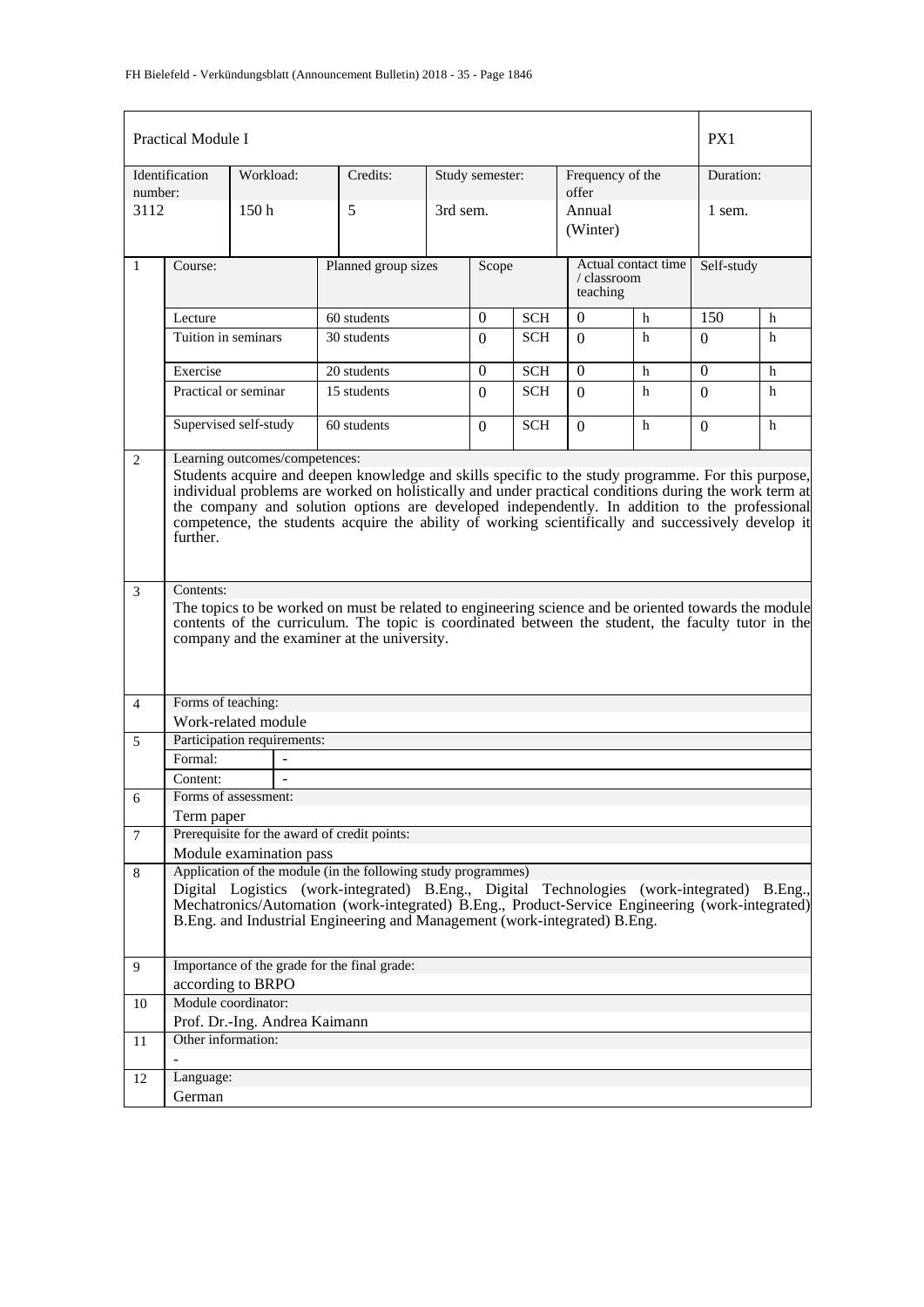|                | <b>Practical Module II</b>                                                                                                                                                                                                                                                                                                                                                                                                                                        |                               |                                                                                                                                                                                                                                                                                                                                             |       |                 |                                                |                           |                    | PX <sub>2</sub> |   |
|----------------|-------------------------------------------------------------------------------------------------------------------------------------------------------------------------------------------------------------------------------------------------------------------------------------------------------------------------------------------------------------------------------------------------------------------------------------------------------------------|-------------------------------|---------------------------------------------------------------------------------------------------------------------------------------------------------------------------------------------------------------------------------------------------------------------------------------------------------------------------------------------|-------|-----------------|------------------------------------------------|---------------------------|--------------------|-----------------|---|
| number:        | Identification                                                                                                                                                                                                                                                                                                                                                                                                                                                    | Workload:                     | Credits:                                                                                                                                                                                                                                                                                                                                    |       | Study semester: |                                                | Frequency of the<br>offer |                    | Duration:       |   |
| 3122           |                                                                                                                                                                                                                                                                                                                                                                                                                                                                   | 150 <sub>h</sub>              | 5                                                                                                                                                                                                                                                                                                                                           |       | 5th sem.        |                                                |                           | Annual<br>(Winter) |                 |   |
| 1              | Course:                                                                                                                                                                                                                                                                                                                                                                                                                                                           |                               | Planned group sizes                                                                                                                                                                                                                                                                                                                         | Scope |                 | Actual contact time<br>/ classroom<br>teaching |                           | Self-study         |                 |   |
|                | Lecture                                                                                                                                                                                                                                                                                                                                                                                                                                                           |                               | 60 students                                                                                                                                                                                                                                                                                                                                 |       | $\theta$        | <b>SCH</b>                                     | $\theta$<br>h             |                    | 150             | h |
|                | Tuition in seminars                                                                                                                                                                                                                                                                                                                                                                                                                                               |                               | 30 students                                                                                                                                                                                                                                                                                                                                 |       | $\Omega$        | <b>SCH</b>                                     | $\Omega$                  | h                  | $\Omega$        | h |
|                | Exercise                                                                                                                                                                                                                                                                                                                                                                                                                                                          |                               | 20 students                                                                                                                                                                                                                                                                                                                                 |       | $\Omega$        | <b>SCH</b>                                     | $\Omega$                  | h                  | $\Omega$        | h |
|                | Practical or seminar                                                                                                                                                                                                                                                                                                                                                                                                                                              |                               | 15 students                                                                                                                                                                                                                                                                                                                                 |       | $\Omega$        | <b>SCH</b>                                     | $\Omega$                  | h                  | 0               | h |
|                |                                                                                                                                                                                                                                                                                                                                                                                                                                                                   | Supervised self-study         | 60 students                                                                                                                                                                                                                                                                                                                                 |       | $\overline{0}$  | <b>SCH</b>                                     | $\Omega$                  | h                  | $\Omega$        | h |
| 2              | Learning outcomes/competences:<br>Students acquire and deepen knowledge and skills specific to the study programme. For this purpose,<br>individual problems are worked on holistically and under practical conditions during the work term at<br>the company and solution options are developed independently. In addition to the professional<br>competence, the students acquire the ability of working scientifically and successively develop it<br>further. |                               |                                                                                                                                                                                                                                                                                                                                             |       |                 |                                                |                           |                    |                 |   |
| 3              | Contents:                                                                                                                                                                                                                                                                                                                                                                                                                                                         |                               | The topics to be worked on must be related to engineering science and be oriented towards the module<br>contents of the curriculum. The topic is agreed between the student, the supervisor in the company and<br>the examiner at the university of applied sciences.                                                                       |       |                 |                                                |                           |                    |                 |   |
| $\overline{4}$ | Forms of teaching:                                                                                                                                                                                                                                                                                                                                                                                                                                                |                               |                                                                                                                                                                                                                                                                                                                                             |       |                 |                                                |                           |                    |                 |   |
|                |                                                                                                                                                                                                                                                                                                                                                                                                                                                                   | Work-related module           |                                                                                                                                                                                                                                                                                                                                             |       |                 |                                                |                           |                    |                 |   |
| 5              |                                                                                                                                                                                                                                                                                                                                                                                                                                                                   | Participation requirements:   |                                                                                                                                                                                                                                                                                                                                             |       |                 |                                                |                           |                    |                 |   |
|                | Formal:                                                                                                                                                                                                                                                                                                                                                                                                                                                           |                               | module examination pass in work-related module I                                                                                                                                                                                                                                                                                            |       |                 |                                                |                           |                    |                 |   |
|                | Content:                                                                                                                                                                                                                                                                                                                                                                                                                                                          |                               |                                                                                                                                                                                                                                                                                                                                             |       |                 |                                                |                           |                    |                 |   |
| 6              |                                                                                                                                                                                                                                                                                                                                                                                                                                                                   | Forms of assessment:          |                                                                                                                                                                                                                                                                                                                                             |       |                 |                                                |                           |                    |                 |   |
|                | Term paper                                                                                                                                                                                                                                                                                                                                                                                                                                                        |                               |                                                                                                                                                                                                                                                                                                                                             |       |                 |                                                |                           |                    |                 |   |
| 7              |                                                                                                                                                                                                                                                                                                                                                                                                                                                                   | Module examination pass       | Prerequisite for the award of credit points:                                                                                                                                                                                                                                                                                                |       |                 |                                                |                           |                    |                 |   |
| 8              |                                                                                                                                                                                                                                                                                                                                                                                                                                                                   |                               | Application of the module (in the following study programmes)<br>Digital Logistics (work-integrated) B.Eng., Digital Technologies (work-integrated) B.Eng.,<br>Mechatronics/Automation (work-integrated) B.Eng., Product-Service Engineering (work-integrated)<br>B.Eng. and Industrial Engineering and Management (work-integrated) B.Eng. |       |                 |                                                |                           |                    |                 |   |
| 9              |                                                                                                                                                                                                                                                                                                                                                                                                                                                                   |                               | Importance of the grade for the final grade:                                                                                                                                                                                                                                                                                                |       |                 |                                                |                           |                    |                 |   |
|                | according to BRPO<br>Module coordinator:                                                                                                                                                                                                                                                                                                                                                                                                                          |                               |                                                                                                                                                                                                                                                                                                                                             |       |                 |                                                |                           |                    |                 |   |
| 10             |                                                                                                                                                                                                                                                                                                                                                                                                                                                                   | Prof. Dr.-Ing. Andrea Kaimann |                                                                                                                                                                                                                                                                                                                                             |       |                 |                                                |                           |                    |                 |   |
| 11             | Other information:                                                                                                                                                                                                                                                                                                                                                                                                                                                |                               |                                                                                                                                                                                                                                                                                                                                             |       |                 |                                                |                           |                    |                 |   |
|                |                                                                                                                                                                                                                                                                                                                                                                                                                                                                   |                               |                                                                                                                                                                                                                                                                                                                                             |       |                 |                                                |                           |                    |                 |   |
| 12             | Language:                                                                                                                                                                                                                                                                                                                                                                                                                                                         |                               |                                                                                                                                                                                                                                                                                                                                             |       |                 |                                                |                           |                    |                 |   |
|                | German                                                                                                                                                                                                                                                                                                                                                                                                                                                            |                               |                                                                                                                                                                                                                                                                                                                                             |       |                 |                                                |                           |                    |                 |   |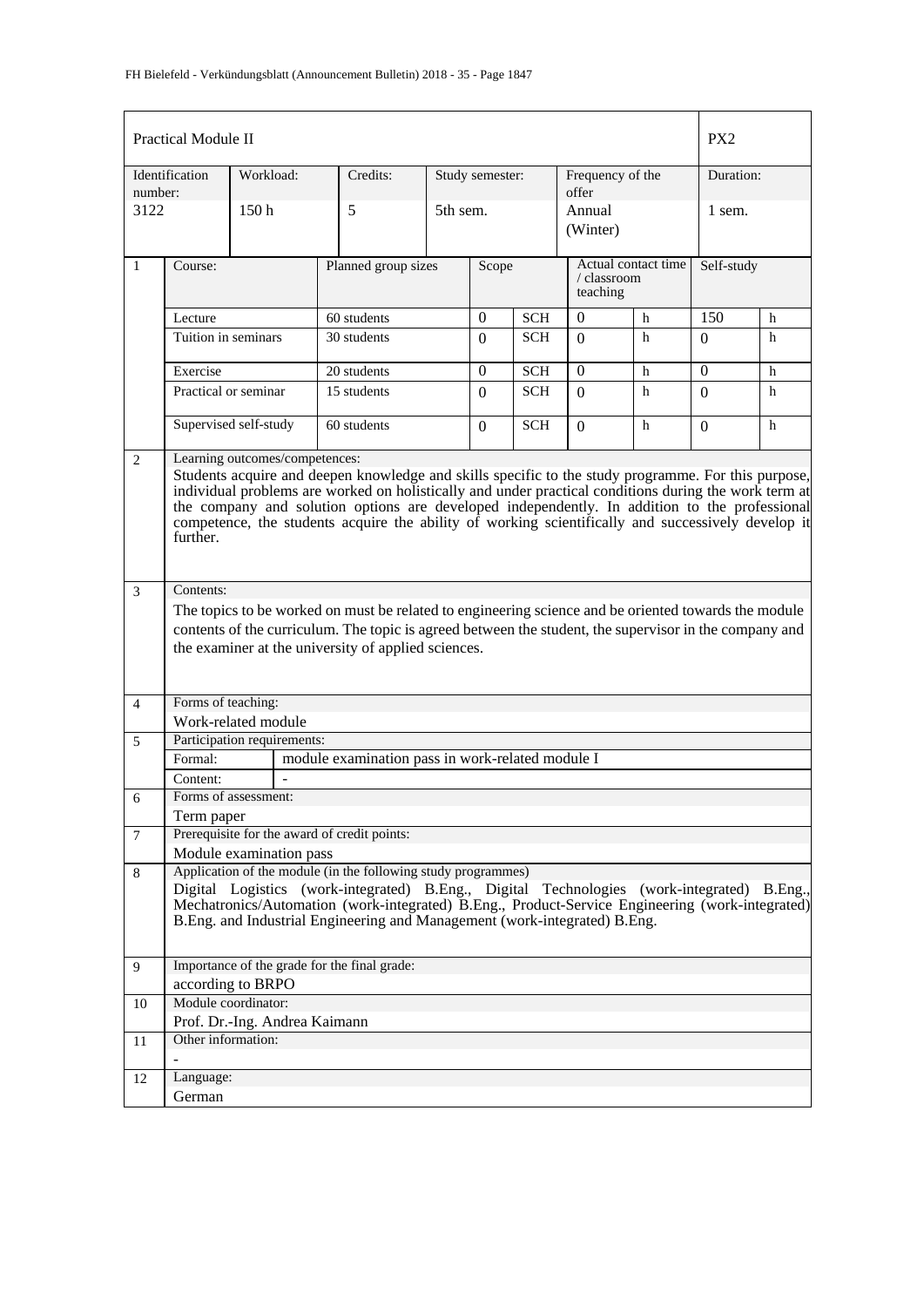|                | <b>Practical Module III</b>                                                                                                                                                                                                                                                                                                                                                                                                                                       |                               |                                                                                                                                                                                                                                                                                                                                             |                              |                 |            |                                                |   | PX3            |   |
|----------------|-------------------------------------------------------------------------------------------------------------------------------------------------------------------------------------------------------------------------------------------------------------------------------------------------------------------------------------------------------------------------------------------------------------------------------------------------------------------|-------------------------------|---------------------------------------------------------------------------------------------------------------------------------------------------------------------------------------------------------------------------------------------------------------------------------------------------------------------------------------------|------------------------------|-----------------|------------|------------------------------------------------|---|----------------|---|
| number:        | Identification                                                                                                                                                                                                                                                                                                                                                                                                                                                    | Workload:                     | Credits:                                                                                                                                                                                                                                                                                                                                    |                              | Study semester: |            | Frequency of the<br>offer                      |   | Duration:      |   |
| 3129           |                                                                                                                                                                                                                                                                                                                                                                                                                                                                   | 150 <sub>h</sub>              | 5                                                                                                                                                                                                                                                                                                                                           |                              | 6th sem.        |            | Annual<br>(Summer)                             |   | 1 sem.         |   |
| $\mathbf{1}$   | Course:                                                                                                                                                                                                                                                                                                                                                                                                                                                           |                               |                                                                                                                                                                                                                                                                                                                                             | Planned group sizes<br>Scope |                 |            | Actual contact time<br>/ classroom<br>teaching |   | Self-study     |   |
|                | $\boldsymbol{0}$<br>60 students<br>Lecture                                                                                                                                                                                                                                                                                                                                                                                                                        |                               |                                                                                                                                                                                                                                                                                                                                             |                              |                 | <b>SCH</b> | $\theta$                                       | h | 150            | h |
|                | Tuition in seminars                                                                                                                                                                                                                                                                                                                                                                                                                                               |                               | 30 students                                                                                                                                                                                                                                                                                                                                 |                              | $\Omega$        | <b>SCH</b> | $\Omega$                                       | h | $\Omega$       | h |
|                | Exercise                                                                                                                                                                                                                                                                                                                                                                                                                                                          |                               | 20 students                                                                                                                                                                                                                                                                                                                                 |                              | $\overline{0}$  | <b>SCH</b> | $\theta$                                       | h | $\overline{0}$ | h |
|                | Practical or seminar                                                                                                                                                                                                                                                                                                                                                                                                                                              |                               | 15 students                                                                                                                                                                                                                                                                                                                                 |                              | $\Omega$        | <b>SCH</b> | $\Omega$                                       | h | 0              | h |
|                | Supervised self<br>study                                                                                                                                                                                                                                                                                                                                                                                                                                          |                               | 60 students                                                                                                                                                                                                                                                                                                                                 |                              | $\mathbf{0}$    | <b>SCH</b> | $\Omega$                                       | h | $\Omega$       | h |
| 2              | Learning outcomes/competences:<br>Students acquire and deepen knowledge and skills specific to the study programme. For this purpose,<br>individual problems are worked on holistically and under practical conditions during the work term at<br>the company and solution options are developed independently. In addition to the professional<br>competence, the students acquire the ability of working scientifically and successively develop it<br>further. |                               |                                                                                                                                                                                                                                                                                                                                             |                              |                 |            |                                                |   |                |   |
| 3              | Contents:                                                                                                                                                                                                                                                                                                                                                                                                                                                         |                               |                                                                                                                                                                                                                                                                                                                                             |                              |                 |            |                                                |   |                |   |
|                |                                                                                                                                                                                                                                                                                                                                                                                                                                                                   |                               | The topics to be worked on must be related to engineering science and be oriented towards the module                                                                                                                                                                                                                                        |                              |                 |            |                                                |   |                |   |
|                |                                                                                                                                                                                                                                                                                                                                                                                                                                                                   |                               | contents of the curriculum. The topic is agreed between the student, the supervisor in the company and                                                                                                                                                                                                                                      |                              |                 |            |                                                |   |                |   |
|                |                                                                                                                                                                                                                                                                                                                                                                                                                                                                   |                               | the examiner at the university of applied sciences.                                                                                                                                                                                                                                                                                         |                              |                 |            |                                                |   |                |   |
| $\overline{4}$ | Forms of teaching:                                                                                                                                                                                                                                                                                                                                                                                                                                                |                               |                                                                                                                                                                                                                                                                                                                                             |                              |                 |            |                                                |   |                |   |
|                |                                                                                                                                                                                                                                                                                                                                                                                                                                                                   | Work-related module           |                                                                                                                                                                                                                                                                                                                                             |                              |                 |            |                                                |   |                |   |
| 5              |                                                                                                                                                                                                                                                                                                                                                                                                                                                                   | Participation requirements:   |                                                                                                                                                                                                                                                                                                                                             |                              |                 |            |                                                |   |                |   |
|                | Formal:                                                                                                                                                                                                                                                                                                                                                                                                                                                           |                               | module examination pass in work-related module II                                                                                                                                                                                                                                                                                           |                              |                 |            |                                                |   |                |   |
|                | Content:                                                                                                                                                                                                                                                                                                                                                                                                                                                          |                               |                                                                                                                                                                                                                                                                                                                                             |                              |                 |            |                                                |   |                |   |
| 6              |                                                                                                                                                                                                                                                                                                                                                                                                                                                                   | Forms of assessment:          |                                                                                                                                                                                                                                                                                                                                             |                              |                 |            |                                                |   |                |   |
|                | Term paper                                                                                                                                                                                                                                                                                                                                                                                                                                                        |                               |                                                                                                                                                                                                                                                                                                                                             |                              |                 |            |                                                |   |                |   |
| $\overline{7}$ |                                                                                                                                                                                                                                                                                                                                                                                                                                                                   |                               | Prerequisite for the award of credit points:                                                                                                                                                                                                                                                                                                |                              |                 |            |                                                |   |                |   |
|                |                                                                                                                                                                                                                                                                                                                                                                                                                                                                   | Module examination pass       |                                                                                                                                                                                                                                                                                                                                             |                              |                 |            |                                                |   |                |   |
| 8              |                                                                                                                                                                                                                                                                                                                                                                                                                                                                   |                               | Application of the module (in the following study programmes)<br>Digital Logistics (work-integrated) B.Eng., Digital Technologies (work-integrated) B.Eng.,<br>Mechatronics/Automation (work-integrated) B.Eng., Product-Service Engineering (work-integrated)<br>B.Eng. and Industrial Engineering and Management (work-integrated) B.Eng. |                              |                 |            |                                                |   |                |   |
| 9              |                                                                                                                                                                                                                                                                                                                                                                                                                                                                   | according to BRPO             | Importance of the grade for the final grade:                                                                                                                                                                                                                                                                                                |                              |                 |            |                                                |   |                |   |
| 10             |                                                                                                                                                                                                                                                                                                                                                                                                                                                                   | Module coordinator:           |                                                                                                                                                                                                                                                                                                                                             |                              |                 |            |                                                |   |                |   |
|                |                                                                                                                                                                                                                                                                                                                                                                                                                                                                   | Prof. Dr.-Ing. Andrea Kaimann |                                                                                                                                                                                                                                                                                                                                             |                              |                 |            |                                                |   |                |   |
| 11             | Other information:                                                                                                                                                                                                                                                                                                                                                                                                                                                |                               |                                                                                                                                                                                                                                                                                                                                             |                              |                 |            |                                                |   |                |   |
| 12             | Language:                                                                                                                                                                                                                                                                                                                                                                                                                                                         |                               |                                                                                                                                                                                                                                                                                                                                             |                              |                 |            |                                                |   |                |   |
|                | German                                                                                                                                                                                                                                                                                                                                                                                                                                                            |                               |                                                                                                                                                                                                                                                                                                                                             |                              |                 |            |                                                |   |                |   |
|                |                                                                                                                                                                                                                                                                                                                                                                                                                                                                   |                               |                                                                                                                                                                                                                                                                                                                                             |                              |                 |            |                                                |   |                |   |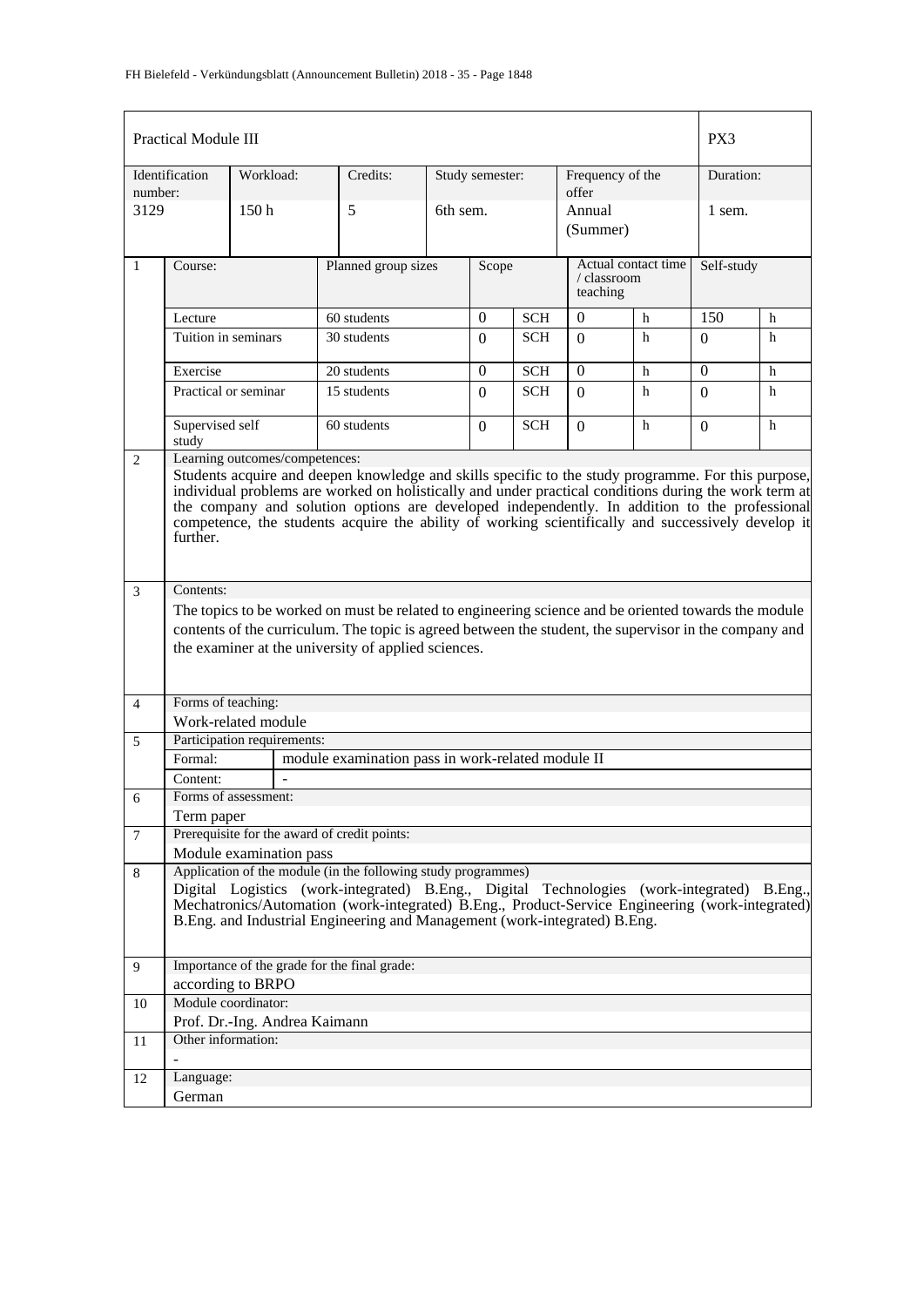|                | <b>Quality Management</b>           |                                   |                                                                                                                                                                                                                                                                                                                                                                                                                                                                                                                                                      |     |                              |            |                                                |   | QMG              |   |
|----------------|-------------------------------------|-----------------------------------|------------------------------------------------------------------------------------------------------------------------------------------------------------------------------------------------------------------------------------------------------------------------------------------------------------------------------------------------------------------------------------------------------------------------------------------------------------------------------------------------------------------------------------------------------|-----|------------------------------|------------|------------------------------------------------|---|------------------|---|
| number:        | Identification                      | Workload:                         | Credits:                                                                                                                                                                                                                                                                                                                                                                                                                                                                                                                                             |     | Study semester:              |            | Frequency of the<br>offer                      |   | Duration:        |   |
| 3201           |                                     | 150 <sub>h</sub>                  | 5                                                                                                                                                                                                                                                                                                                                                                                                                                                                                                                                                    | 4th | 6th<br><b>or</b><br>semester |            | Annual<br>(Summer)                             |   | 1 semester       |   |
| $\mathbf{1}$   | Course:                             |                                   | Planned group sizes                                                                                                                                                                                                                                                                                                                                                                                                                                                                                                                                  |     | Scope                        |            | Actual contact time<br>/ classroom<br>teaching |   | Self-study       |   |
|                | Lecture                             |                                   | 60 students                                                                                                                                                                                                                                                                                                                                                                                                                                                                                                                                          |     | $\overline{2}$               | <b>SCH</b> | $\mathbf{0}$                                   | h | 56               | h |
|                | Tuition in seminars                 |                                   | 30 students                                                                                                                                                                                                                                                                                                                                                                                                                                                                                                                                          |     | $\Omega$                     | <b>SCH</b> | $\Omega$                                       | h | $\Omega$         | h |
|                | Exercise                            |                                   | 20 students                                                                                                                                                                                                                                                                                                                                                                                                                                                                                                                                          |     | 2                            | <b>SCH</b> | 16                                             | h | 62               | h |
|                | Practical or seminar                |                                   | 15 students                                                                                                                                                                                                                                                                                                                                                                                                                                                                                                                                          |     | $\Omega$                     | <b>SCH</b> | $\Omega$                                       | h | $\Omega$         | h |
|                |                                     | Supervised self-study             | 60 students                                                                                                                                                                                                                                                                                                                                                                                                                                                                                                                                          |     | $\mathbf{1}$                 | <b>SCH</b> | 16                                             | h | $\boldsymbol{0}$ | h |
| 2              |                                     | Learning outcomes/competences:    |                                                                                                                                                                                                                                                                                                                                                                                                                                                                                                                                                      |     |                              |            |                                                |   |                  |   |
|                | Students:                           |                                   |                                                                                                                                                                                                                                                                                                                                                                                                                                                                                                                                                      |     |                              |            |                                                |   |                  |   |
|                | $\bullet$<br>$\bullet$<br>$\bullet$ |                                   | can determine/assess the "value" (cost/benefit) of quality for a company and can understand<br>the development of quality management.<br>understand and distinguish between the existing quality management models and can apply<br>quality management systems in a purposeful manner.<br>can integrate quality management into existing management structures of a company.                                                                                                                                                                         |     |                              |            |                                                |   |                  |   |
| 3              | Contents:                           |                                   |                                                                                                                                                                                                                                                                                                                                                                                                                                                                                                                                                      |     |                              |            |                                                |   |                  |   |
|                | $\bullet$<br>٠<br>$\bullet$<br>٠    | The term 'quality'<br>improvement | Basics of quality management systems (QMS), tasks and objectives of QMS in the company<br>Terms and definitions in quality management<br>Analysis of the costs/benefits of a QM system<br>Strategies for increasing and ensuring 'quality' in the company (PDCA cycle)<br>Tools, procedures, resources, processes of quality planning, control, inspection and<br>Prerequisites for the successful use of management systems for quality management in the company<br>Overarching aspects of quality management: Standardisation, certification etc. |     |                              |            |                                                |   |                  |   |
| $\overline{4}$ | Forms of teaching:                  |                                   |                                                                                                                                                                                                                                                                                                                                                                                                                                                                                                                                                      |     |                              |            |                                                |   |                  |   |
|                |                                     |                                   | Learning units for self-study, classroom sessions in the form of exercises                                                                                                                                                                                                                                                                                                                                                                                                                                                                           |     |                              |            |                                                |   |                  |   |
| 5              |                                     | Participation requirements:       |                                                                                                                                                                                                                                                                                                                                                                                                                                                                                                                                                      |     |                              |            |                                                |   |                  |   |
|                | Formal:                             |                                   |                                                                                                                                                                                                                                                                                                                                                                                                                                                                                                                                                      |     |                              |            |                                                |   |                  |   |
|                | Content:                            |                                   |                                                                                                                                                                                                                                                                                                                                                                                                                                                                                                                                                      |     |                              |            |                                                |   |                  |   |
| 6              |                                     | Forms of assessment:              |                                                                                                                                                                                                                                                                                                                                                                                                                                                                                                                                                      |     |                              |            |                                                |   |                  |   |
|                |                                     |                                   | Term paper, written examination, project work or oral examination                                                                                                                                                                                                                                                                                                                                                                                                                                                                                    |     |                              |            |                                                |   |                  |   |
| 7              |                                     |                                   | Prerequisite for the award of credit points:                                                                                                                                                                                                                                                                                                                                                                                                                                                                                                         |     |                              |            |                                                |   |                  |   |
|                |                                     | Module examination pass           |                                                                                                                                                                                                                                                                                                                                                                                                                                                                                                                                                      |     |                              |            |                                                |   |                  |   |
| 8              |                                     |                                   | Application of the module (in the following study programmes)<br>Digital Logistics (work-integrated) B.Eng., Product-Service Engineering (work-integrated) B.Eng.<br>and Industrial Engineering and Management (work-integrated) B.Eng.                                                                                                                                                                                                                                                                                                              |     |                              |            |                                                |   |                  |   |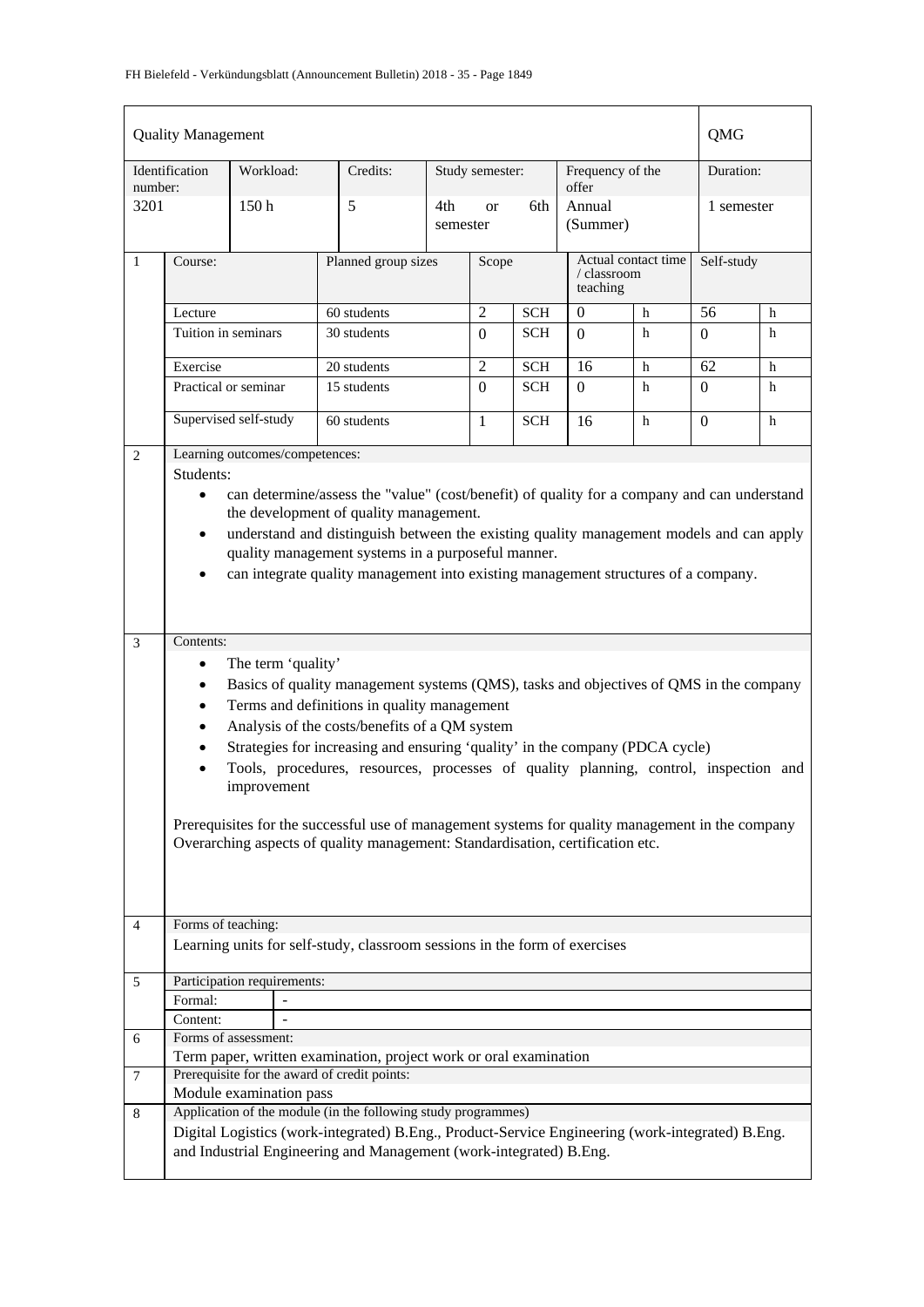| 9  | Importance of the grade for the final grade: |
|----|----------------------------------------------|
|    | according to BRPO                            |
| 10 | Module coordinator:                          |
|    | Prof. Dr. rer. oec. Pascal Reusch            |
|    | Other information:                           |
|    |                                              |
| 12 | Language:                                    |
|    | <b>German</b>                                |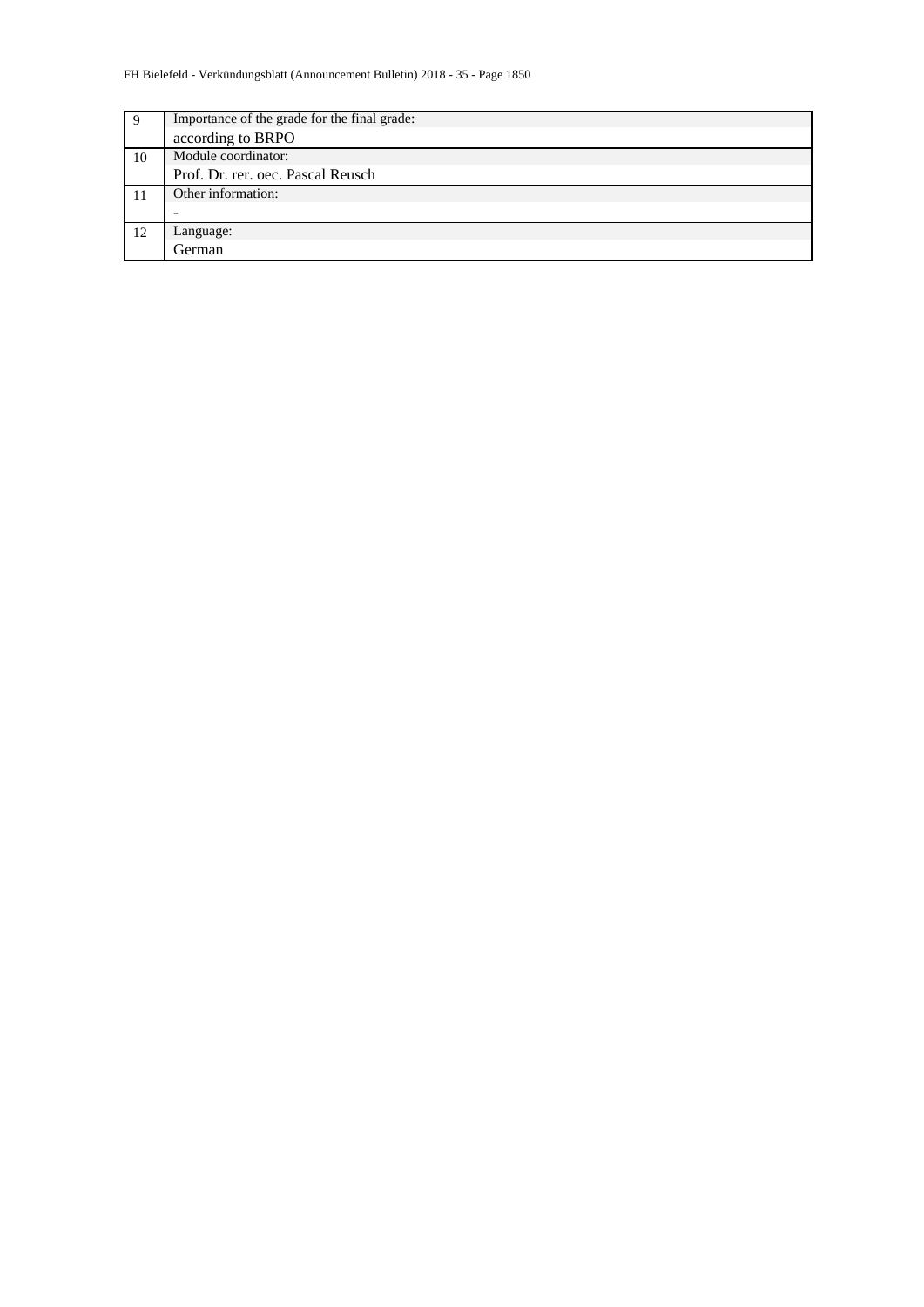|                                                                                                                                                                                                                                                                                                                                                                                                                                                                                                                                                                                                                                                       |                                                                                                                                                                                                                                                                                                                                                                                                                                                                                                                                                                                                                                                                                                                                                                                                                                                                                                                                      | Feedback Control Engineering |                     |  |                              |            |                                                |   | <b>RTK</b>       |           |  |
|-------------------------------------------------------------------------------------------------------------------------------------------------------------------------------------------------------------------------------------------------------------------------------------------------------------------------------------------------------------------------------------------------------------------------------------------------------------------------------------------------------------------------------------------------------------------------------------------------------------------------------------------------------|--------------------------------------------------------------------------------------------------------------------------------------------------------------------------------------------------------------------------------------------------------------------------------------------------------------------------------------------------------------------------------------------------------------------------------------------------------------------------------------------------------------------------------------------------------------------------------------------------------------------------------------------------------------------------------------------------------------------------------------------------------------------------------------------------------------------------------------------------------------------------------------------------------------------------------------|------------------------------|---------------------|--|------------------------------|------------|------------------------------------------------|---|------------------|-----------|--|
| number:                                                                                                                                                                                                                                                                                                                                                                                                                                                                                                                                                                                                                                               | Identification                                                                                                                                                                                                                                                                                                                                                                                                                                                                                                                                                                                                                                                                                                                                                                                                                                                                                                                       | Workload:                    | Credits:            |  | Study semester:              |            | Frequency of the<br>offer                      |   |                  | Duration: |  |
| 3125                                                                                                                                                                                                                                                                                                                                                                                                                                                                                                                                                                                                                                                  |                                                                                                                                                                                                                                                                                                                                                                                                                                                                                                                                                                                                                                                                                                                                                                                                                                                                                                                                      | 150h                         | 5                   |  | 4th/5th/6th sem.             |            | each sem.                                      |   | 1 sem.           |           |  |
| 1                                                                                                                                                                                                                                                                                                                                                                                                                                                                                                                                                                                                                                                     | Course:                                                                                                                                                                                                                                                                                                                                                                                                                                                                                                                                                                                                                                                                                                                                                                                                                                                                                                                              |                              | Planned group sizes |  | Scope                        |            | Actual contact<br>time / classroom<br>teaching |   | Self-study       |           |  |
|                                                                                                                                                                                                                                                                                                                                                                                                                                                                                                                                                                                                                                                       | Lecture                                                                                                                                                                                                                                                                                                                                                                                                                                                                                                                                                                                                                                                                                                                                                                                                                                                                                                                              |                              | 60 students         |  | $\overline{2}$<br><b>SCH</b> |            | $\theta$                                       | h | 56               | h         |  |
|                                                                                                                                                                                                                                                                                                                                                                                                                                                                                                                                                                                                                                                       | Tuition in seminars                                                                                                                                                                                                                                                                                                                                                                                                                                                                                                                                                                                                                                                                                                                                                                                                                                                                                                                  |                              | 30 students         |  | $\Omega$                     | <b>SCH</b> | $\Omega$                                       | h | $\Omega$         | h         |  |
|                                                                                                                                                                                                                                                                                                                                                                                                                                                                                                                                                                                                                                                       | Exercise                                                                                                                                                                                                                                                                                                                                                                                                                                                                                                                                                                                                                                                                                                                                                                                                                                                                                                                             |                              | 20 students         |  | 1                            | <b>SCH</b> | 8                                              | h | 46               | h         |  |
|                                                                                                                                                                                                                                                                                                                                                                                                                                                                                                                                                                                                                                                       |                                                                                                                                                                                                                                                                                                                                                                                                                                                                                                                                                                                                                                                                                                                                                                                                                                                                                                                                      | Practical or seminar         | 15 students         |  | $\mathbf{1}$                 | <b>SCH</b> | 16                                             | h | $\Omega$         | h         |  |
|                                                                                                                                                                                                                                                                                                                                                                                                                                                                                                                                                                                                                                                       |                                                                                                                                                                                                                                                                                                                                                                                                                                                                                                                                                                                                                                                                                                                                                                                                                                                                                                                                      | Supervised self-study        | 60 students         |  | 1.5                          | <b>SCH</b> | 24                                             | h | $\boldsymbol{0}$ | h         |  |
|                                                                                                                                                                                                                                                                                                                                                                                                                                                                                                                                                                                                                                                       | After successful completion of the course, the students will be able to assign the basic correlations from<br>the field of control technology. The students are able to recognise the benefits of control systems in a<br>problem-oriented manner and develop solution strategies. In addition, the students can solve simple<br>control engineering tasks, i.e. find the corresponding controllers and their parameterisation for simple<br>technical processes. Students can resolve and simplify more complicated control engineering structures.<br>In addition, the students can predict the behaviour of the closed control loop on the basis of a<br>mathematical circuit model. In small groups, the students have gained initial experience with the design<br>and implementation of simple controls for simple processes and have implemented and tested them<br>using common simulation software such as MATLAB Simulink. |                              |                     |  |                              |            |                                                |   |                  |           |  |
| Contents:<br>3<br>Introduction to Control Engineering Terms<br>Definitions<br><b>Block</b> diagrams<br>Transmission link analysis<br>Steady-state and dynamic behaviour<br>$\bullet$<br>Frequency response and floor diagram<br>٠<br>Determining mathematical models for<br>$\bullet$<br>technical systems<br>The control loop<br>Basic structure of the control loop<br>Control loop structures<br>Stability behaviour of control loops<br><b>Classical linear controllers</b><br>Simple design procedures<br>Parameter-optimal controls<br>Forms of teaching:<br>4<br>Self-study units, exercises and practicals in the form of face-to-face events |                                                                                                                                                                                                                                                                                                                                                                                                                                                                                                                                                                                                                                                                                                                                                                                                                                                                                                                                      |                              |                     |  |                              |            |                                                |   |                  |           |  |
| 5                                                                                                                                                                                                                                                                                                                                                                                                                                                                                                                                                                                                                                                     |                                                                                                                                                                                                                                                                                                                                                                                                                                                                                                                                                                                                                                                                                                                                                                                                                                                                                                                                      | Participation requirements:  |                     |  |                              |            |                                                |   |                  |           |  |
|                                                                                                                                                                                                                                                                                                                                                                                                                                                                                                                                                                                                                                                       | Formal:                                                                                                                                                                                                                                                                                                                                                                                                                                                                                                                                                                                                                                                                                                                                                                                                                                                                                                                              |                              |                     |  |                              |            |                                                |   |                  |           |  |
|                                                                                                                                                                                                                                                                                                                                                                                                                                                                                                                                                                                                                                                       | Content:                                                                                                                                                                                                                                                                                                                                                                                                                                                                                                                                                                                                                                                                                                                                                                                                                                                                                                                             |                              |                     |  |                              |            |                                                |   |                  |           |  |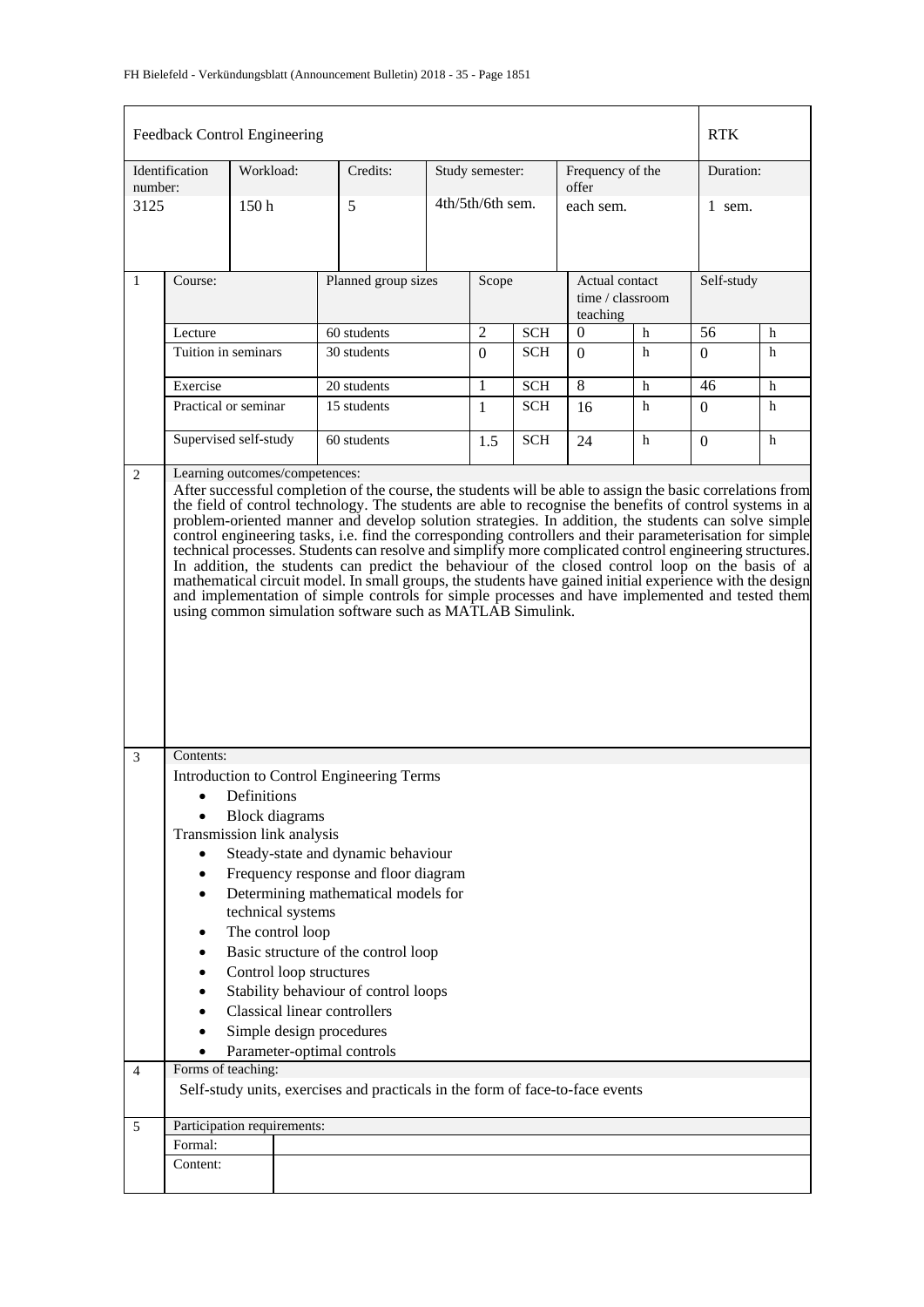| 6  | Forms of assessment:                                                                             |
|----|--------------------------------------------------------------------------------------------------|
|    | Term paper, written examination, project work or oral examination                                |
| 7  | Prerequisite for the award of credit points:                                                     |
|    | Module examination pass and course assessment                                                    |
| 8  | Application of the module (in the following study programmes)                                    |
|    | Digital Technologies (work-integrated) B.Eng., Mechatronics/Automation (work-integrated) B.Eng., |
|    | Product-Service Engineering (work-integrated) B.Eng. and Industrial Engineering and Management   |
|    | (work-integrated) B.Eng.                                                                         |
|    |                                                                                                  |
| 9  | Importance of the grade for the final grade:                                                     |
|    | according to BRPO                                                                                |
| 10 | Module coordinator:                                                                              |
|    | Prof. Dr.-Ing. Michael Leuer                                                                     |
| 11 | Other information:                                                                               |
|    |                                                                                                  |
| 12 | Language:                                                                                        |
|    | German                                                                                           |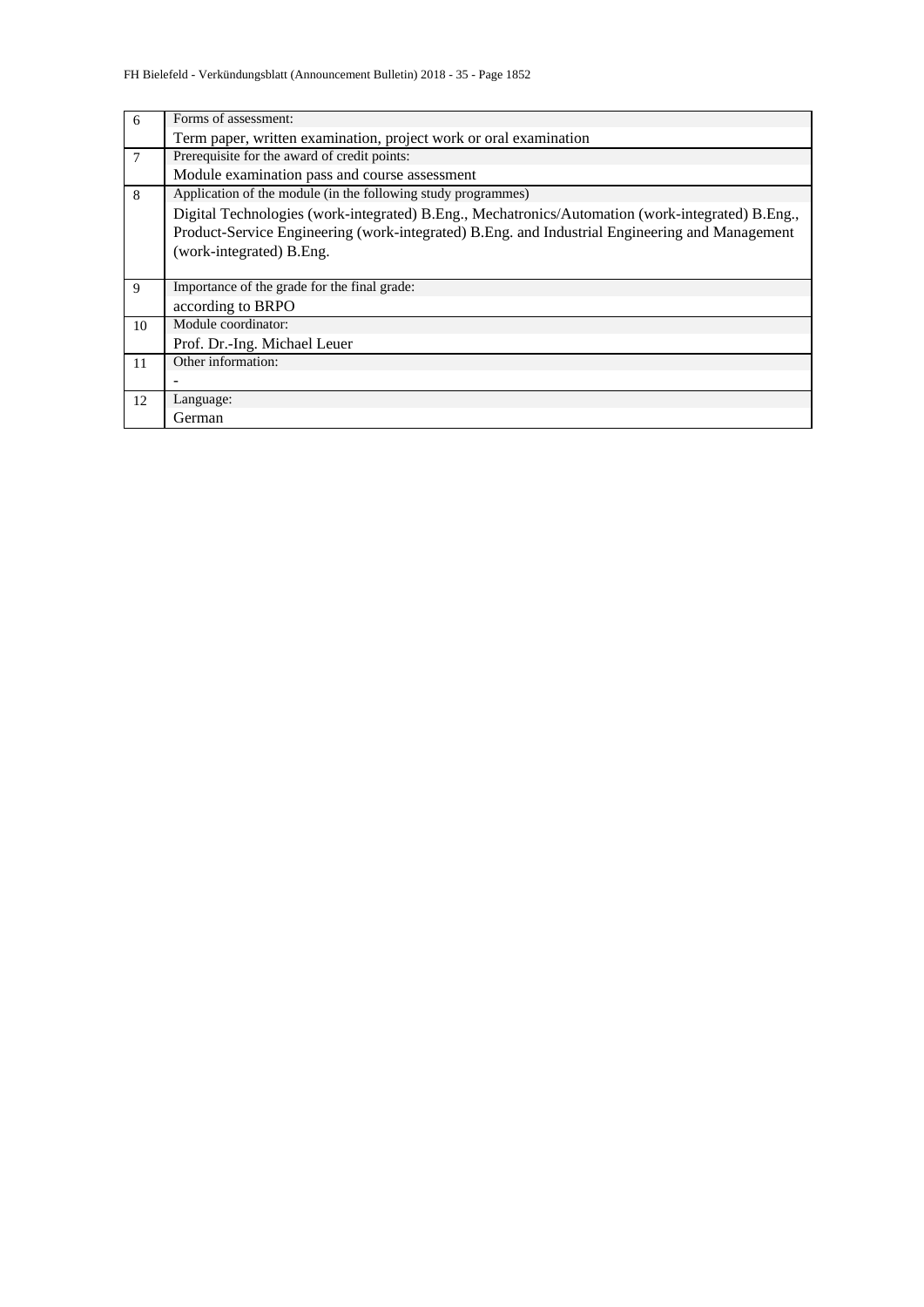| <b>Statistics</b> |                     |                                |                                                                                                                                 |                                     |                |            |                           |                    | <b>STAT</b>      |   |
|-------------------|---------------------|--------------------------------|---------------------------------------------------------------------------------------------------------------------------------|-------------------------------------|----------------|------------|---------------------------|--------------------|------------------|---|
| number:           | Identification      | Workload:                      | Credits:                                                                                                                        | Study semester:                     |                |            | Frequency of the<br>offer |                    | Duration:        |   |
|                   | 3224<br>150h        |                                | 5                                                                                                                               | 3rd<br>4th<br><b>or</b><br>semester |                |            | each semester             |                    | 1 semester       |   |
| $\mathbf{1}$      | Course:             |                                | Planned group sizes                                                                                                             |                                     | Scope          |            | Actual contact time       |                    | Self-study       |   |
|                   |                     |                                |                                                                                                                                 |                                     |                |            |                           | classroom teaching |                  |   |
|                   | Lecture             |                                | 60 students                                                                                                                     |                                     | $\overline{c}$ | <b>SCH</b> | $\Omega$                  | h                  | 56               | h |
|                   | Tuition in seminars |                                | 30 students                                                                                                                     |                                     | $\Omega$       | <b>SCH</b> | $\Omega$                  | h                  | $\Omega$         | h |
|                   | Exercise            |                                | 20 students                                                                                                                     |                                     | $\overline{2}$ | <b>SCH</b> | 16                        | h                  | 62               | h |
|                   |                     | Practical or seminar           | 15 students                                                                                                                     |                                     | $\Omega$       | <b>SCH</b> | $\Omega$                  | h                  | $\boldsymbol{0}$ | h |
|                   |                     | Supervised self-study          | 60 students                                                                                                                     |                                     | 1              | <b>SCH</b> | 16                        | h                  | $\Omega$         | h |
| $\overline{2}$    |                     | Learning outcomes/competences: |                                                                                                                                 |                                     |                |            |                           |                    |                  |   |
|                   | Students:           |                                |                                                                                                                                 |                                     |                |            |                           |                    |                  |   |
|                   | $\bullet$           |                                | can explain basic concepts of statistics.                                                                                       |                                     |                |            |                           |                    |                  |   |
|                   | ٠                   |                                | can apply the basic methods and procedures of descriptive statistics and probability theory.                                    |                                     |                |            |                           |                    |                  |   |
|                   | $\bullet$           |                                | are able to analyse economic questions and problems with statistical methods and to show                                        |                                     |                |            |                           |                    |                  |   |
|                   |                     | correlations.                  |                                                                                                                                 |                                     |                |            |                           |                    |                  |   |
|                   | $\bullet$           |                                | are able to solve tasks with the help of suitable software (SPSS, Excel,).                                                      |                                     |                |            |                           |                    |                  |   |
|                   |                     |                                |                                                                                                                                 |                                     |                |            |                           |                    |                  |   |
|                   |                     |                                |                                                                                                                                 |                                     |                |            |                           |                    |                  |   |
| 3                 | Contents:           |                                |                                                                                                                                 |                                     |                |            |                           |                    |                  |   |
|                   |                     |                                |                                                                                                                                 |                                     |                |            |                           |                    |                  |   |
|                   | $\bullet$           |                                | Descriptive statistics (one-dimensional frequency distributions, measures, multivariate<br>statistics, regression analysis)     |                                     |                |            |                           |                    |                  |   |
|                   | $\bullet$           |                                | Probability theory (discrete and continuous distributions)                                                                      |                                     |                |            |                           |                    |                  |   |
|                   |                     | Statistical interference       |                                                                                                                                 |                                     |                |            |                           |                    |                  |   |
|                   |                     | Use of Excel/SPSS              |                                                                                                                                 |                                     |                |            |                           |                    |                  |   |
| $\overline{4}$    | Forms of teaching:  |                                |                                                                                                                                 |                                     |                |            |                           |                    |                  |   |
|                   |                     |                                | Learning units for self-study, classroom sessions in the form of exercises                                                      |                                     |                |            |                           |                    |                  |   |
|                   |                     |                                |                                                                                                                                 |                                     |                |            |                           |                    |                  |   |
| 5                 |                     | Participation requirements:    |                                                                                                                                 |                                     |                |            |                           |                    |                  |   |
|                   | Formal:             |                                |                                                                                                                                 |                                     |                |            |                           |                    |                  |   |
|                   | Content:            | Forms of assessment:           |                                                                                                                                 |                                     |                |            |                           |                    |                  |   |
| 6                 |                     |                                |                                                                                                                                 |                                     |                |            |                           |                    |                  |   |
|                   |                     |                                | Term paper, written examination, combined examination, project work, oral examination or<br>examination accompanying the course |                                     |                |            |                           |                    |                  |   |
| 7                 |                     |                                | Prerequisite for the award of credit points:                                                                                    |                                     |                |            |                           |                    |                  |   |
|                   |                     | Module examination pass        |                                                                                                                                 |                                     |                |            |                           |                    |                  |   |
| 8                 |                     |                                | Application of the module (in the following study programmes)                                                                   |                                     |                |            |                           |                    |                  |   |
|                   |                     |                                | Digital Logistics (work-integrated) B.Eng., Digital Technologies (work-integrated) B.Eng.,                                      |                                     |                |            |                           |                    |                  |   |
|                   |                     |                                | Mechatronics/Automation (work-integrated) B.Eng., Product-Service Engineering (work-integrated)                                 |                                     |                |            |                           |                    |                  |   |
|                   |                     |                                | B.Eng. and Industrial Engineering and Management (work-integrated) B.Eng.                                                       |                                     |                |            |                           |                    |                  |   |
| 9                 |                     |                                | Importance of the grade for the final grade:                                                                                    |                                     |                |            |                           |                    |                  |   |
|                   |                     | according to BRPO              |                                                                                                                                 |                                     |                |            |                           |                    |                  |   |
| 10                |                     | Module coordinator:            |                                                                                                                                 |                                     |                |            |                           |                    |                  |   |
|                   |                     | Dr. rer. nat. Sabrina Proß     |                                                                                                                                 |                                     |                |            |                           |                    |                  |   |
| 11                | Other information:  |                                |                                                                                                                                 |                                     |                |            |                           |                    |                  |   |
|                   |                     |                                |                                                                                                                                 |                                     |                |            |                           |                    |                  |   |
|                   |                     |                                |                                                                                                                                 |                                     |                |            |                           |                    |                  |   |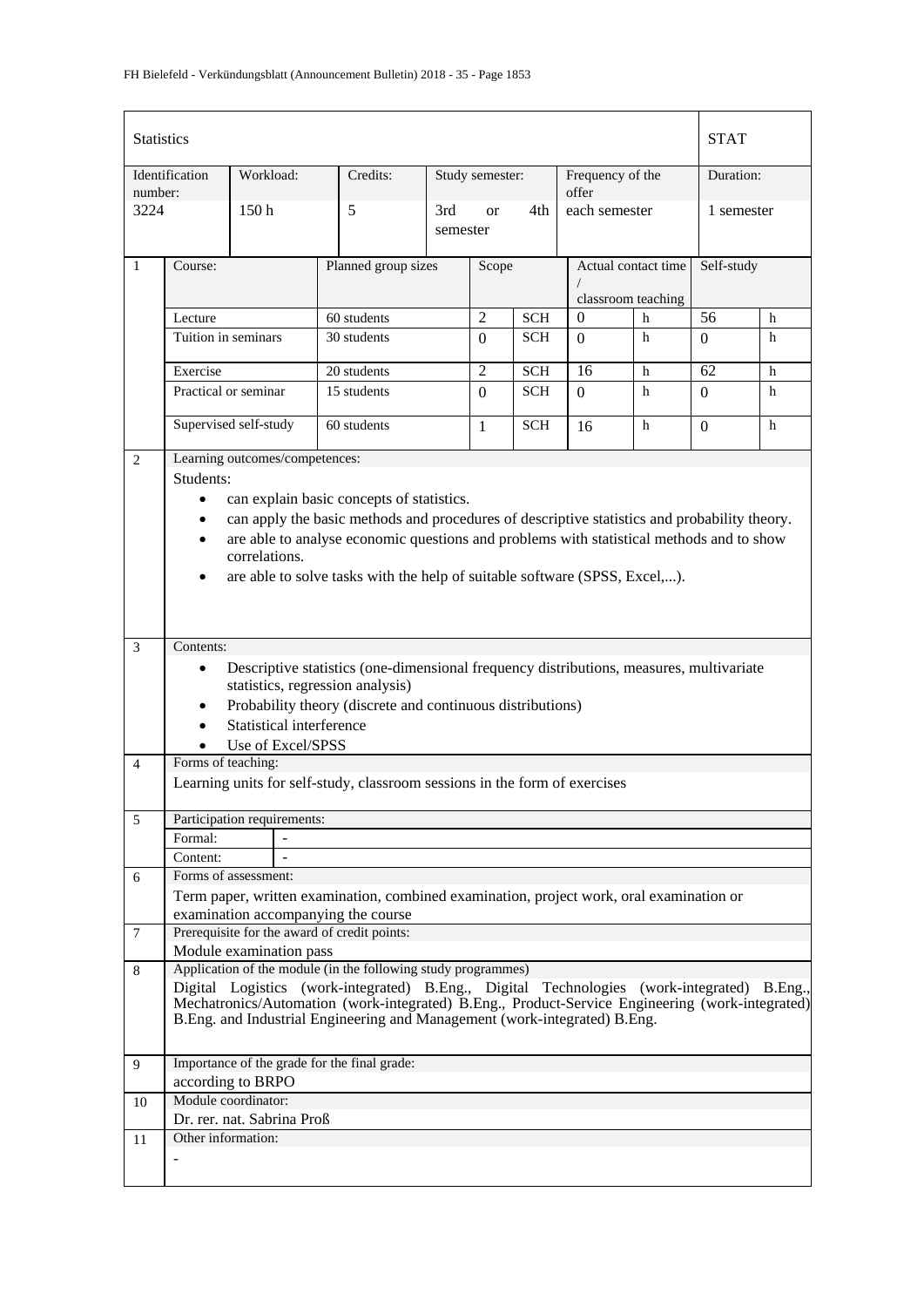| $\overline{\phantom{a}}$<br>-4<br>--<br>-- | $-$  |
|--------------------------------------------|------|
|                                            | $ -$ |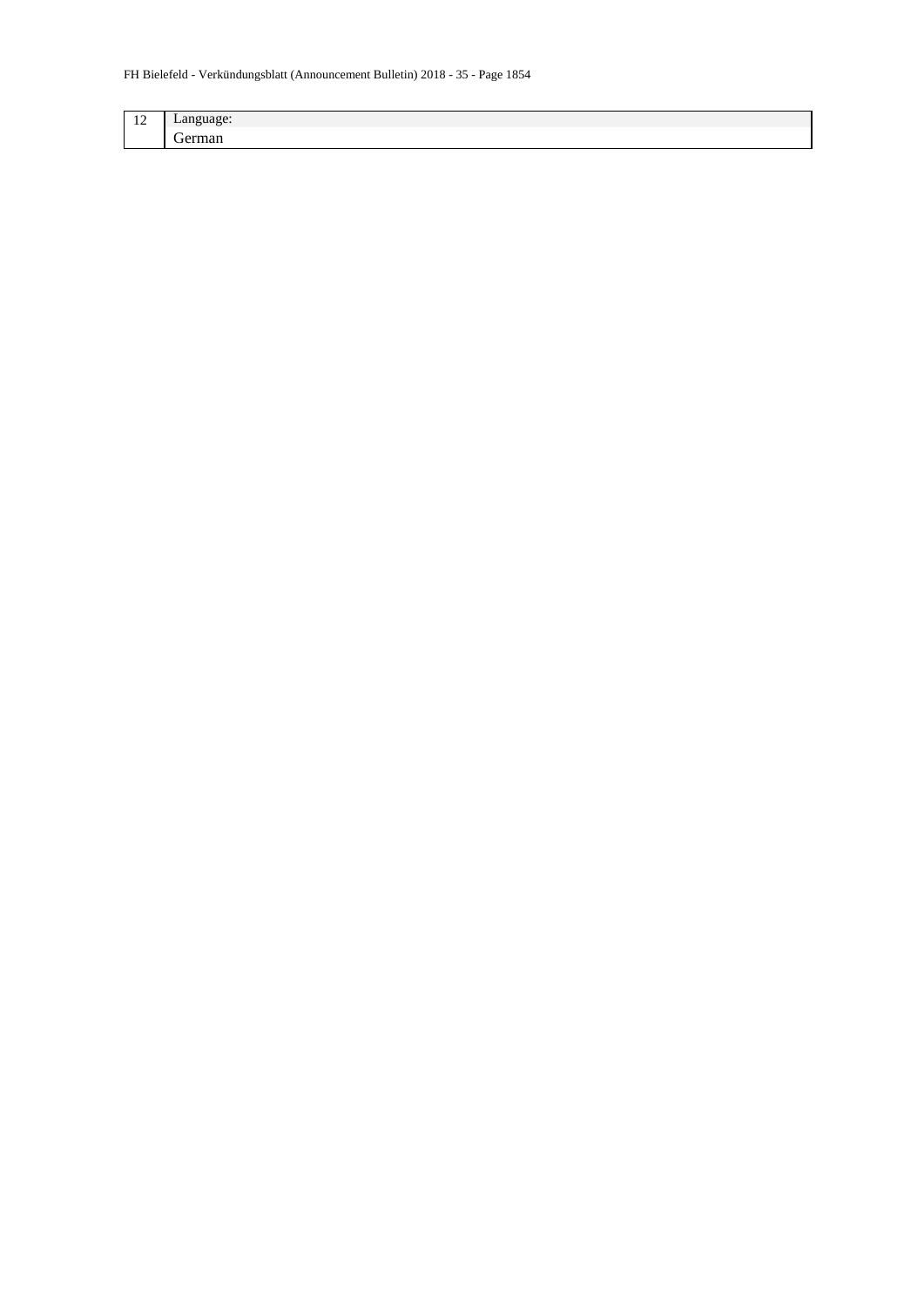|         | Engineering Mechanics – Statics and Strength of Materials |           |                                |                                                                                                             |          |                 |            |                           |                     | <b>TMA</b>   |             |
|---------|-----------------------------------------------------------|-----------|--------------------------------|-------------------------------------------------------------------------------------------------------------|----------|-----------------|------------|---------------------------|---------------------|--------------|-------------|
| number: | Identification                                            | Workload: |                                | Credits:                                                                                                    |          | Study semester: |            | Frequency of the<br>offer |                     | Duration:    |             |
| 3108    |                                                           | 150h      |                                | 5                                                                                                           | 2nd sem. |                 |            | Annual<br>Summer          |                     | 1 sem.       |             |
| 1       | Course:                                                   |           |                                | Planned group sizes                                                                                         |          | Scope           |            |                           | Actual contact time | Self-study   |             |
|         |                                                           |           |                                |                                                                                                             |          |                 |            |                           | classroom teaching  |              |             |
|         | Lecture                                                   |           |                                | 60 students                                                                                                 |          | $\overline{c}$  | <b>SCH</b> | $\overline{0}$            | h                   | 56           | h           |
|         | Tuition in seminars                                       |           |                                | 30 students                                                                                                 |          | $\Omega$        | <b>SCH</b> | $\Omega$                  | h                   | $\Omega$     | h           |
|         | Exercise                                                  |           |                                | 20 students                                                                                                 |          | 1               | <b>SCH</b> | 8                         | h                   | 46           | $\mathbf h$ |
|         | Practical or seminar                                      |           |                                | 15 students                                                                                                 |          | 1               | <b>SCH</b> | 16                        | h                   | $\mathbf{0}$ | h           |
|         | Supervised self-study                                     |           |                                | 60 students                                                                                                 |          | 1.5             | <b>SCH</b> | 24                        | h                   | $\Omega$     | h           |
| 2       |                                                           |           | Learning outcomes/competences: |                                                                                                             |          |                 |            |                           |                     |              |             |
|         |                                                           |           |                                | The students know and understand the basic relationships of statics as the study of the balance of forces   |          |                 |            |                           |                     |              |             |
|         |                                                           |           |                                | in and on mechanical structures at rest and can apply these independently to simple examples from           |          |                 |            |                           |                     |              |             |
|         | practice.                                                 |           |                                |                                                                                                             |          |                 |            |                           |                     |              |             |
|         |                                                           |           |                                | Furthermore, they know the basic relationships between the external loads and the resulting internal        |          |                 |            |                           |                     |              |             |
|         |                                                           |           |                                | stresses and deformations, so that they can carry out strength verifications for simple statically stressed |          |                 |            |                           |                     |              |             |
|         |                                                           |           |                                | components using relevant material parameters.                                                              |          |                 |            |                           |                     |              |             |
|         |                                                           |           |                                |                                                                                                             |          |                 |            |                           |                     |              |             |
|         |                                                           |           |                                |                                                                                                             |          |                 |            |                           |                     |              |             |
|         |                                                           |           |                                |                                                                                                             |          |                 |            |                           |                     |              |             |
| 3       | Contents:                                                 |           |                                |                                                                                                             |          |                 |            |                           |                     |              |             |
|         |                                                           |           | Basic concepts of mechanics:   |                                                                                                             |          |                 |            |                           |                     |              |             |
|         | $\bullet$                                                 |           |                                | Force – balance – rigid body                                                                                |          |                 |            |                           |                     |              |             |
|         | $\bullet$                                                 |           |                                | Statics: Introduction - Plane system of forces - Centre of gravity - Static balance of bodies -             |          |                 |            |                           |                     |              |             |
|         |                                                           |           |                                | Freeing – Determination of bearing and intermediate reactions – Friction                                    |          |                 |            |                           |                     |              |             |
|         | $\bullet$                                                 |           |                                | Strength of materials: Introduction to strength theory – Internal forces – Tensile or pressure              |          |                 |            |                           |                     |              |             |
|         |                                                           |           |                                | load - Shear - Bending load - Torsional stress - Buckling Stress - Composite stress                         |          |                 |            |                           |                     |              |             |
|         |                                                           |           |                                |                                                                                                             |          |                 |            |                           |                     |              |             |
|         |                                                           |           |                                |                                                                                                             |          |                 |            |                           |                     |              |             |
|         |                                                           |           |                                |                                                                                                             |          |                 |            |                           |                     |              |             |
| 4       | Forms of teaching:                                        |           |                                |                                                                                                             |          |                 |            |                           |                     |              |             |
|         |                                                           |           |                                | Learning units for self-study, classroom events in the form of exercises and practicals                     |          |                 |            |                           |                     |              |             |
|         | Participation requirements:                               |           |                                |                                                                                                             |          |                 |            |                           |                     |              |             |
| 5       | Formal:                                                   |           | None                           |                                                                                                             |          |                 |            |                           |                     |              |             |
|         | Content:                                                  |           | None                           |                                                                                                             |          |                 |            |                           |                     |              |             |
| 6       | Forms of assessment:                                      |           |                                |                                                                                                             |          |                 |            |                           |                     |              |             |
|         |                                                           |           |                                | Written examination, combination examination or oral examination                                            |          |                 |            |                           |                     |              |             |
| 7       |                                                           |           |                                | Prerequisite for the award of credit points:                                                                |          |                 |            |                           |                     |              |             |
|         |                                                           |           |                                | Module examination pass and course assessment                                                               |          |                 |            |                           |                     |              |             |
| 8       |                                                           |           |                                | Application of the module (in the following study programmes)                                               |          |                 |            |                           |                     |              |             |
|         |                                                           |           |                                | Mechatronics/Automation (work-integrated) B.Eng. and Industrial Engineering and Management                  |          |                 |            |                           |                     |              |             |
|         | (work-integrated) B.Eng.                                  |           |                                |                                                                                                             |          |                 |            |                           |                     |              |             |
| 9       |                                                           |           |                                | Importance of the grade for the final grade:                                                                |          |                 |            |                           |                     |              |             |
|         | according to BRPO<br>Module coordinator:                  |           |                                |                                                                                                             |          |                 |            |                           |                     |              |             |
| 10      |                                                           |           | Prof. Dr.-Ing. Andrea Kaimann  |                                                                                                             |          |                 |            |                           |                     |              |             |
|         |                                                           |           |                                |                                                                                                             |          |                 |            |                           |                     |              |             |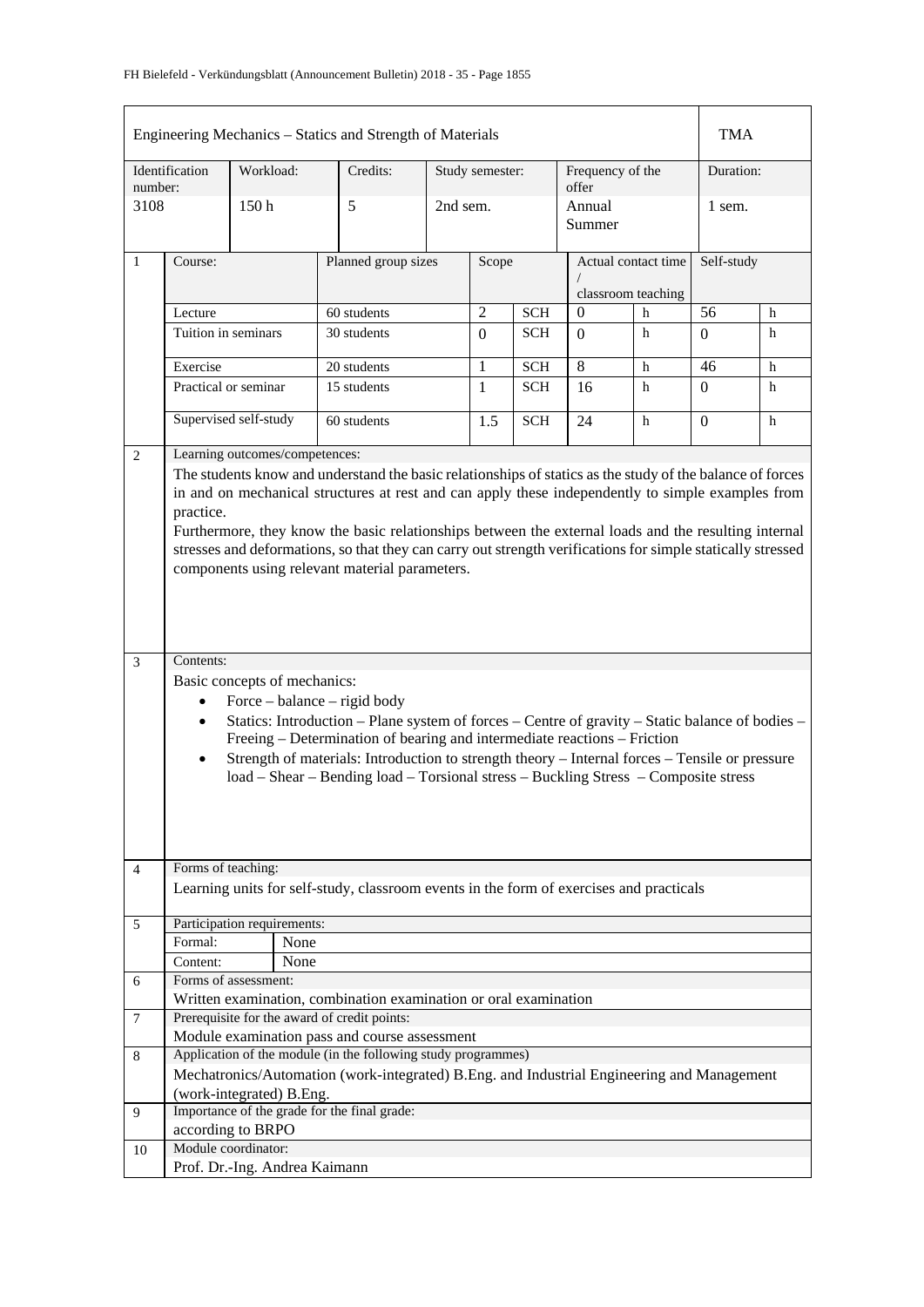| Other information:                                                         |
|----------------------------------------------------------------------------|
| Supplementary literature will be announced at the beginning of the course. |
| Language:                                                                  |
| l ierman                                                                   |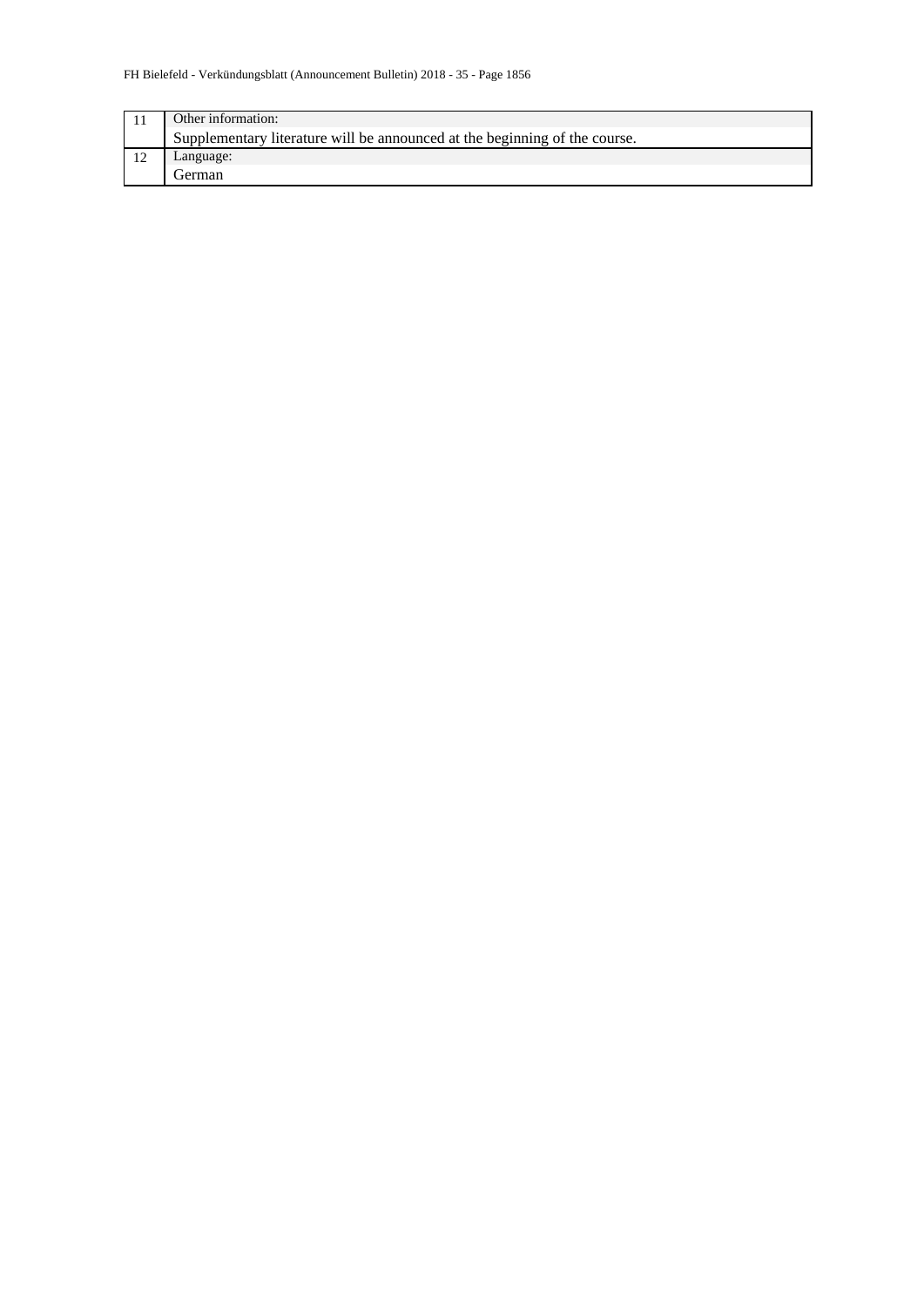|                 | <b>Technical English</b>                                                                                                                                                                                                                                                                                                                                                                                                                                                                                                                                                                                                                                                                                                                                                                                                                                                                                                                                                                                                                                                 |                             |                                                                                                   |                 |                 |                                                |                           |             |                | <b>TCE</b> |  |
|-----------------|--------------------------------------------------------------------------------------------------------------------------------------------------------------------------------------------------------------------------------------------------------------------------------------------------------------------------------------------------------------------------------------------------------------------------------------------------------------------------------------------------------------------------------------------------------------------------------------------------------------------------------------------------------------------------------------------------------------------------------------------------------------------------------------------------------------------------------------------------------------------------------------------------------------------------------------------------------------------------------------------------------------------------------------------------------------------------|-----------------------------|---------------------------------------------------------------------------------------------------|-----------------|-----------------|------------------------------------------------|---------------------------|-------------|----------------|------------|--|
|                 | Identification                                                                                                                                                                                                                                                                                                                                                                                                                                                                                                                                                                                                                                                                                                                                                                                                                                                                                                                                                                                                                                                           | Workload:                   | Credits:                                                                                          |                 | Study semester: |                                                | Frequency of the<br>offer |             | Duration:      |            |  |
| number:<br>3121 |                                                                                                                                                                                                                                                                                                                                                                                                                                                                                                                                                                                                                                                                                                                                                                                                                                                                                                                                                                                                                                                                          | 150 <sub>h</sub>            | 5                                                                                                 | 3rd or 5th sem. |                 | Annual<br>(Winter)                             |                           |             | 1 semester     |            |  |
| $\mathbf{1}$    | Course:                                                                                                                                                                                                                                                                                                                                                                                                                                                                                                                                                                                                                                                                                                                                                                                                                                                                                                                                                                                                                                                                  |                             | Planned group sizes                                                                               | Scope           |                 | Actual contact<br>time / classroom<br>teaching |                           |             | Self-study     |            |  |
|                 | Lecture                                                                                                                                                                                                                                                                                                                                                                                                                                                                                                                                                                                                                                                                                                                                                                                                                                                                                                                                                                                                                                                                  |                             | 60 students                                                                                       |                 | $\overline{c}$  | <b>SCH</b>                                     | $\Omega$                  | $\mathbf h$ | 56             | h          |  |
|                 | Tuition in seminars                                                                                                                                                                                                                                                                                                                                                                                                                                                                                                                                                                                                                                                                                                                                                                                                                                                                                                                                                                                                                                                      |                             |                                                                                                   |                 | $\Omega$        | <b>SCH</b>                                     | $\Omega$                  | h           | $\Omega$       | h          |  |
|                 | Exercise                                                                                                                                                                                                                                                                                                                                                                                                                                                                                                                                                                                                                                                                                                                                                                                                                                                                                                                                                                                                                                                                 |                             |                                                                                                   |                 | $\Omega$        | <b>SCH</b>                                     | $\overline{0}$            | h           | $\overline{0}$ | h          |  |
|                 |                                                                                                                                                                                                                                                                                                                                                                                                                                                                                                                                                                                                                                                                                                                                                                                                                                                                                                                                                                                                                                                                          | Practical or seminar        | 15 students                                                                                       |                 | $\overline{2}$  | <b>SCH</b>                                     | 32                        | h           | 46             | h          |  |
|                 |                                                                                                                                                                                                                                                                                                                                                                                                                                                                                                                                                                                                                                                                                                                                                                                                                                                                                                                                                                                                                                                                          | Supervised self-study       | 30 students                                                                                       |                 | $\mathbf{1}$    | <b>SCH</b>                                     | 16                        | h           | $\Omega$       | h          |  |
|                 | Learning outcomes/competences:<br>$\overline{2}$<br>- Expertise: Students demonstrate that they have extended their active general language competence<br>from B1.2 and achieved a B2.1 level. They possess a sound basic vocabulary of Technical English<br>and master the contextually relevant grammar. They communicate spontaneously and fluently in<br>engineering job situations. They formulate issues confidently, clearly and in detail in English both<br>in speaking and writing<br>- Social competence: They try out and consolidate communicative key skills in English<br>presentations, teamwork and project work.<br>- Methodological competence: They use targeted strategies for content acquisition and critical<br>analysis of technical texts and for solving contextual tasks. They can present technical issues in a<br>way that is appropriate for the target group.<br>- Personal competence: They assume responsibility for their learning process; they research and<br>structure authentic material, organise workloads and meet deadlines. |                             |                                                                                                   |                 |                 |                                                |                           |             |                |            |  |
| 3               | Contents:<br>- Students master the core terminology of the technical and organisational content of their study<br>programme (e.g. dimensions and shapes; numbers, symbols and mathematical operations; materials<br>and manufacturing; automated systems and Industry 4.0; logistics; international trade, etc.).<br>- They possess skills (e.g. emailing; writing reports and abstracts; project pitches; discussing readings<br>and trends; designing conference posters).                                                                                                                                                                                                                                                                                                                                                                                                                                                                                                                                                                                             |                             |                                                                                                   |                 |                 |                                                |                           |             |                |            |  |
| 4               | Forms of teaching:                                                                                                                                                                                                                                                                                                                                                                                                                                                                                                                                                                                                                                                                                                                                                                                                                                                                                                                                                                                                                                                       |                             |                                                                                                   |                 |                 |                                                |                           |             |                |            |  |
|                 |                                                                                                                                                                                                                                                                                                                                                                                                                                                                                                                                                                                                                                                                                                                                                                                                                                                                                                                                                                                                                                                                          | Project task (Assignment)   | Seminar-based teaching / individual and group work, etc.                                          |                 |                 |                                                |                           |             |                |            |  |
| 5               |                                                                                                                                                                                                                                                                                                                                                                                                                                                                                                                                                                                                                                                                                                                                                                                                                                                                                                                                                                                                                                                                          | Participation requirements: |                                                                                                   |                 |                 |                                                |                           |             |                |            |  |
|                 | Formal:                                                                                                                                                                                                                                                                                                                                                                                                                                                                                                                                                                                                                                                                                                                                                                                                                                                                                                                                                                                                                                                                  |                             |                                                                                                   |                 |                 |                                                |                           |             |                |            |  |
|                 | Content:                                                                                                                                                                                                                                                                                                                                                                                                                                                                                                                                                                                                                                                                                                                                                                                                                                                                                                                                                                                                                                                                 |                             | English language competence: B1.2 (according to the European Reference<br>Framework of Languages) |                 |                 |                                                |                           |             |                |            |  |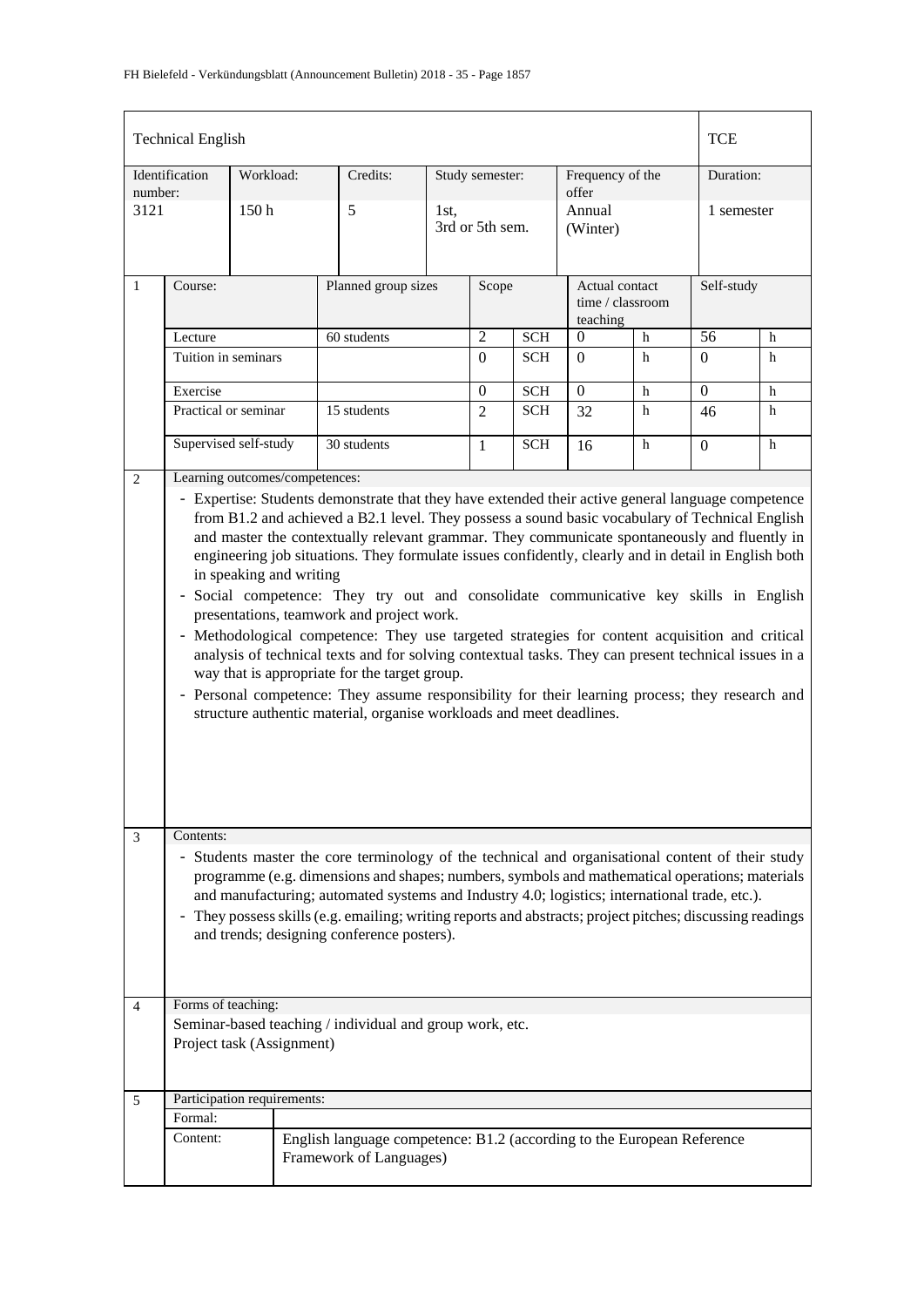| 6  | Forms of assessment:                                                                                                                                                                                                                                                       |
|----|----------------------------------------------------------------------------------------------------------------------------------------------------------------------------------------------------------------------------------------------------------------------------|
|    | Combination examination                                                                                                                                                                                                                                                    |
| 7  | Prerequisite for the award of credit points:                                                                                                                                                                                                                               |
|    | 70% attendance and active participation, passed semester project and written exam                                                                                                                                                                                          |
| 8  | Application of the module (in the following study programmes)                                                                                                                                                                                                              |
|    | Digital Logistics (work-integrated) B.Eng., Digital Technologies (work-integrated) B.Eng.,<br>Mechatronics/Automation (work-integrated) B.Eng., Product-Service Engineering (work-integrated)<br>B.Eng. and Industrial Engineering and Management (work-integrated) B.Eng. |
| 9  | Importance of the grade for the final grade:                                                                                                                                                                                                                               |
|    | according to BRPO                                                                                                                                                                                                                                                          |
| 10 | Module coordinator:                                                                                                                                                                                                                                                        |
|    | OStR Cornelia Biegler-König                                                                                                                                                                                                                                                |
| 11 | Other information:                                                                                                                                                                                                                                                         |
|    |                                                                                                                                                                                                                                                                            |
| 12 | Language:                                                                                                                                                                                                                                                                  |
|    | English                                                                                                                                                                                                                                                                    |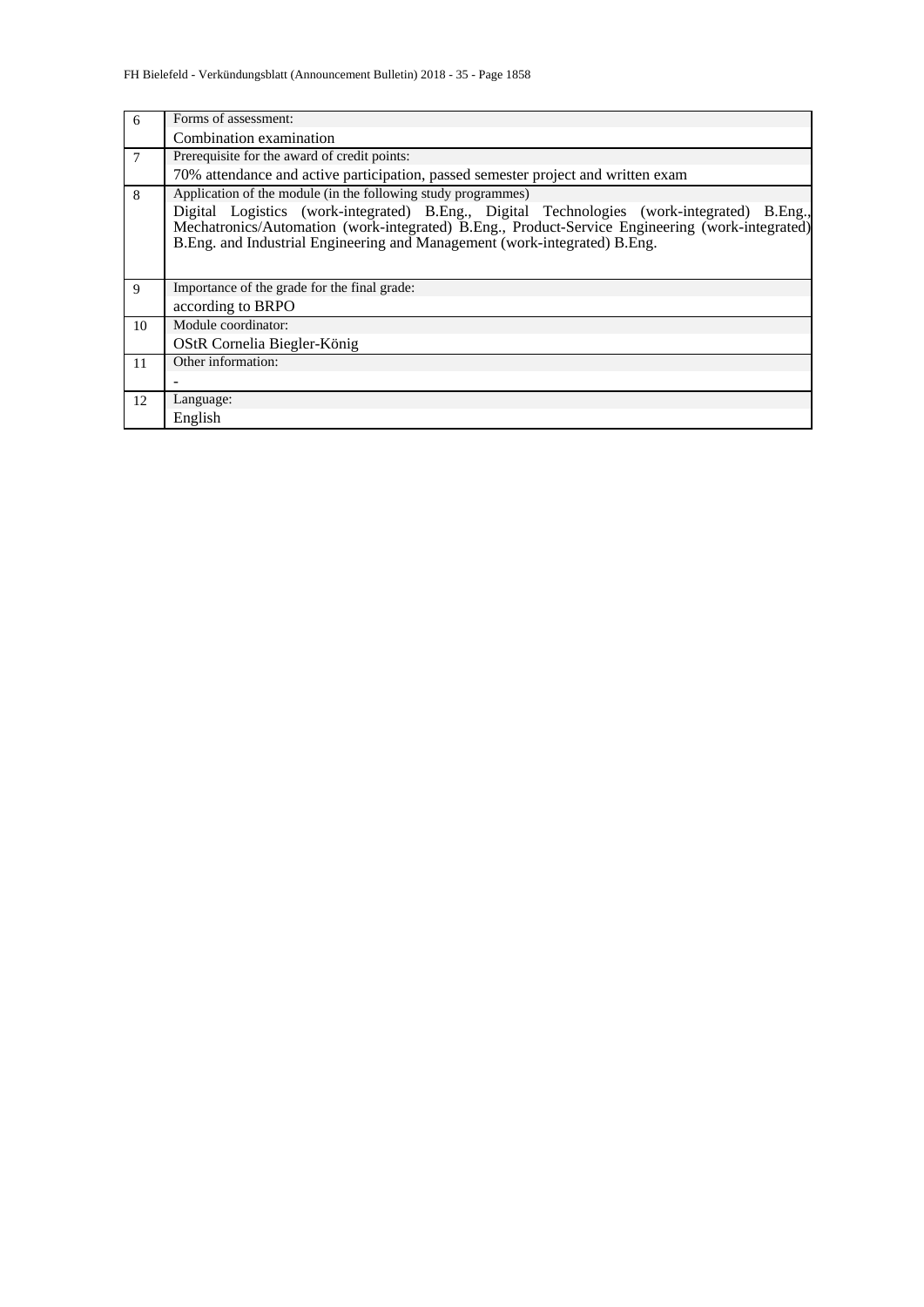| Process Engineering                                                                                                                                                                                                                                                                                                                                                                                                                                                                                                                                                                                                                                                                                                                                                                                             |                                                                                                                                                                                                                                                                                                                                                                                                                                                                                                                                                          |                                |                                                                                 |                 |                |            |                                                |   |                | <b>VET</b> |  |
|-----------------------------------------------------------------------------------------------------------------------------------------------------------------------------------------------------------------------------------------------------------------------------------------------------------------------------------------------------------------------------------------------------------------------------------------------------------------------------------------------------------------------------------------------------------------------------------------------------------------------------------------------------------------------------------------------------------------------------------------------------------------------------------------------------------------|----------------------------------------------------------------------------------------------------------------------------------------------------------------------------------------------------------------------------------------------------------------------------------------------------------------------------------------------------------------------------------------------------------------------------------------------------------------------------------------------------------------------------------------------------------|--------------------------------|---------------------------------------------------------------------------------|-----------------|----------------|------------|------------------------------------------------|---|----------------|------------|--|
| number:                                                                                                                                                                                                                                                                                                                                                                                                                                                                                                                                                                                                                                                                                                                                                                                                         | Identification                                                                                                                                                                                                                                                                                                                                                                                                                                                                                                                                           | Workload:                      | Credits:                                                                        | Study semester: |                |            | Frequency of the<br>offer                      |   |                | Duration:  |  |
| 3013                                                                                                                                                                                                                                                                                                                                                                                                                                                                                                                                                                                                                                                                                                                                                                                                            |                                                                                                                                                                                                                                                                                                                                                                                                                                                                                                                                                          | 150h                           | 5<br>6th sem.                                                                   |                 |                |            | Annual<br>(Summer)                             |   | 1 semester     |            |  |
| $\mathbf{1}$                                                                                                                                                                                                                                                                                                                                                                                                                                                                                                                                                                                                                                                                                                                                                                                                    | Course:                                                                                                                                                                                                                                                                                                                                                                                                                                                                                                                                                  |                                | Planned group sizes                                                             |                 | Scope          |            | Actual contact time<br>/ classroom<br>teaching |   | Self-study     |            |  |
|                                                                                                                                                                                                                                                                                                                                                                                                                                                                                                                                                                                                                                                                                                                                                                                                                 | Lecture                                                                                                                                                                                                                                                                                                                                                                                                                                                                                                                                                  |                                | 60 students                                                                     |                 | $\overline{2}$ | <b>SCH</b> | $\overline{0}$                                 | h | 56             | h          |  |
|                                                                                                                                                                                                                                                                                                                                                                                                                                                                                                                                                                                                                                                                                                                                                                                                                 | Tuition in seminars                                                                                                                                                                                                                                                                                                                                                                                                                                                                                                                                      |                                | 30 students                                                                     |                 | $\Omega$       | <b>SCH</b> | $\Omega$                                       | h | $\overline{0}$ | h          |  |
|                                                                                                                                                                                                                                                                                                                                                                                                                                                                                                                                                                                                                                                                                                                                                                                                                 | Exercise                                                                                                                                                                                                                                                                                                                                                                                                                                                                                                                                                 |                                | 20 students                                                                     |                 | $\overline{2}$ | <b>SCH</b> | 16                                             | h | 62             | h          |  |
|                                                                                                                                                                                                                                                                                                                                                                                                                                                                                                                                                                                                                                                                                                                                                                                                                 | Practical or seminar                                                                                                                                                                                                                                                                                                                                                                                                                                                                                                                                     |                                | 15 students                                                                     |                 | $\Omega$       | SCH        | $\Omega$                                       | h | $\Omega$       | h          |  |
|                                                                                                                                                                                                                                                                                                                                                                                                                                                                                                                                                                                                                                                                                                                                                                                                                 |                                                                                                                                                                                                                                                                                                                                                                                                                                                                                                                                                          | Supervised self-study          | 60 students                                                                     |                 | $\mathbf{1}$   | <b>SCH</b> | 16                                             | h | $\theta$       | h          |  |
| 2                                                                                                                                                                                                                                                                                                                                                                                                                                                                                                                                                                                                                                                                                                                                                                                                               |                                                                                                                                                                                                                                                                                                                                                                                                                                                                                                                                                          | Learning outcomes/competences: |                                                                                 |                 |                |            |                                                |   |                |            |  |
|                                                                                                                                                                                                                                                                                                                                                                                                                                                                                                                                                                                                                                                                                                                                                                                                                 | Instrumental competence:<br>Application of the acquired basic knowledge on the example of simple process engineering equipment<br>and machines with regard to thermodynamics and fluid mechanics                                                                                                                                                                                                                                                                                                                                                         |                                |                                                                                 |                 |                |            |                                                |   |                |            |  |
|                                                                                                                                                                                                                                                                                                                                                                                                                                                                                                                                                                                                                                                                                                                                                                                                                 | Systematic competence:<br>Independent recognition of the interrelationships, introduced by comprehension of the process<br>engineering processes carried out (mixing, separating, heat exchanger).<br>The technical issues that arise should be reliably recognised, described, evaluated and solved. To<br>derive scientifically sound judgements about the mode of action from this, to substantiate them in<br>further new applications, to recognise interface problems<br>Communicative competence:<br>Work on tasks in interdisciplinary teamwork. |                                |                                                                                 |                 |                |            |                                                |   |                |            |  |
| 3<br>Contents:<br>1. Introduction to process engineering<br>Development of Process Engineering - The Process Engineering Process - Balancing -<br><b>Economic Consideration</b><br>2. Mechanical process engineering: Fluid mechanics and stirring technology<br>Fluid mechanics basics – Pumps and compressors – Stirring technology<br>3. Mechanical process engineering: Disperse systems and mechanical processes - Disperse systems<br>- Shredders and classifiers - Grain enlargement<br>- Substance separation<br>4. Thermal process engineering<br>Energy balance and energy balance – Heat and mass transfer – Thermal separation processes<br>Exercise: Calculation tasks for the above-mentioned areas of process engineering using practical<br>examples. Working out the solutions in small groups |                                                                                                                                                                                                                                                                                                                                                                                                                                                                                                                                                          |                                |                                                                                 |                 |                |            |                                                |   |                |            |  |
| 4                                                                                                                                                                                                                                                                                                                                                                                                                                                                                                                                                                                                                                                                                                                                                                                                               | Forms of teaching:                                                                                                                                                                                                                                                                                                                                                                                                                                                                                                                                       |                                | Learning materials for self-study, classroom sessions in the form of exercises. |                 |                |            |                                                |   |                |            |  |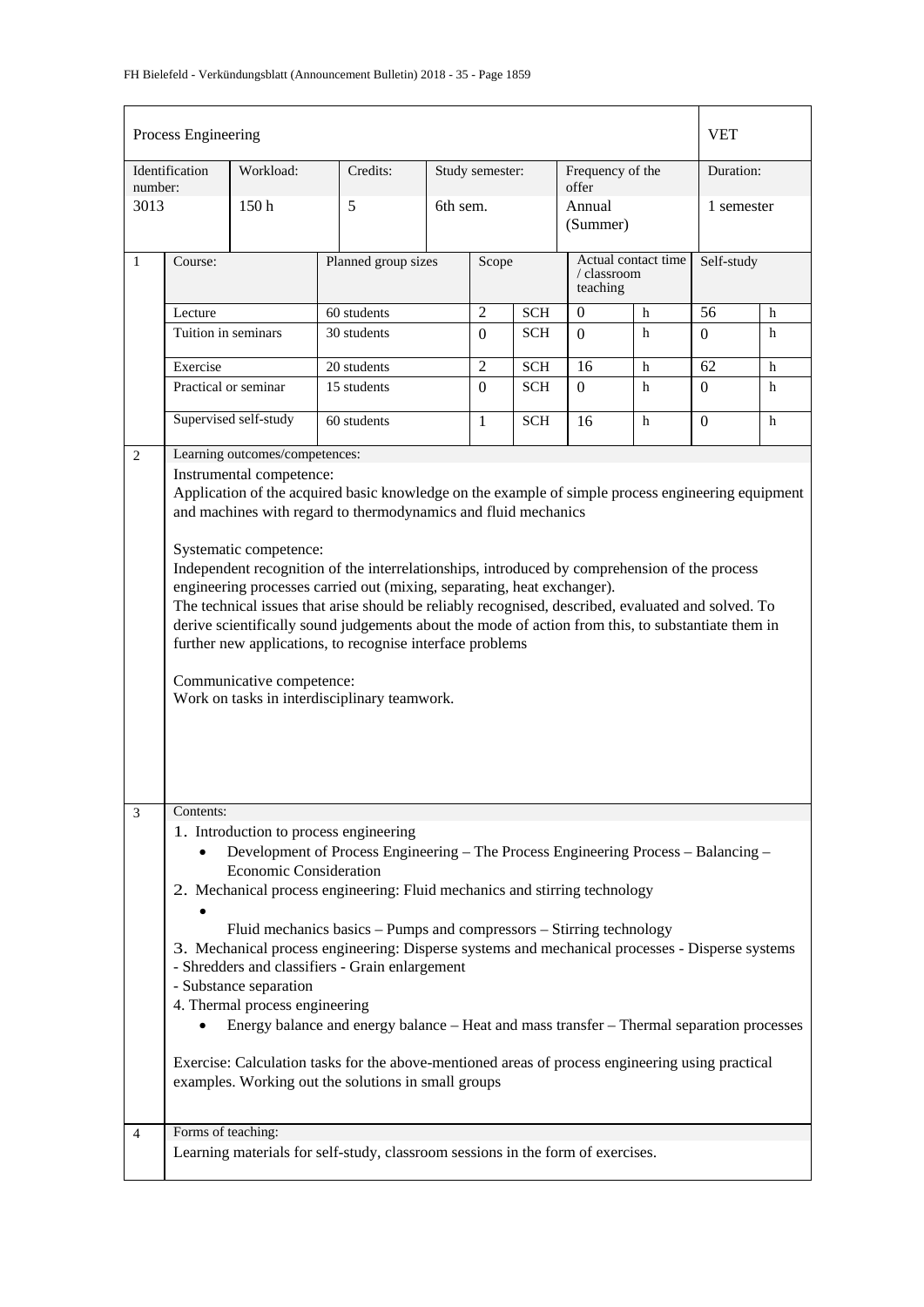| 5              |                                                               | Participation requirements:                                                |  |  |  |  |  |  |  |
|----------------|---------------------------------------------------------------|----------------------------------------------------------------------------|--|--|--|--|--|--|--|
|                | Formal:                                                       | None                                                                       |  |  |  |  |  |  |  |
|                | None<br>Content:                                              |                                                                            |  |  |  |  |  |  |  |
| 6              | Forms of assessment:                                          |                                                                            |  |  |  |  |  |  |  |
|                |                                                               | Term paper, written examination, project work or oral examination          |  |  |  |  |  |  |  |
| $\overline{7}$ |                                                               | Prerequisite for the award of credit points:                               |  |  |  |  |  |  |  |
|                | Module examination pass                                       |                                                                            |  |  |  |  |  |  |  |
| 8              | Application of the module (in the following study programmes) |                                                                            |  |  |  |  |  |  |  |
|                |                                                               | Industrial Engineering and Management (work-integrated) B.Eng.             |  |  |  |  |  |  |  |
| 9              |                                                               | Importance of the grade for the final grade:                               |  |  |  |  |  |  |  |
|                | according to BRPO                                             |                                                                            |  |  |  |  |  |  |  |
| 10             | Module coordinator:                                           |                                                                            |  |  |  |  |  |  |  |
|                | Prof. Dr.-Ing. Jürgen Hermeler                                |                                                                            |  |  |  |  |  |  |  |
| 11             | Other information:                                            |                                                                            |  |  |  |  |  |  |  |
|                |                                                               | Supplementary literature will be announced at the beginning of the course. |  |  |  |  |  |  |  |
| 12             | Language:                                                     |                                                                            |  |  |  |  |  |  |  |
|                | German                                                        |                                                                            |  |  |  |  |  |  |  |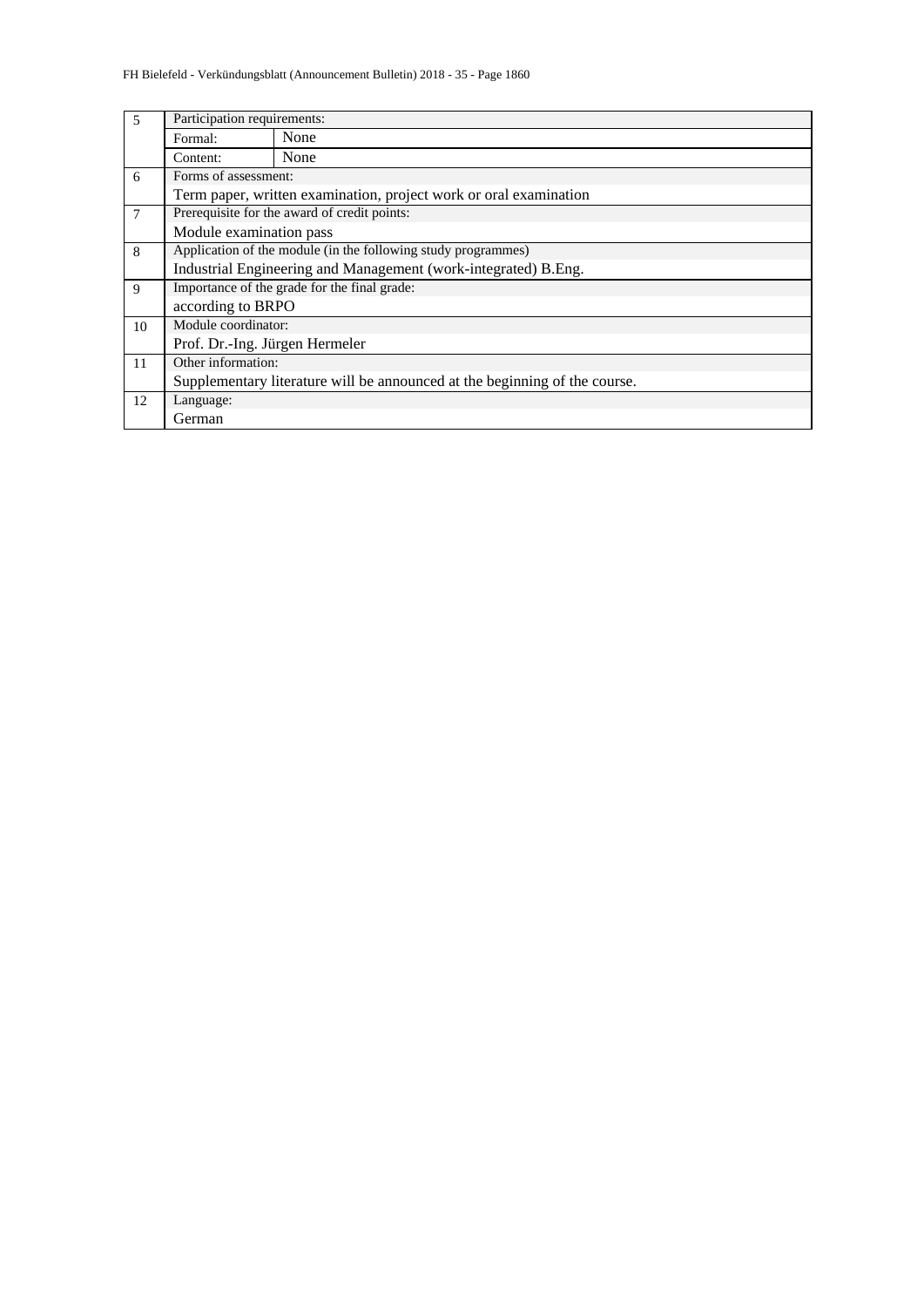| Elective Module Industrial Engineering and Management (work-integrated) |                                |                                              |  |                                                                |                 |                 |                                           |               | WM         |          |              |  |
|-------------------------------------------------------------------------|--------------------------------|----------------------------------------------|--|----------------------------------------------------------------|-----------------|-----------------|-------------------------------------------|---------------|------------|----------|--------------|--|
| number:                                                                 | Identification                 | Workload:                                    |  | Credits:                                                       | Study semester: |                 | Frequency of the<br>offer                 |               | Duration:  |          |              |  |
| 9009                                                                    |                                | 150h                                         |  | 5                                                              |                 | 5th or 6th sem. |                                           | each semester |            | 1 sem.   |              |  |
| $\mathbf{1}$                                                            | Course:                        | Planned group sizes                          |  |                                                                | Scope           |                 | Actual contact time<br>classroom teaching |               | Self-study |          |              |  |
|                                                                         | Lecture                        |                                              |  | 60 students                                                    |                 |                 | <b>SCH</b>                                |               | h          |          | h            |  |
|                                                                         | Tuition in seminars            |                                              |  | 30 students                                                    |                 |                 | <b>SCH</b>                                |               | h          |          | $\mathbf{h}$ |  |
|                                                                         | Exercise                       |                                              |  | 20 students                                                    |                 |                 | <b>SCH</b>                                |               | h          |          | h            |  |
|                                                                         |                                | Practical or seminar                         |  | 15 students                                                    |                 | $\Omega$        | <b>SCH</b>                                | $\Omega$      | h          | $\Omega$ | $\mathbf{h}$ |  |
|                                                                         |                                | Supervised self-study                        |  | 60 students                                                    |                 |                 | <b>SCH</b>                                |               | h          |          | $\mathbf h$  |  |
| 2                                                                       | Learning outcomes/competences: |                                              |  |                                                                |                 |                 |                                           |               |            |          |              |  |
| 3                                                                       | Contents:                      |                                              |  |                                                                |                 |                 |                                           |               |            |          |              |  |
| $\overline{4}$                                                          | Forms of teaching:             |                                              |  |                                                                |                 |                 |                                           |               |            |          |              |  |
| 5                                                                       |                                | Participation requirements:                  |  |                                                                |                 |                 |                                           |               |            |          |              |  |
|                                                                         | Formal:                        |                                              |  |                                                                |                 |                 |                                           |               |            |          |              |  |
|                                                                         | Content:                       |                                              |  |                                                                |                 |                 |                                           |               |            |          |              |  |
| 6                                                                       |                                | Forms of assessment:                         |  |                                                                |                 |                 |                                           |               |            |          |              |  |
| $\tau$                                                                  |                                | Prerequisite for the award of credit points: |  |                                                                |                 |                 |                                           |               |            |          |              |  |
| 8                                                                       |                                |                                              |  | Application of the module (in the following study programmes)  |                 |                 |                                           |               |            |          |              |  |
|                                                                         |                                |                                              |  | Industrial Engineering and Management (work-integrated) B.Eng. |                 |                 |                                           |               |            |          |              |  |
| 9                                                                       |                                | Importance of the grade for the final grade: |  |                                                                |                 |                 |                                           |               |            |          |              |  |
| 10                                                                      |                                | Module coordinator:                          |  |                                                                |                 |                 |                                           |               |            |          |              |  |
|                                                                         |                                | Prof. Dr.-Ing. Andrea Kaimann                |  |                                                                |                 |                 |                                           |               |            |          |              |  |
| 11                                                                      | Other information:             |                                              |  |                                                                |                 |                 |                                           |               |            |          |              |  |
| 12                                                                      | Language:                      |                                              |  |                                                                |                 |                 |                                           |               |            |          |              |  |
|                                                                         | German                         |                                              |  |                                                                |                 |                 |                                           |               |            |          |              |  |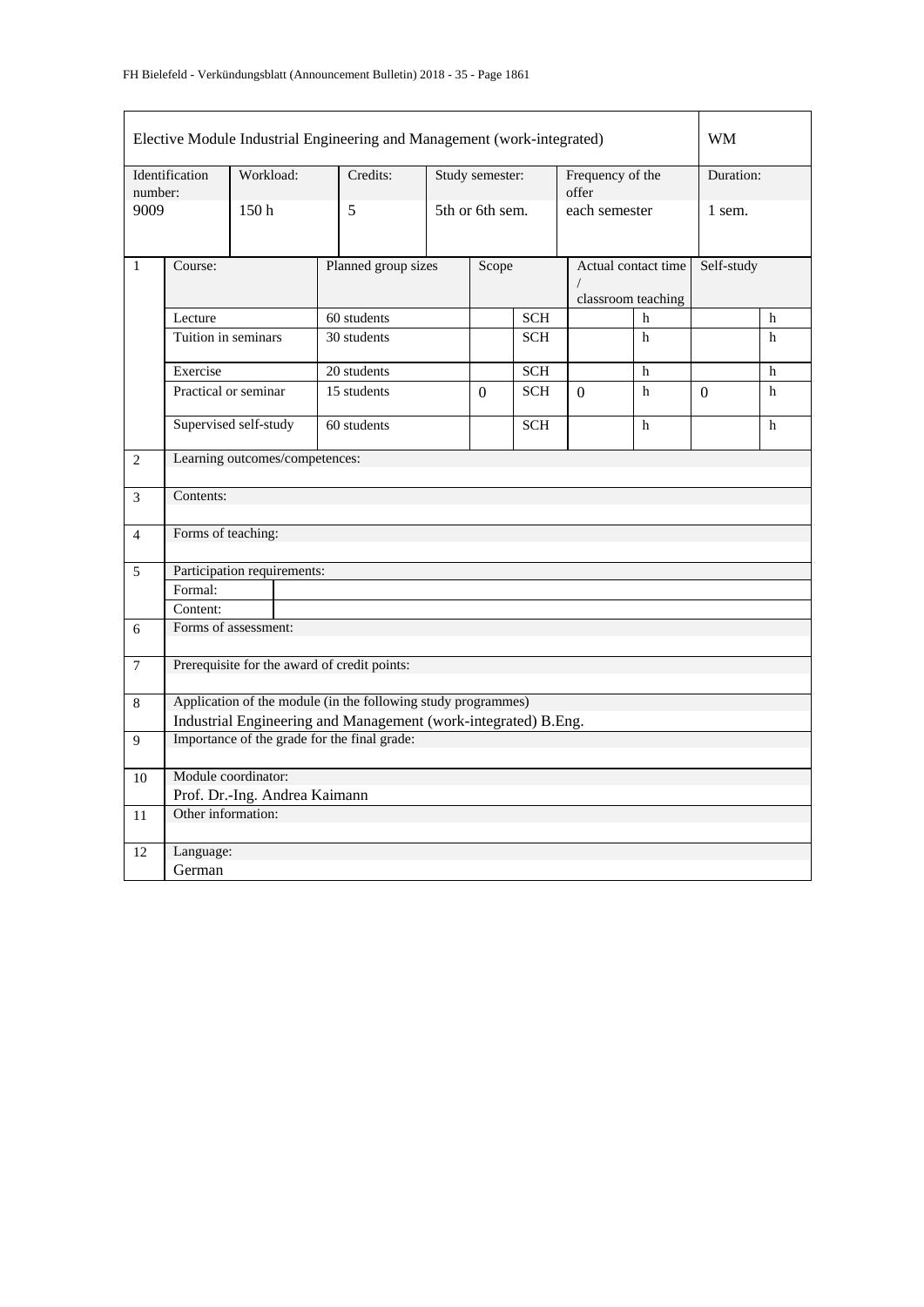| <b>Materials Engineering</b> |                                                                                                                     |                                |  |                                                                                                                                                                                                                                        |  |                 |            |  |                                                |   |            | WT TIG     |  |
|------------------------------|---------------------------------------------------------------------------------------------------------------------|--------------------------------|--|----------------------------------------------------------------------------------------------------------------------------------------------------------------------------------------------------------------------------------------|--|-----------------|------------|--|------------------------------------------------|---|------------|------------|--|
| number:                      | Identification                                                                                                      | Workload:                      |  | Credits:                                                                                                                                                                                                                               |  | Study semester: |            |  | Frequency of the<br>offer                      |   |            | Duration:  |  |
| 3007                         |                                                                                                                     | 150 <sub>h</sub>               |  | 5                                                                                                                                                                                                                                      |  | 5th sem.        |            |  | Annual<br>(Winter)                             |   | 1 semester |            |  |
| $\mathbf{1}$                 | Course:                                                                                                             |                                |  | Planned group sizes                                                                                                                                                                                                                    |  |                 | Scope      |  | Actual contact time<br>/ classroom<br>teaching |   |            | Self-study |  |
|                              | Lecture                                                                                                             |                                |  | 60 students                                                                                                                                                                                                                            |  | $\overline{2}$  | <b>SCH</b> |  | $\boldsymbol{0}$                               | h | 56         | h          |  |
|                              | Tuition in seminars                                                                                                 |                                |  | 30 students                                                                                                                                                                                                                            |  | $\Omega$        | SCH        |  | $\Omega$                                       | h | $\Omega$   | h          |  |
|                              | Exercise                                                                                                            |                                |  | 20 students                                                                                                                                                                                                                            |  | 1               | <b>SCH</b> |  | 8                                              | h | 46         | h          |  |
|                              |                                                                                                                     | Practical or seminar           |  | 15 students                                                                                                                                                                                                                            |  | $\mathbf{1}$    | <b>SCH</b> |  | 16                                             | h | 8          | h          |  |
|                              |                                                                                                                     | Supervised self-study          |  | 60 students                                                                                                                                                                                                                            |  | 1               | <b>SCH</b> |  | 16                                             | h | $\Omega$   | h          |  |
| 2                            |                                                                                                                     | Learning outcomes/competences: |  |                                                                                                                                                                                                                                        |  |                 |            |  |                                                |   |            |            |  |
|                              | properties by                                                                                                       |                                |  | The students understand the relationships between the structure of mechanical materials and their                                                                                                                                      |  |                 |            |  |                                                |   |            |            |  |
|                              | $\bullet$                                                                                                           |                                |  | acquiring knowledge about the microstructural composition and its modification by alloying                                                                                                                                             |  |                 |            |  |                                                |   |            |            |  |
|                              | elements,<br>understanding the deformation behaviour as well as the transformation behaviour and phase<br>٠         |                                |  |                                                                                                                                                                                                                                        |  |                 |            |  |                                                |   |            |            |  |
|                              | reactions,<br>developing skills to apply material parameters to different set conditions and to transfer these<br>٠ |                                |  |                                                                                                                                                                                                                                        |  |                 |            |  |                                                |   |            |            |  |
|                              |                                                                                                                     | to the component design        |  |                                                                                                                                                                                                                                        |  |                 |            |  |                                                |   |            |            |  |
|                              | $\bullet$                                                                                                           |                                |  | acquiring competences to measure and assess material properties within the framework of a<br>material test and to bring about changes in material behaviour in a targeted manner through<br>heat treatments or mechanical deformation. |  |                 |            |  |                                                |   |            |            |  |
|                              |                                                                                                                     |                                |  |                                                                                                                                                                                                                                        |  |                 |            |  |                                                |   |            |            |  |
| 3                            | Contents:                                                                                                           |                                |  |                                                                                                                                                                                                                                        |  |                 |            |  |                                                |   |            |            |  |
|                              |                                                                                                                     | toughness, ductility           |  | Structure of metallic materials,<br>Lattice defects and their effect on material behaviour deformation and fracture: strength,                                                                                                         |  |                 |            |  |                                                |   |            |            |  |
|                              | $\bullet$                                                                                                           | austenitisation                |  | Alloying: State diagrams and iron-carbon diagram, time-temperature transformation and                                                                                                                                                  |  |                 |            |  |                                                |   |            |            |  |
|                              | ٠                                                                                                                   |                                |  | Influence of selected alloying elements                                                                                                                                                                                                |  |                 |            |  |                                                |   |            |            |  |
|                              |                                                                                                                     | Hardening & tempering          |  |                                                                                                                                                                                                                                        |  |                 |            |  |                                                |   |            |            |  |
|                              | ٠<br>$\bullet$                                                                                                      | Steel designations             |  | Properties and material behaviour of selected steel materials such as structural steels, case-                                                                                                                                         |  |                 |            |  |                                                |   |            |            |  |
|                              |                                                                                                                     |                                |  | hardened and tool steels, cast iron.<br>Selected areas of material testing and material properties are enhanced in internships.                                                                                                        |  |                 |            |  |                                                |   |            |            |  |
|                              |                                                                                                                     |                                |  |                                                                                                                                                                                                                                        |  |                 |            |  |                                                |   |            |            |  |
| $\overline{4}$               | Forms of teaching:                                                                                                  |                                |  | Assignments for self-study, practicals, exercises, supervised self-study                                                                                                                                                               |  |                 |            |  |                                                |   |            |            |  |
| 5                            |                                                                                                                     | Participation requirements:    |  |                                                                                                                                                                                                                                        |  |                 |            |  |                                                |   |            |            |  |
|                              | Formal:                                                                                                             | None                           |  |                                                                                                                                                                                                                                        |  |                 |            |  |                                                |   |            |            |  |
|                              | Content:                                                                                                            | None                           |  |                                                                                                                                                                                                                                        |  |                 |            |  |                                                |   |            |            |  |
| 6                            |                                                                                                                     | Forms of assessment:           |  |                                                                                                                                                                                                                                        |  |                 |            |  |                                                |   |            |            |  |
|                              |                                                                                                                     |                                |  | Written examination or oral examination                                                                                                                                                                                                |  |                 |            |  |                                                |   |            |            |  |
| $\overline{7}$               |                                                                                                                     | Module examination pass        |  | Prerequisite for the award of credit points:                                                                                                                                                                                           |  |                 |            |  |                                                |   |            |            |  |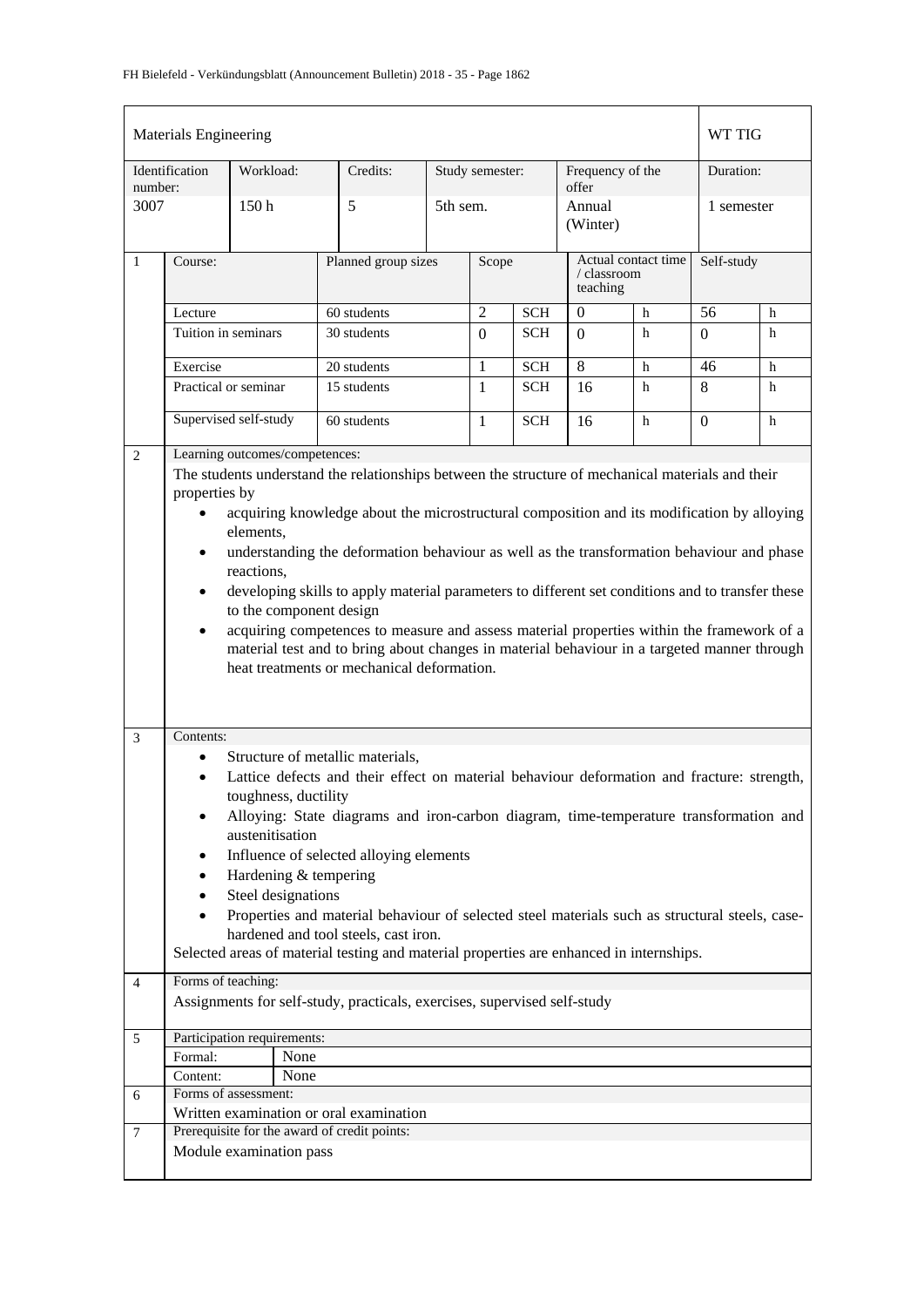| Application of the module (in the following study programmes)  |
|----------------------------------------------------------------|
| Industrial Engineering and Management (work-integrated) B.Eng. |
| Importance of the grade for the final grade:                   |
| according to BRPO                                              |
| Module coordinator:                                            |
| Prof. Dr.-Ing. Thomas Kordisch                                 |
| Other information:                                             |
| Literature will be announced at the beginning of the course.   |
| Language:                                                      |
| German                                                         |
|                                                                |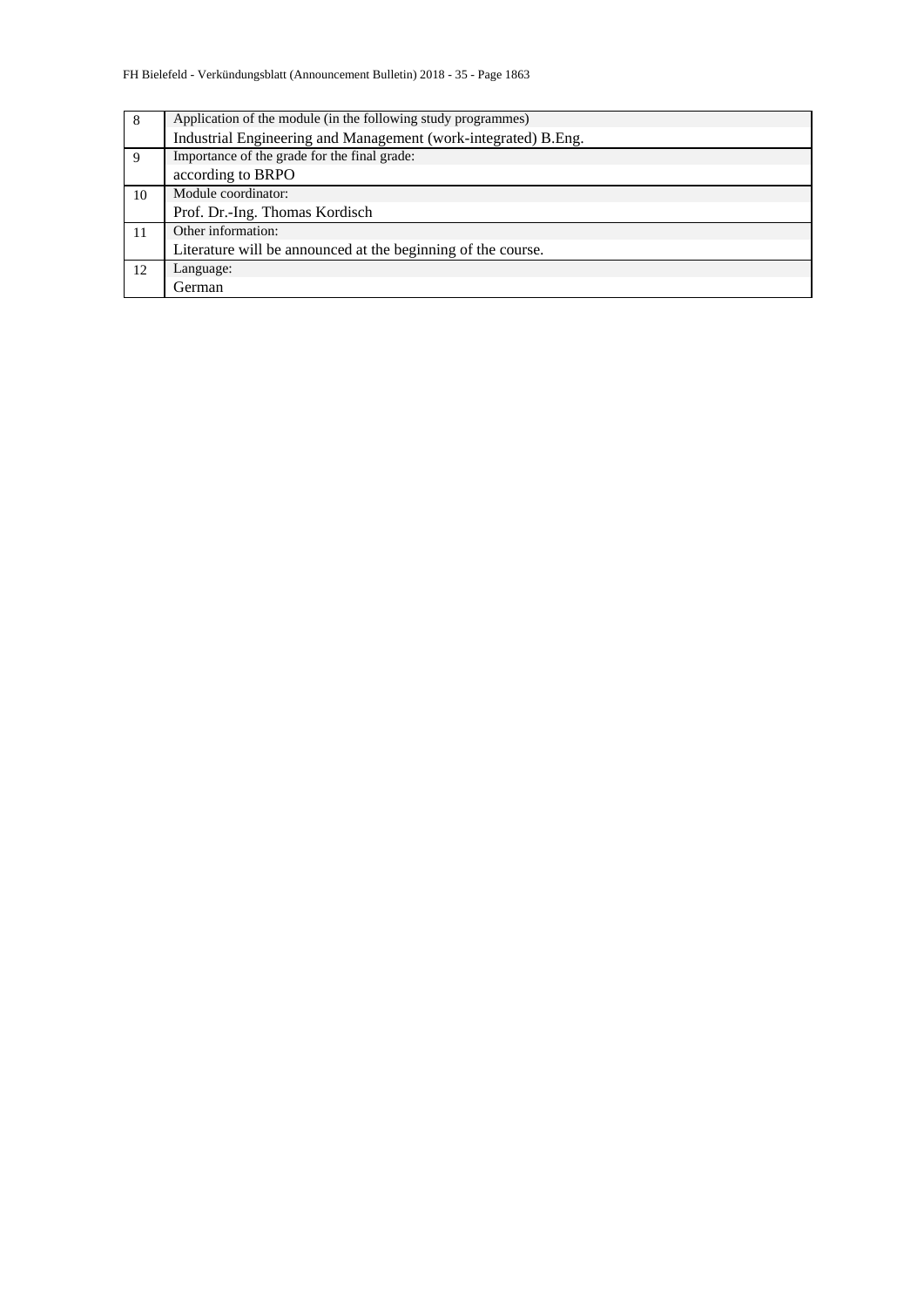| <b>Business Law</b>       |                                                                                                                                                                                                                                                                                                                                                                                                                                                                                                                                                                                                                                                                                                                                                                                                                                                                                                                                                                                                                                                                                                                                          |                      |                                |                     |                 |                |            | <b>WR</b>                                      |              |            |   |
|---------------------------|------------------------------------------------------------------------------------------------------------------------------------------------------------------------------------------------------------------------------------------------------------------------------------------------------------------------------------------------------------------------------------------------------------------------------------------------------------------------------------------------------------------------------------------------------------------------------------------------------------------------------------------------------------------------------------------------------------------------------------------------------------------------------------------------------------------------------------------------------------------------------------------------------------------------------------------------------------------------------------------------------------------------------------------------------------------------------------------------------------------------------------------|----------------------|--------------------------------|---------------------|-----------------|----------------|------------|------------------------------------------------|--------------|------------|---|
| Identification<br>number: |                                                                                                                                                                                                                                                                                                                                                                                                                                                                                                                                                                                                                                                                                                                                                                                                                                                                                                                                                                                                                                                                                                                                          | Workload:            |                                | Credits:            | Study semester: |                |            | Frequency of the<br>offer                      |              | Duration:  |   |
| 3026                      |                                                                                                                                                                                                                                                                                                                                                                                                                                                                                                                                                                                                                                                                                                                                                                                                                                                                                                                                                                                                                                                                                                                                          | 150 <sub>h</sub>     |                                | 5                   |                 | 7th sem.       |            | Annual<br>(Winter)                             |              | 1 sem.     |   |
| $\mathbf{1}$              | Course:                                                                                                                                                                                                                                                                                                                                                                                                                                                                                                                                                                                                                                                                                                                                                                                                                                                                                                                                                                                                                                                                                                                                  |                      |                                | Planned group sizes |                 | Scope          |            | Actual contact time<br>/ classroom<br>teaching |              | Self-study |   |
|                           | Lecture                                                                                                                                                                                                                                                                                                                                                                                                                                                                                                                                                                                                                                                                                                                                                                                                                                                                                                                                                                                                                                                                                                                                  |                      |                                | 60 students         |                 | $\overline{2}$ | <b>SCH</b> | $\theta$                                       | h            | 56         | h |
| Tuition in seminars       |                                                                                                                                                                                                                                                                                                                                                                                                                                                                                                                                                                                                                                                                                                                                                                                                                                                                                                                                                                                                                                                                                                                                          |                      | 30 students                    |                     |                 | $\Omega$       | <b>SCH</b> | $\Omega$                                       | $\mathbf{h}$ | $\Omega$   | h |
|                           | Exercise                                                                                                                                                                                                                                                                                                                                                                                                                                                                                                                                                                                                                                                                                                                                                                                                                                                                                                                                                                                                                                                                                                                                 |                      |                                | 20 students         |                 | $\overline{2}$ | <b>SCH</b> | 16                                             | $\mathbf h$  | 62         | h |
|                           |                                                                                                                                                                                                                                                                                                                                                                                                                                                                                                                                                                                                                                                                                                                                                                                                                                                                                                                                                                                                                                                                                                                                          | Practical or seminar |                                | 15 students         |                 | $\Omega$       | <b>SCH</b> | $\Omega$                                       | h            | $\Omega$   | h |
|                           | Supervised self-study                                                                                                                                                                                                                                                                                                                                                                                                                                                                                                                                                                                                                                                                                                                                                                                                                                                                                                                                                                                                                                                                                                                    |                      |                                | 60 students         |                 | $\mathbf{1}$   | <b>SCH</b> | 16                                             | h            | $\Omega$   | h |
| 2                         |                                                                                                                                                                                                                                                                                                                                                                                                                                                                                                                                                                                                                                                                                                                                                                                                                                                                                                                                                                                                                                                                                                                                          |                      | Learning outcomes/competences: |                     |                 |                |            |                                                |              |            |   |
|                           | The students                                                                                                                                                                                                                                                                                                                                                                                                                                                                                                                                                                                                                                                                                                                                                                                                                                                                                                                                                                                                                                                                                                                             |                      |                                |                     |                 |                |            |                                                |              |            |   |
|                           | know the principles of legal thinking and working methods.<br>$\bullet$<br>know the basics of German contract, commercial, corporate and labour law and understand<br>$\bullet$<br>the importance of legal structuring for the most important operational areas.<br>can appropriately consider legal aspects in the context of their own decisions.<br>$\bullet$<br>can assess which persons can conclude contracts, how contracts are concluded and how their<br>content is determined.<br>can decide how contractual clauses can be effectively included in a contract and assess the<br>$\bullet$<br>permissibility of the clauses.<br>understand how the choice of the legal form of a company affects business practice,<br>$\bullet$<br>especially in questions of representation and liability.<br>know the legal basis of personnel selection in labour law, the special duties of the employer<br>$\bullet$<br>and the employees as well as the possibilities of terminating the employment relationship.<br>can apply the fundamentals they have learned to simple issues themselves and make well-<br>٠<br>founded decisions. |                      |                                |                     |                 |                |            |                                                |              |            |   |
| 3<br>$\overline{4}$       | Contents:<br>Basic principles of contract law (conclusion and execution of contracts, general terms and<br>$\bullet$<br>conditions, liability, purchase contract and contract for work and services)<br>Basic features of commercial and company law (prerequisites and consequences of being a<br>merchant, choice of legal form, representation, liability)<br>Principles of employment law<br>Exercises through case studies and application examples from the business sector<br>Forms of teaching:<br>Lecture notes, seminar-based teaching, exercises                                                                                                                                                                                                                                                                                                                                                                                                                                                                                                                                                                              |                      |                                |                     |                 |                |            |                                                |              |            |   |
|                           |                                                                                                                                                                                                                                                                                                                                                                                                                                                                                                                                                                                                                                                                                                                                                                                                                                                                                                                                                                                                                                                                                                                                          |                      |                                |                     |                 |                |            |                                                |              |            |   |
| 5                         | Participation requirements:<br>Formal:<br>None                                                                                                                                                                                                                                                                                                                                                                                                                                                                                                                                                                                                                                                                                                                                                                                                                                                                                                                                                                                                                                                                                           |                      |                                |                     |                 |                |            |                                                |              |            |   |
|                           | Content:                                                                                                                                                                                                                                                                                                                                                                                                                                                                                                                                                                                                                                                                                                                                                                                                                                                                                                                                                                                                                                                                                                                                 |                      | None                           |                     |                 |                |            |                                                |              |            |   |
|                           |                                                                                                                                                                                                                                                                                                                                                                                                                                                                                                                                                                                                                                                                                                                                                                                                                                                                                                                                                                                                                                                                                                                                          |                      |                                |                     |                 |                |            |                                                |              |            |   |